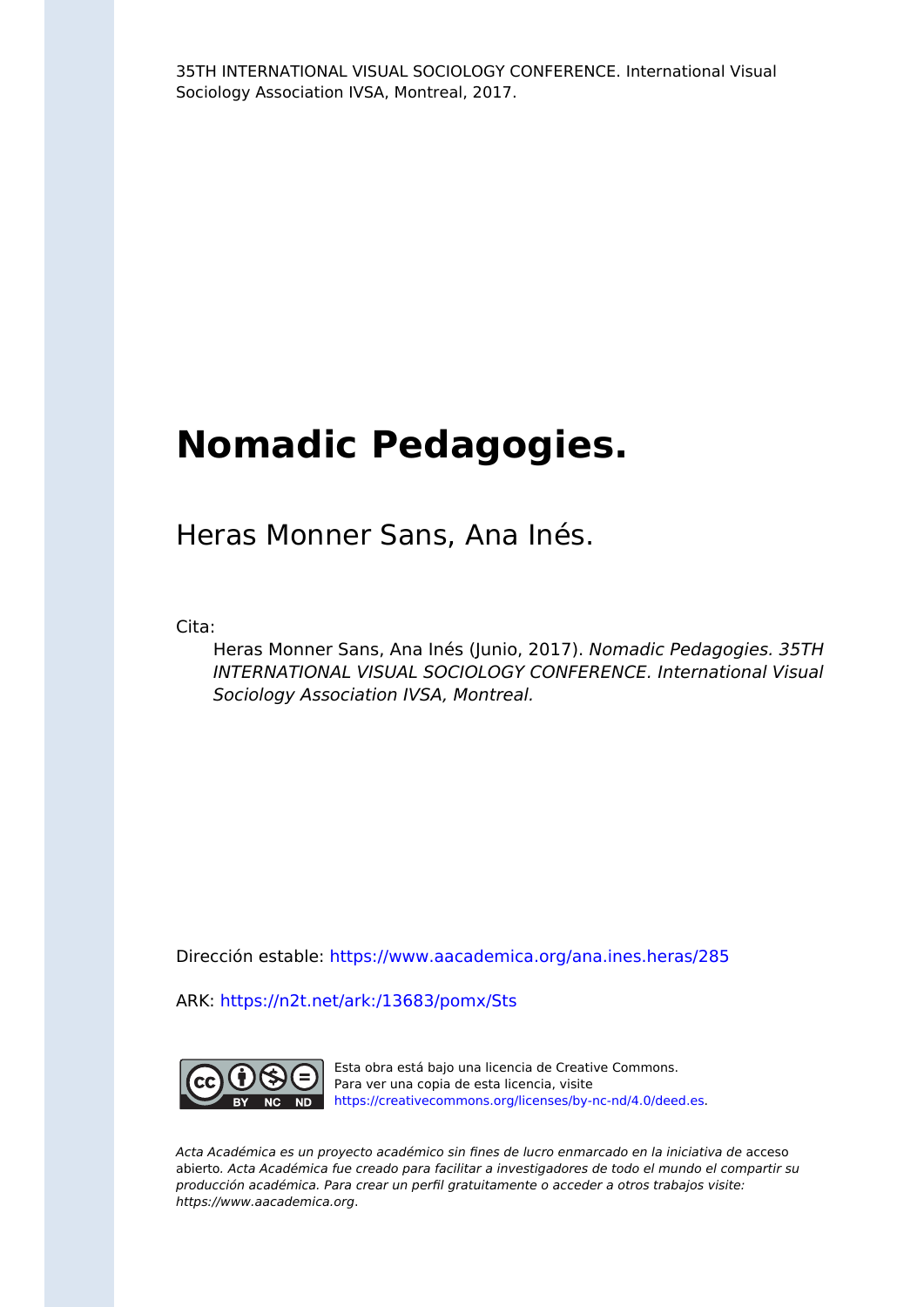# **IVSA2017 Accepted Papers with Abstracts**

Ofer Berenstein. ...And what about this photo? Proposing a matrix-based method to minimize potential researchers' visuals selection biases

**Abstract:** Research biases are of the greatest concerns for most researchers when designing their study. Field work projects, in particular, Run the risk of exposing the project to even more potential biases than other research design programs as it involves researcher's biases during not only the analysis, but the data collection and before it the pre-collection processes, as well. A great deal of effort is put into insuring that foundational elements of the data collection process are as bias free as possible; notable among which is the stage of question wording during interviews. This general statement holds true for both traditional interviewing methods and for research involving interviewing and visual methods alike. However, as this paper argues, visual methodologies in general, and certain types of photo elicitation processes in particular, are inherently different than traditional data collection methods, as they are twice-fold exposed to biases: First, they are exposed, as any other interview based method, to question wording biases. Second and not the least important, they are exposed to visual selection and order biases. While much emphasis had been put on question wording issues, little emphasis, if at all, had been

put on systematically exploring visual selection and visuals order biases phenomenon. Following that, little is known about the linkage between interviewees visual meaning-making processes and potential visual selection, visuals order and question wording biases.

This paper has three goals: first to identify and explain what visual selection bias and visuals-order bias are and how they may influence the data collection process. Second, to propose a matrix-based method to minimize potential researchers' visuals selection biases by identifying the interviewees' visual meaning-making process (i.e. Saussurean/Piercean semiotics, Searlean semiotics, Cognitive modes, etc.) and adjusting the elicitation process to their visual logic rather than to the researchers' visual logic. Finally, to present how this process was utilized in a specific photo-elicitation/reception study design.

Maria Fernanda Carrillo. Cantadoras. Memories of life and death in Colombia.

**Abstract:** Five Afro-Colombian women sing about life and death in their villages, from traditional music to mournful chants of the Pacific and the Caribbean. A musical journey that tells the histories of resistance and creation in the face of every-day violence in Colombia. This musical and ethnographic documentary stands out the women's role into cultural resistance of afrodescendent people and into every-day building of non-patriarchal memory.

This documentary is a thesis Project of Master in Documentary Filming at Art and Design Faculty and Filming Studies University Center, UNAM (Mexico). It has institutional support from Ethnographic Film Seminar at Aesthetics Institute Research, UNAM (Mexico); Social Research Multimedia Laboratory at Political and Social Sciences Faculty, UNAM (Mexico); Communication and Culture Program at UACM (Mexico); Corp-Oral Institute at Music and Dance Program at Technological University of Choco (Pacific, Colombia).

Chun Sing Yung. "A tale of two Cities" - a photo elicitation project on Facebook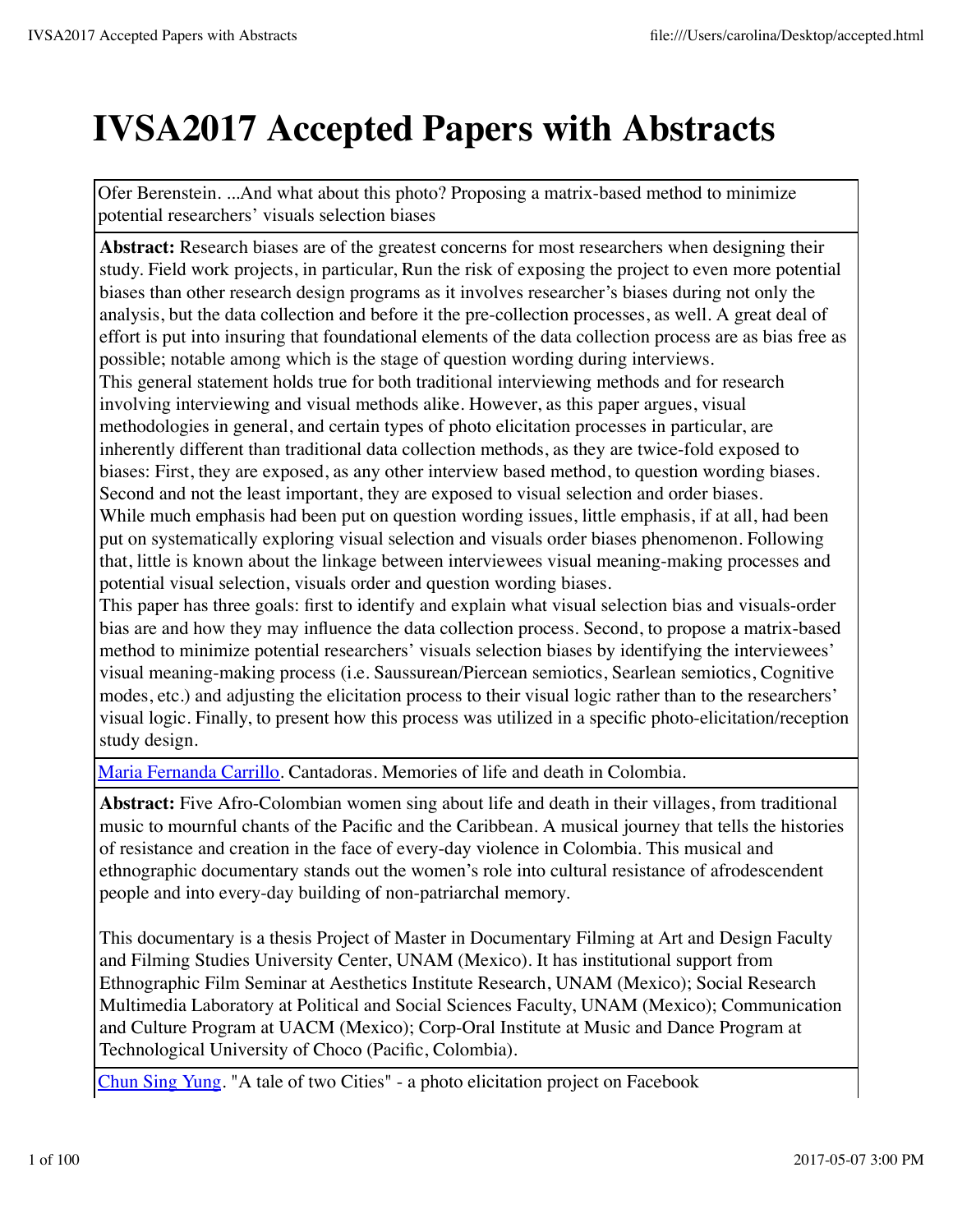**Abstract:** "A tale of two Cities " as a group on Facebook has established since December 2015. The group is setup for data collection for a project on issue of digital divide and social capital of elder people on Social media. The group target users on Facebook from Hong Kong and Macau which were colonies in past centuries. Participate observation as research method, old photos, present photos of old stuffs of various kinds, videos and memorable were uploaded as posts by group administrator and share to other groups to induce the curiosity of users especially older people. Comments and shares are on posts from people of different age groups. People who have memories, experiences, word of mouth, of events, buildings, issues, artifacts, food & drinks, people etc are actively participate in the posts for comments and discussion. From comments and discussions, the researcher found users are eager to tell their own story & perspective of specific event, buildings, issue, artifact, food & drinks, people, etc, through the social media. People who know each other and not know each other are willing to participate in comment and discussion. Social capital is building up upon the group and similar groupings across different age group, and viva voce from old users help other people especially younger folks to know about the past with a perspective and fill up the information gap. This paper will present the findings from the group on how people interact through the group , selected posts with details comments and discussions, how social capital build up, and how people may dislike other people from the group.

Magali Peyrefitte. Exhibiting a 'live' and convivial sociology: bringing women's voices to life through portraits

**Abstract:** The paper presents and reflects on a portrait exhibition "Habitantes d'hier et d'aujourd'hui" (Inhabitants of Today and Yesteryears) which had been built into the design of a qualitative research project on the everyday lived experiences of women in a French suburb (Blagnac a peripheral town of Toulouse in the South West of France). One of the central objectives of the project was to shed some light on these different, seemingly banal experiences of home-making in the suburbs while bringing women's voices to life by using an exhibition of the participants' portraits as a way to communicate the findings.

The paper takes a two dimensional approach to its reflection on the project. It first examines the exhibition and its content as a material and visual framing of the ethnographic encounter. Portraits were not conceived as realistic expressions of the participants' identities but as the representation of a dialogical exchange (Back, 2006) and performance (Maresca drawing on Goffman, 1998, 2011). As a complement to the written text, the portraits of women taken in the everyday materiality of their home constituted an alternative way of bringing their voices to life in a feminist perspective. In being publically exhibited, they also conferred the importance their stories deserve as they highlighted women's agentic trajectories into the suburbs of lower-middle and middle income. The exhibition, taking place in the local municipal gallery, is also recognised for its relevance as a social event expending its dissemination through conviviality and envisaging sociology beyond academia. These two dimensions contribute to discussions about visual methods and their modes of communication as they present opportunities for not only a 'live' (Back, 2006) but also a convivial sociology.

Joanne Littlefield. Visualizing Climate Smart Agriculture in the American West

**Abstract:** Inspired by the 2012 book, Visualizing Climate Change: A Guide to Visual Communication of Climate Change and Developing Local Solutions (Sheppard, S.R.J., Routledge), research was conducted in the state of Colorado, and the Western United States. Interview subjects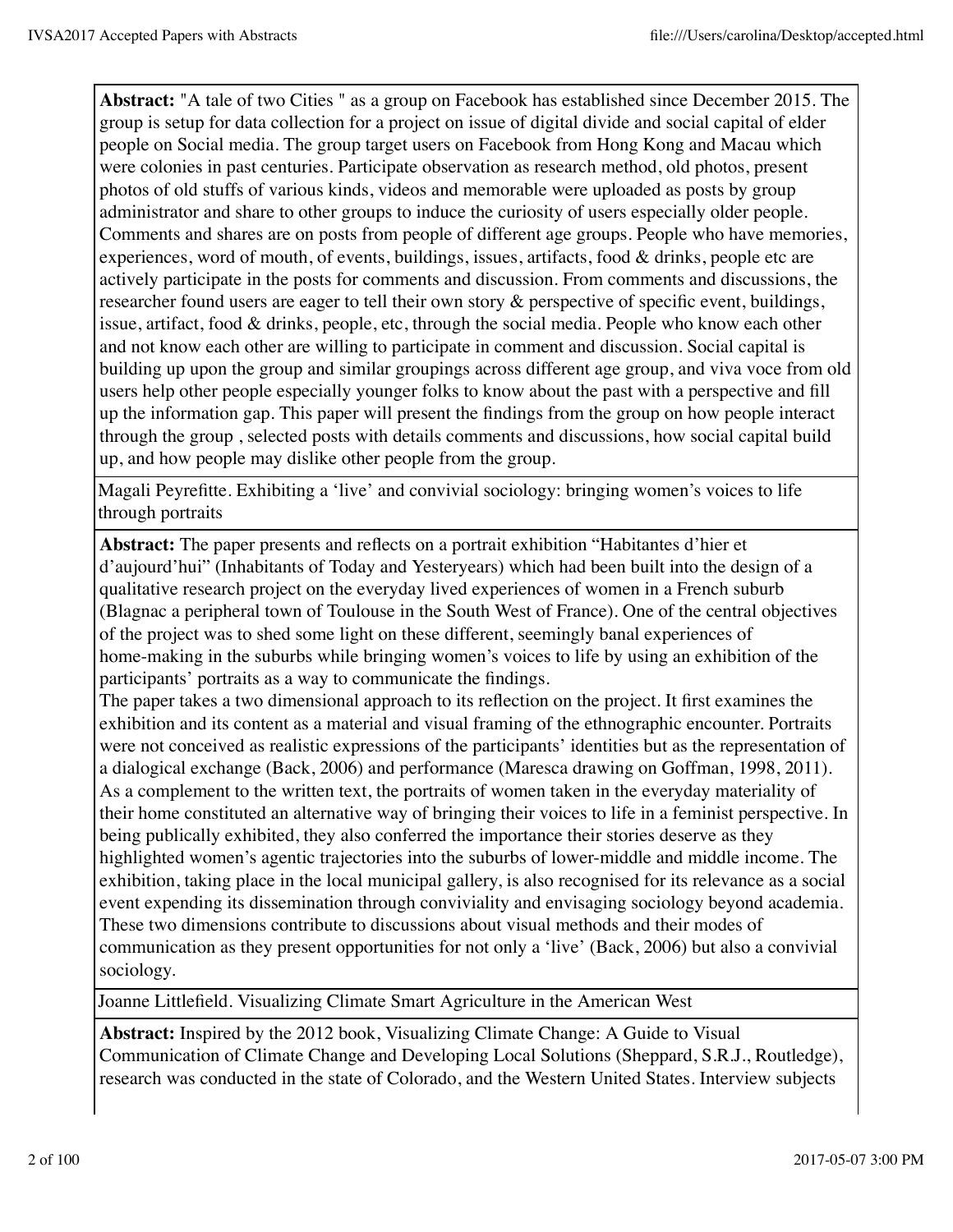were asked their perspective, asked 'When you hear the term 'visualizing climate smart agriculture' what do you think of?

Climate Smart Agriculture is a term adopted by the Food and Agriculture Organization of the United Nations (FAO) to examine common ground on the topic. Colorado State University and other Western universities are collaborating on research and engagement efforts.

In order to begin to frame the issues for presentation purposes (to agricultural producers, policy makers, scientists, legislators, and agency personnel), the full range of visual depictions are being examined. This will provide negative and positive approaches to furthering this work.

Responses ranged from literal photographic images to the abstract perspective of visualization.

Interview subjects included researchers, administrators, agriculture and natural resource agency personnel, media professionals (radio, print, digital, magazine), university staff, and outreach personnel in local communities. All respondents were located in the state of Colorado, in the United States.

Some excerpts from respondents include:

"To me it could mean a lot of things, it could mean the Internet of Things. You could be collecting data, for example. Maybe you're collecting temperature, and humidity, and the weight of a bee hive, and then you need to visualize all that data that you've collected."

"We look at the issue of climate change on a multi-decadal basis, farmers look at day-to-day changes in weather patterns, and we both perceive problems on climate change. We're just perceiving them on different time scales."

This paper examines the range of visual materials already produced to communicate the impact of climate change on agriculture in the American West, as well as the visuals produced to impart the effects of wise use of resources to continue food and fiber production.

A historical approach continues by incorporating the visuals from the U.S. film, "The Plow that Broke the Plains". This film was used as a propaganda tool to convince the U.S. public and policy makers to finance changes to the structure of land holdings and devastation from agriculture production in the Great Plains. These historical retrospects seek to inform decisions on future visual communication efforts on climate smart agriculture.

The presentation includes excerpts from the film and from video recorded interviews.

Magali Peyrefitte. Fragments of Soho: a visual and multi-sensorial ethnographic exploration of gentrification

**Abstract:** The Soho area of London has often been situated as a space where 'deviant' groups could mix in the night-time economy; gay bars, late bars, sex shops, brothels, burlesque, and strip clubs have long been seen as the fabric of this central London area (Simpson, 1999; Wilson, 2011; Walkowitz, 2012). In the past ten years, however, Soho's deviant personality has become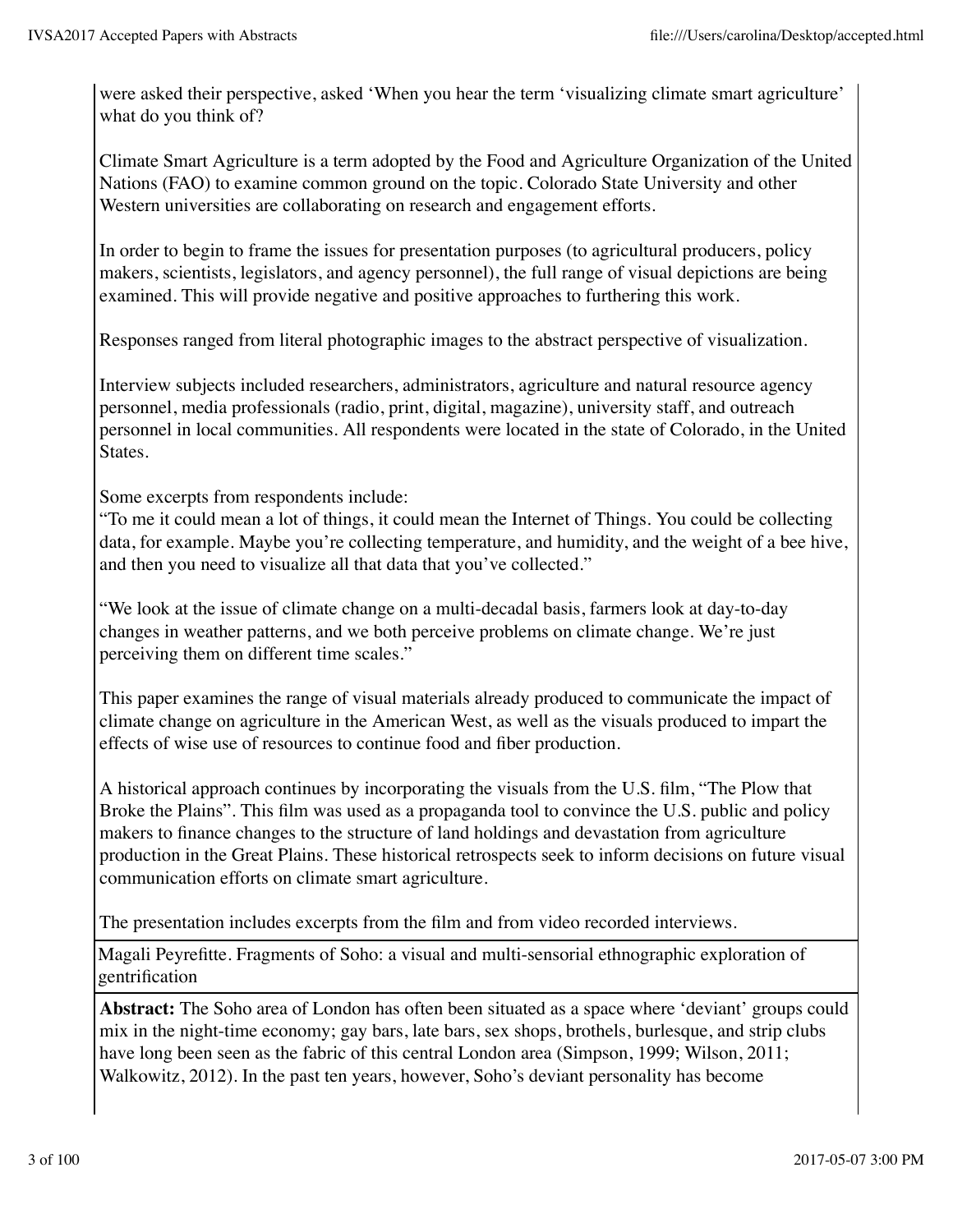increasingly sanitized; Soho is becoming increasingly gentrified, with pressure from both politicians and developers to 'clean up' the area (Proud, 2014; Sanders-McDonagh, Peyrefitte and Ryalls, 2016).

This paper presents a multi-sensory and multi-media mapping of Soho using a critical cartographical approach. Fragments of Soho is part of a larger research ethnographic project conducted by the authors as part of the Baseline Project. The Baseline Project is an interdisciplinary collective where we seek to use a 'fragment methodology' to research and explore the intersections between space, place, and change with a view of documenting change and understanding the implications for people who live/work/inhabit in Soho. The Baseline Project adopts an original and innovative expression of the phenomenological and sensuous experience of space and place including our own, more particularly from a queer phenomenological perspective (Ahmed, 2006). Drawing on key thinkers such as Schlegel (1971), Barthes (1977) and Kierkegaard (1992; 2009) who have explored fragment as a conceptual and philosophical construct, and contemporary texts that have incorporated fragmentary and aphoristic writing (Barber, 1995; Tupitsyn, 2011; 2013; Flaneur Magazine, 2014; 2015), the paper will present fragments of Soho. Using a combination of cartographic representations (Perkins, 2004; Braidotti, 2005) and employing visual and multisensory methods (Back, 2006; Rose, 2008; Pink, 2012; Peyrefitte, 2012; Rhys-Taylor, 2015), we explore some of the fragments that constitute the specificities of Soho for the people who work and live in the area to understand Soho as a living space attaching particular attention to the complexities and paradoxes of lived and embodied experiences of the city.

Employing collage as a methodological frame (c.f. Vaughn, 2005) the research sift through layers, presenting fragments of Soho together as a collage of text, sound, sight, and texture, and will provide new and creative ways of visualizing, expressing, analysing as well as disseminating these ideas.

#### Christina Lammer. MATTERS OF THE HEART I-V

**Abstract:** A compilation of 16 mm black and white short movies à four minutes

In Matters of the Heart the human body is framed as operating field. The analogue film work explores surgical and artistic operations, unfolding an aesthetic vocabulary that goes far beyond disciplinary boundaries. Close-up moving black and white images of surgical operations evoke ambiguous reactions and feelings. The disclosure of inner organs and tissue unfolds the mystery of human being. I choose a phenomenological approach that encounters this issue with the development of camera operations, which literally penetrate the realities of surgery in the form of a filmic de- and re-montage. The 16 mm movies of surgical operations are part of the long term experimental, ethnographic and arts-based research Performing Surgery (2015-2018). Trained as sociologist, I am particularly interested in the relational and emotive qualities of different types of surgery. Understanding filmmaking as parallel practice to surgery, I try to get as close as possible to the Handwerk (handiwork). My lens almost touches the moving hands of the operating team, playing their instruments beneath the skin. Matters of the Heart I-V includes an operation on the open heart, a pancreas surgery, a minimally-invasive surgical intervention on the blood flow, an operation on the spine and a reconstructive surgery on the eyelid after facial palsy. The work is still in progress. Operations on the eye, on the brain and a thoracic surgery remain to be recorded (at the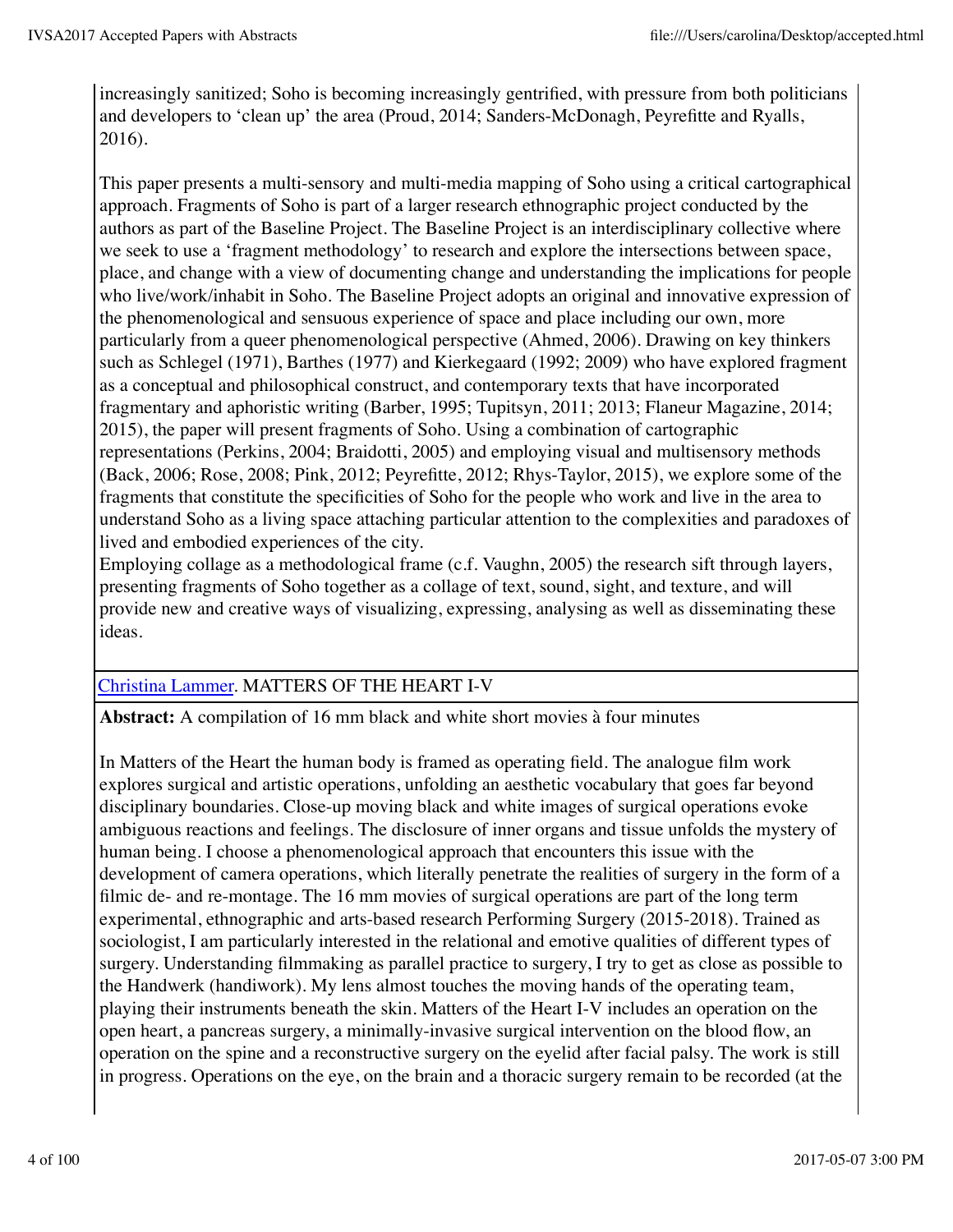time of writing the proposal; December 2016). As camera-operator, my artistic identity is linked to the surgeons I film and collaborate with. My way of filming is similar to the surgical approach in some respects. I frame the hands of surgeons in action with my camera work. My own body and its hand movements and / or gestures become important ingredients of the final image material. All editing is done in the camera while watching surgeries, as this is part of the work's concept. For me, it is crucial to capture the situation and the feeling of being there. I do not like the manipulations / operations in the editing room. I treat the material body of the film as if it were as vulnerable and sensitive as human fabric.

Scott McMaster. Crowdsourcing Global Culture: Visual Representation in the Age of Information

**Abstract:** In the age of information, imagery continues to be consumed and circulated at exponential rates, influencing and changing global flows of information that parallels Internet communication technology as it penetrates and gains ubiquity in new regions. This award winning doctoral dissertation extends existing frameworks of visual content analysis by coupling them with crowdsourcing technologies for international data collection and an iterative, interpretative visual analysis. This qualitative, visual-ethnographic survey was conducted over the Internet and aims to help inform visually-based literacy and media studies and further image-based research methodologies. The researcher collected over 2000 drawings from 61 countries diverse in geography and culture. The research revealed fresh insights into the visual-textual relationship, identity, and representation in a globalized context, specifically looking at emergent tensions between local and global ways of interpretation and meaning construction online. The findings break with more traditional views of globalization occurring in a direct West-East flow and highlight regional powers that can serve as cultural hubs of attention. These hubs act as filters, possibly creating and hybridizing new commercial and cultural trends and positioning themselves as beacons of modernity with considerable visual cultural influence. The researcher also makes suggestions for future studies using an extended multimedia visual methodology as well as the potential inherent in emerging technologies for exploring phenomena in artistic, educative, and academic contexts.

Reuben Ross. Arriving by photograph: Towards a generalised critique of migration and photography

**Abstract:** A memorable passage in The Seventh Man, by John Berger and Jean Mohr, describes a dream in which a friend arrives from far away. "And I asked in the dream: 'Did you come by photograph or train?'" says the narrator. "All photographs are a form of transport and an expression of absence."

From its inception, photography has always been concerned with processes of human movement. Recently, following Europe's so-called "refugee crisis," a number of photographs were, unsurprisingly, the subject of intense, repeated analysis by social scientists. The striking photograph of Aylan Kurdi, a young Syrian boy found drowned, face down, on a beach in Turkey, was one example. However, such analyses, often through semiotic approaches, for purely illustrative or documentary purposes, overlook the photograph's active role in the production of human knowledge and its ability to constitute reality itself. Indeed, photography and migration have a long, complex relationship, but a relationship which has been severely under theorised in favour of the specific analysis of individual photographs or case studies. Today, the hopes, fears and dreams of migrants are, ubiquitously, transformed into photographic images, which themselves reflect, reassemble and reconstitute the migrant experience itself. The mechanisms and implications of this must be studied with more nuance and detail.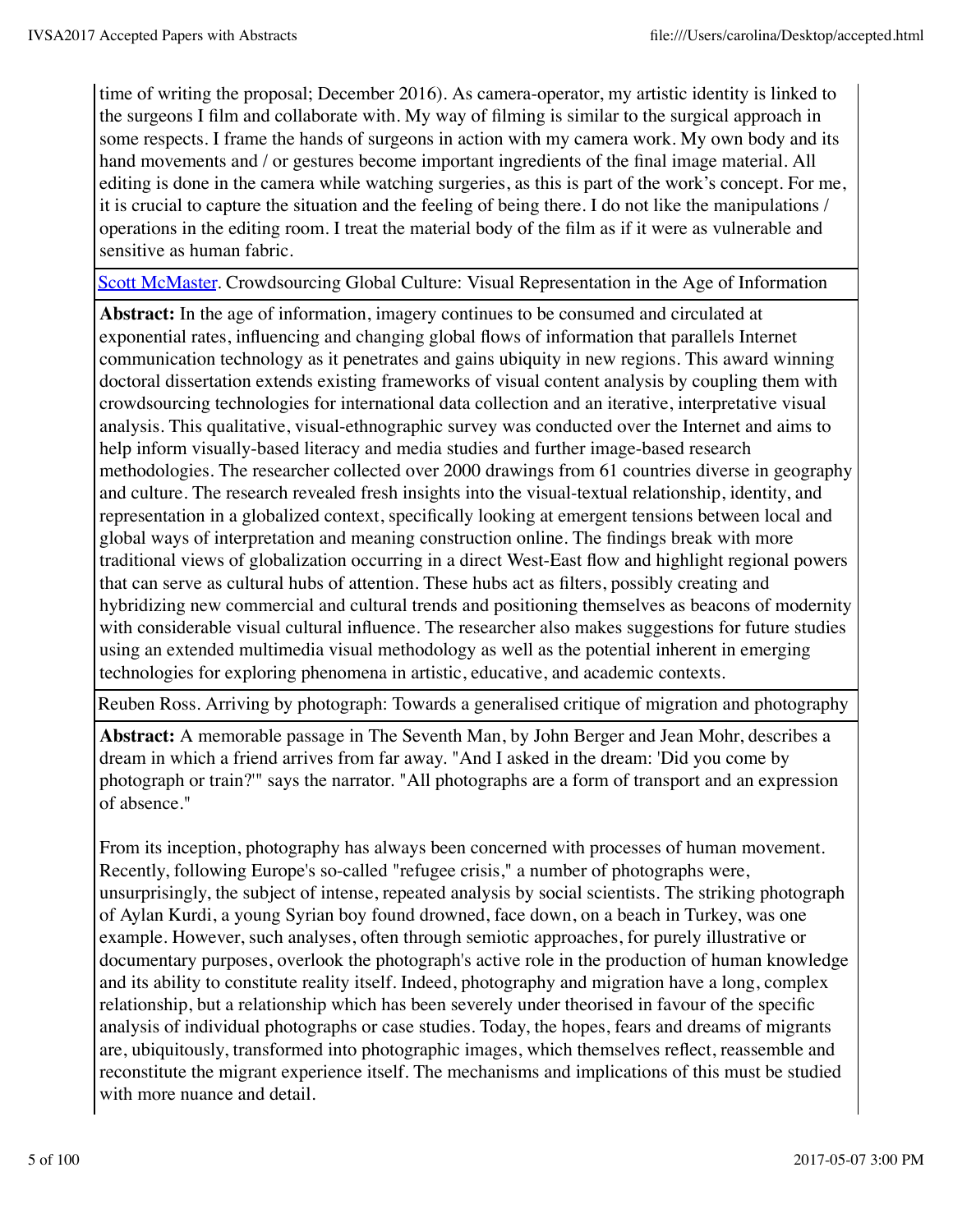This paper will argue that the politics and poetics of photography are, historically, fundamentally intertwined with the experience of migration. Like the migrant, a photograph travels, migrates, severs its connection with time and space, exists in a hybrid state, out of continuity and perhaps a perpetual state of liminality. Through a carefully curated selection of 20th century photographs of and by migrants, this paper will argue for a more generalised critique of the conceptual and phenomenological relationship between the photograph and the migrant experience.

Pia Tracksdorf and Sophie Melzer. Temporary Workers as stigmatized group in organizations

**Abstract:** In Germany temporary work represents a highly dynamic branch, nowadays more than 950.000 people in Germany are employed temporary since organizations seek for flexibility and to reduce costs (BAP, 2016). Organizations try to ensure flexibility by keeping temporary workers replaceable and dispensable. As a consequence temporary workers often possess precarious positions with low demands and low wage. According to that they have to deal with high uncertainty and problems in terms of social recognition within organizations and society (e.g. Holm, Torkelson & Bäckström, 2016; Helfen, Hense & Nicklich, 2015; Pirani & Salvini, 2015; Dörre, 2012; Dörre & Castel, 2009; Mitlacher, 2008; Benkhoff & Rybnikova, 2005; Davis-Blake, Broschak & George, 2003; Bauer & Truxillo, 2000). Furthermore, research indicates that temporary workers are associated with a set of negative attributes including low skills and intelligence, a weak work ethic as well as general inferiority (Smith, 1998; Rogers, 1995; Martella, 1991). According to Goffman (1963), this preconceptions toward a group of people are antecedents of stigmatization, leading to a distinction between the "us" and the "others". Surprisingly stigmatization of temporary workers remains, besides a study of Boyce, Ryan and Imus (2007) an underrepresented field in research. With our study we contribute to this research gap and analyze the perception of stigmatization (feelings of the stigmatized in response to poor treatment referring to the specific attribute "temporary worker") from the perspective of temporary workers in Germany based on Goffman's stigma concept (1963). The attribute "temporary worker" as basis of stigmatization has the characteristic to be visible in some contexts and invisible in others. Additionally we want to gain insights on how visibility influences the perception of stigmatization of temporary workers and vice versa. We used a qualitative research design and collected data from 10 semi-structured interviews with temporary workers from independent temporary employment firms. We interpreted our material with computer aided qualitative content analysis by using deductive category building based on Goffman's stigma concept. Findings show a high discrepancy between virtual social identity (attributed characteristics) and actual social identity (proved characteristics) of temporary workers. The character blemishes perceived as stigma from the perspective of temporary workers refer mainly laziness, stupidity and low educational level. In result temporary workers feel as unequal treated second class workers and kind of enslaved. Visibility is determined by the organization and the self, whereby open handling and perception of stigma differs according to self-esteem and task-orientation of temporary workers.

David Bert Joris Dhert. We Must Be Dreaming (film)

**Abstract:** "What roads did the 2014 FIFA World Cup and the Rio 2016 Olympic Games pave for Brazil? 3 years and 3 stories in search of dreams, victories & fair play."

The World Cup and the Olympic Games usually announce themselves in terms of dreams and opportunities for the people of the host country. Along three years of navigating through the daily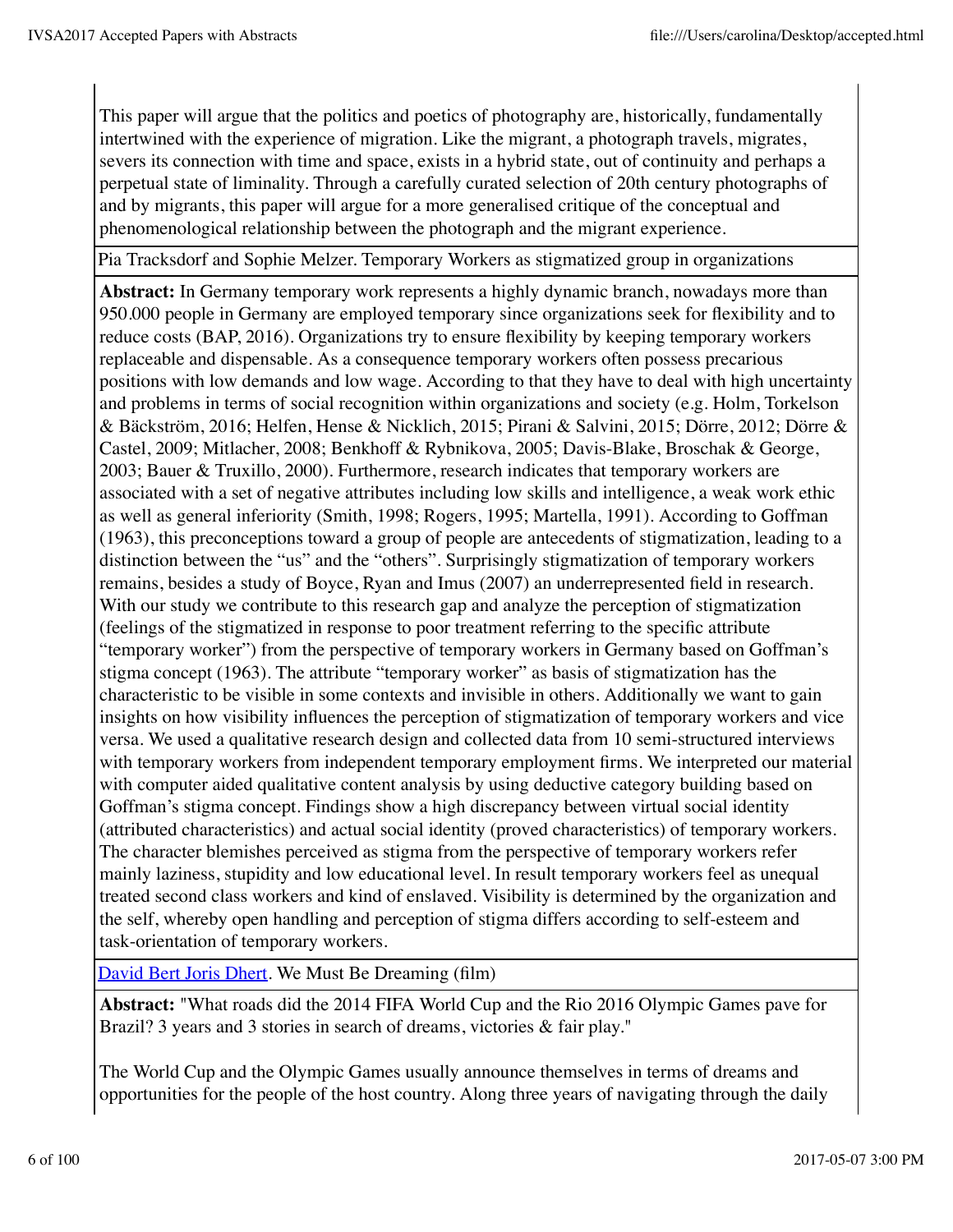lives of three people, one indigenous, one African and one European descendant, the documentary WE MUST BE DREAMING explores what the 2014 FIFA World Cup and the 2016 Rio Olympic Games have brought to the life of the people in Rio and to what degree the biggest sport events of our planet have brought the dreams and opportunities they promise. An observational film (BE 2016, 60') by David Bert Joris Dhert with the support of VAF Flemish Film Fund and Fonds Pascal Decroos for investigative journalism.

Trailer 1: http://youtu.be/IrxkzHJD44U Trailer 2: https://youtu.be/oU8dmL0sPHw Social community: http://www.facebook.com/wemustbedreaming

Gabriel Pena. Re-evaluating glass reflection and the social relations with the built environment

**Abstract:** This talk an the sensible qualities of glass as a building material will be profusely illustrated.

From the very beginning of the exploration of glass as a building material, both Constructivists and German architects believed in the transformative effects of glass in our built environment, and therefore our society. According to Bulgakowa, "The European constructivists firmly believed that glass walls would simplify communication and render social structures transparent – that social upheavals could and should be replaced by a revolution in architecture." Thus, constructivists and architects of the glass chain group experimented with the sensorial impact of colors, reflections, transparencies and the production of atmospheres through more prominent use of glass in architecture.

German architect Bruno Taut notes, "a glass building would establish other relationships between people & universe, modifying their visual perception and habits."

Gradually, modernist theorists became preoccupied with the supposed transparency of glass, as its single most important attribute. Transparency since then has been explored profusely. But if we have transparency on one side, we have reflection on the other: why haven't discussed reflection, and how come we don't use it to design the same way we use transparency? The range of effects in glass goes from full transparency, to certain degrees of transflection or opacity all the way to complete reflection. The promise of transparency is always disturbed at night when the light conditions invert, shifting transparency from the interior to the exterior, this means that the way we perceive a certain space changes dramatically from day to night.

Our ignorance on the subject has proven disastrous in some cases, especially when the multisensorial dimension of reflection phenomena is reduced to the visual, ignoring thermal, acoustic and atmospheric conditions. Although some architects guided by their intuition and sensibility have used reflection to create new perceptual experiences.

Reflection, allows us to become aware of our surroundings in different ways, either by connecting us in unexpected forms, or by transforming our perception of the built environment into new experiences, formulating not only visual phenomena but new atmospheres through the use and manipulation of reflection, transparency and transflection. The experiments on thermoformed glass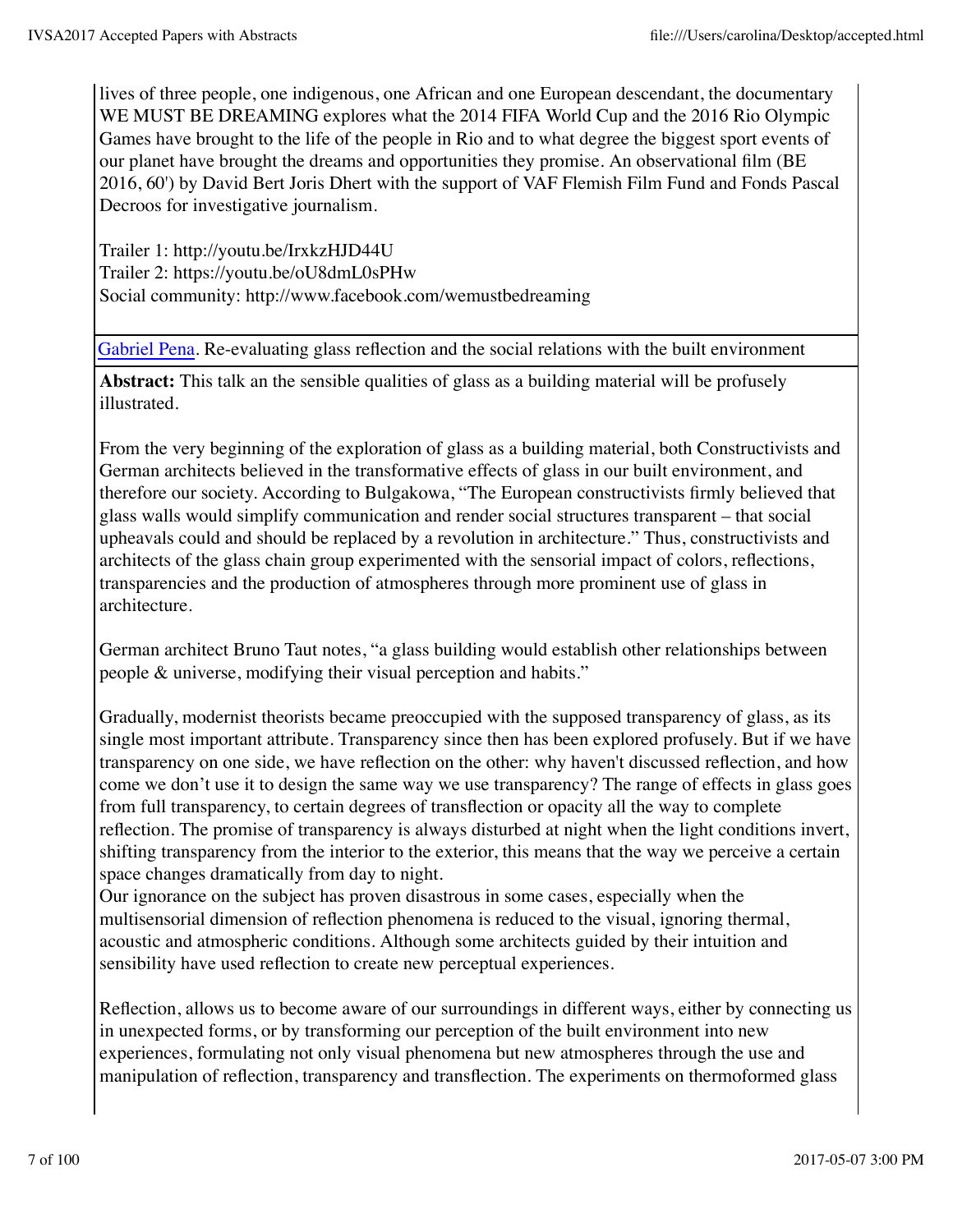try to understand the different "experiences" that could be produced in the built environment, as physical, multisensorial manifestations, rather than the generation of information or visual stimuli.

Theopisti Stylianou-Lambert. Photographing: everyday photography in museums

**Abstract:** While there is a somewhat substantial literature dealing with vernacular, snapshot or else everyday photography, the emphasis is placed on the resulting photographs, their representations and, increasingly, their meaning. There is limited research dealing with the actual act of photographing (Larsen, 2008). Nevertheless, the act of photographing is extremely important because it influences, positively or negatively, any lived experience. Additionally, our actions can be read as forms of complex performances that can be shared and therefore define our sense of identity (Goffman, 1959). I see photographing as a complex performance and photographs as visual manifestations of our perceived identities.

The proposed research presentation focuses on this almost invisible aspect of everyday photography that is largely understudied: that of the photographic process—the act of taking a photograph and its relationship to experience, identity and memory. The research project examined how visitors use their photographic cameras, smart phones and tablets in an art museum and more specifically, the Smithsonian National Portrait Gallery. Observation, in-depth interviews with visitors and photoelicitation were used to examine the relationship between art experience and photography. Emphasis was placed not only on the reported potential uses of museum photography, but also on the participants' movements, interactions, feelings and thoughts during the photographic process.

The research results suggest that photography captures an "embodied" experience with an artwork. It seems to afford a "short-hand" of a layered experience that includes sensory, social, as well as time and space-related information, all of which get embedded in a photograph. This "visual embodiment" of an experience can be potentially reactivated in the future by the photographer, shared with loved ones or instantly shared online with a pool of unidentified users. Furthermore, the participants often mentioned the notion of "making something your own", of owning and claiming an experience. Perhaps for this reason, these visitors-photographers usually value their own photographs of an artwork, however imperfect, more than any postcard or other perfect reproduction they can find in a museum store or online. Interestingly, even if a photograph is never seen or used in the future, the photograph still has the potential to perform identity, facilitate social interaction, activate memory, educate and/or inspire.

Goffman, E. (1959). The presentation of self in everyday life. United Kingdom: Penguin. Larsen, J. (2008). Practices and Flows of Digital Photography: An Ethnographic Framework. Mobilities, 3(1), 141-160.

Molly Merryman and Greg Scott. Workshop: Making Ethnographic Videos

**Abstract:** This two-session workshop will prepare participants to conceive, produce, and edit their own ethnographic digital videos ("ethnografilms"). The workshop presumes no video production competency on the part of participants and begins on the assumption of limited access to production and editing resources. Workshop activities will involve accessible everyday equipment, including cell phone cameras, inexpensive digital audio recording devices, available lighting, and free video editing software.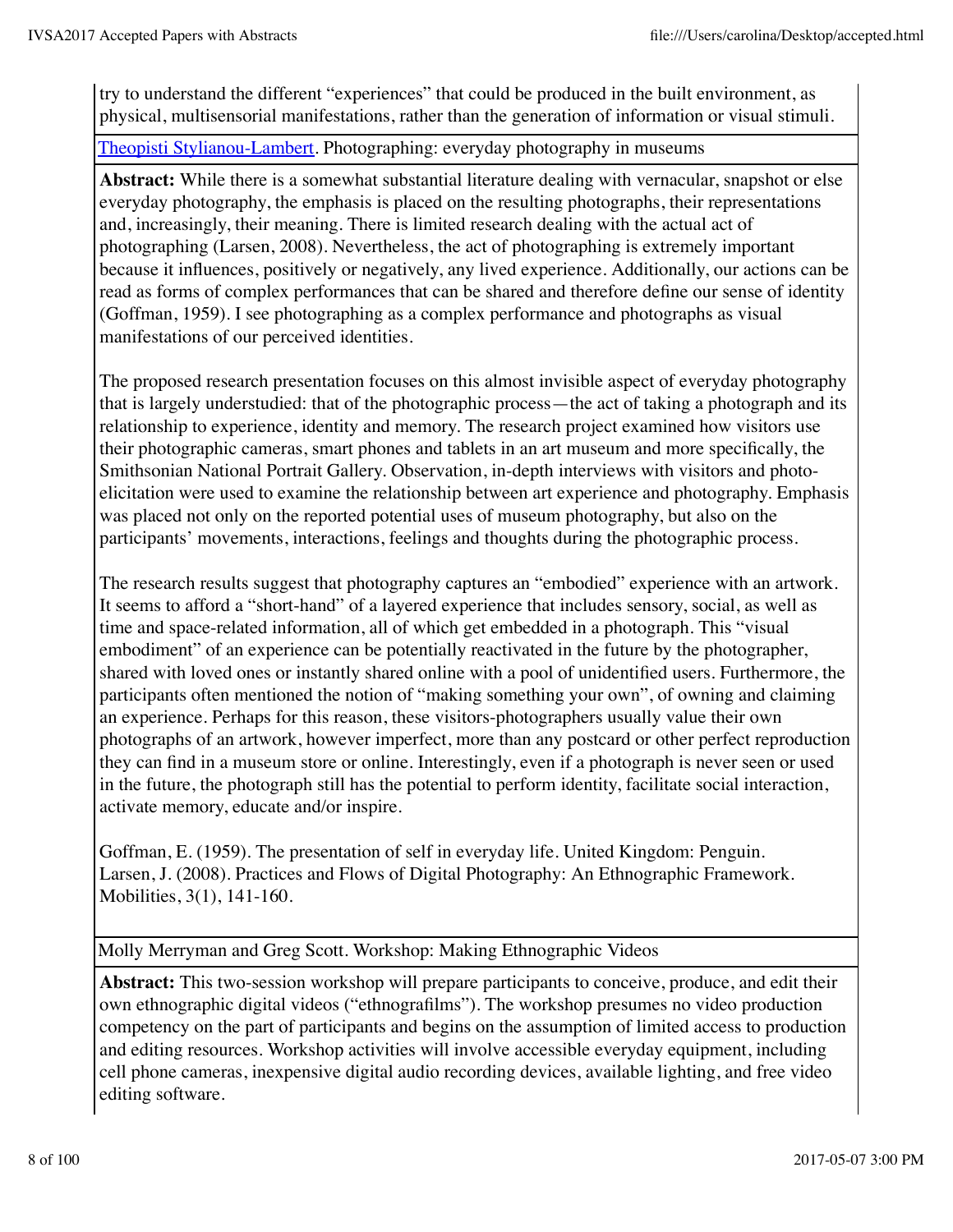In the first part of the workshop session the presenters will provide a basic and practical overview of digital video storytelling approaches and techniques and examine the core principles of video ethnographic practice. Participants will share their own experiences with video-making and identify ways in which they would like to use video in their future ethnographic enterprises.

The second session will entail a dialectical, hands-on modality, wherein the facilitators will guide each participant through the process of developing, producing, and editing his/her own short ethnografilm using the participant's cell phone cameras and editing freeware.

Each of the two workshop sessions will last two hours. Workshop attendance is limited to 15 participants. Reservation requests should be sent directly to the facilitators: mmerryma@kent.edu and greg\_scott@me.com

Molly Merryman. Film: Returning to Life

**Abstract:** This 30-minute ethnographically-based documentary follows several felons recently released from the US federal prisons system. As part of efforts to reform sentencing for non-violent drug offenders, these individuals were selected to participate in an early release program that provides increased probation supervision and support programs.

This film spends almost a year with six offenders and includes rare access to federal court judges and probation officers, footage shot inside a federal prison and a cognitive behavior therapy group as it follows the successes and failures of a cohort of prisoners selected to participate in a specialized re-entry program.

Shot in and around Youngstown, Ohio, Returning to Life offers insight into the struggles faced by men and women who got caught up in America's war on drugs. It explores how they got involved in drug dealing, their experiences inside prison and the difficulties they faced trying to return to a rust-belt city as people labeled as felons. While the focus is on these returning citizens, professionals in the federal prison system (judges, prosecutors, probation officers and counselors) also provide their perspectives.

### Gulbin Ozdamar Akarcay. NOW A PAPER My little self-reflexive diary: Balkans

**Abstract:** Photographs as visual diary include photographer and his tool (camera) in document process. In other words, diary is self-reflective historical record of photographers presence or absence in the field. The images taken with this approach in mind are seen as the unique outcome of photographer's mutual interaction with a community in a certain time and in a certain space (Prosser and Schwartz, 2006: 108). Photographer will include himself into photograph taking process and take photographs using his own background, culture, identity and experiences he gained during his presence in the field. In other words, the production of photographs is a self-reflective process. It is assumed that research will rebuild the event photographed no matter which tool he uses while interpreting the photographs. Both reading and watching photographs are also self-reflexive process.

In the context of selfreflexity and photography, I want to make exhibition in IVSA 2017 Conference. This exhibiton will be about a self reflexive interpretation of Balkan's. I had terrible memories about Balkan's in my life. Because I remember the photos from the newspapers during the war. I saw the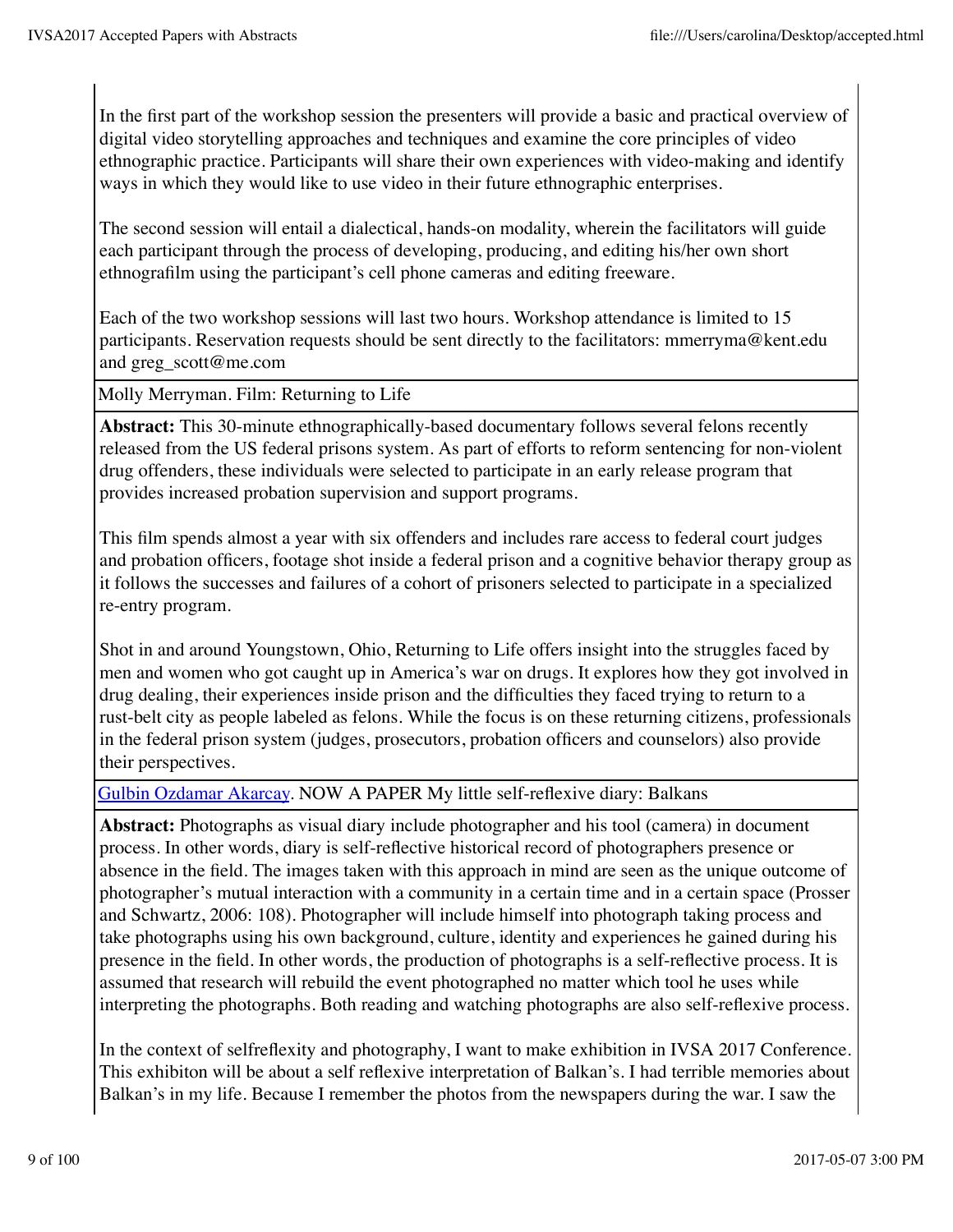dead bodies first time in my life on the papers and I was child. I still remember. I always wanted to go there. Finally I went in 2007. Now, I am reading and creating the photos again with a self reflexive consciousness. I have never exhibited for taking photos but I will exhibit this photos in Toronto Contact Photo Festival in May 2017. Exhibition will have 20 black and white photos and one colour collage. Each photos will be 30x40 cm digital print.

Gulbin Ozdamar Akarcay. Reading Family Albums Through Cross Cultural Marriages in Toronto

**Abstract:** This study is part of an ongoing ethnographic research on immigrants in Toronto who came from Turkey and got married cross-culturally. In this paper, I will particularly focus on a family who are from different religious sects in Islam. I will analyze family relationships, interaction, transformation of the family structure and acculturation processes in this family. In-depth interviews, photo elicitation technique and family albums (photographs) are used as basic data sources. Family photographs are considered as social document and any family album displays traces of public and private domains and daily life, besides they might present certain details such as family life, class structure, belongings, political attitudes, intellectual attitudes and how people might design their own future individually. In addition, family photographs help the formation of family image (ideal family representation), play significant role in building up family memory and family past together with space and time. Moreover, family albums create a sort of family narrative. In photo-elicitation technique, a group of photographs (family albums) selected by the researcher according to a one-time or preliminary analysis based on the assumption that they may have a meaning for the participants are shown to the participants in order to discover their worlds of beliefs, behaviors and meanings, to activate their memories or to explore group dynamics and system. Their reactions are recorded and analyzed accordingly. Hereby; how the couple reads each other's photographs, the representations in the visuals reflecting themselves as individuals before and after the marriage as well as the current network of their relationships, construction of nostalgia within the context of migration and acculturation will be analyzed. The main themes revealed out of a particular family are roles of femininity and masculinity, religion and socialization as a family in the larger community, transformation of the family after migration, failure to develop relationships with other communities, intergenerational class mobility.

York Kautt. Framing Frame Analysis: Potential and Limitations of Frame Analysis for a General Sociology of Visual Communication

**Abstract:** Although "Frame Analysis" is the opus magnum of Goffman, it has rarely yet been discussed how this concept can be understood as a contribution to a general sociology of visual communication. This is mainly due to the fact that it is largely lacking in drafts of such a general theory, in whose perspective the order of knowledge presented by Goffman could be reflected in its significance and its value in the light of other sociological concepts.

Based on my habilitation treatise "Sociology of Visual Communication" (published 2017 May) the proposed paper wants to contribute to this desideratum. To this end, a first step discusses how social complexity of the most various objects (bodies, things, pictures, films, etc.) is the basic problem of a sociology of visual communication. An example shows that even simple artifacts of the everyday life have manifold social references, which cannot be summed up with Goffman's concept of frames. Furthermore, it is clear that, in addition to and with the interpretative schemata and knowledge orders described by Goffman, further structures of social realities condition the formation of the visible.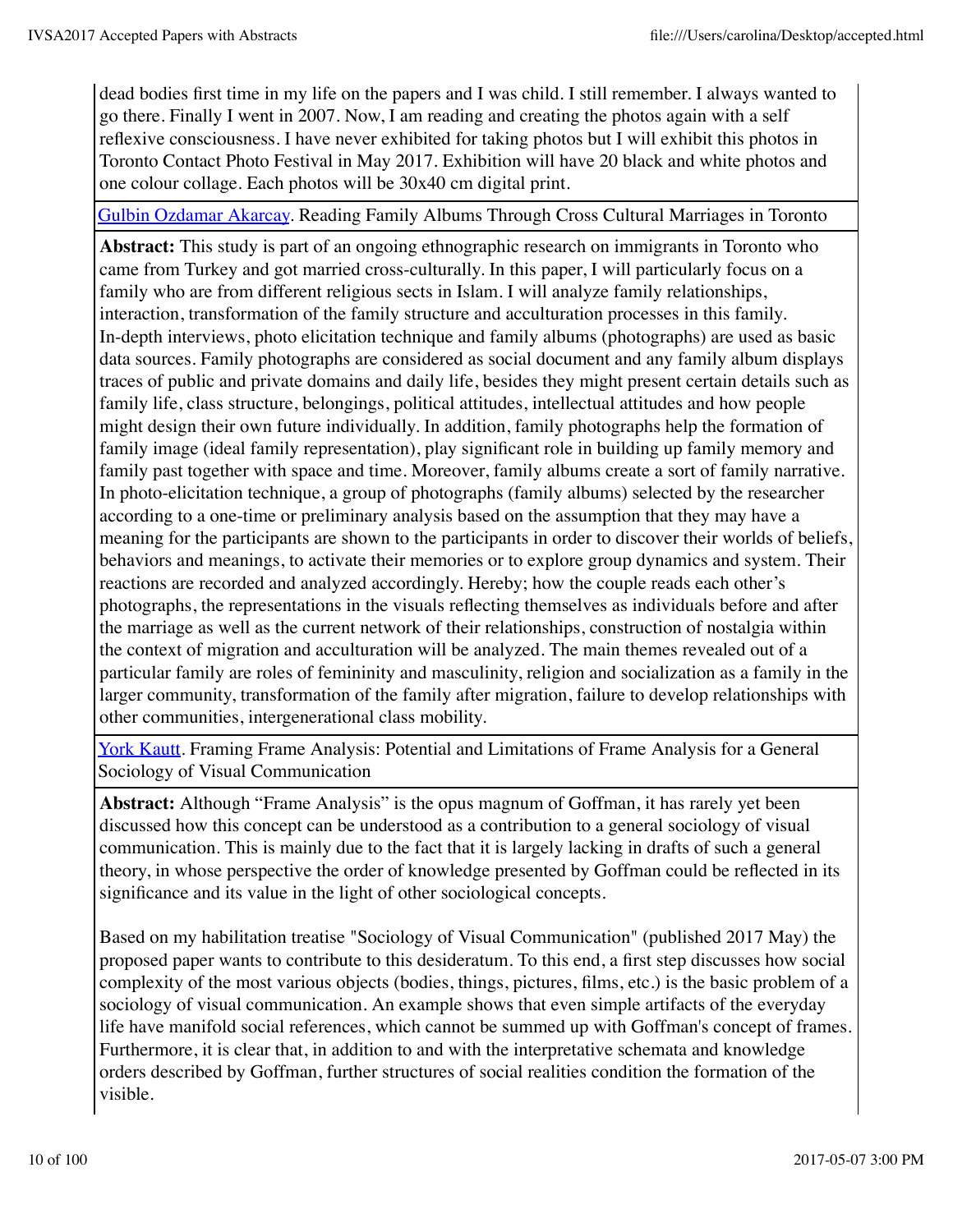Against this background, a model that recognizes various social constructions and processes as the formative forces of the visual is advocated. Herbert Simon's view that artifacts, comparable to living organisms, are to be understood as adaptive phenomena in surroundings is developed for this purpose for a sociology of visual communication. The discussion of the sociological concepts "structure" and "practice" as well as their connection to Goffman's frame analysis are at the center point.

In a subsequent step, the meaning and the significance of Goffmans frame analysis are detailed in the context of the presented model of a general sociology of visual communication. The complementarities and connections between the frame concept on the one hand and other concepts of Goffman's work (stage, picture-frame,ritualization, sujet/model e.g.) are also discussed and related to the framework.

Finally, the example used at the beginning is taken up again in order to illustrate the potentials and limits of Goffman's work for a general sociology of visual communication. This also provides an outlook on the question of which methodical conclusions for empirical analyzes derive from the theoretical and methodological considerations.

Patricia Search. Metaframes: Multisensory Spatial and Temporal Paradigms for Interactive Knowledge Building

**Abstract:** Metaframes is a multimedia art installation with an interactive design for exploring sociocultural relationships from different perspectives. The work challenges us to abandon Western methods of organizing information into categories and logical hierarchies by enabling participants to explore information as dynamic patterns and relationships. The design also highlights 1) new dimensions in defining a sense of place using collective memory and multisensory landmarks (physical and virtual), and 2) non-linear, pluralistic concepts of temporality that emphasize simultaneity and the multiple ways time is expressed in different cultures.

In this installation, participants simultaneously interact with different computer programs and use words, shapes, and sounds to create layers of audiovisual patterns that transform space and time into a matrix of dynamic relationships. During this process, the participants create shared experiences and develop a social discourse that adds meaning to the patterns. Collective memory and crossdisciplinary interpretations broaden the understanding of the information. In addition, the semantic structures of the media overlap and define an overarching metasyntax that integrates the syntax of the different elements. Layers of audiovisual information and interactive transitions create metaframes that transcend the limitations of the two-dimensional screen by weaving a network of sensory, cognitive, and physical associations. Participants understand relationships within the context of a multidimensional sense of space and time that enables them to explore information without the perceptual and cognitive restrictions of Western logic and linear causality. They continually reorganize knowledge based on new information and sensory input which leads to reflective abstraction—a process that promotes the synthesis of diverse perspectives and leads to "constructive generalizations, genuinely new knowledge, knowledge at higher levels of development, and knowledge about knowledge" (Campbell, R. 2001. Studies in reflecting abstraction. Philadelphia: Psychology Press, p. 12).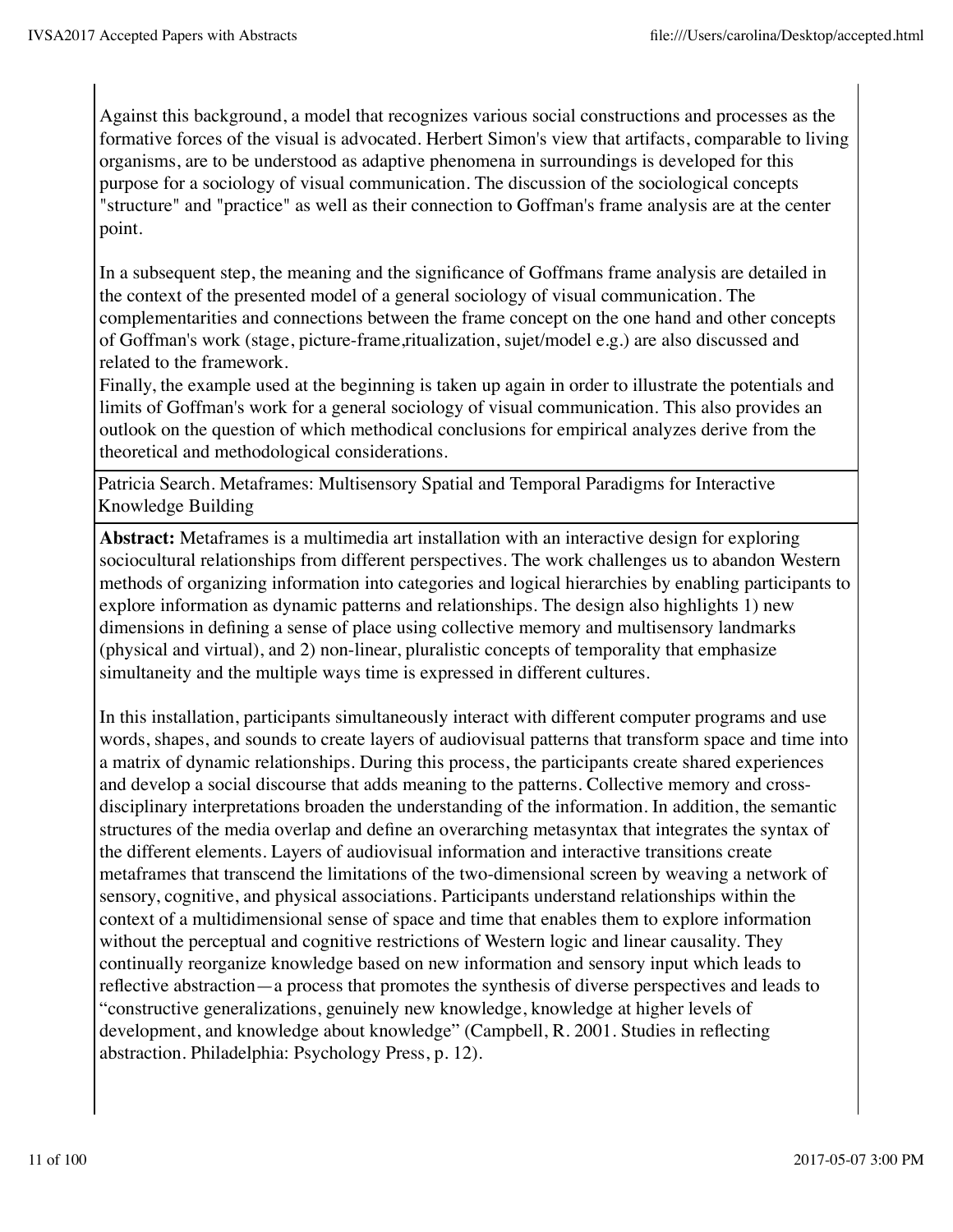The interactive model, which is inspired by the fluid sense of place and time in indigenous cultures, is an innovative design for exploring sociocultural relationships. The multisensory space creates an enactive, iconic, and symbolic semantic structure where participants continually reframe information and spatiotemporal perspectives as the new patterns and connections emerge. A sense of place is defined using shapes, sounds, and movements as landmarks that add structure to the diverse patterns. Rhythm and kinesthetic design (defined by the physical movements of the participants) define intuitive and embodied representations of space and time—resulting in pluralistic perspectives that can help us understand how different cultural interpretations of time and place impact social interaction and knowledge building.

Duygu Gul Kaya. Memory and Visual Activism in Diaspora: Remembering the Armenian Genocide in Canada

**Abstract:** Scholars of media and memory maintain that new media technologies provide new ways of collecting, arranging, displaying, replaying, disseminating, and circulating multiple media forms, such as images, texts, and moving images in a non-bounded space. For instance, with the advent and widespread use of digital media, the genre of testimony has become the prevailing cultural form in human rights campaigns and struggles for historical justice. Various local communities and activist groups in different national contexts have deployed testimony to make their claims and to solicit the international audience's response and support.

In light of this body of scholarship, I will explore how a group of Armenian youth in Toronto used digital media technologies to remember the Armenian Genocide and to engage in political activism in pursuit of its official recognition by the Turkish state as genocide. At the core of my project are the "100 Voices: Survival, Justice, Memory," a multi-media project carried out by a group of Armenian youth in Toronto in 2015 to commemorate the hundredth-year anniversary of the beginning of the Armenian Genocide.

Relying on a visual and thematic analysis of video-clips that feature audio-visual testimonies, I argue that 100 Voices illustrates a tension, specifically in the terrain of memory-making. 100 Voices stands at the intersection of prevailing constructions of Armenian identity and history on the one hand, and universal discourses of human rights and historical justice, on the other. The production team's use of digital media and their emphasis on human rights situates 100 Voices as an outreach project that aims to elicit viewers' empathy and their support for the recognition of the Armenian Genocide. However, 100 Voices tries to evoke an affective force not only in the audience, but perhaps more so among its own participants. The way the production team has framed the project both aesthetically and discursively has made it possible for participants to identify simultaneously as the youth of the Armenian nation and as the agents of a universal struggle for justice. As a result, 100 Voices opens up a space for these youth to contest Turkey's ongoing denial of genocide, while at the same time, with its promotion of human rights and historical justice, it presents new opportunities for initiating conversation among diaspora communities in Canada.

Loïc Riom. Pictures of Daily Aging in Urban Spaces: A Photo-Voice Inquiry in Two Neighborhoods in Geneva

Abstract: In Western societies aging cities is inexorably expanding due to demographic trends. However it remains largely under-addressed in the current literature. On the one hand sociology of aging tends to mainly focus on close relations (family, friends, caregivers) and therefore overlooks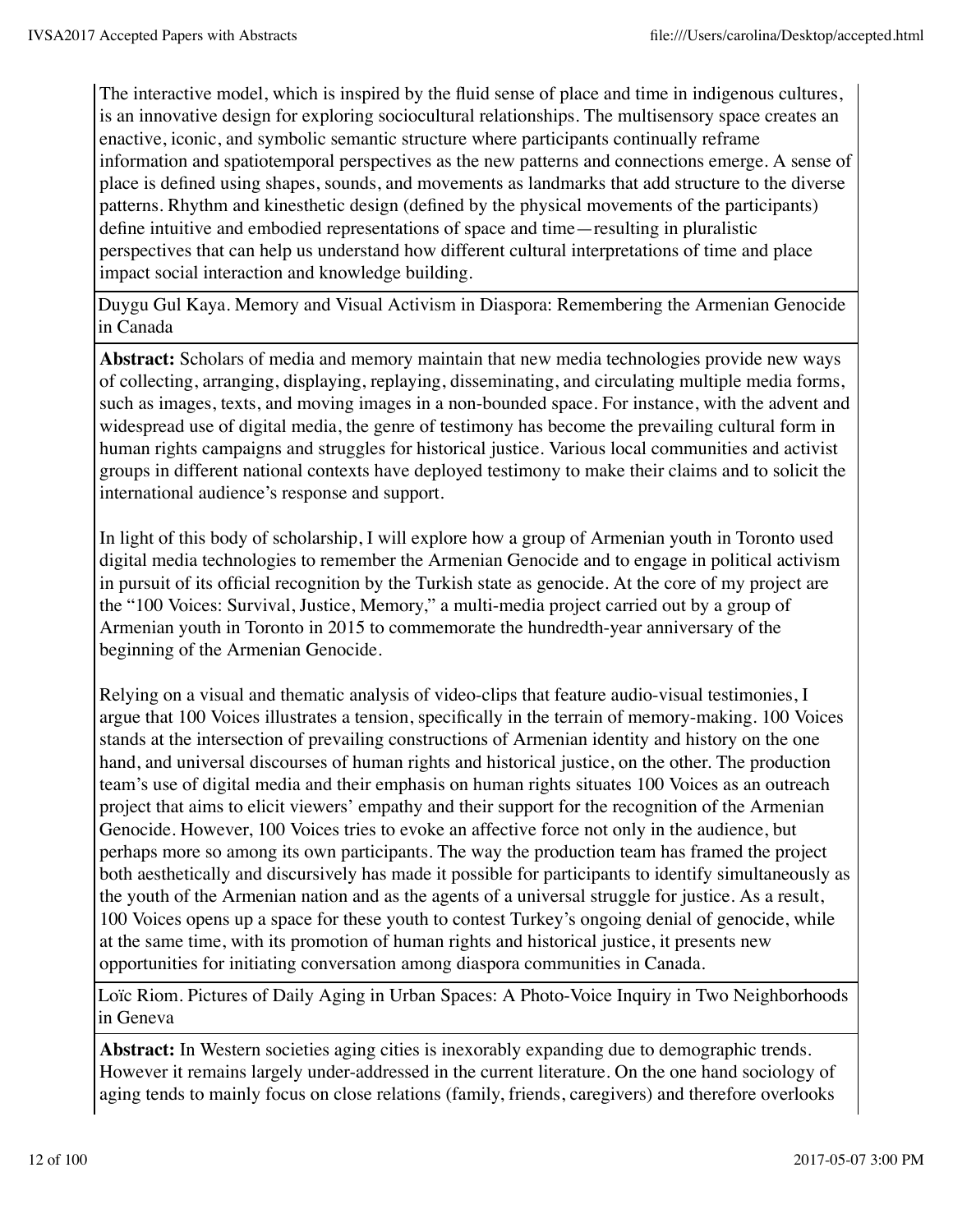the territorial dimension of old age. On the other hand - since the early works of the School of Chicago - urban sociologists have mainly investigated urban changes and "outsiders" while associating cities with social movements, subcultures or migrations rather than aging.

By combining both perspectives - sociology of aging and urban sociology – our research aims to provide a better understanding of the overlap between the trial of advanced age (Caradec, 2007) and the trial of city (Martuccelli, 2006). Our research was conducted with twenty individuals aged between 64 and 91 years of age living in two neighborhoods of Geneva (Switzerland). Along with other methods (semi-structured interviews, ethnographical observations and walking interviews), our research used photo-voice and photo-elicitation interviews (see Harper, 2002). We asked our informers to take pictures of their neighborhood following four themes which corresponded to our research questions: "Where do I live?"; "Places I don't like"; "My daily journeys"; "What I find beautiful". Later we asked them to comment their pictures during a face-to-face interview.

Our paper aims to present how pictures taken by the participants provide an enlightening insight on the everyday life of elderly people in cities. More precisely, we examined the responses given by the participants in light of the challenges of urban aging. This analysis enables us to revisit the concept of "unholding" (déprise in French) and to emphasize the art of dwelling – by analogy to the art of practice (De Certeau, 1988) – that constitutes the sum of their effort to reorganize their daily life. We conclude by arguing that a photo-voice method allows us to reintroduce the informers' subjectivity in the research and to construct collectively the objectivity of the latter. In this way it is an efficient method to understand how ageing frames and reframes cities.

References

Caradec Vincent (2007), L'épreuve du grand âge, Retraite et société, 3(52), pp. 11–37. De Certeau Michel (1988), The practice of everyday life, Berkeley: University of California Press. Harper Douglas (2002), Talking about pictures: A case for photo elicitation, Visual studies, 17(1), pp. 13–26.

Martuccelli Danilo (2006), Forgé par l'épreuve: L'individu dans la France contemporaine, Paris: Armand Colin.

Asko Lehmuskallio. Offending smiles: A thin line between the smile and grimace in photographic depictions

**Abstract:** Grimaces are important facial expressions used in situated interactions for questioning social hierarchies and power relations. They counter the warmth of the smile, and its invitation for shared foci of attention. In photographs surrounding us, the grimace is seldom to be found, whereas the smile is an almost ubiquitous expression in depictions in our 'facial societies' (Macho, 2011). Interestingly, depicting 'natural smiles' photographically is difficult. When looking closer at many photographs, we often get to see 'as if' versions of smiles, facial expressions that we can identify as 'teeth grimaces' (Goffman 1987). These teeth grimaces reveal some of the aspects of how smiles are produced for depiction in our facial societies, pointing toward the thin line between smiles and grimaces in photographic depictions.

By focusing on the ambivalence of depicted smiles, particularly their oscillation between a smile and a grimace, I argue for situated readings of images, readings that take their mediations within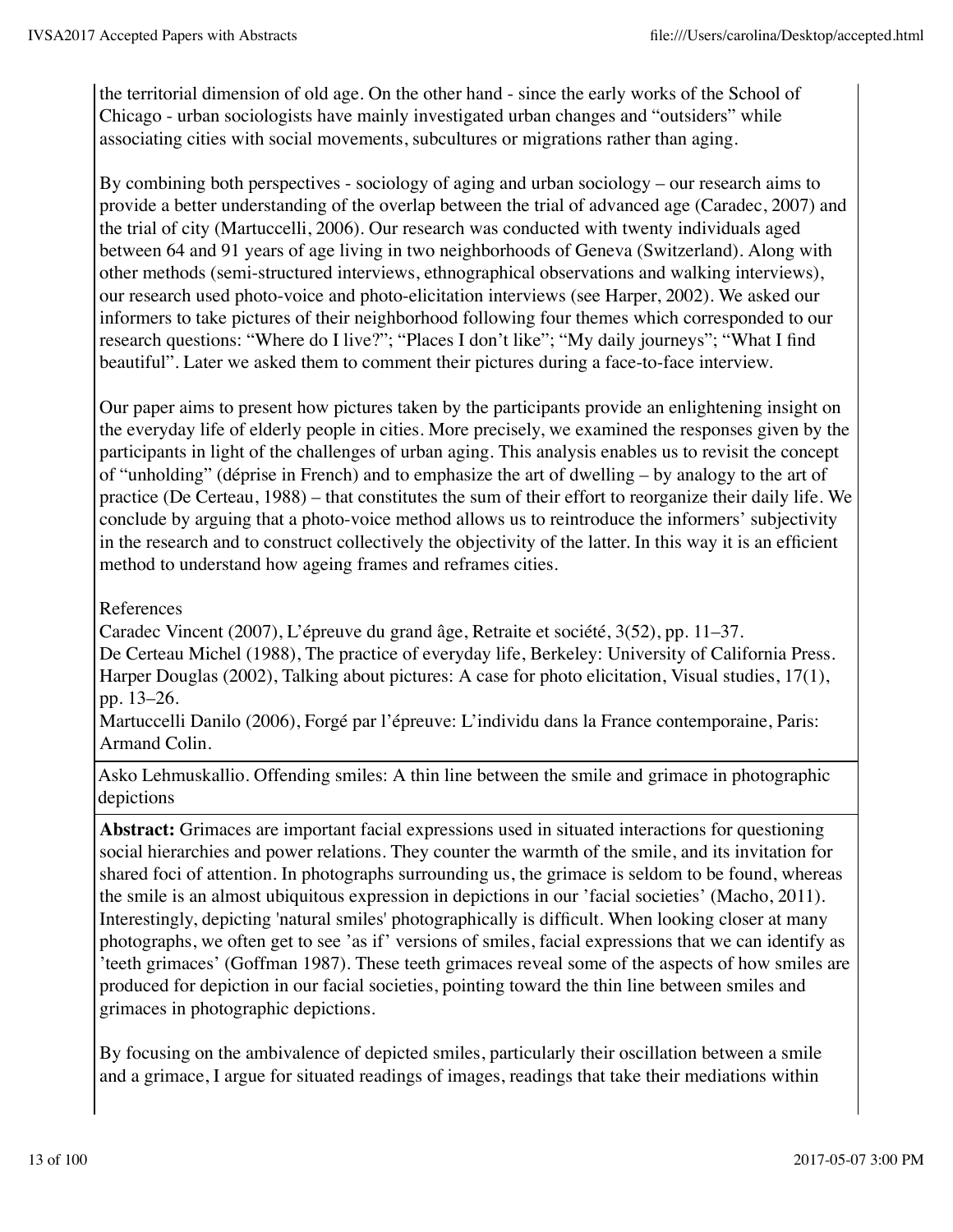particular practices seriously. As Goffman closely observed, 'natural smiles' are difficult to depict because the situations in which they occur are different from most situations in which photographs are taken. This observation calls for reading Goffman from a medium theoretical perspective, allowing us to focus on the material infrastructures in which our social interactions take place, and thus on the mediations that allow for, or distract from, the framing of particular social interactions. Teeth grimaces show us that social hierarchies and power relations are not abstract phenomena, but have to be constantly renegotiated in situated interactions, interactions that are often rewarded or sanctioned with particular facial expressions. These facial expressions might look different if seen via novel mediations.

Jon Prosser. Different Lives in Mongolia: An Action Not Research Project

#### **Abstract:**

I began as an action researcher, moved to visual and sensory methodology, and later explored mixed method research. I retired early from academic life because I was disenchanted. For me research placed too much emphasis on words and not enough on action. What I do is what matters, less so what I think or say or write.

Different Lives in Mongolia is a personal seven year odyssey to tell the stories of people with disabilities in Mongolia. Situatedness – both researcher and context - are important. I recognise the view 'See the person, not the disability' but prefer 'You are much more than your disability'. Central is the notion that too often disabled peoples' voices and agency are missing. They want to tell their stories and I want to help them.

This project is not about pity or romanticising, or making heroes, or focusing on spectacular imagery of physical or mental disability. It's about treating people with disabilities with dignity, respect, understanding, and fairness. It's their voice and those of their families, not mine or yours, or photographers, or academics, which should speak through the images in 'Different Lives'. A series of photographs accompanied by short plain text are employed to communicate their stories. Coming from a visual sociologist/researcher background I think in terms of sampling and importantly avoiding extreme case sampling which too often focuses on extreme disability for extreme stand-alone photographs. The people depicted here are ordinary people who just happen to be disabled and who want to tell their story.

I adopted a participatory approach with a view to photographing everyday taken-for-granted lives. A key aim of the project is to empower and give voice to marginalised groups and individuals, not to hurt or damage them in any way. I'm working with some of the most vulnerable members of any society. This project is about telling people's stories but within the moral requirement to respect autonomy and to protect those with diminished autonomy. Beneficence and the prerequisite to do no harm and to maximise possible benefits to people who lead different lives, are pivotal.

Jamie Jelinski, Bronwyn Jaques and Justine Hobbs. Images and a "Nation": Social Lives and Canadian Visual History

**Abstract:** In a recent edited collection entitled Negotiations in a Vacant Lot: Studying the Visual in Canada (2014), scholars—mainly art historians—question whether the concept of a unified "Canada" remains a viable geographic, sociocultural, and ideological framework for the investigation of the country's visual culture. Modifying what Janet Wolff famously refers to as "the social production of art" (1981), this panel seeks to extend such conversations with recent research that examines the social production and coinciding cultural contexts of currently uncharted "Canadian" visual culture. Curiously, as visual culture continues to make inroads in the humanities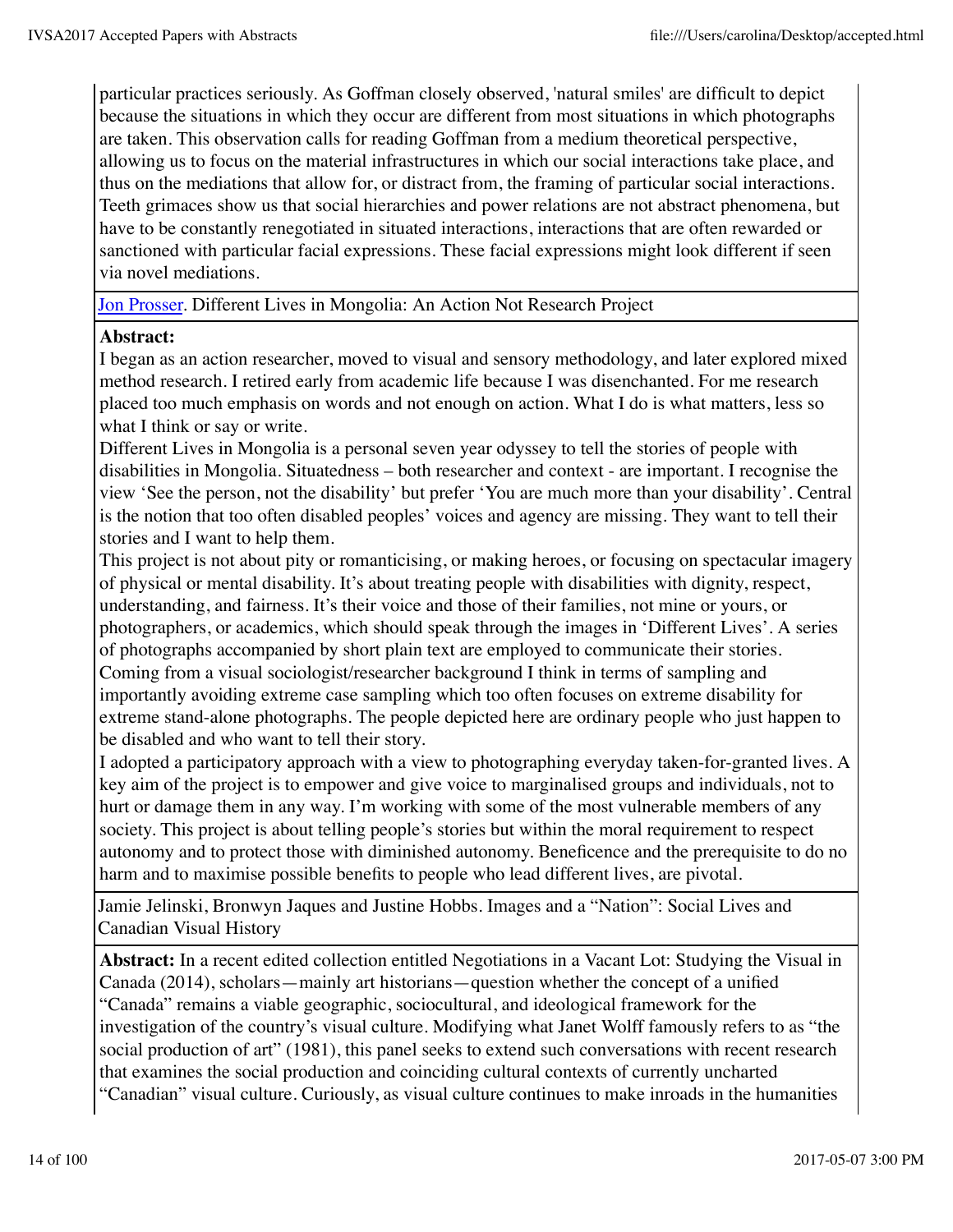and social sciences, the study of Canadian visual culture remains largely done by those with art historical proclivities. Utilizing a marked interdisciplinary approach in terms of our methods, theories, and objects of analysis, we seek to widen this dialogue by considering an array of Canadian visual culture that remains unrecognized in established discourses. More specifically, we seek to destabilize and interrogate varied perceptions of "the Canadian identity" as it is reflected in and by visual culture through an assessment of relationships between institutions, the media, cultural producers and intermediaries, and the Canadian public as they concern notions of race, gender, class, and citizenship. We will therefore raise questions pertaining to the production, reception, and circulation of Canadian visual culture that fluctuates in geographic scope from the municipal to the international, in content from "fine art" to "non-art," and in a temporal range from the early 20th century to the contemporary period.

Anita Lam. Taxing Chinese 'ghosts': Speculation, surveillance, and citizenship

**Abstract:** By their very nature, ghosts throw vision into crisis as they are sensed without ever being seen. Nevertheless, their shadowy, in-between presence serves to organize everyday experience and governmental responses into a frame – specifically, a spectral frame – that melds together questions of visibility with those of socioeconomic power. To examine a recent manifestation of the spectral frame and its policy implications, this paper analyzes Canadian media representations of foreign speculation and investment in Vancouver and Toronto's respective housing markets. As a spectralizing force, the media 'make up' ghosts through their stories and images, and these ghosts can lead us to the heart of a nation's discourse around multiculturalism, citizenship and race. Strikingly in this instance, Canadian news coverage has constructed foreign speculators as disruptive 'ghosts,' and also narrowly characterized 'foreign' as predominantly (mainland) Chinese. Online popular blogs, such as 'Beautiful Empty Homes of Vancouver,' have also been instrumental for visualizing 'ghost homes' or 'spec houses' as residences possessed by absentee owners. Because ghosts are 'present absences' that escape visual scrutiny, their invisibility invites the assemblage of a surveillance apparatus to monitor their fluctuating and eerie presence in specific places. In British Columbia, for example, the desire to situate Chinese 'ghosts' in the Vancouver housing market has led to the monitoring of vacant residences and the Empty Homes Tax, as well as an additional property transfer tax levy that requires the documentation of homebuyers' citizenship. Because spectral appearances in ghost stories are also tied to the revelation of past (criminal) secrets and hidden debts, the Canada Revenue Agency, in conjunction with the Financial Transactions and Reports Analysis Centre, have also begun to monitor the identities of foreign homebuyers, seeking to reveal secrets related to money-laundering and tax evasion. As a result of the spectral frame, the problem of foreign speculation in Canada has demanded the intertwined use of surveillance and taxation as necessary 'ghosthunting' and 'ghostbusting' strategies of governance and control. Yet these efforts to follow ghosts are, as Jacques Derrida has noted, undertakings that 'come back in advance: from the past, from the back.' Thus, to follow the Chinese 'ghost' through these recent and future policies of surveillance and taxation requires a recognition that such governmental initiatives are hauntingly familiar for persons of Chinese descent, bringing to mind the mass surveillance and documentation of Chinese immigrants through head tax certificates in early 20th century Canada.

Julien Bucher, Pia Tracksdorf and Anja Weller. Image and Fame – Behavioral Strategies on YouTube

**Abstract:** Interaction on online platforms like YouTube can be seen as a success-forming component. YouTube stars are dependent on reaching a large community. Even more than reaching people it is important to maintain good relationships and keep the interaction going on.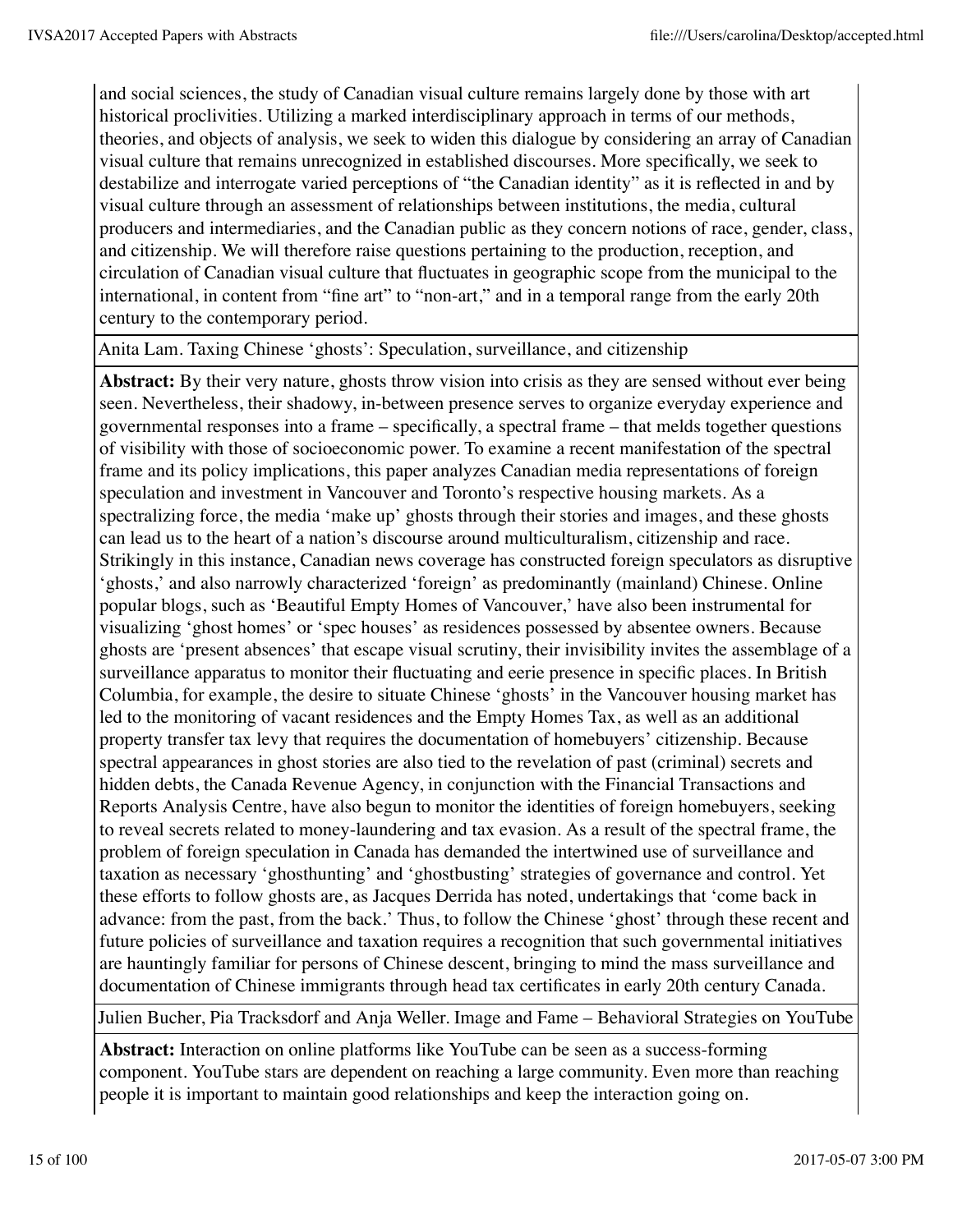Following Goffman (1967) image building and relationship maintenance play an essential role for the stabilization of interaction relationships. Constructing a coherent image is based on the representation of certain behavioral strategies that meet the expectations of the interaction partners. The behavioral strategies that are perceived as appropriate have specificities for each social group and context. Thus, we argue that YouTube Stars in different sectors (e.g. beauty, gaming) pursue different behavioral strategies to build and defend an image, which helps them to meet the expectations of their community, to strengthen the interaction relationship and in turn to generate success. Our contribution is to analyze how these context-specific behavioral strategies are shaped and how they are verbally and visually manifested. Furthermore we address the applicability of Goffman's concept of interaction rituals to the context of interaction on YouTube. Our empirical study is designed as an explorative cross case study (Yin 2012, 2013) including three single case studies on international YouTube personalities known as PewDiePie, Zoella and Casey Neistat, representing three of the biggest sectors of YouTube: gaming, beauty and vlogging. A grounded theory approach led to a theoretical framework utilizing Goffmanns concepts of interaction, image and behavioral strategies in combination with a model to elucidate the (media) star phenomenon and differentiate stars from celebrities based on their accomplishments, audience and success (Weller 2011).

We will present the identified behavioral strategies and address how they are related to specific sectors of the YouTube landscape, success and stardom.

References:

Goffman, Erving (1967). Interaction Rituals. Essays on face-to-Face behavior. Anchor Books, Garden City, New York: Doubleday & Company, Inc.

Yin, Robert K. (2012). Case study methods, in: Cooper, Harris; Camic, Paul M.; Long, Debra L.; Panter, A. T.; Rindskopf, David; Sher, Kenneth J. (Eds). APA handbook of research methods in psychology, 2: Research designs: Quantitative, qualitative, neuropsychological, and biological, Washington, DC, US: American Psychological Association, pp. 141-155.

Yin, Robert K. (2013). Case Study Research. Design and Methods. 5th Edition. Los Angeles: Sage.

Weller, Anja (2011). Die Star-Genese. Frankfurt a. M.: Peter Lang.

Anja Weller and Julien Bucher. The creative interview: A methodology for working with a corpus of respondent-generated pictures utilizing assembling, comparing, framing and reframing

Abstract: We want to introduce the visual sociology community to the creative interview, a methodology for the work with and analysis of a corpus of respondent-generated pictures. The presentation is based on experiences and findings from the project Wissensbilder (pictures of knowledge), a Ph.D. thesis about the creative interview (Weller 2017) and subsequent publications focusing on the theoretically grounded interpretation of the data (e.g. Weller/Bucher 2016). The findings are used to support and illustrate the theoretical framework and emphasize how the corpus-based analysis utilizes a simultaneous seeing made possible creating, using and modifying picture tableaus.

Regarding Erving Goffman (1976: 25) the sociologist "can exploit the vast social competency of the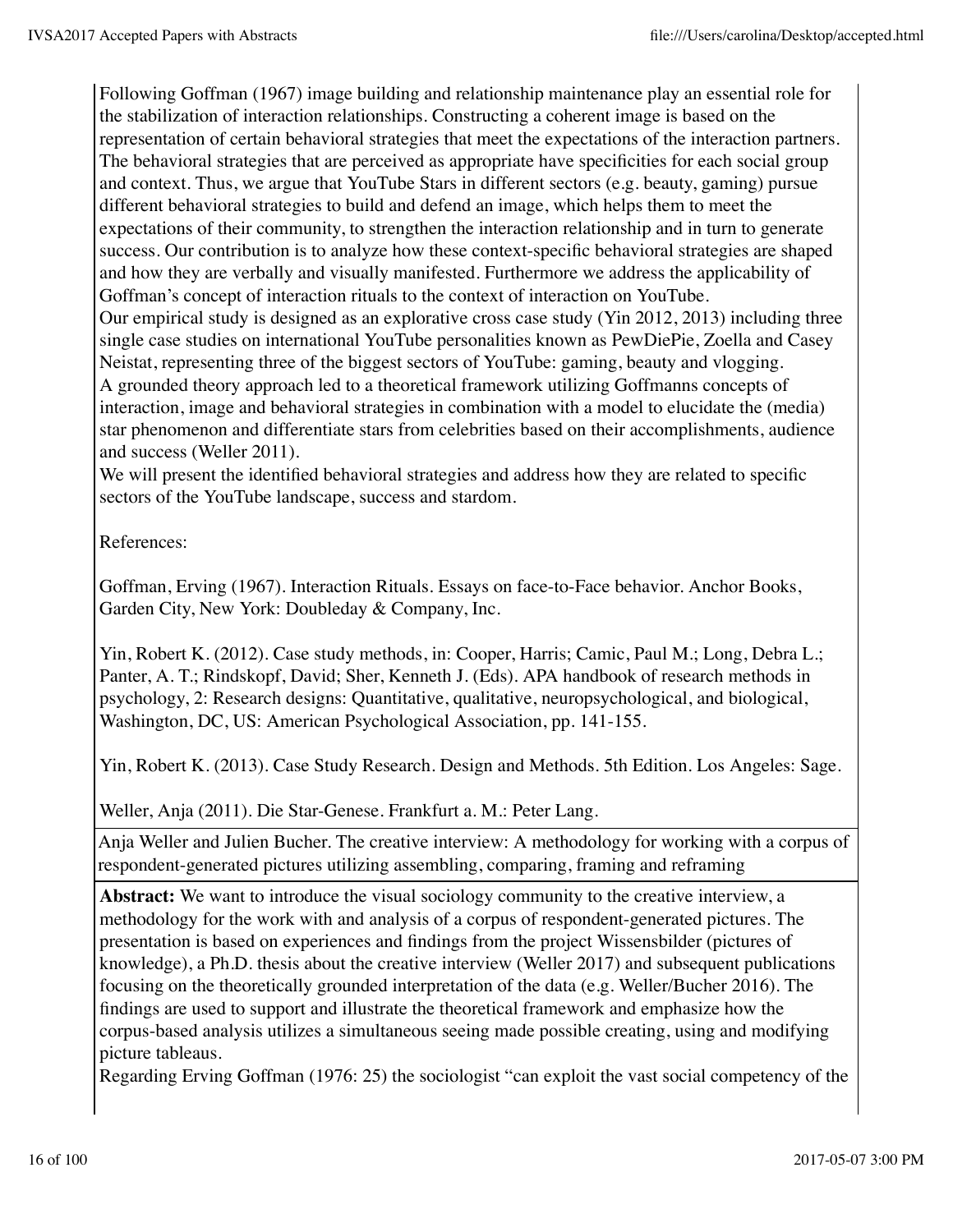eye and the impressive consensus sustained by viewers". Goffman used collections of visual data which got assembled with the help of the seeing. The art historian Heinrich Wölfflin (1948 [1915]) contrasts the visual impression in order to discover the quality of the visual expression. He uses the method of parallel projection to compare pictures with each other and expand the horizon of interpretation. The comparison enables the researcher to see the essential of the antagonisms with great power (Wölfflin 1948 [1915]: 54). An understanding of the picture is facilitated only in relation to pictures, of pictures among other pictures, which means the dependence of pictures next to each other and in their order in/for the construction of the everyday (Müller 2011). The comparison of pictures not only presents the similarities but rather the differences in the particular depictions. The process of framing supports the comparative seeing (Wölfflin 1948[1915]) and is realized with an aimed assemblage of the pictures on tableaus. Such picture tableaus were used by Aby Warburg (2000) to identify, extract and show a visual argument that only becomes visible in the comparison. This seeing mode highlights specific aspects (Wittgenstein 2001) and leads to the tertium comparationis. Goffman emphasizes that a certain set of pictures allows the recipient to see not only patterns but also different settings in just one frame (Goffman 1976: 25). The identification of the tertium is the goal of this comparison because it constitutes new possibilities of contrasting and reframing the pictures (Müller 2011), creating new, additional tableaus and possibly changing existing ones or rendering them obsolete.

This way the corpus sets a horizon of interpretation, where you can frame and reframe, compare and contrast on the playground of picture tableaus to analyze the respondent-generated pictures.

Evripides Zantides. Banal nationalism in the visual discourse of print advertisements in Cyprus.

**Abstract:** Banal nationalism refers to portrayals of the nation through practices, principles, traditions, habits and beliefs of the everyday (Billing, 1995). The social interaction of reading and sharing information through advertising is among other, an example of a daily routine that contributes to this idea. Verbal and non-verbal representations in advertisements often reflect the cultural characteristics of society, and contribute to the construction of "imagined-communities", as well as in cultivating a shared sense of common knowledge and national belonging among people "without ever really knowing each other" (Anderson, 1997). For Goffman (1979), advertisements are polysemic, with complex interrelations between the signs employed. For this reason, no simple one-to-one correspondence between signs and their intended meanings can be assumed, but the overall effects, or gestalts, of the ads are considered more central to the generation of meaning. The aim of this paper is to develop a coding scheme based on Goffman (1979) main ideas, however not adapt his coding categories, but use other categories that can conceptualize national identity, and examine the frequency and interpretations of these representations through printed advertisements in the context of the Cypriot culture, and specifically since the establishment of the Republic of Cyprus in 1960 and fifty years after until 2010. For this purpose, one thousand four hundred and seventy one (n=1471) print advertisements were drawn from the Press and Information Office (PIO) in Cyprus, the archives of different newspapers / magazines / advertising agencies, and were taken for content analysis. A coding frame depicting visual attributes of national identity was developed based on previous published work (Hogan 1999; Edensor 2002) and the variables of Geography, Leisure practices Cultural heritage, Social relationships and social values, Objects, Food and Drinks and National Symbols were adapted.

The results showed that image representations of Cultural heritage and Social relationships and social values have significant findings during specific socio political changes. In addition of the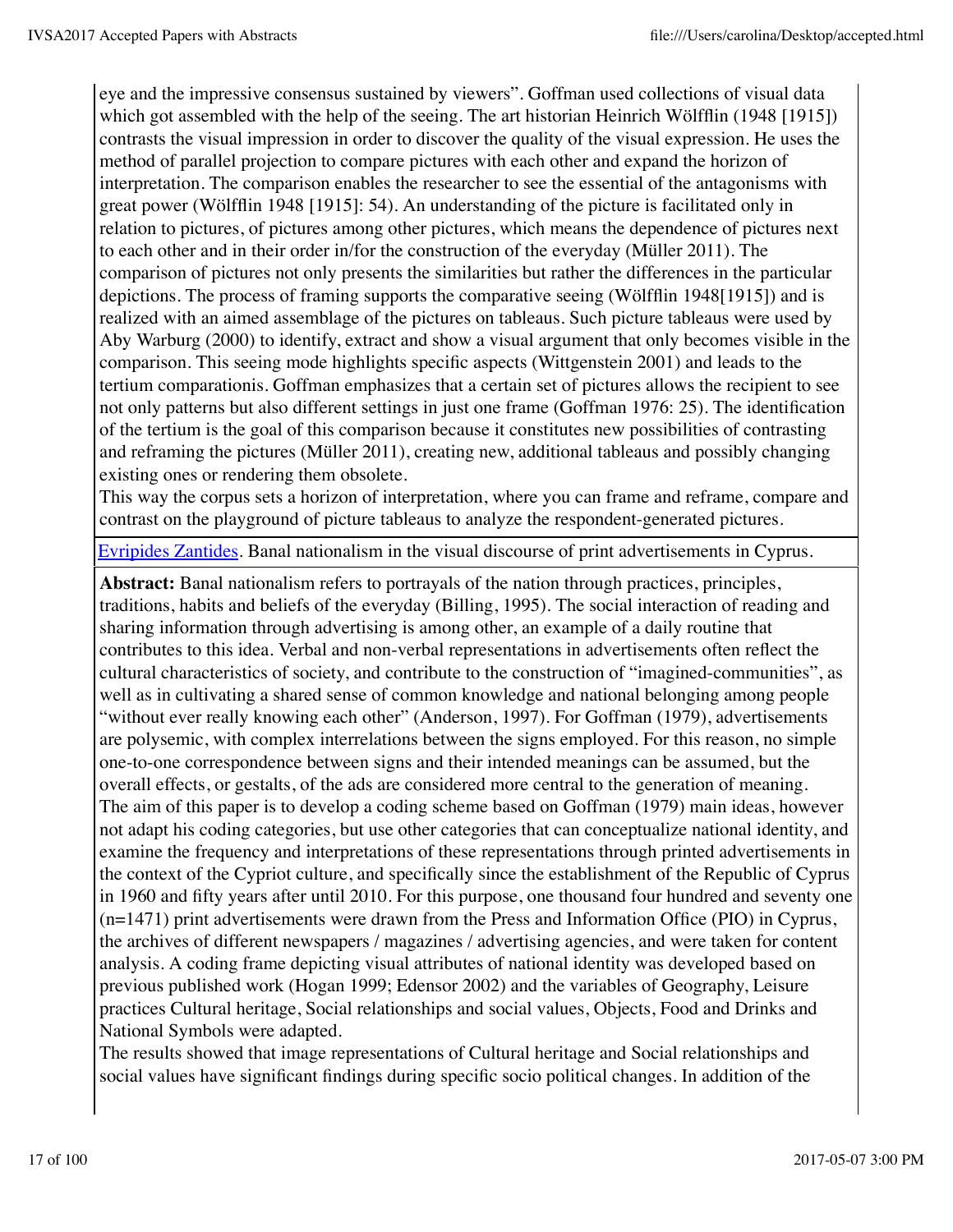content analysis, a semiotic analysis was used on a purposive sample of advertisements to extract specific cultural meanings of national identity. Interestingly, the paper shows how the advertising discourse is a reflection of the cultural and vice versa.

The same research can include a future investigation of the extent to which these representations are gendered. That is to code the gender of the carrier of national identity.

Claudia Mitchell, Ehaab Abdou, Haidee Smith-Lefebvre, Melissa Proietti and Fatima Khan. Who frames the picture? Curation as social interaction

**Abstract:** To date there have been few examples in the social sciences generally and visual sociology of what happens behind the scenes of curation, and yet we know that who sees what, why, how, and with what effect is often determined by who curates, for whom and for what reason. Erving Goffman's work is particularly relevant to deepening an understanding of curation. His work on framing theory highlights the significance of both presentation and audience. Applied to curation framing theory draws together a diverse set of 'showing' practices. The papers on this panel examine ways in which the exhibiting process and curation— significant to visual research—is in and of itself a critical feature of Goffman's notions of stigma, visibility, and invisibility. Goffman characterizes stigma as a discrepancy between virtual social identity and actual social identity. His work plays into what and who is made visible and invisible based on the impact stigma has on individuals and their social relationships. Goffman's concepts intersect with Lehrer, Milton and Patterson's (2011) work literature on curation, specifically when they ask: "What happens when the invisible is made visible, when knowledge relegated to society's margins or swept under its carpet is suddenly inserted into the public domain?" (p. 1). The papers speak to their contention that curatorial sites are "social, embodied, and generative" (p. 3) in a variety of contexts: portrayals of ancient Egypt, locating images of Indigenous girlhoods across Canada, examining a street art show in Montreal, and identifying tensions involved in exhibiting children's drawings.

Nichole Fernandez. Visualizing the Nation: national identity and tourism advertising in Croatia

**Abstract:** Erving Goffman famously made the everyday an suitable area of academic study through his book The Presentation of Self in Everyday Life paving the way for other fields of sociological study to explore the importance of the banal of daily life. In nations and nationalism studies this occurred in 1995 with Micheal Billig's highly cited Banal Nationalism arguing that the cohesive ties of national identity are built through banal everyday national signifiers such as the unwaved flag outside of public buildings. However researching the way the nation is visualized in Croatia it becomes evident that although the everyday is important in building national identity the nation is not visualized through the lens of the everyday. The nation is seen as both distinct and surpassing the experiences in daily life. Participants tended to draw on the tourism created image of Croatia in order to inform the way they visualized the nation. Meaning that the government and media generated images of the nation are unintentionally part of the construction of identity. Tourism advertisements are caught up in a "circuit of culture" (du Gay 1997) where representation, identity, regulation, production, and consumption are all interconnected with each node affecting the others. However the concern with this circuit occurs when these images are constructed without regard to the power they have.

Claudia Mitchell, Relebohile Moletsane, Lisa Wiebesiek, Astrid Treffry-Goatley, Naydene de Lange and Pamela Lamb. Participatory Visual Methodologies: Social Change through Community and Policy Dialogue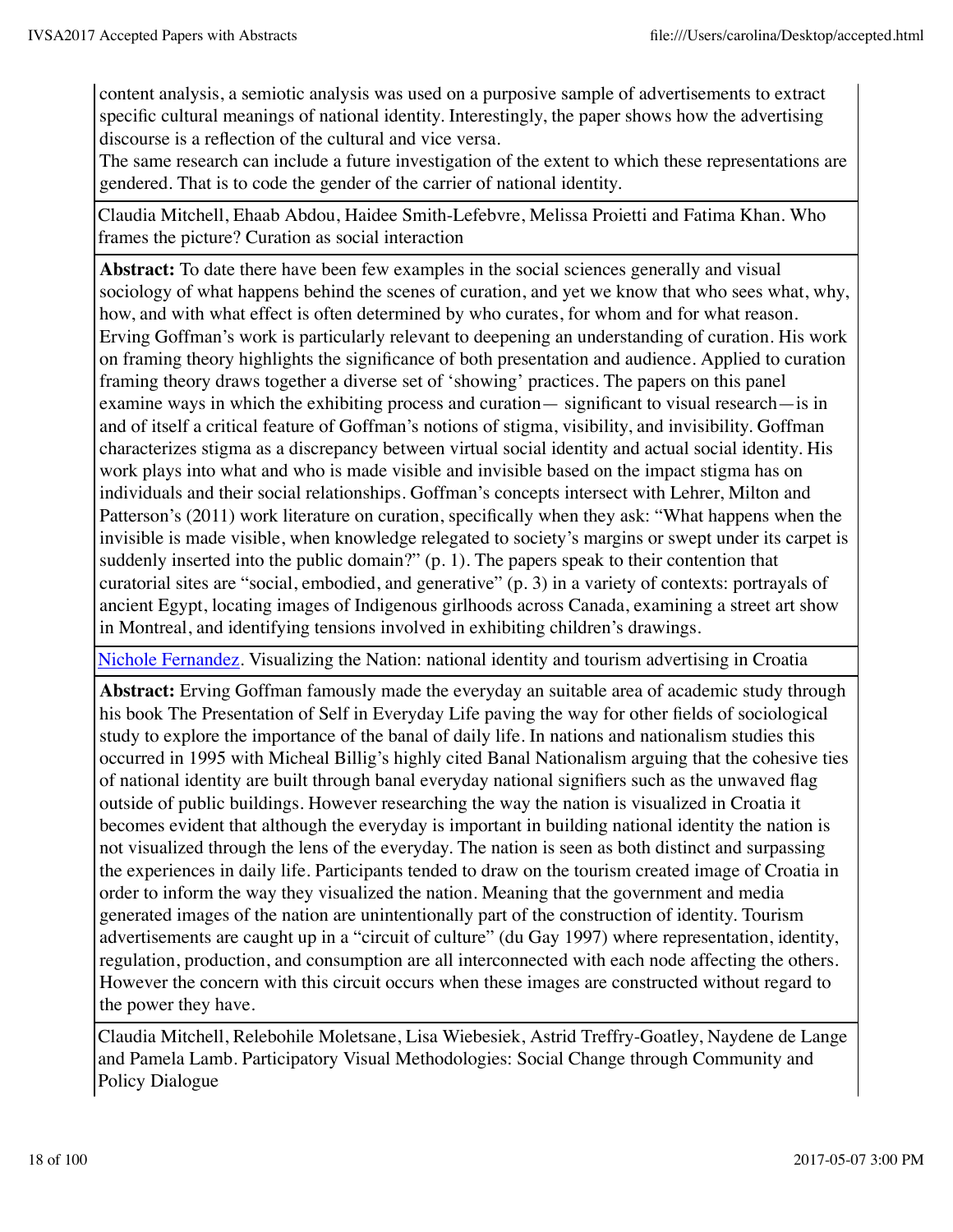**Abstract:** This submission is a Panel proposal. Abstracts for each paper on the panel are within the attached document.

Gerard Boucher and Iarfhlaith Watson. Framing Generation What: Changes and Continuities in Irish Society

**Abstract:** Generation What is a pan-European television, video and social media survey project to understand the values, attitudes, beliefs, practices and experiences of the younger generations in Europe, from the ages of 16 to 35, across a range of personal and public topics. With support from the European Broadcasting Union, the project spread from its origins in France to include thirteen countries in Europe and almost one million respondents by mid-October 2016. This paper draws on an analysis of frequency results of the quantitative, online survey of 150 questions conducted in Ireland totalling 32,919 respondents, framed in a wider, qualitative perspective that relates changes and continuities in contemporary Irish society to Ireland's on-going development- modernisation process from the late 1950s.

Drawing on Mannheim's concepts of generation location and generation as actuality, the paper focuses on their socio-cultural liberalism in terms of individualism, secularism, equality and diversity, social materialism and anti-establishment attitudes of GenWhat age cohorts in Ireland. These are framed by excerpts from video interviews with some of the respondents that show examples of this socio-cultural liberalism in practise (see www.generation-what.ie). Analysis of the results related to socio-cultural liberalism suggest that GenWhat members are part of a generation location with respect to their liberal experiential and ideological cultural transmission and formative experiences, and that they form a generation as actuality to the extent that they have extended and/or reformulated these to suit changing social conditions and their experiences in Ireland.

This is shown by the extension of liberalism in their attitudes to the body, sexuality, and by their reformulation of individualism to a more social type based on a need for, and solidarity with, others in society, that socially embeds and places limits on ego-centric choices and actions. It is shown too by the reformulations of individualism and familialism to focus on seeking happiness through close love, parental and friendship relationships in their everyday lives, and by extending social individualism to the practises of diversity by others in Irish public life. GenWhat members have also responded to their formative experiences under the Celtic Tiger and austerity by reformulating materialism to a social type concerned with a just distribution of wealth between people, and curtailing the power of the wealthy, in society, and by developing anti-establishment beliefs and practices that include a lack of trust, and lack of participation, in some mainstream societal institutions, particularly those related to politics.

Stephanie Medley-Rath. PHOTOGRAPHING SOCIOLOGY: A TEST OF WHAT CONCEPTS INTRODUCTORY SOCIOLOGY STUDENTS CAN APPLY USING PHOTOGRAPHY

**Abstract:** This research tests a photography-based assignment published in the American Sociological Association Teaching Resource and Innovations Library for Socilogy to determine if it meets the learning goals described in the assignment and the learning outcomes in the syllabus used by the author. Further, this research analyzes the concepts that students identify in their submissions to determine what connections introductory sociology students are able to make between course materials and their everyday lives. Students are able to make these connections, yet their reliance on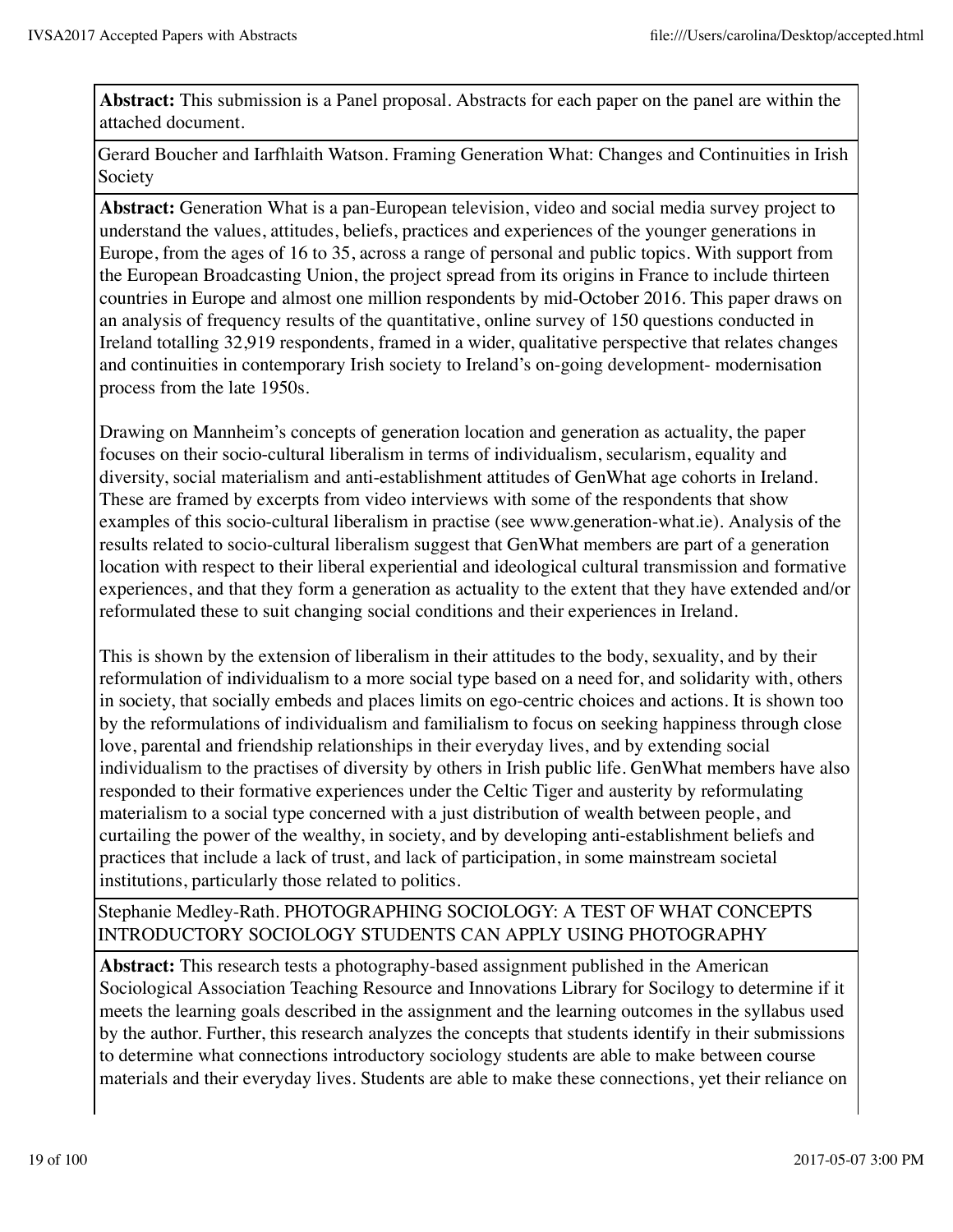broad concepts suggest the assignment could be improved upon.

Philippa Thomas. Starting in the middle: practice research as experimentation and negotiation

**Abstract:** Erving Goffman's (1956) crucial discernment of the performativity of social relations, including research relationships, encourages us to reconfigure research as a collaboration with each research participant which produces a truth, not as a seeking after a final, singular truth. Reflexively attending to the creative ontology of research prompts questions both about what we think we are coming to know, and further what we hope to make intelligible through our work.

This paper reflects on themes that emerged from the development of my research practice during my doctoral project in visual sociology, which critically intervened in realist representations of crime and criminality via undertaking experimental empirical research with social actors who produced different versions of "crime." One project followed a research encounter with a police officer who doubly performed policing through working in his spare time as an actor of police roles in film and television. Another project centres on an encounter with an ex-prisoner who attempted to represent his experiences of incarceration as art. Working with people who have experienced the stigma of criminalisation, and cognisant of dominant historical visual representations of criminality, I began to fictionalise peoples' accounts, both as a way of anonymising my participants and playing with notions of scale and generalisability.

Although not jointly-authored, my methodology has been 'sociable' (Sinha & Back, 2014) and built through negotiating ongoing informed consent. This ethical commitment has acted as a kind of "creative constraint" by forcing me to 'translate' my empirical data into new forms which don't violate research participants' developing sense of what it is to give consent to be researched and represented. Following Gilles Deleuze and Felix Guattari (1980), I think of my research practice as a kind of 'becoming-with' my research participants: a symbiotic process in which we are mutually transformed via our research encounter.

In this presentation I will outline the development of my experimental, processual research methodology, through reflecting on the intersections of these projects which differently co-produced images of crime.

Bibliography:

Deleuze, Gilles and Felix Guattari. A Thousand Plateaus: Capitalism and Schizophrenia [1980] (London: Continuum, 2004).

Goffman, Erving. The Presentation of Self in Everyday Life [1956] (London: Penguin, 1990). Sinha, Shamser and Les Back. 'Making methods sociable: dialogue, ethics and authorship in qualitative research.' Qualitative Research, (2014, 14, 4) 473-487.

Lydia Nakashima Degarrod. Atlas of Dreams: Unveiling the Invisible

**Abstract:** Atlas of Dreams: Unveiling the Invisible

Lydia Nakashima Degarrod, Ph.D.

California College of the Arts

Do memorable dreams, meaning those alive in the minds of people because of the dream's intense emotional and vivid imagery, leave a trace in the urbanscape? How can one capture and visualize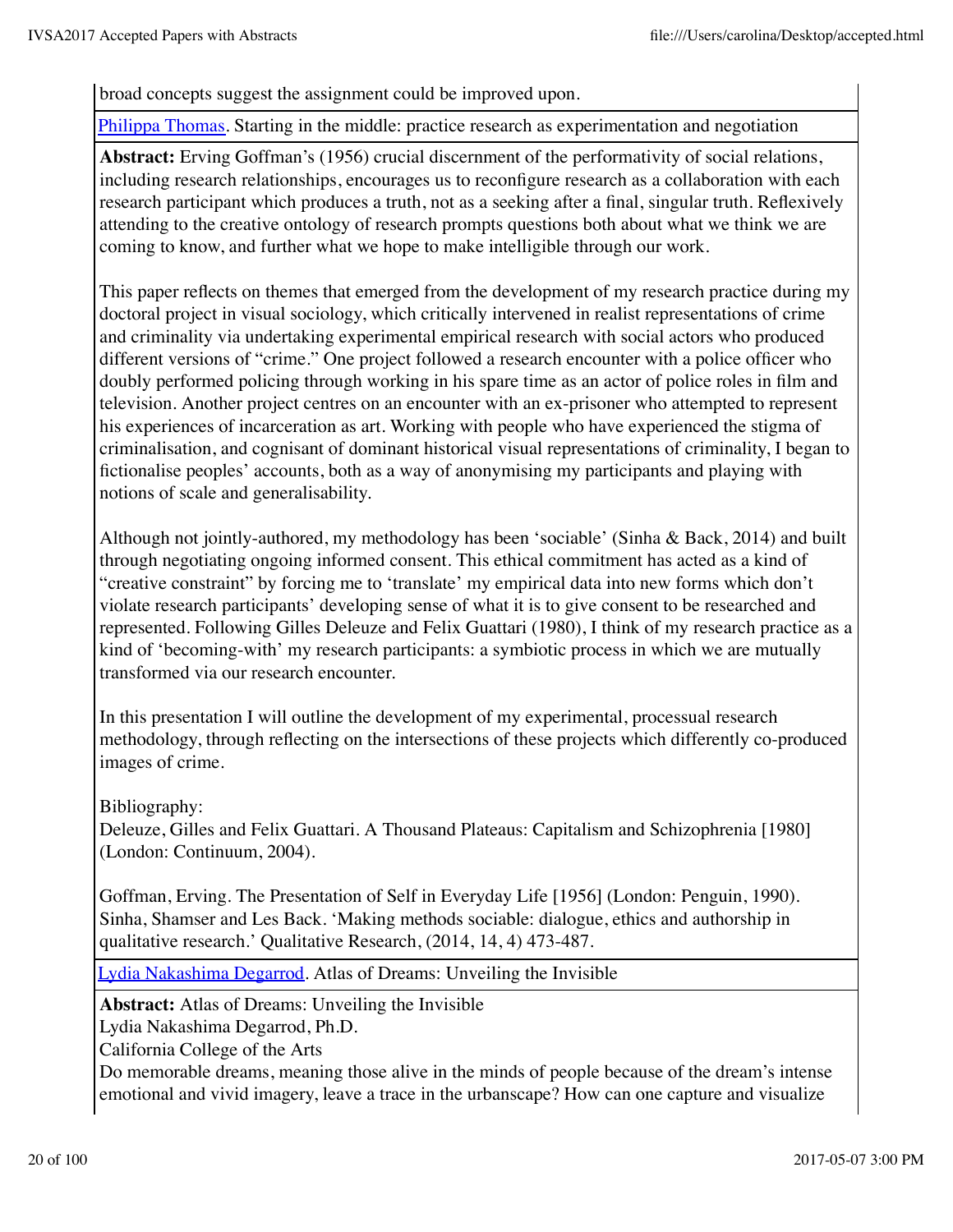these traces? These are some of the questions that guided my creation of Atlas of Dreams, an interdisciplinary installation. It consists of a series of artistic maps and audio-recordings that mark the places where 145 residents of the San Francisco Bay Area narrated their memorable dreams to me and depicts the emotional traces left by these dreamers.

This project was both an ethnography of memorable dreams and an art installation. As an ethnography, it presented dream narratives and their associated beliefs among a wide cross section of contemporary urban residents. It was also a cartography of the imaginary that recreated important and yet invisible aspects of the emotional life of urban residents.

In this presentation, I will show how art-making and dérive, the playful wandering in the streets (Converley 2010), contributed to making the ethnography interactive, emergent and sensorial (Cox, Irving, and Wright 2016). Dream narration and sharing became visible and social during the creation of the artwork and during the exhibits of the artwork. Wayfaring also contributed to sensorially uniting the narration of dreams with the urban space.

Converley, Merlin. 2010. Psychogeography. Herts: Pocket Essentials.

Cox, Rupert, Andrew Irving, and Christopher Wright. 2016. "Introduction: The Sense of Senses." In Beyond Text? Critical Practices and Sensory Anthropology, edited by Rupert Cox, Andrew Irving and Christopher Wright.

Gaby David. Mobiledanse: An Artistic-research Project with/for Amateur Dancers and Wearable Technology (WIP)

**Abstract:** With an artistic-research approach, this interdisciplinary project looks to study the appropriation of wearable technologies and wearable devices in vernacular dancers and performers for creative and artistic purposes in the performing arts. At the heart of my problematic: Can this help us work with other disciplines, and reach agreements that will help us better judge how we operate in our digital future? What social innovation ecosystems can we build to help enhance these emerging digital skills? How can the innovative potential of the (sometimes) invisible amateurs find a place to express itself?

This talk, in duo with the practical workshop I will be giving at the IVSA preconference, is intended to present and discuss more theoretically the project of Mobilidanse. In order to examine the advantages and limitations such a project might encounter we will profit to brainstorm its methodology. Academics are increasingly called upon - and in many cases (such as mine) wish - to create more engaged systems, to do public activism that require sensible forms of collaborative research. Accordingly, a possibility of generating a Mobilidanse research team between interested participants will be encouraged.

Existing and emerging technologies should help create new opportunities, not only for the incubation of vernacular artistic practices, but also innovative ways of reframing and rethinking how we do visual research.

Joanna Kedra. Assessment of Visual Literacy Skills: Towards More Visually Oriented Higher Education?

**Abstract:** The ability to interpret and use images as well as to think and learn in terms of images are listed as one of the 21st century skills that students should be able to demonstrate after graduation. Nevertheless, visual literacy skills are still taken for granted in higher education and consequently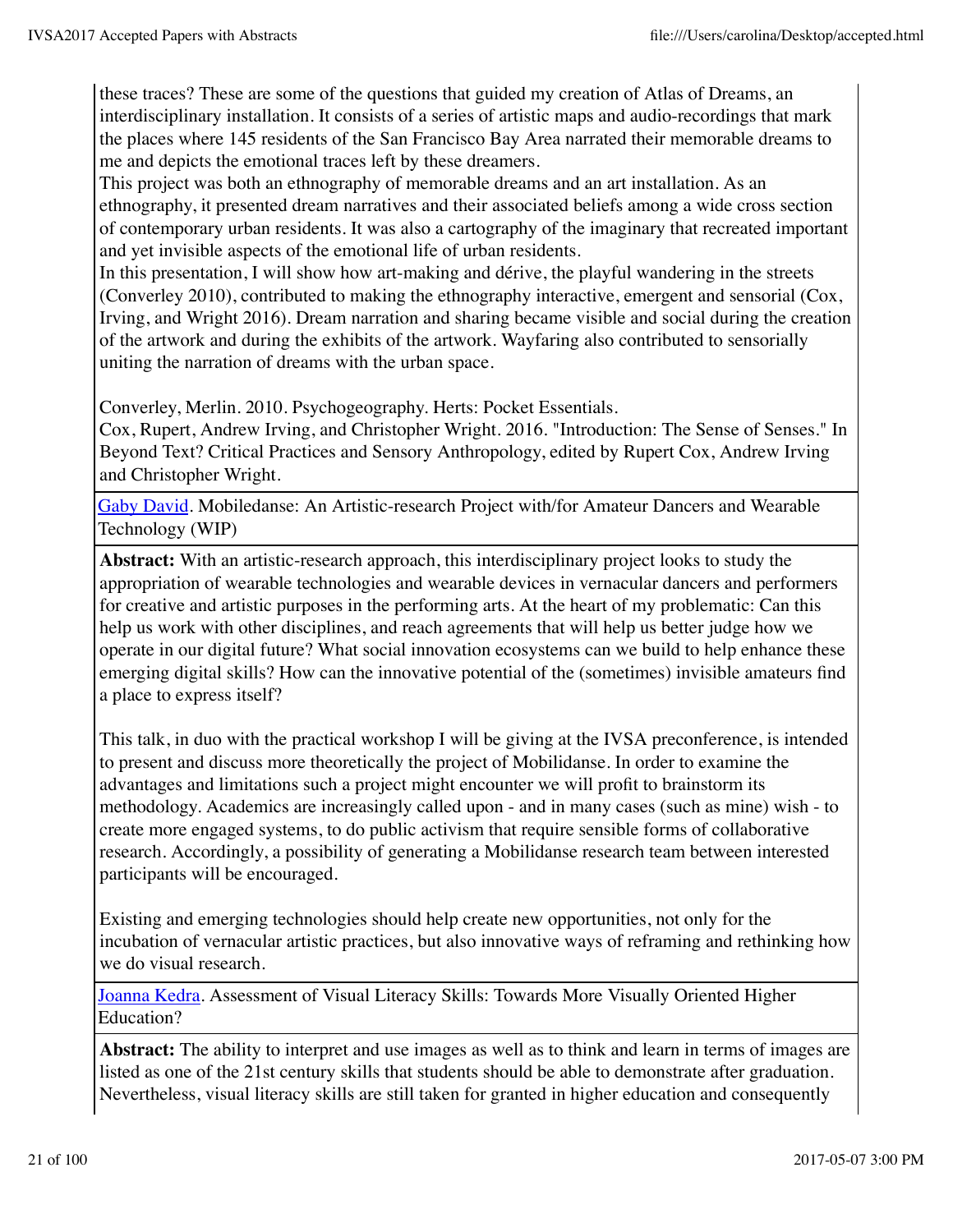visual pedagogies gain minor attention in curricula. One of the reasons behind this tendency is that the assumption of visually literate students is often associated with a notion of digital natives – young generation of new media users who are fluent in new technologies. However, as some recent studies indicate, skills in using visual technologies are not acquired along with abilities to critically interpret images and effectively communicate visually.

Teaching that focuses on images is mostly associated with art or photography education, but rarely considered as an integral and important part of other subjects. In a visually stimulated environment, where images are the modes of communication, the need for development of skills in reading, understanding and creating images, and thinking in terms of images are of crucial importance across all disciplines. Thus, educators should help students to become better informed and critical consumers of visual culture. Visually literate students should be able to respond critically to visual material and interpret images effortlessly. The question remains how they can achieve this goal within the frames of current higher education curricula that do not always allow for a time-consuming interaction with images?

Moving higher education towards more visually oriented prompts also new challenges of assessing visual outcomes of the learning process. In addition, development of students' visual literacy skills requires forms of measurement, for which the method still ought to be designed. The practice of assessing visual literacy among learners is important due to the institutionalized pedagogy that requires particular material outcome of the teaching process, such as the course grades. Measuring visual literacy skills can also prove the hypothesis that todays' digital natives are not actually visually literate even though they are constantly exposed to images and visual technologies. In addition, it may also provide evidence to support the call for introducing teaching with and about visuals in higher education and open up the discussion on how immaterial vision and visual thinking can be assessed in educational settings.

Abouali Vedadhir, Haleh Raissadat, Milka Nyariro and Pamela Lamb. Strategies for Interaction: Engaging Through the Visual

**Abstract:** Whether living in poverty, forced to dropout of school due to pregnancy, or being predisposed to HIV – globally, girls and young women are adversely affected by gender inequity. Speaking at the 2016 International AIDS Conference, Susan Shabangu, South African Minister of Women, affirmed: "We must be able to translate legislation into action. The issue of education is critically important for the girl child's empowerment. If our laws do not have implementation plans then we will not succeed." The United Nations states that the effectiveness of gender mainstreaming efforts is dependent on cultural relevance and an enabling environment. Yet initiatives for gender equality and women's empowerment often fail due to limited awareness and understanding of girls and women's needs. How may visual representations of girls and women's lived experiences reveal the systemic drivers of gender disparity and inform dialogue in order to effect programmatic change? Inspired by Erving Goffman's (1969) notion of strategic interaction, and the ways in which marginalized communities are taking action in everyday life, this panel explores some visual methodologies that are framing social change. The four papers in this panel explore: visual strategies that highlight women's needs for education, whether poor, parenting, or at risk for HIV; an Indigenous women's art intervention that coincided with a major policy development conference; and digital games about HIV and AIDS. The aim of the panel is to offer creative strategies for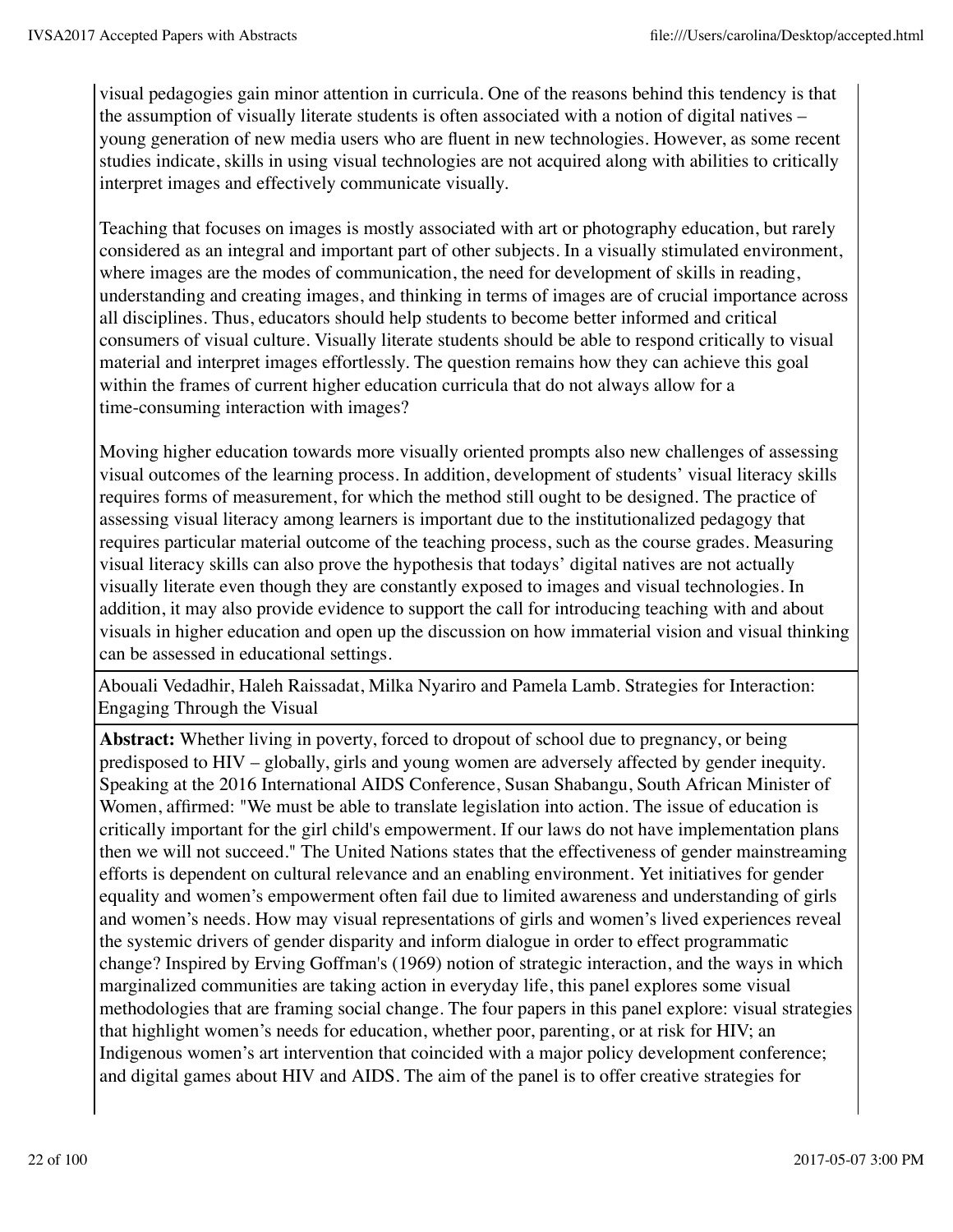engaging through the visual – photovoice, participatory video, dialogue quilts, and games – to activate conversations and help navigate complex issues and impediments to health and education equity.

Benjamin Prus. Pseudology: Reframing the Everyday

Abstract: Art works through deception—yet one which does not deceive us? — Nietzsche, "On Truth" 96

In "On Truth and Lies in a Nonmoral Sense," Friedrich Nietzsche is concerned with the honest lie, open deception, or obvious illusion of art. The bent question mark that punctuates Nietzsche's productive uncertainty is testament to the dogged disorder that has plagued the visual analysis of culture with the salacious association between artistic practice and lying. How might visual art reveal the truths of human experience while at the same time erroneously represent the world at hand? Representational strategies of every sort threaten the tenuous distinction between the real world and human fabrications. The "real world," or, following Irving Goffman, the "ongoing world"—that is, the phenomenological flow of everyday experience—is a fragile thing. Deception, illusion, and mendacity are traditionally taken as threats to the sanctity of the distinction between the true and the false, the real and the fabricated. An apparent categorical schism exists between the deception of lying and the enlightenment of truth. Yet, deception and truth hold in common an anxiety about understanding and interpreting the world at hand.

In recent years, artists have begun to employ lying as an artistic technique in new and fabulous ways. This paper stems from my attempt to construct a theoretical framework for analyzing the use of lying in art. I first introduce pseudology, examples of artistic lying—moments of being taken in, duped, deceived—and ask: what might be some sociopolitical functions of this fabrication? I then analyze the ways in which participants' discoveries of artistic lies create moments of amazement: moments, however brief, when one's interpretive framework fabricated by a lie comes into conflict with the material of the scene at hand, with the ongoing world. I discuss the ways in which an arbitration of reality characterizes this moment. During this arbitration, a person feels the uneasiness of holding two competitive interpretive frameworks simultaneously. This uneasiness is coupled with zealousness and determination for "the truth" (whichever framework will envelope the other). This redistribution of the sensible in which a person might feel this uneasy zeal, what Irving Goffman refers to as an "anomical flutter" or a sense of normlessness (Frame Analysis 379), is what I propose in this paper is the aesthetic of the lie. This paper wagers that pseudological artists create moments for the self-aware arbitration of reality.

Kathy Petitte Novak. Symbolic Exemplars and Unpacking the transman in "Transparent"

**Abstract:** In Season 1, Episode 7 "Symbolic Exemplar," of the Amazon Original Series Transparent, one of the daughters, Ali, goes on a date with a transman from her women's studies class. By the end of the date, socially constructed ideas of masculinity and femininity are challenged in what is a darkly comedic ending. Using the critical discourse analysis of Fairclough (2001), Halliday (2004), and van Dijk (April 1993), this work examines notions of masculinity, femininity and the invisible status of the transmale. Theoretical positioning includes Halberstam's (1998) reimagining of myths and fantasies embedded in male masculinity that work to elevate masculine power, legitimacy and privilege and Keegan's (2013) cautionary notion about transgender presented as "increasingly available for consumption" in American media and culture. Questions addressed consider socially constructed hegemonic discourses of gender, transgender, and transmen; feminist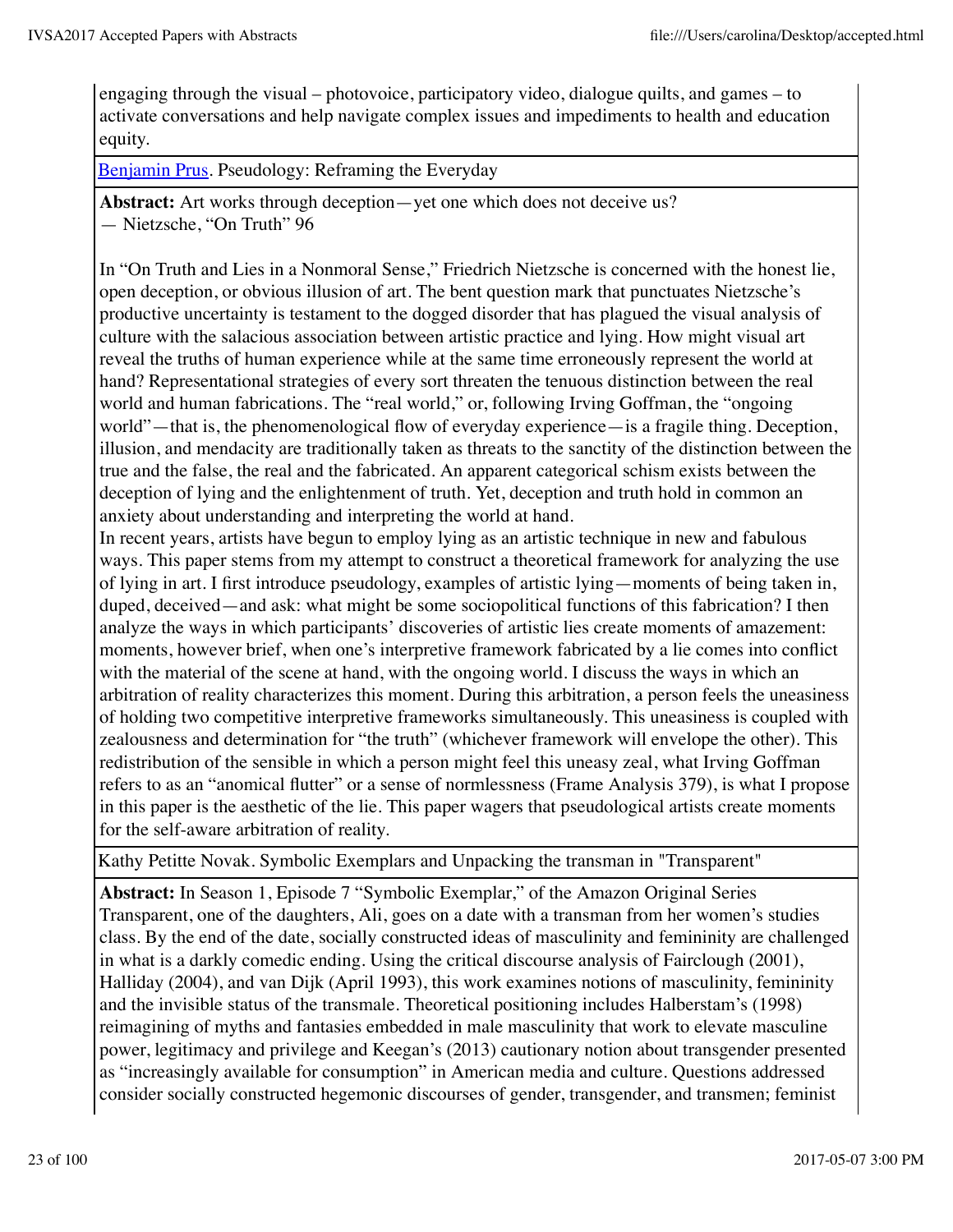and queer theory perspectives; and gender normativity, performance and power in the works of Butler (1999), de Lauretis (1990), Devor (1997), Foucault (1984), Motschenbacher & Stegu, 2013, Stryker (2008), and Wilchins (2004). The conclusion is that the lesser attention given to transmen stories, in media and society, is rooted in patriarchal societal fears of what it means to lose one's masculinity (Halberstam, 1998).

Gaby David. Mobilidanse: an experimentation and creative workshop of dance, movement, and visual sensorial practices.

**Abstract:** Grounded on my years as a dancer and performer, this workshop looks to aid all visual creators regardless of their dancing skills. Based on collective exercises of improvisation, and familiarization related to dance and performance creation, we will connect through movement and relate to the space in and around us. In this way, looking at the visual through basic body awareness exercises becomes a powerful way to access our creativity, get us out of our comfort zone, build more trust in all our senses and not only the visual. Here the sounds, the smells, all, will be taken into account. Some techniques and topic examples that will be explored are: space, listening, availability, concentration, and also commitment, curiosity, play, sensing and group spirit.

This workshop intends to foster participants' creativity and to bring to the whole group hands on, creative tools to experiment, create, express, and if time permits, compose with connected portable and wearable devices. Furthermore, we will involve in some technical aspects of the multi-sensory and immersive possibilities that these technologies enable to study. Our bodily materialities will play a major role of investigation and inspiration too. By enabling other perspectives they provide a more embodied and sensorial experience of the mobile experience. The possibility of co-creation and a Mobilidanse research team between participants will be encouraged.

This first movement/dance/improvisation based workshop, a total premiere at the IVSA, will last between 3 to 4 hours and requires participants just: to be open to experimentation, in comfortable clothing, and when available to bring along any type of handy visual devices. (e.g. action cameras like Go-pro, portable technologies like their smartphones, other small recording devices).

All ages and mixed abilities are welcomed.

Stephanie Ritter. The Vape Debate: The Tale of Two Technologies

**Abstract:** The media where youth receive health related information are continually changing. Social networking sites, such as photo and video-sharing platforms like Instagram, are increasingly becoming crucial places where young people communicate, socialize, and form their personal identities. They have also emerged as key spaces in which young and old alike look for healthrelated information (Richardson, Ganz and Vallone 2014). At the same time, the promotion of controversial products like e-cigarettes is becoming increasingly prevalent on these sites. The Nuffield Council on Bioethics noted that youth are more easily influenced by the opinions of others, suggesting that exposure to positive vaping related imagery such as cloud chasing, the act of creating large plumes of e-cigarette smoke like donut rings, jellyfish, and dragons, may influence their decision to vape.

Drawing on what Briggs and Hallin (2016) have termed biomediatization, this paper will explore how media logics, in particular the primacy of the image and the proliferation of a visual health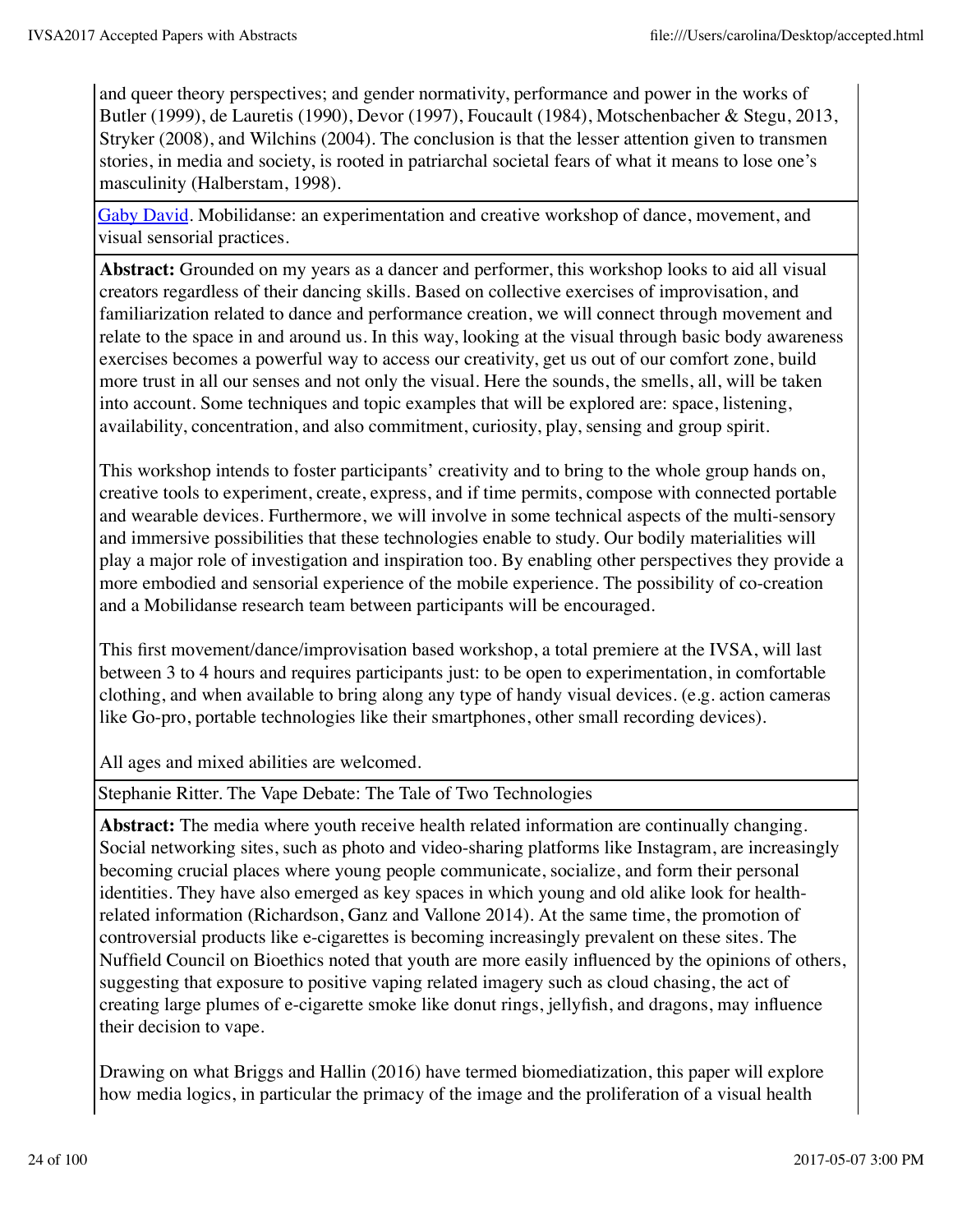rhetoric, have been incorporated into the culture and practice of public health advocacy and health promotion; and it considers how scientific and biomedical terminologies (e.g., infection, contagion, addiction) are informing how health policy actors think about media influences and effects (for example, the vulnerability of youth to glamorized photographs of vaping on Instagram). The networked structure of Instagram, combined with the idea that images never have a fixed or essential meaning, suggest that vaping photographs may be open to "aberrant decoding" (Eco, 1972)—while some may find these photos glamorous, others may 'read' these texts differently. Bourdieu's Theory of Practice, recently applied to obesity research (De Brun, McCarthy, McKenzie, and McCloin 2014), suggests that social environments impact how individuals interpret the world. If that's true, this paper will account for how youth respond to portrayals of vaping in the social mediascape. Of primary interest is the critical analysis of digital vaping photographs posted to social media sites like Instagram, as "schemes of interpretation" (Schutz, 1970). Using analytic tools drawing from semiotics and narrative analysis, and focusing on a sample of vaping intervention campaigns developed by public health departments and advocacy groups in Canada, this paper will examine the latent and manifest meanings of the images and the intended meanings of their creators.

Kelly Anastasiadis, Malene Bodington, Cassandra Monette and Hariclia Petrakos. In pictures and words: Participatory photography as a framework for talking about bullying, resilience, and child-adult communication

**Abstract:** Research on childhood bullying most often focuses on its negative impact, with only limited work exploring children's ability to cope despite adversity. Within this context, resilience emerges as a powerful concept to consider. Given the communication barriers between children and adults that have been found to hinder research on children's experiences in the past, this study uses participatory photography to explore how children more comfortably discuss and share their thoughts and ideas (Einarsdottir, Dockett, & Perry, 2009).

Participatory photography was used as a basis for visual storytelling to explore themes of resiliency and adult-child communication in the school and home settings. In collaboration with the teachers and parents, the photography project took place at an elementary school in the Montreal area. Seven students, aged 9 to 12 years old, who had shown difficulties with bullying, participated and took photographs within the school, telling their stories of resilience. Students were interviewed about their photographs. A home component also involved their parents in photo-taking. Using a board game designed around the participatory photography sessions in the home, the families shared their experiences, discussed how they communicated, and considered possible ways to improve communication about difficult topics such as bullying.

The participating students were invited to share their stories and photographs with their teachers, parents, and peers through a closing photo exhibition.

The parents and children discussed bullying in different ways. All considered bullying to be something that existed purely within the realm of the school. During the school sessions, the children named people, places and activities, including caring relationships and school recognition for various skills, as positive resources. The children described what helped them feel better and what gave them stress. While some felt they rely on school personnel, others felt that they rely on their families.

Concretely, the parents provided feedback on the methodology, commenting that it had enabled them to open up about and discuss topics with their children that they had not previously been able to broach. The students in the project approached the methodology from a variety of ways, ranging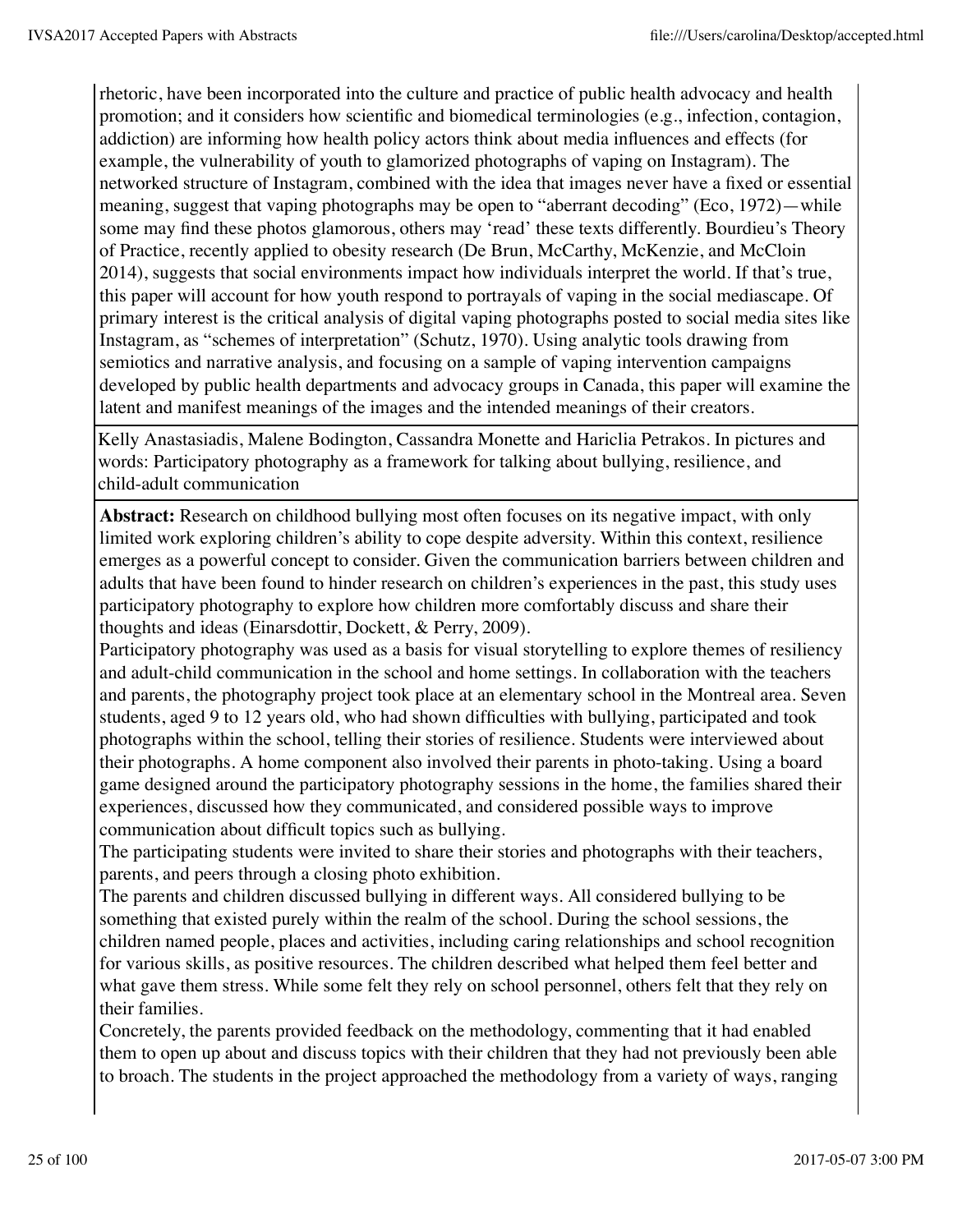from a complete engagement with the method as-is to a complete renegotiation of the structure of the sessions and use of the tools.

Overall, this research provided a forum for children, parents, and school personnel to develop a heightened awareness of children's personal strengths and increase their engagement in school.

Christine Redmond. Selfies and Snaps: Everyday Performances of Teen Femininity

**Abstract:** This paper contributes to research on digital identities by exploring whether selfies conform to, or offer scope for disrupting and moving through, gendered and racial ideals of feminine beauty. The selfie involves self-presentation, filters, captions, hashtags, online publishing, likes and more, constituting the relationship between subjectivity, practice and the social use of photography a complex process. Understanding Snapchat lenses as masks or fronts, the researcher explores how "fronts tend to be selected, not created" (Goffman 1959) by users, constituting popular photosharing apps as scripts which are often prescriptive. Combining visual and inventive methodologies with qualitative research methodologies, the author explores how teen girls experience and relate to selfies in their everyday lives. Despite feeling immense pressure to be popular and desirable both online and offline the research reveals how selfies also enable the girls to experience their bodies in new body-positive ways, giving them confidence in their appearance that didn't exist before the selfie. The author investigates interdisciplinary entangling between studies of social media and fields within gender, media and cultural studies, providing a material discursive treatment of the selfie as an embodied practice. The study reveals how the selfie functions to enable moments of empowerment within limiting, dominant ideologies of Euro-centrism, patriarchy and heteronormativity.

Rachel Pereira Da Souza. Urban Visuality and Street Art's mapping

**Abstract:** This article examines common understandings of the aesthetic elements that arise in the execution of stenciling as a public art form. In this way, the article investigates the aesthetics and semiotic dynamics of stenciling within the public environment. The text uses urban visuality as an entry point to further explore the city as collage and the stencil artist as a bricoleur. Furthermore, the text identifies two sign-like elements of the stencil's insertion in the city: symbolic overloads, and the resignification of symbolic aggregations.

Layers of information – materialized in graffiti, stencils, posters, stickers, and

tagging – overlap on boundary walls, public walls, and private walls. These objects, and these surfaces, are disposed to circulate through the city, infuriating those who cry out for the courts, for the police, for the right to property, and for "cleanliness." All of these elements are components of an urban visual structure: they define the appearance of a city, along with advertisement campaigns, street signs, ever more vertical buildings, passersby, streets, cars, and all other kinds of vehicles. The production of images takes place through this dynamic of interaction, contextualizing the society into which the images insert themselves.

From this notion of what constitutes urban visuality, I use as a method the production of an artistic and ethnographic Vlog serie, available on youtube.

These Vlogs act while mapping, while a visual ethnographic diary. Understanding that it is an ethnographic diary that analyzes and participates in visuality as well.

Kunnawut Boonreak. Michael's: The Everyday Lives of Two Distinctive Rohingyas

**Abstract:** In recent years, issues of citizenship and identity have become central to the Rohingya in Burma. Muslims in Burma generally face social and political discrimination, the Rohingya Muslims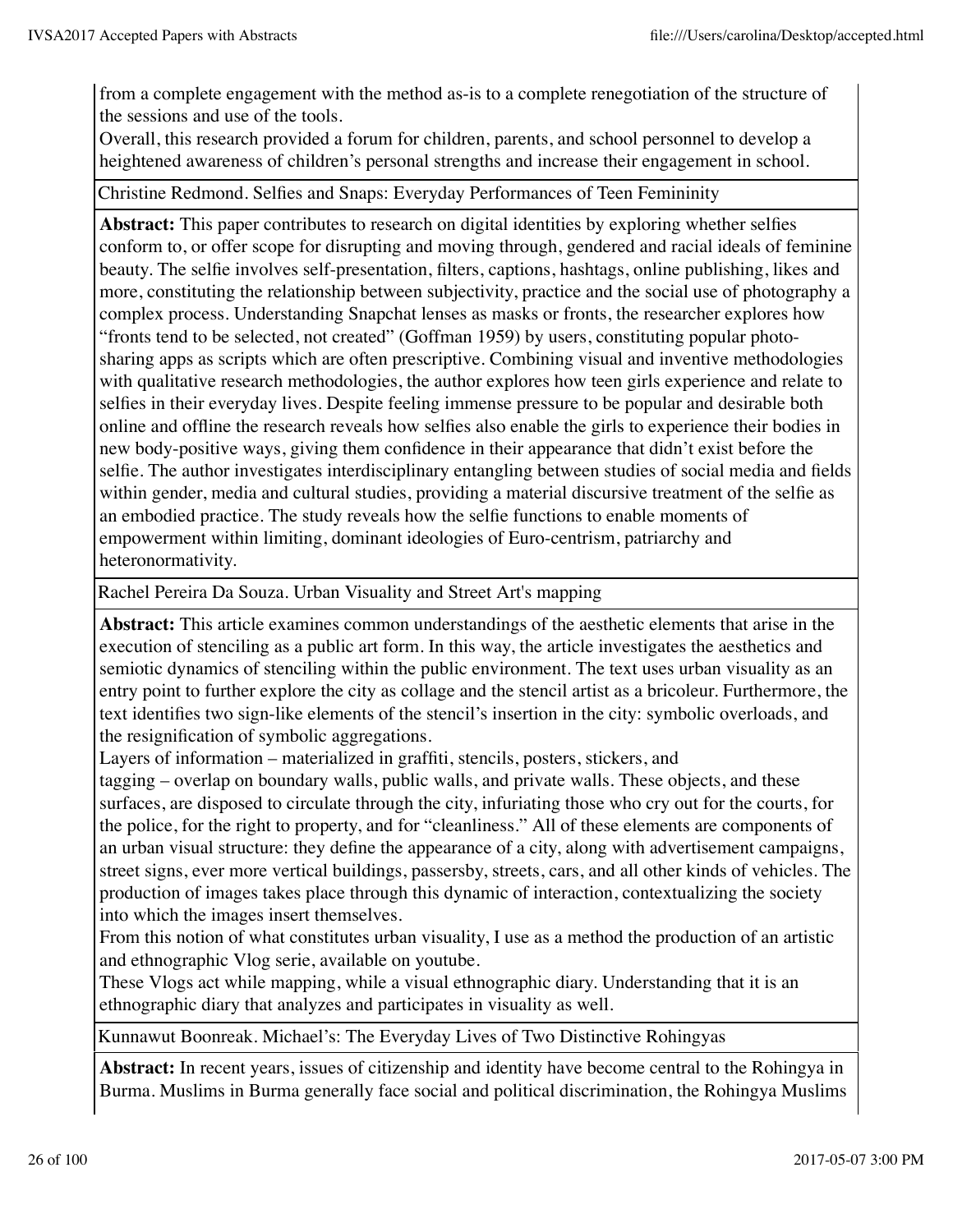encounter much worse situations. Facing poverty, misery, and human rights violations in Burma, countless Rohingya Muslims tried to escape this harsh reality by risking their life to flee to neighboring countries.

Among different background of economic and religion networks in Mae Sot district, a city along Thailand-Burma border, 'Michael Right' and Yameen 'Michael Muhammad', two Rohingyas have been struggling for their livelihood. At the same time they have attempted to maintain Rohingyas' identity which is perhaps never static. The two Michaels have the same ethnics but different economic status and background. The story takes place in the heart of Mae Sot and Umpiem Refugee camp. The story is told side-by-side from Yameen Michael's perspectives of the long-term residents in Mae Sot whose growing cross-border businesses depend largely on their religious networks while Michael Right fled away from the Motherland for nineteen years, but now he has been still waiting for beginning his new life in somewhere. By juxtaposing two different lives, how the two stateless men have tried to seek 'identity' that others accept. Although both migrated since a long time ago, but did not belong to any place; State of Thailand or Myanmar. While citizenship brings one outside the fence, another one without citizenship tried to grab it all the time. Identity of Rohingya is always been fractional and they are trying to negotiate with the situation in their everyday life. Living condition, migration experience, citizenship, cultural identity and many things are making them different. But the mutual thing is that both of them try to seek 'identity' that others accept. This documentary does not only aim to explore the life of the Rohingyas living in this corner of Thailand-Burma border, it is also equally important to understand how Mae Sot as strategically located as a gateway to Burma could provide means for survival to them. Observational Cinema is the style of this documentary which there is no plot for the actors and no director role. Ethnographic methodology has been employed to make this documentary. No scripts were written out as the most important things are their true normal living. Subjects were given the space to voice out their hope, desires and concerns.

Silja Pitkanen. Soviet Childhood through the Propaganda Magazine USSR in Construction

**Abstract:** In my ongoing PhD work, I compare the representations of children in Soviet and German propaganda photography in the 1930s. I examine how children were depicted and how the propaganda images featuring children were used in nation-building, that is, in the intentional process of creating feelings of belonging to a nation through, for example, instruction and education.

My main sources are the Soviet magazine USSR in Construction (published in five languages, including English) and the German National Socialist women's magazine NS-Frauen-Warte. Both of the magazines were propagandistic and included plenty of images, especially pictures of children. In my research, I concentrate on images, which have children as their main subject, that is, portraits and close-ups. My premise is that these images are central indicators of the propagandistic aims of the magazines.

In the first stage of the research, I utilize quantitative content analysis. I code and count the themes, elements and symbols appearing in the photographs and gather quantitative data. In the second phase, I determine the most common symbols and themes of the portraits and scrutinize, along the lines of the cultural theorist Stuart Hall, the prevailing representations. The third and the last part of my research consists of comparing the Soviet and German representations.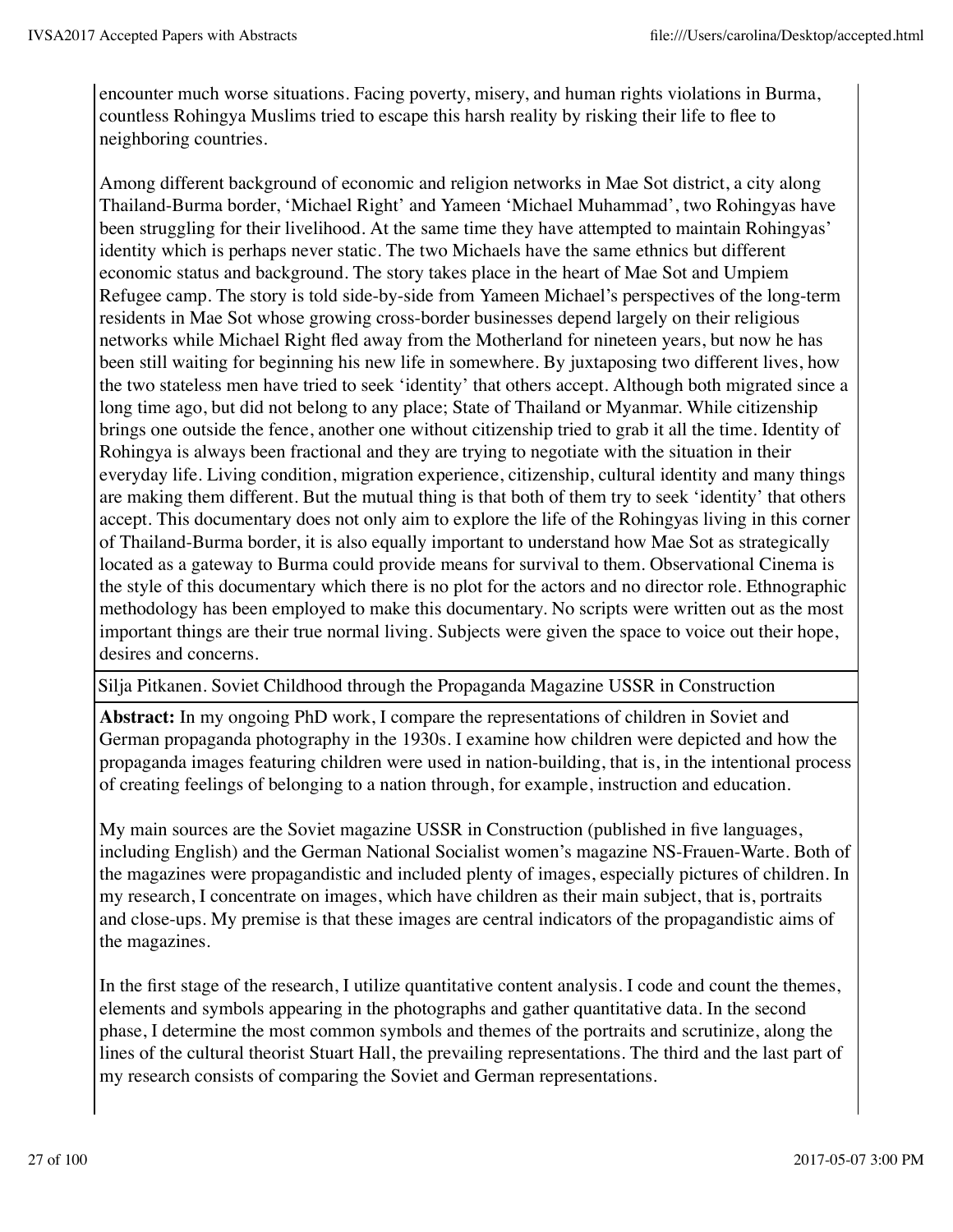In the conference presentation, I focus on how mothers – and sometimes also fathers – and children were depicted in the Soviet propaganda photographs on 1930s. My aim is to analyze how Soviet family life and childhood were represented and, via these representations, idealized in these images.

In my analysis, I pay special attention to everyday life details in the photographs. These details are especially crucial in the Soviet Union of 1930s, as the state highlighted the so-called everyday values, meaning traditional family values, to its citizens. This was often conducted via propaganda.

Susan Hansen. Breaking frame, breaching the social order, and disrupting the division of the sensible: Applying conversation analysis to visual data

**Abstract:** This paper revisits some of Goffman's (1974) observations on "breaking frame" with attention to Garfinkel's (1967) notes on breaches to the social order and Rancière's (2004) more contemporary account of disruptions to the division of the sensible, via a series of worked analytic examples from a longitudinal visual research project. This paper presents selected instances of asynchronous, yet sequential, visual communication, which are analyzed as a form of visual dialogue, with reference to ethnomethodological and conversation analytic tenets. The work of Goffman and Garfinkel is relevant here, as together they represent a crucial intersecting influence in the development of conversation analysis (CA) in the late 1960s. While Goffman's work informs CA's founding assumptions that everyday talk-in-interaction is an important arena for study in its own right, Garfinkel's influence is clear in CA's focus on the importance of reflexivity, context and intersubjectivity in everyday interaction. This paper employs CA to analyze a series of visual data extracts alongside more conventional conversational examples of similar interactional forms to illustrate some parallels in forms of everyday visual and oral communication. These include instances of visual repair and conversational repair; examples of the next turn proof procedure as it is evident in visual and conversational data; and invocations of – and resistance to – various membership categories (or relevant social identities). Of particular analytic interest here are those visual interactions where a clear challenge to the existing social order is present – as it is these that, according to Goffman, Garfinkel and Rancière, reveal the organisation of the social order itself.

Susan Hansen. 1247 days on Whymark Avenue

**Abstract:** Time-lapse film. Site recorded sound. 3.02 minutes.

This short film was created from a sequence of 1247 photographs taken in the same urban neighbourhood in North London over a period of 42 months. Photographs were taken daily from the same position, with a constant frame. Edited together, and viewed as a continuously moving image, they show the life of the site over time, at the rate of one frame per day – three years condensed into a little over three minutes. The image series is backed with a selection of site recorded sound from the same period. This film is part of a larger research project on the longitudinal documentation of urban sites. The project uses repeat photography to study street art and graffiti as visual dialogue. Capturing these ephemeral forms of visual communication as they appear and disappear over time gives us a unique insight into graffiti and street art's existence within a field of social interaction – as a form of democratic conversation on urban walls.

Aglaja Kempinski. Bodily frames, tattoos, and the chase for finality

**Abstract:** Our relationship to images is fraught with paradoxes. While creating/framing pictures is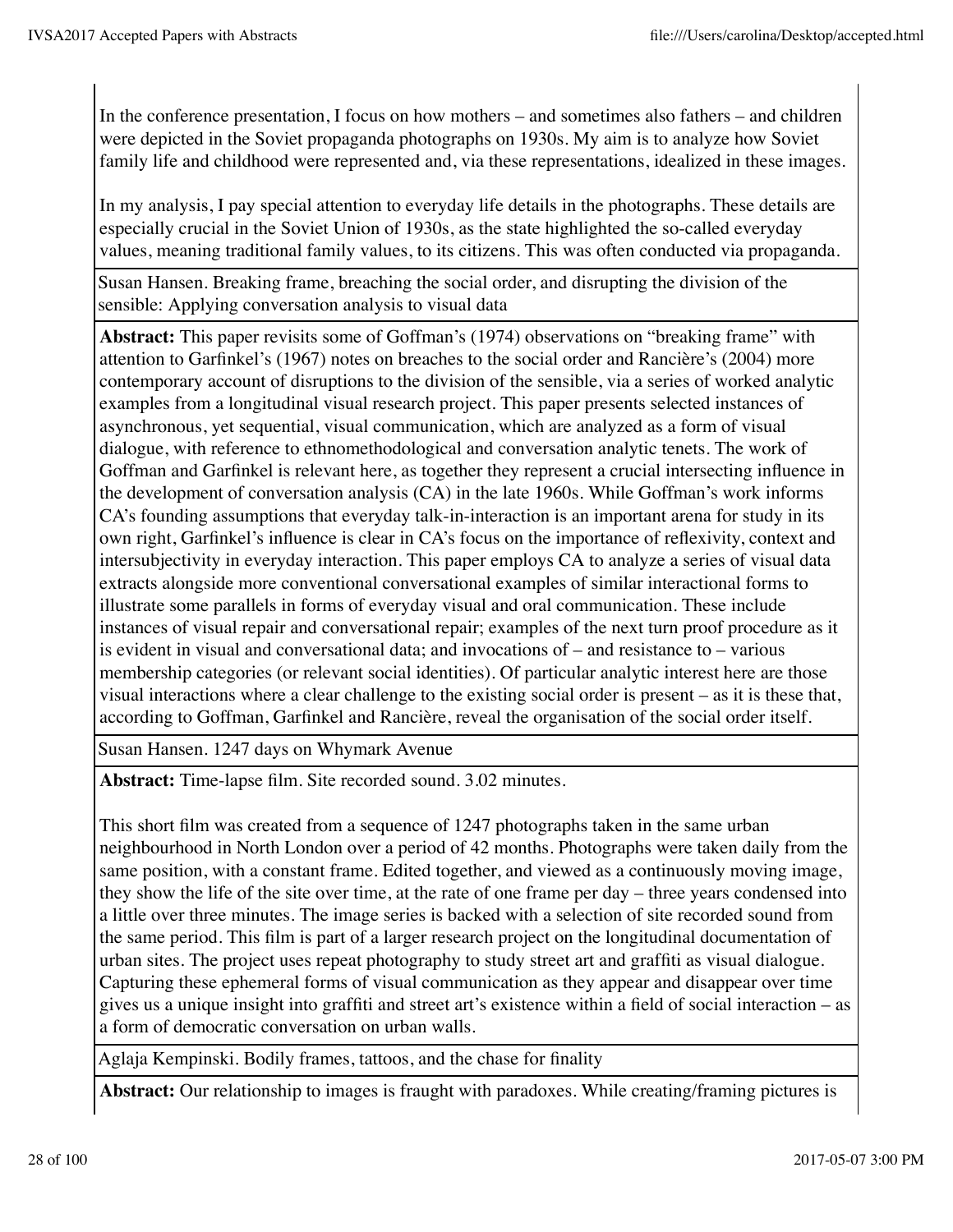often associated with notions of 'capture', 'recording' and 'pinning something down', they are far from being fixed end results. Instead, they become part of a flexible performance of truth. This research aims to explore the way in which images are part of chasing something that evades being pinned down; how framed truths subvert and change their frames.

I initially explore this paradox through tattoos. Tattoos are a particularly illuminating example of images because the framer is simultaneously the frame. Data was obtained during three months of anthropological fieldwork in a tattoo shop, consisting of informal interviews with people before and after their first tattoo, as well those who were having existing tattoos reworked, continued, or added to. Further, the research benefits from being part of a larger work in progress on the nature of images, conducted primarily around both documentary and fictional film.

The research finds that a significant shift occurs between the stages of considering a first tattoo and the point after the first tattoo. Before their first tattoo, subjects focussed primarily on what (at this point) they considered to be a permanent image on their body. Afterwards, their understanding of the tattoo changed: Rather than being permanent, they understood it to increase their ability to adapt and change their body flexibly. Subjects who already had tattoos confirmed how the images on their body could change afterwards - both by changing them physically but more importantly by how they relate to and interpret them.

This illustrates and flags up two somewhat contradictory, core qualities in the way we relate to images which I will show are relevant far beyond a case study of tattoos: On the one hand, we are in control of the images we create and see. On the other hand, far from providing 'closure' the process and product of creation and framing just offers more openness. Rather than being 'of' the world, images create new worlds which we inhabit and interpret and from which new images can emerge. If then, rather than mere artefacts, images are organic, multifaceted and dynamic parts of our worlds are performed, how can we account for this in the way images shape our understanding of truth which we seek to validate through them? What do these paradoxes mean for our understanding of the language of images?

Cecilia Cassinger and Åsa Thelander. Instagram photography as performance – a dramaturgical perspective on participation in visual communication strategies

**Abstract:** Visuals have become ubiquitous in organisational communication strategies involving social media that attempts to create bottom-up engagement among citizens and as well as employees. Despite the rapid spread of this type of communication strategies, few visual research studies scrutinize the implications of visual social media for engagement and organizational reputation. Hence, there is a limited understanding of visual communication strategies, especially from the participant's perspective. In communication strategies involving social media, everyday practices of taking, posting and sharing photographs are appropriated for organisational purposes. This paper raises questions pertaining to what it means to perform everyday photographic practice in a strategic context? Which values are created for the organisation and the users? The aim of the study is to examine employees' experiences of participating in a communication project based on visual social media (Instagram) to improve the reputation of a large public hospital. More specifically the paper analyses the conditions of employees' participation and how they perform the task.

The empirical material consists of 24 in-depth interviews over Instagram photographs. Goffman's (1959) dramaturgical theory of social life is employed in order to analyse the micro practices of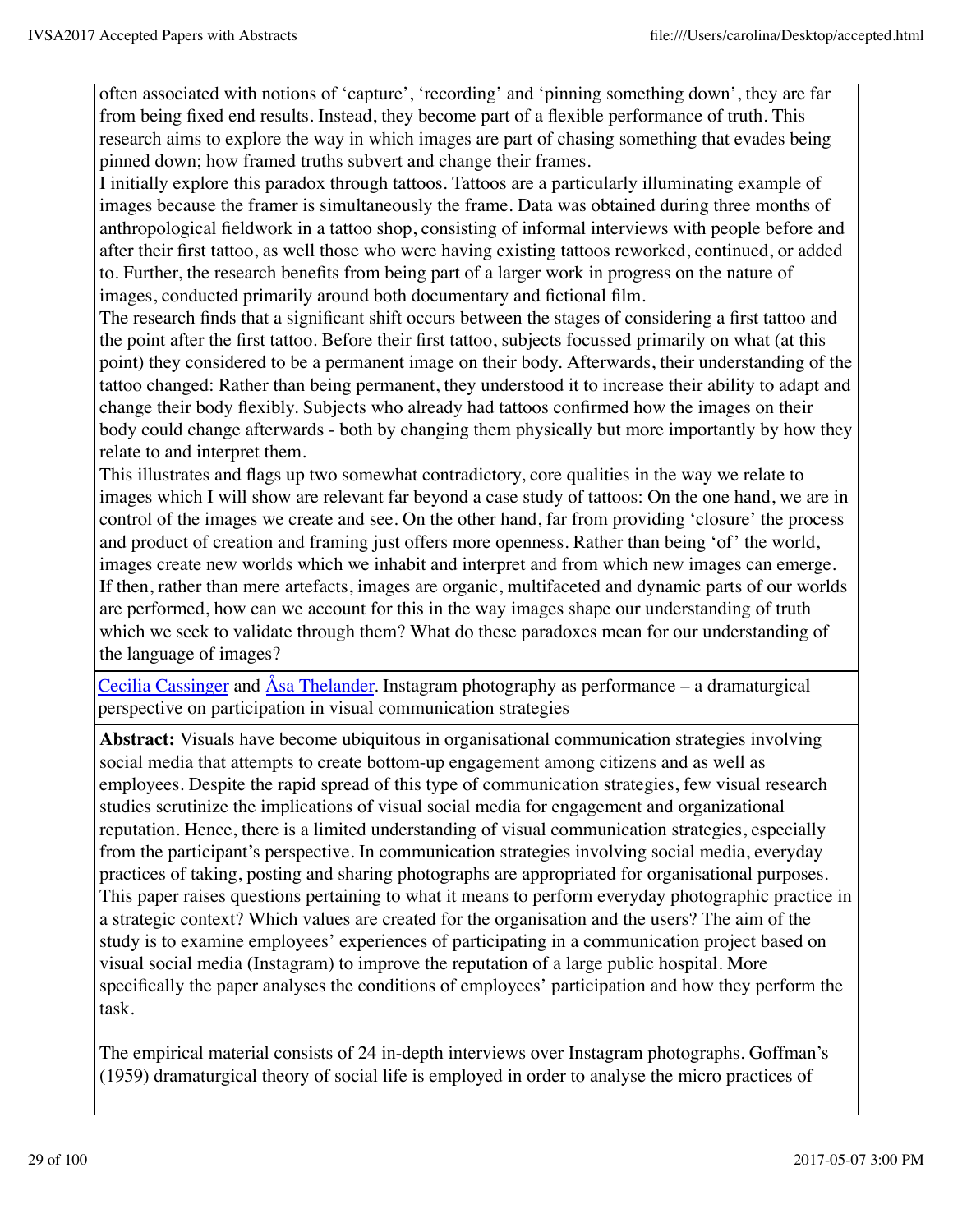taking photographs, and to identify and study the role of structures for the performance, particularly in relation to organizational communication strategy incorporating everyday photographic practice for instrumental purposes. Participation in a communication strategy based on visual social media is likened to a theatre performance, where the participant acts on a stage.

The study demonstrates that studying participants' experiences of performing visual communication strategies is useful to understand the consequences of everyday photographic practice for employee engagement and organisational reputation. Participants interpreted and performed the task differently by - for example - taking on different fronts, carrying out the task as a team performance, and using different scripts. To use visual social media with the aim of creating engagement among employees and reinvigorate the organizational image and reputation is far from straightforward. In contrast to the authentic and 'real' image that photographs are believed to deliver, Instagram photography convey the positive well-known and impersonal image of the organisation. Yet, visual social media was found to involve a distinct and more holistic way of representing work life in the organisation as compared to representations in the official communication channels.

Amie Hodges. Sibling performance in the context of cystic fibrosis: A dramaturgical perspective.

#### **Abstract:** Background

Siblings are identified as being a marginalized group because there is limited recognition of their voice within the literature when living in the context of cystic fibrosis (CF). The disease trajectory of cystic fibrosis has changed and there is limited recognition of the NON-CF sibling experience within this co-voyage with their brother/sister with the disease

Aim

This study explores the experiences of siblings who are living with a child with CF, to present specific insight into their worlds.

Participants n=10 Non-CF Siblings age 7 to 12

#### Method

Qualitative methodological narrative inquiry was used to engage siblings within the context of their family with the use of a bricolge of creative participatory methods. Narrative interviews, observations and a variety of creative media, including pictures, poems, songs and artifacts have provided a platform for sibling's expression/performance. Dramaturgy was used as the exploratory lens in which to view the sibling front stage, back stage and centre stage stances (Goffman1959). Data collected between February 2014- June 2015. Data analysis was presented as a three act play called segments of the sibling mosaic where the siblings are presenting on the stage set of family life through their interactive performances.

#### Results

Through interactive performances siblings acted out scenes of multiple presentations of self in relation to their performance of role, space, position and emotional wellbeing. This revealed the contradiction between the ideology and reality of their lives in the context of CF.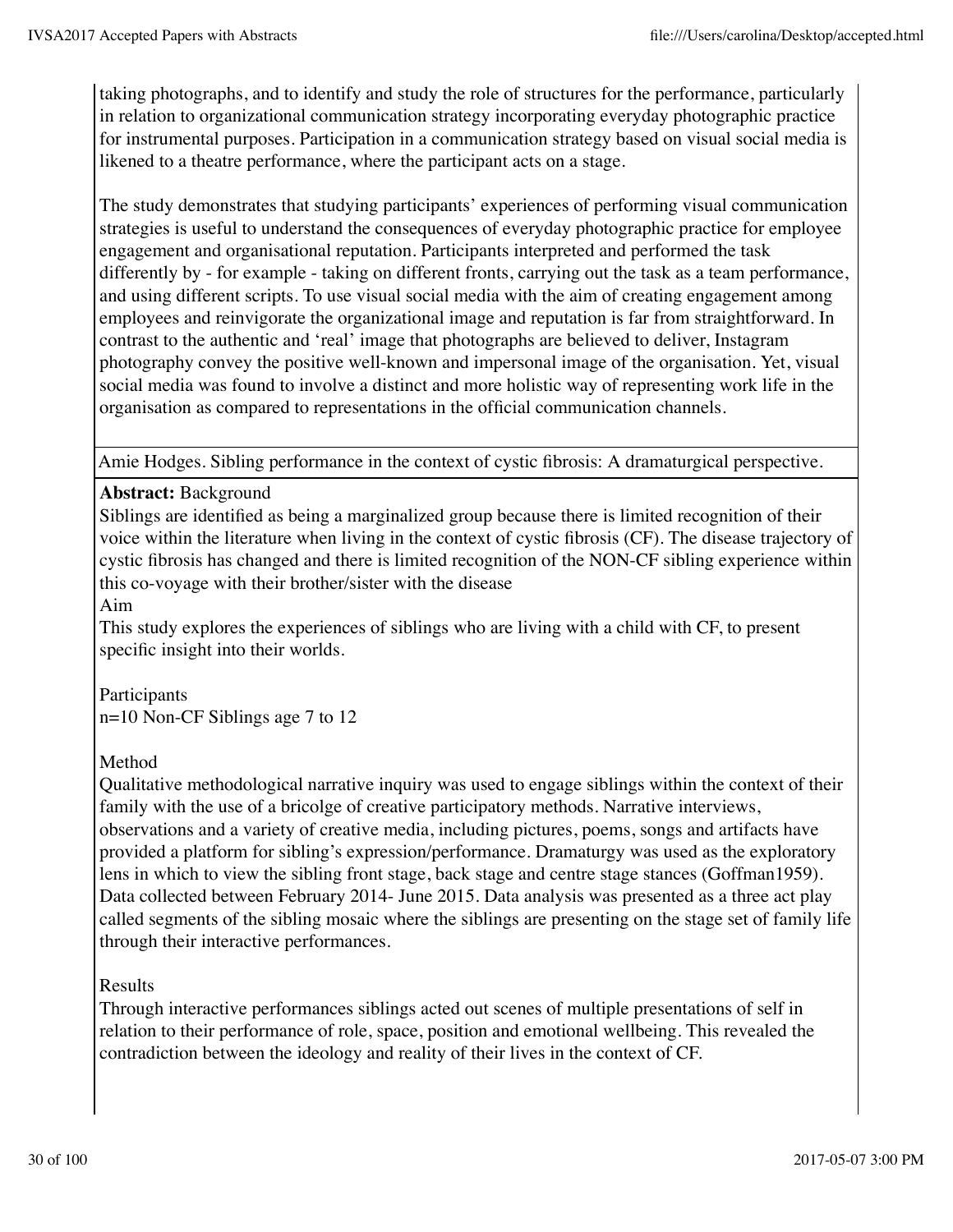#### Discussion

Sibling's expression of voice goes beyond the spoken word and can be seen in constructed and co-constructed performance. They are skilful in their interactions as they fluctuate easily between front stage and back stage stances. further positional spaces were identified. Despite being seen in a decentralised position, siblings are silently central. As key members of the family team they play a role in maintaining family equilibrium, but they are containers of emotion of self and others.

#### Conclusion

Through the use of creative methods and dramaturgy greater awareness has been gained of the daily impact of CF on the sibling. More emphasis needs to be placed on addressing sibling's needs.

#### Konstantina Bousmpoura and Julia Martinez Heimann. Working Dancers

#### **Abstract:** Synopsis

In Buenos Aires four acclaimed dancers create the first Contemporary National Dance Company of Argentina under their collective leadership. We follow the lives of Bettina, Ernesto, Victoria y Pablo along six years of their journey as they expose their dreams, agonies and contradictions as dancers, individuals and members of our society. We attend their rehearsals and performances in their home, the emblematic building of the National Library and we watch their premiere and backstage in the historical National Theatre of Cervantes. We share their artistic and collective differences and the fulfilment of their biggest social conquest: the demand of a National Dance Law for all the dance community.

Michelle Catanzaro. Understanding City Space: Reframing Alternative Networks

**Abstract:** This paper draws on images of Sydney's subversive irregular spaces, analysing the role that the photographer as researcher plays in defining and documenting space and alternative communities. This research explores the ways that photography can capture temporal spaces and relationships as they shift, relocate and reform new networks. These networks consist of a mapping of cultural 'actors' both human and non-human. I capture these actors through my creative practice of photography, which is an apparatus for exploration and documentation of my internal and external interpretations of space. This reflexive process is analysed through hermeneutic phenomenology. Hermeneutic phenomenology helps to describe and document my embodied experience within space and it's intrinsic relationship with time. Utilising hermeneutic phenomenology and Actor Network Theory together allows me to reveal, frame and link different aspects of the spaces I am investigating and functions to inform a reflexive understanding of my practice. This paper will discuss the fusion of visual methods utilised to shed light on the ways the image can inform a critical and reflexive understanding of the city and urban spaces, both interiors and exteriors. The implications of my project are that it allows me to see Sydney anew as an object, which is relentlessly being assembled at a variety of concrete sites of urban practice, or, to put it differently, as representations of the limitless processes of becoming (Farias, 2010).

Catanzaro Michelle, Katrina Sandbach, Third Amanda, Notley Tanya, Dietz Milissa and Keltie Emma. The role of the Image; Young People and Visual Language

**Abstract:** This presentation discusses a pilot project titled invisiblecity. The invisiblecity project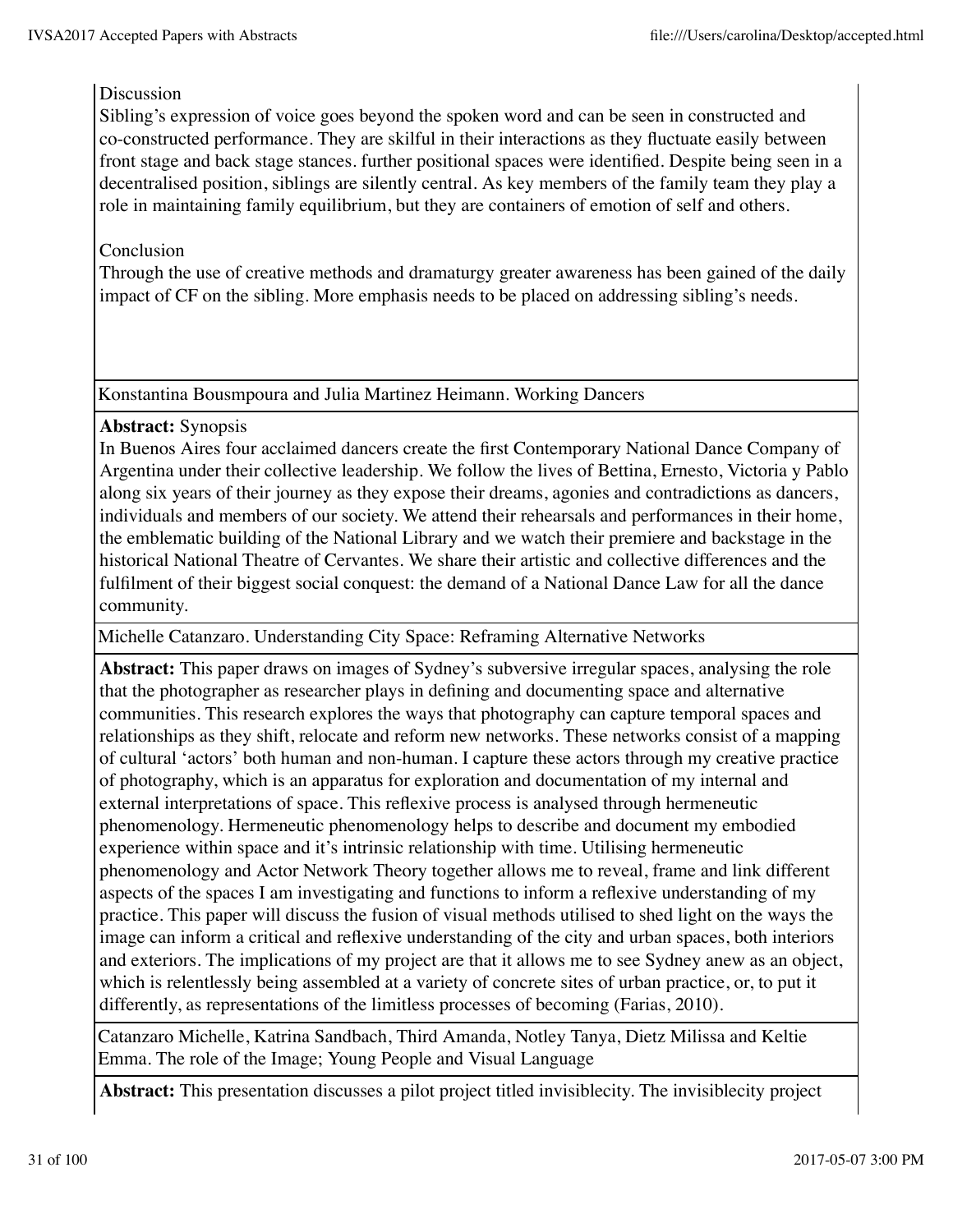seeks to open up a conversation about the less tangible qualities of a city that we carry inside us: memories, experiences, emotional connections, and aspirations. To bring these invisible aspects into focus, we designed a digital platform that allows young people to report, explain (visually and textually) and map their emotional responses to different parts of a city. By using technology to mediate an interaction between young people, researchers, city planners, and the other inhabitants of the city, the invisiblecity project grants agency to young people, allowing them to record and share information that explains how they feel about the city and why. This paper will discuss the visual images that young people have uploaded with their emotional reports and explores the ways in which visual interpretations of the urban can feed into an understanding of the city and its future development discussions.

Catanzaro Michelle and Sandbach Katrina. Constructing Urban Images; The Role of the Insider/Outsider

**Abstract:** Greater Western Sydney, Western Sydney and the Western Suburbs are the names used interchangeably to describe a vast region to the west of Sydney, NSW. Greater Western Sydney has recurrently been portrayed by the media as a cultural wasteland, the ugly 'other' Sydney that is: "... the repository for all those social groups and cultures which are outside the prevailing cultural ideal". (Powell, 1993, p.xviii). Western Sydney is often considered by many people living outside of the region as a dangerous place populated with people who are coarse, uneducated, and culturally bereft. This is largely due to the 'Westie' label, and other media representations that focus on negative images of the west, constructed and disseminated by people who have often never set foot in the area. This paper will analyse key images that have been utilised in the media to identify and portray the Western suburbs. In doing this, the study will explore the role that visual images can play in defining a (mis)understanding of place. This approach will not only comment on the prevailing visual identity of the region but it will also explore the dichotomy that exists between insiders and outsiders of the West.

Cleber F. Gomes. The presence of Latin American artists in the biennials of Graffiti Fine Art in São Paulo

**Abstract:** The research intends to analyze the participation of Latin American artists in the three editions of the Biennial Graffiti Fine Art that took place in the city of São Paulo / Brazil. The first two editions took place in the Brazilian Museum of Sculpture, in the years of 2010 and 2013, respectively. From the guaranteed success of previous exhibitions, the third edition took place in 2015 in a larger space, in the Pavilion of Brazilian Cultures of the Ibirapuera Park. Through a methodology of analysis of images and contents found specifically in a catalog and two books resulting from these three biennials, we can observe that there is a diverse content of themes coming from the very phenomenon of graphite in Latin America and the world, mainly critical and political contents , As well as the artistic manifestation through two-dimensional and three-dimensional paintings, along with sculptures in internal and external installations. The diversity of the works reveals a movement of artists aware of their contemporaneity inserting in their works the sensations of the experiences lived in the streets of the cities. These urban interventions, which emerged in the 1970s in New York's outlying districts, are still pulsating, being built and diffused by city walls and various supports. The graphite biennials have added in their exhibitor spaces a social movement of urban artists who, in many cases, transfer their own daily experience of the exclusions and discriminations experienced by them when carrying out their activities in the streets. Criticism and protest are interwoven between colors and shapes. In this context, we can conclude that this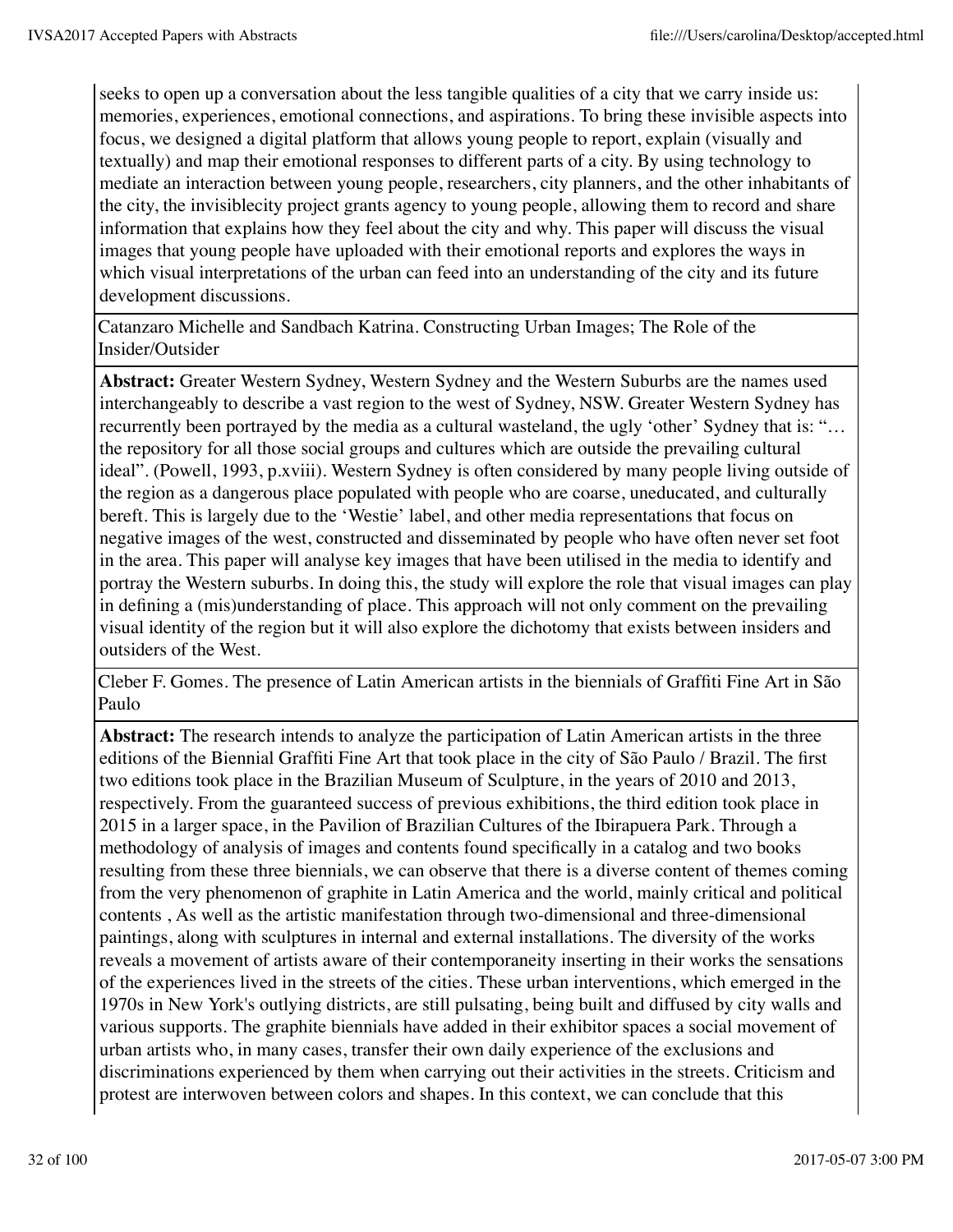initiative, of bringing the street artists into the spaces of the museum, legitimizes the role of these individuals in society, since their social relations have always been directly and indirectly linked to challenge the political power of the State and The economic power of the market. These antagonisms are essential to foster debate and reflection on erudite culture and mass culture, as well as the results of these actions.

Jennifer Thompson, Ashley Demartini, Laurel Hart and Mindy Carter. Participatory Re-Visioning Everyday Relationships with Land and Water

**Abstract:** When and in what ways are we conscious, conscientious, and relationally connected to the roles that water and land play in our everyday lives? In this panel, three different projects illustrate a spectrum of participatory visual research and arts-based methodologies exploring this question and bringing to the foreground the centrality of land and water in our everyday lives. Informed by social justice concerns, we take up research as an intervention process and interrogate what it means to shift, unsettle, awaken, reframe, and transform consciousness. These three projects considering land and water span urban and rural contexts, from Canada to Cameroon where participants reframed their realities and relationships to land and water in new ways. Jennifer Thompson considers the gendered challenges of everyday water access through photovoice and participatory video in Cameroon. Ashley DeMartini uses digital storytelling to ask pre-service teachers to reconceptualize their relationships with land as a way to speak back to the colonialcapitalist narratives that have shaped their relations to land. Drawing on the water memories of urbanites, Laurel Hart and Mindy Carter enlist artists, students, and community collaborators to engage participatory storytelling in a transformed Montreal café space. Together, these distinct methodological approaches elicit different ways of knowing, thinking, sensing, and remembering water and land in the everyday. Visualizing our relationships with these entities offers critically self-reflexive openings for new and different types of connections. Collectively, these works seek to provoke deeper awareness and social action, thereby reconceptualizing more sustainable and equitable relationships with land and water.

Julia Chan, Stephanie McKnight and Michelle Smith. "I'll Be Watching You": Surveillance Culture in Art, Cinema, and Fairytale

**Abstract:** This panel will consider expressions of surveillance culture in curatorial practice, cinema, and fairytale. An examination of the dearth of queer bodies in surveillance art curation will open into questions of surveillance technologies and community impact. A study of digitally surveilled female bodies in contemporary cinema asks how nonconsensuality informs the expression of gender-based violence. The final talk will explore how surveillance is subverted through contemporary twists on traditional fairy tale tropes. Through these three papers, we seek to investigate how surveillance impacts a range of cultural forms in order to expand surveillance studies through visual and material cultural methodologies. Furthermore, these talks demonstrate how surveillance culture – in forms of audience participation, media, and state security – permeates our everyday lives.

Jennifer Reynolds. Youth, Poker, and Facebook: Gambling Reframed?

**Abstract:** A surge of new poker opportunities, referred to as social network gambling, have emerged on social media platforms such as Facebook. At the present time, the social network gambling industry is unregulated in the majority of countries worldwide, primarily because it is not considered to be gambling according to various interpretations of the traditional legal coordinates of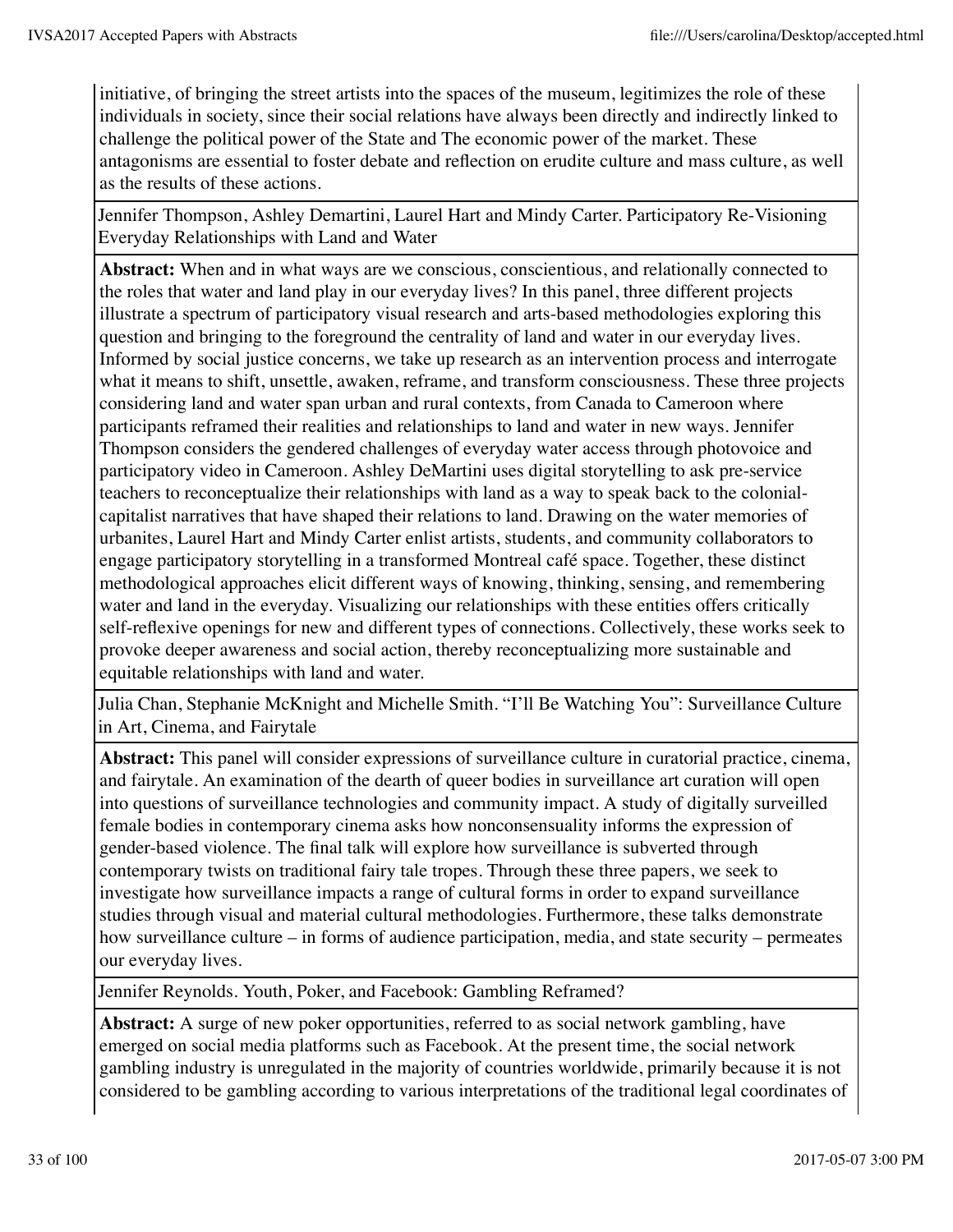consideration, chance, and prize. The social network gambling industry challenges our conventional understanding of gambling, regulation, and consumption.

The visual images that youth are confronted with while playing poker on Facebook play an integral role in constructing their perception of their gameplay. Using findings from a virtual ethnographic case study examining the environmental design and intention of Zynga Poker (ZP), this presentation will examine the types of discourses active on ZP and the design elements of the game in order to understand how these frames promote, maintain, or decrease youths' engagement with the site. Drawing on the work of Erving Goffman (1986), frame analysis played an instrumental role in the understanding of how visual images and texts powerfully work together to render a discourse and how the mechanisms of culture and control of the virtual environment created by Zynga, influence the individualized motivations of young people to play poker.

Understanding the culture and context that surrounds Facebook poker is crucial when trying to determine how players conceive of their own participation, alongside the ultimate impact that these perceptions my have on their play. Results highlight discourses about harmlessness/innocence; social function; consumption; and empowerment. I conclude that ZP serves to (a) both shape and divert public consciousness in ways that weaken public understanding of gambling and gamblingrelated harms; (b) actively incorporate design elements that make the game more sticky and engaging; as well as (c) increase social acceptability and contribute to an overall discourse that social gambling is a harmless form of entertainment with few negative consequences.

With a minimum age requirement of thirteen to create a profile on Facebook, this inevitably adds a new layer of risk and ethical considerations for public health. This study provides new understandings and warnings as we begin to comprehend the possible benefits and unintended consequences of these gambling opportunities. Findings significantly inform youth gambling education initiatives, including public health strategies of health promotion, harm reduction, and problem prevention.

#### Bethany Berard. Framing Digital Communication: Emojis as "Visual Frame"

**Abstract:** Much of contemporary social life is computer-mediated, but what "structures" a digital experience? Can the concept of "frame" be applied to computer-mediated communication? Computer-mediated communication has, heretofore, been primarily textual. The rise of emoji challenges the textual bias of computer mediated communication, and raises questions of the role of visual, digital communication in contemporary social life. Utilizing John Gumpertz's definition of framing as "a filtering process through which societal-level values and principles of conduct are transformed and refocused so as to apply the situation at hand… bridging the verbal and the social" (2001, 217), this paper argues emojis are a "visual frame" through which contemporary digital social communicative practices can be analyzed, as they structure digital textual communication. As a visual frame, however, there are cultural nuances that are important to consider, as the ways in which emojis are utilized depend on the cultural understanding of various signs and symbols. This is demonstrated through analysis of select emoji from the original 176 designed by Sheigetaka Kurita, as well as analysis of the rules and regulations that structure the creation of new emojis by the Unicode Consortium to date.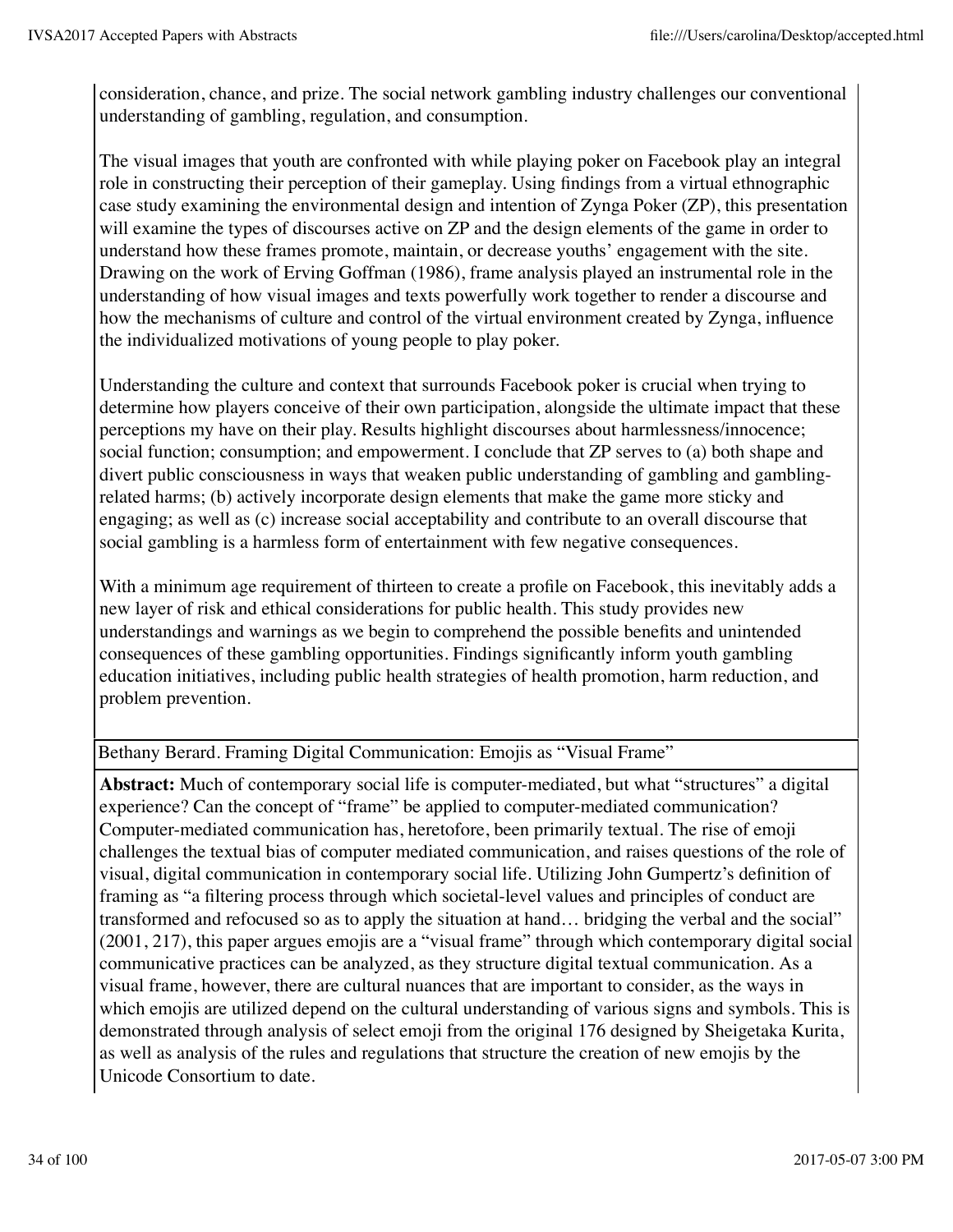Linus Owens. Racism as holiday tradition: Holidays and Blackface in the US and Netherlands

**Abstract:** Holidays concentrate and reinforce social norms and values. This makes them important sites of resistance and conflict; some seek to change these norms, as others defend the status quo. Racism is deeply entrenched in Western societies, as is its denial. Both have become their own form of holiday traditions, even in ostensibly "colorblind" holidays. This research investigates intersections between holiday celebrations and blackface, during Halloween in the US and Christmas in the Netherlands.

Halloween in the US has evolved beyond its child-centered past into a major holiday for adults. It is a night to dress up as anything, play with identity, and transgress social norms. Halloween blackface, random and individual, is still common. The forms of blackface vary, from generic representations of blackness to specific figures, often from popular culture or the news. Christmas in the Netherlands brings Sinterklaas and Black Piet, his Moorish servant. Today, countless Black Piets populate the season, primarily performed by white Dutch people in blackface, or through visual representations drawing on similar exaggerated features. Unlike Halloween, this is not transgression, but rather a tradition to be celebrated and defended.

In both cases, activists have recently begun calling blackface out as racist, seeking to shame participants through spreading and sharing images publicly. In the US, blackface is already marked as racist, based on the history of minstrelsy. Activists successfully framed it as cultural appropriation, a standard now enforced institutionally on college campuses and in the media, particularly social media. In the Netherlands, activists have more work to do to make the racist label stick, reminding the Dutch of their colonial and slaveholding history, which they would prefer to forget.

Still, blackface survives and is defended. In the US, anti-blackface activists are dismissed as coddled and anti-free speech. Moreover, resistance increases blackface's transgressive power, increasing its appeal for some. In the Netherlands, activists are attacked as outsiders who want to destroy tradition, further excluding them from the mainstream. Blackface survives because it is not treated as cultural appropriation but rather simply as the dominant Dutch culture.

Holidays provide important targets for social change but prove incredibly resistant to any changes. History and culture matters. Cultural appropriation in one context is culturally appropriate in the other. This comparison highlights the limits of treating blackface as an issue of culture, which founders on questions of cultural boundaries and ownership, rather than using the more explicit language of racism.

April Mandrona, Jennifer Thompson and Katie MacEntee. The ethics of everydayness in participatory visual methods

**Abstract:** This interdisciplinary panel of visual researchers investigates the 'everydayness' of the participatory video research processes (MacEntee, Burkholder & Schwab-Cartas, 2016; Milne, Mitchell  $\&$  de Lange, 2012). The panel contains three papers. The first paper presents a theoretical discussion of the ethics of everyday culture and aesthetics in cellphilms—participatory videos made with cellphones. The second paper explores the use of participatory video in Cameroon and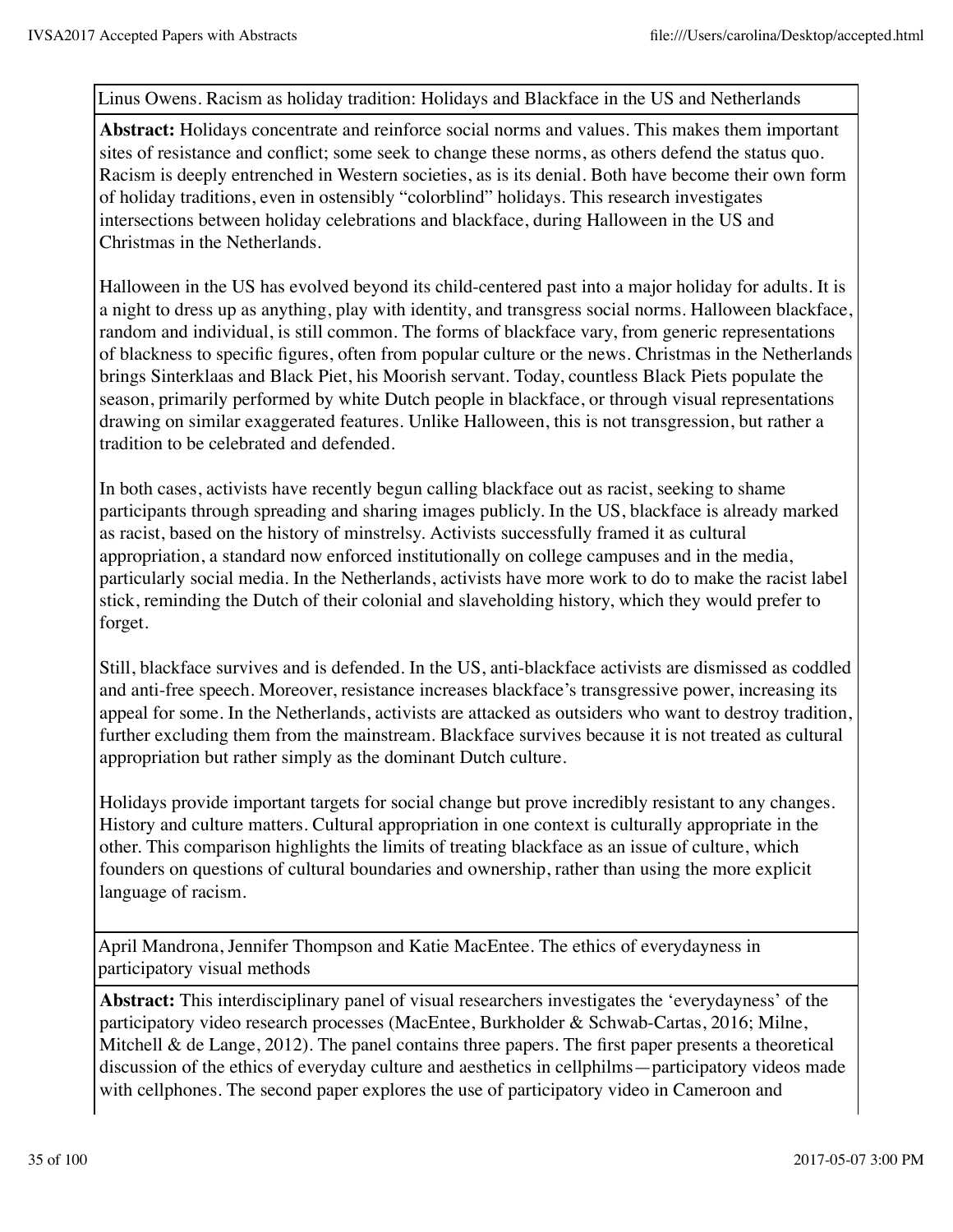discusses the situated, everyday practices of video-making when considering the intersecting issues of gender and water. The third paper looks at the South African context and the interpretation of girls' cellphilms about HIV and gender-based violence in a highly visualized culture of sexual health prevention interventions that pervade everyday life in South Africa. Each paper engages with visual processes and products, allowing the panel to explore several interrelated questions: As visual researchers, what are the ethical implications of looking at our work through an everyday perspective? How does this contribute to our understanding of participants' visual texts and, more broadly, the social and ecological phenomena under study? In what ways do visual methods allow for a punctuation of the ordinary and re-framing of the everyday? Does this process transform the normalized into the extraordinary? Or, does this process work to exotify 'insider perspectives' and reify conventional understandings? How do researchers, participants and broader audiences negotiate these everyday events? In considering these and other questions related to the ethical implications of 'everydayness' in the participatory visual process, the panel contributes insights to contextualized interpretations of society.

# Roman Williams, Kevin den Dulk, Timothy Shortell and Jerome Krase. DOING VISUAL SOCIOLOGY IN THE CLASSROOM AND BEYOND

**Abstract:** In his influential essay Jon Grady suggests that, "The most elegant, satisfying and easiest way to start doing visual sociology in the classroom is to create discrete modules, or learning experiences, that have a clear role in the syllabus" (2001:106-107). And as one's interests, proficiency, and success increases, it may be time to create a visual sociology course. Papers in this panel represent different points along this continuum. Roman Williams and Kevin den Dulk report on a teaching and data gathering technique that makes use of the omnipresent and frequently distracting smartphone. Their work represents an effort to engage students and encourage faculty peers to take initial steps toward a more visual approach to teaching and learning. Timothy Shortell draws from his experiences teaching undergraduate and graduate courses on visual methods. Along with reflecting on teaching students visual techniques for examining urban place-making, Shortell also turns his attention to how visual sociology can be used to help students peel away layers of their taken-for-granted everyday lives and stimulate the sociological imagination. Finally, Jerome Krase surveys the terrain of several decades of teaching visual research techniques. He discusses his visual pedagogy for equipping students to see and evaluate change through a case study of Italians in Brooklyn, which utilizes materials generated in courses separated by thirty-five years (1981 and 2016).

# Mathias Blanc. Mixed Method for Visual Empirical Studies

**Abstract:** From March to June 2017, for the first time since 35 years, the Musée du Louvre organizes in Lens an exhibition devoted to the works of the 17th Century of the brothers Le Nain. Their genre scenes have been considered by specialists since the 19th century as the transposition of the religious pattern of the "Last Supper" in a daily peasant environment. Nevertheless, if the circulation of this christian pattern of charity is considered obvious by art historians, is it always identified by various audiences? Does this pattern still impose a social meaning and how does it circulate among the various social groups which visit the exhibition? How unified or heterogenous do these paintings resonate in the audiences and how are they interpreted in the current political context of this exhibition?

On this occasion, French, German, Austrian and English research teams meet in March 2017 to put their visual analysis approaches into perspective. Analysis of the formal structure of the works,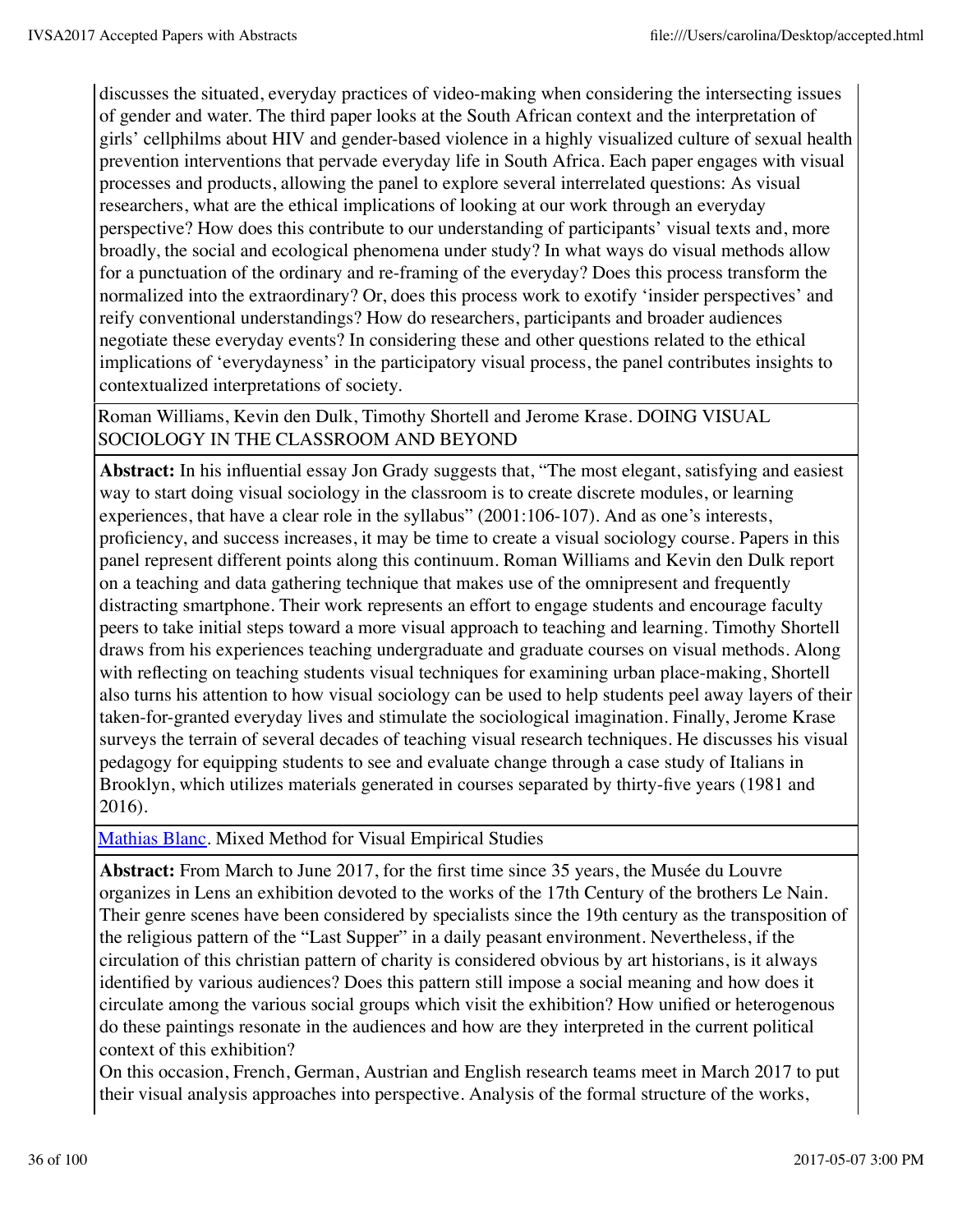sketch analysis with Ikonikat (Ikonik Analysis Toolkit), eyetracking, segment analysis, figurative hermeneutics, visual discourse analysis, videography of visitors' interaction are methods that will provide pluralistic insights into a common corpus.

This communication will present some results of this international study, focusing on the question of how we integrate a visual analysis to a sociological study of museum audiences.

Dawn Mannay. Reframing the stigma of the 'looked after' label: working with care experienced young people to re-represent their everyday experiences through art, music and film

**Abstract:** Regardless of advancement in the theorization and empirical substantiation of the reasons for marginalised young people's poorer educational outcomes, it remains apparent that these explanations often omit the lived experiences of young people themselves. Drawing on a study commissioned by the Welsh Government, this paper reflects on how the assignment of the 'lookedafter' subject position impacts on the everyday lives of young people in care. These experiential accounts were facilitated by creative visual activities, including sandboxing and emotion mapping, which allowed participants to reflect in detail on the micro interactions of their schooled lives. This allowed space for thinking through their subjective, mundane, but important, experiences that operate alongside, and interact with, more structural changes. Focusing on the common place, ordinary and routine aspects of school life, centralised the ways in which subject positions are made and remade, and their educational impacts. In attempting to challenge the stigma of the 'looked after' label the findings of the project were translated into graphic art, music and film to reframe and represent young people's perspectives. The paper discusses the associated techniques of data production, reflects on the key findings, and shares some of the creative outputs.

Marilyn Merritt. Putting Socialization Into the Picture

**Abstract:** IVSA Abstract 2017 Marilyn Merritt

Putting Socialization Into the Picture

Erving Goffman's contributions to the study of everyday encounters draw us inevitably to the study of face-to-face interaction in natural settings, and to the possibility of mutual monitoring by situational participants, which includes the visual as well as the aural and the tactile.

In this brief presentation I extend Goffman's conceptual framework to address some of the complexity of socialization. I share two sets of research findings, one involving service encounters and one involving classrooms, that build upon Goffman's concepts, and that analyze face-to-face interaction in ways that seem useful in analyzing behavior involving children. Conceptually, two notions are highlighted that have implications for thinking about children's socialization into new situations and their competent management of social experience.

One notion is the "whole person modality" in which the full attention of the whole person and all senses are focused on one "engagement" with social experience. As this is often more of an ideal than a reality, especially as the child grows older, we may subsequently speak of "modality splitting" whereby attention may be divided among the aural/oral and the visual and the tactile, often signaled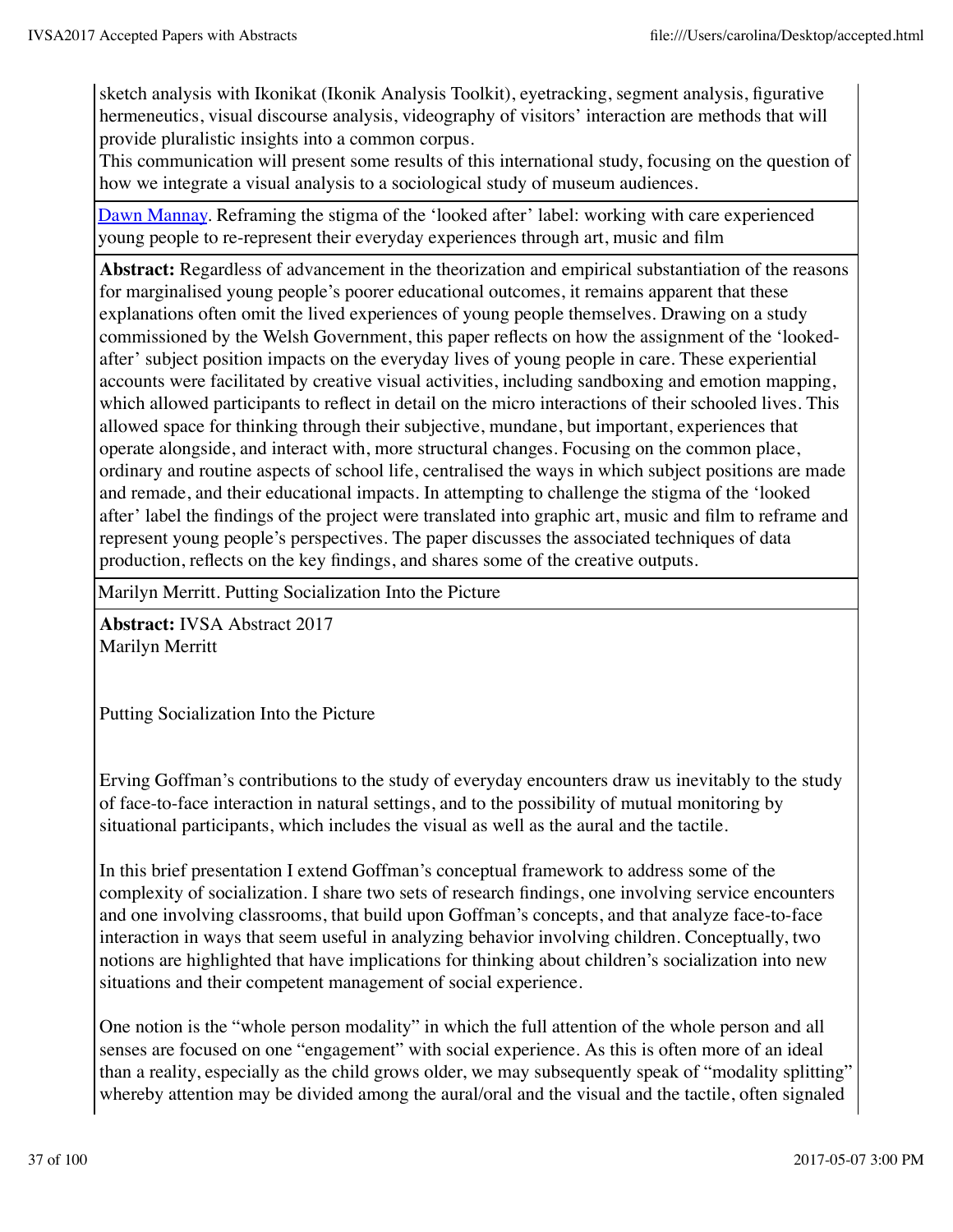by changes in srhythm.

A second notion is that of "territory" (discussed extensively in Goffman's 1971 "Relations in Public") and how that relates to embodied interaction involving children. In particular, in those cases in which an adult accompanies a child, his or her "personal territory" may be extended to include the accompanying child.

Both of these notions seem to contribute to the analysis of social interaction in which socialization of children takes place. This presentation aims to share these findings for future research by others.

Joana Bicacro. "Get up and GO": Paradoxical framings of travel and gaming in the Pokémon GO mobile game

**Abstract:** Pokémon GO was launched in 2016 as a location-based and augmented reality mobile game, branded as a travel and touring game by Niantic, the game developer company. From the first moment, the game offered a paradoxical crossing of a travel or touring —with location-based and augmented reality functions focusing attention to place, path or technically mediated spatial experiences — with mobile gaming framing — turning travel routes, strolls, arrivals — and spatial experiences in general — into virtual challenges. Niantic actively encouraged players to "explore cities and towns where you live—and even around the globe," turning walking and route-following into conditions sine-qua-non. On the one hand, these aspects brought both great attention to the game but also severe critical receptions from diverse social realms.

In this paper, we will further analyze how this problematic crossing of gaming and travel, embedded in the game itself, was received and used by the players, by analyzing how this tension reflects in players' reception during the first six months of its use.

To this end, we present a case study of the reception of Pokémon GO with resort to analysis of messages and interactions on social media by players (main focus) and non-players (secondary focus), in Reddit and Facebook (global and local) Pokémon GO player groups. In this context, we surveyed tensional uses of the notions of virtuality/reality, travelling/staying home, walkingas-fair-play / riding or staying-home-as-cheating. We conclude that the paradoxical fusion of travel or place exploration with mildly-immersive mediation (location-based activities and augmented reality challenges) is evidently problematic to both players and non-players. This points to the prevalence of a perception (or discourse of) resistance to fictionalisation of real spaces or virtualisation of direct experiences; however, at the same time, the virtuality of the game leads players to desire its absolute displacement or deterritorialisation, (motivating the faking of GPS positions to allow play from a distance).

Other aspects covered in the paper include a typology of touristic games for the cities (geocaching, treasure hunt); a reflection on the new context of mediated touring experiences in mobile application environments with and location-based touring apps (from Google maps, worldwide city apps, to RunGo, or trip advisor); and their relation to mass tourism history and genealogies of touring media and virtual travel.

Morena La Barba. Memory and Utopia. Alvaro Bizzarri migrant filmmaker

**Abstract:** What kind of sociological film is it possible in a survey on memory? Memory and Utopia. Alvaro Bizzarri migrant filmmaker is part of doctoral thesis in sociology by the construction of a multimedia device research on and proposes a model for describing the "linking up" between different subjects, spaces, stories and memories. The film evoke the memory of a difficult history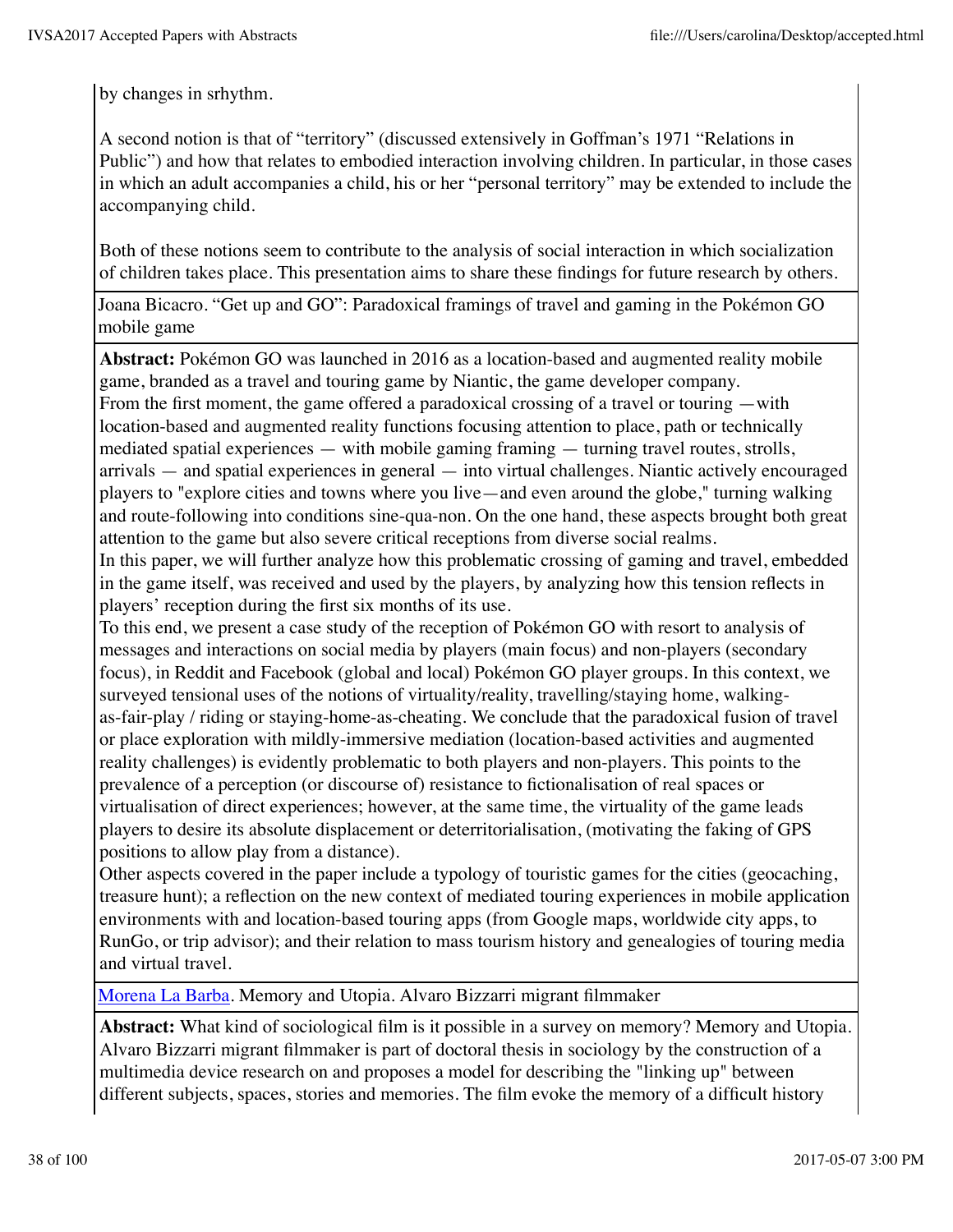through the creation of a "narrative community" (Jedlowski 2009) and un intersubjective relationship (Passerini 2003) between researcher and witness. Through the film we try to link individual, collective and public memory of Italian migration in Switzerland.

Katie Macentee, Claudia Mitchell, Casey Burkholder, Joshua Schwab-Cartas, Vivian Wenli Lin, Naydene De Lange and Relebohile Moletsane. What's a cellphilm? Exploring the integration of cellphones into participatory visual methodologies in the social sciences and activism

**Abstract:** Cellphilms—videos made with a cellphone—are an emerging participatory visual research (PVR) methodology using technology readily available in many communities. Cellphilms encourage public scholarship as researchers work with participants to create, analyze, and disseminate the work. Many aspects of cellphilm-making are familiar to participants who already use cellphones to photograph, film, and share their lives on digital platforms. Cellphilm method, however, reframes the everyday use of cellphones by addressing a research prompt or concern through a systematized process. This panel draws on examples of cellphilm research conducted in Hong Kong, Mexico and South Africa. We begin with an overview of the theoretical influences on cellphilm method. The second paper describes a poetic inquiry into the interpretation of South African teachers' cellphilms. The third paper grapples with how mobile phone technology is integrated in working with a community of highly surveilled women in Hong Kong. The fourth paper discusses cellphilming as an Indigenous learning practice in Mexico. The fifth paper discusses the curation and archiving of cellphilms over social media as a continuation of the research process. The panel will explore critical questions about the integration of mobile technology into PVR practices, including: What existing theoretical frameworks contribute to our understandings of cellphilm method in research, teaching, and activism? How might cellphilm method disrupt the research/participant relationship? How might cellphilming help build networks of democratic knowledge production? How are researchers taking up issues of participation, data ownership, analysis, and dissemination, in relation to the use of mobile access to social media?

William Westerman. The Market of Images and Reality: World Film Festivals and Global Citizenship in the Age of Neoliberalism

**Abstract:** We are living at a time that is at once a Golden Age of documentary cinema, a proliferation of film festivals, and a new era of almost limitless media access across national borders. Yet the determination of what images are seen widely is still restricted by corporate mass media, and the gulf between art cinema and popular cinema - not to mention the gulf between social reality and rumor – is as wide as ever and mediated by for-profit corporations. To those of us who teach in the U.S. at least, it is confounding that our students have far easier access to more motion pictures on demand than we ever did, usually no further away than the touch of a button, yet their knowledge of film history and visual literacy is deficient. This is one of the paradoxes of the Internet in the age of global corporate capitalism.

This paper is a preliminary attempt to consider what images and what narratives are seen and heard in this contradictory moment. I will contrast two Canadian international film festivals, Montreal and Toronto, and two New York documentary festivals, the Margaret Mead Festival and DOCNYC, to understand how the vast array of films being produced around the world today are being funneled through the selection process and into the market to reach their audiences during and after film festivals. What began as a question about why Montreal's World Film Festival is on the verge of collapse and considered by critics to be behind the times, while Toronto's is booming, led to the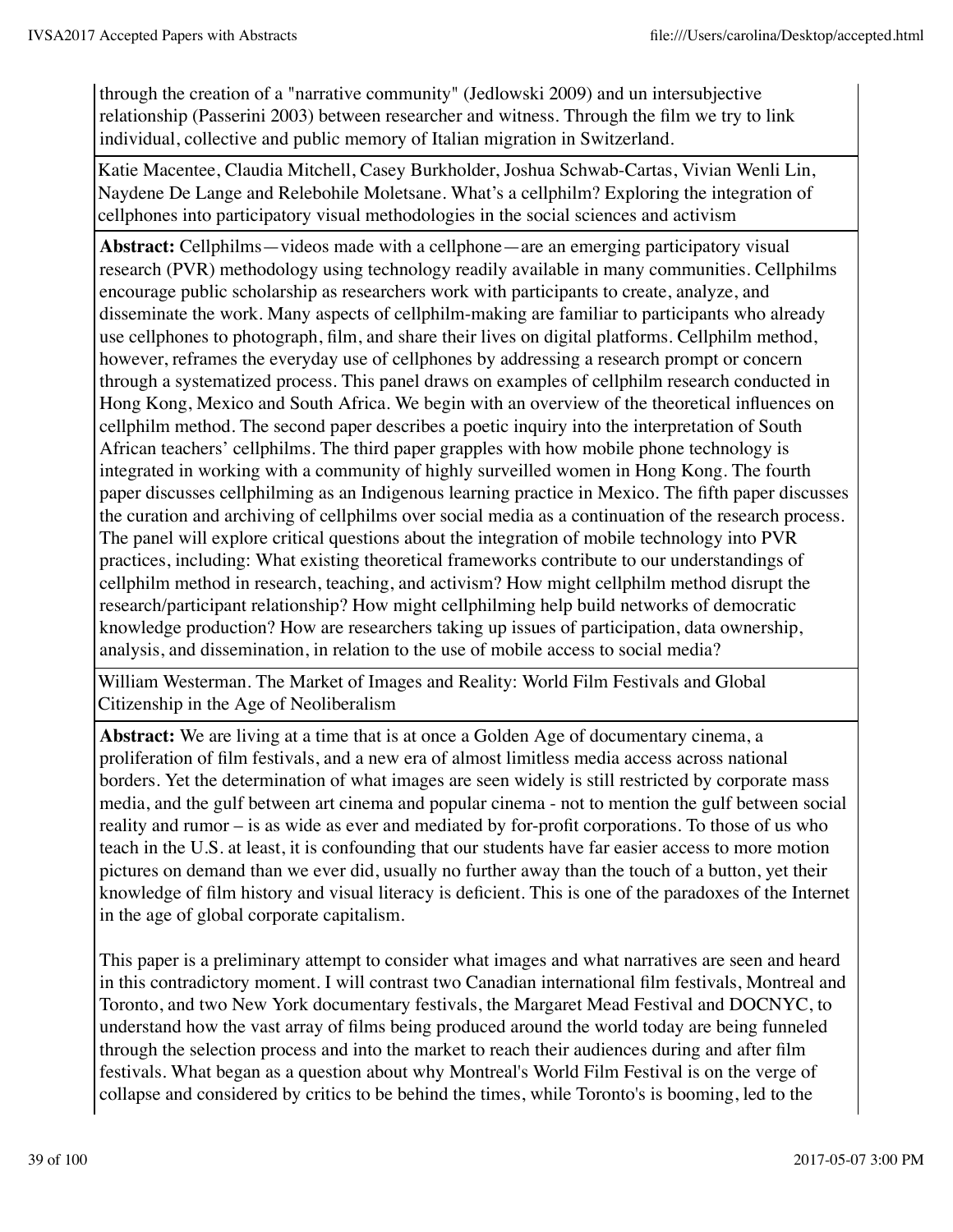question of what film festivals are for and why we need them. Another question concerns the relationship between cultural institutional mission and the economic influence upon culture.

Far from being simply an exercise in the sociology of culture, this paper will also include as necessary an analysis of the relationship between visual language and the goals and impacts of art film and documentary. To what extent is the cinematic language of the documentary and art film censored or shaped by neoliberal economic practice? Brief clips from films screened at these festivals - selected from among Postmen in the Mountains, Sibir Monamour, A Father's Will, Children of the Pyre, and Kasheer: Art, Culture, and the Struggle for Azadi - will illustrate the arguments (subject to availability).

Debra Pentecost. Gendered Children's Toy Advertisements: Toys are us?

**Abstract:** Erving Goffman published Gender Advertisements in 1976. Over ten years later I conducted a content analysis study of television toy advertisements in a master's thesis entitled "Everything transforms but nothing changes: Gender and children's toy advertisements." Fast forward over the intervening years and I would often revisit my toy advertising study in courses I was teaching, and check for any indications of change in the hyper-ritualized representations of girls and boys and the toys and activities deemed important enough to matter in the world of televised play.

This classroom activity repeatedly brought up the same, rather depressing results: not much had changed in any fundamental way. Students and I would reflect on the seeming rigidity, pointing to the cautious, conservative nature of the marketplace; that is, why tinker with formulas that already "work."

This fall as students analyzed the television toy ads and enthusiastically embraced the task of creatively making overt and visible the patterns and details of social life, I realized it was time to be more systematic in my ad analysis. I have set out to create a large random sample of television toy advertisements, record these in the pre-Christmas weeks of 2016, and compare and contrast the world of gendered toy play in 2016 with that of 1986.

Goffman pointed out that social situations are employed in ads in order to construct "visually accessible, instantaneous portraits of our claimed human nature" (p. 27). Through his rich, closely detailed work he was able to shine light on the socially constructed nature of gendered portrayal. Similarly, the hyper-ritualized portrayals of play in toy advertisements tap into old, familiar tropes of masculinity and femininity. Most critical, however, are the child-object relations on display in ads, as boys and girls engage in creative and imaginative engagement with objects. Thirty years ago, girls played with Barbie; they dressed her, washed her hair, pushed her around her playsets. They were not shown becoming Barbie. Boys were depicted with various action-figure dolls; battling with Transformers and GI-Joe. Importantly, the boys were "in character." Boys became the object, they did not play in relation to the object.

Thirty years on, I am most concerned with this child-object relationship. Continuity and change in either "becoming" or "being in relation to" are critical to ongoing gendered narratives. While these narratives might be tired, they show little sign of going away.

Harold Dalton. The Ambivalent Portrait: Locating Resistance and Compliance in the Moment of Selfie Production

**Abstract:** The selfie remains remarkably undertheorized and, as an emergent technology, is still finding its voice within the academy. The academy's conversation surrounding selfies remains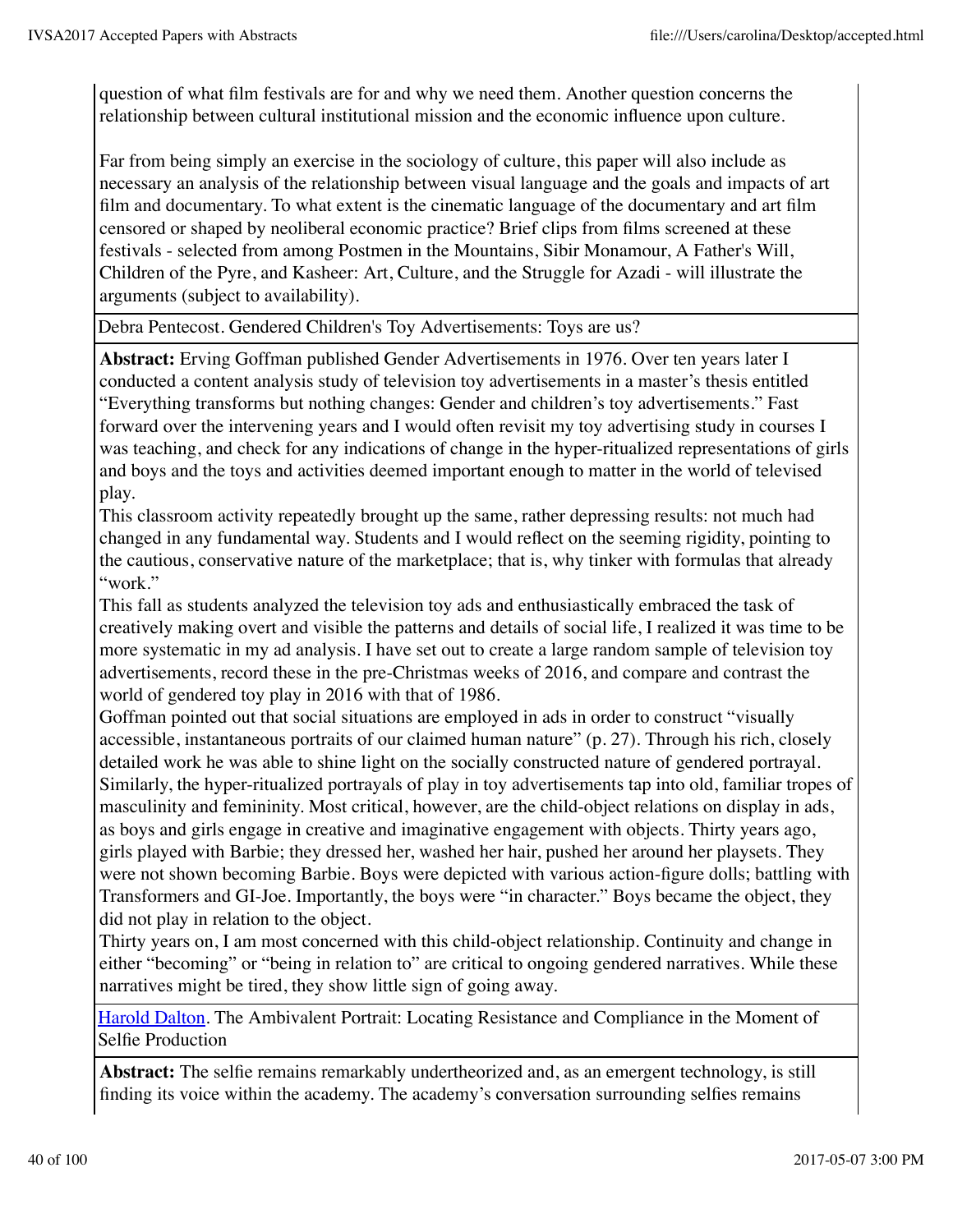incomplete and disjointed, its one unfortunate commonality being that the selfie is examined positionally as a cultural concept or signifier of meaning, the social practice invariably detached from the physical act of taking the photograph. This paper argues that the moment of the selfie's production is not simply a procedural stage, but instead the initial site in which meaning is inscribed on both the photographic text and the cultural practice.

Firstly, I examine how the selfie operates in the same realm of the bourgeois portrait's functionality regardless of whether we consider it a continuation of the portrait or an entirely separate entity, concluding that cultural perceptions of the photograph serve to influence how we perceive its means of production, just as its method of production dictates its meaning.

Secondly, I discuss the extent to which the process of selfie prosumption (a portmanteau of production and consumption) is in fact scripted by the very technologies with which the selfie is prosumed, establishing a causal relationship with discourse that is inscribed at the very moment of the selfie's fabrication. Exploring the gap between object and practice allows us to conceptualize the selfie as a mass communications medium whose relation to capital and ideology is inscribed through its means of production.

For the theorization of the selfie to begin to take on a coherent and consistent tone, we must resist "splitting" the selfie, and instead view it as a coherent whole. The selfie is the authentic and the mediated at once; a continuation of the portrait that communicates vanity and crassness rather than wealth and connectedness; a portrait of a subject and a depiction of an image being made; a text, and also a practice. The ambivalence of the selfie lies in these gaps, and in theorizing the liminal spaces between the selfie's dualities, the academy may reach an understanding of the selfie that transcends its ambivalence. The first step is to theorize the text and the context at once, the wider corpus of the self(ie).

Ej Milne, Michaelina Jakala and Rachel Muir. Visual Representations of Child Soldiers in the Former Yugoslavia: critical reflections on (in)visibility, identity and stigma

**Abstract:** Former child soldiers are most often associated with African and Asian conflicts where young people under the age of 18 years of age are forcibly, and often violently, conscripted into formal military service and informal militia. This paper turns the focus to a little known European context to explore the (in)visibility of former child soldiers (self-termed - 'under-aged fighters') within the context of the breakup of Yugoslavia and the 1992-1995 war in Bosnia-Herzegovina. This group of under-aged fighters enlisted and fought on all sides during the war including the Army of the Republic of Bosnia and Herzegovina, the Army of the Serb Republic and the Croatian Defense Force. The majority of under-aged fighters enlisted as volunteers because they wished to protect their family and country, having grown up with positive association and imagery of child soldiers in the Second World War where children were members of the Yugoslav Partisans and having themselves been members of the Union of Pioneers of Yugoslavia. During the 1992-19995 war they held various military roles, however they were most often sent to the front line to fight alongside more seasoned and older fighters. As a consequence, they participated in and were exposed to extreme forms of combat related aggression and violence which left many with physical injuries, disabilities, and mental health issues. The experiences of these under-aged fighters has been largely unexplored and undocumented, both narratively and visually within local and academic discourses.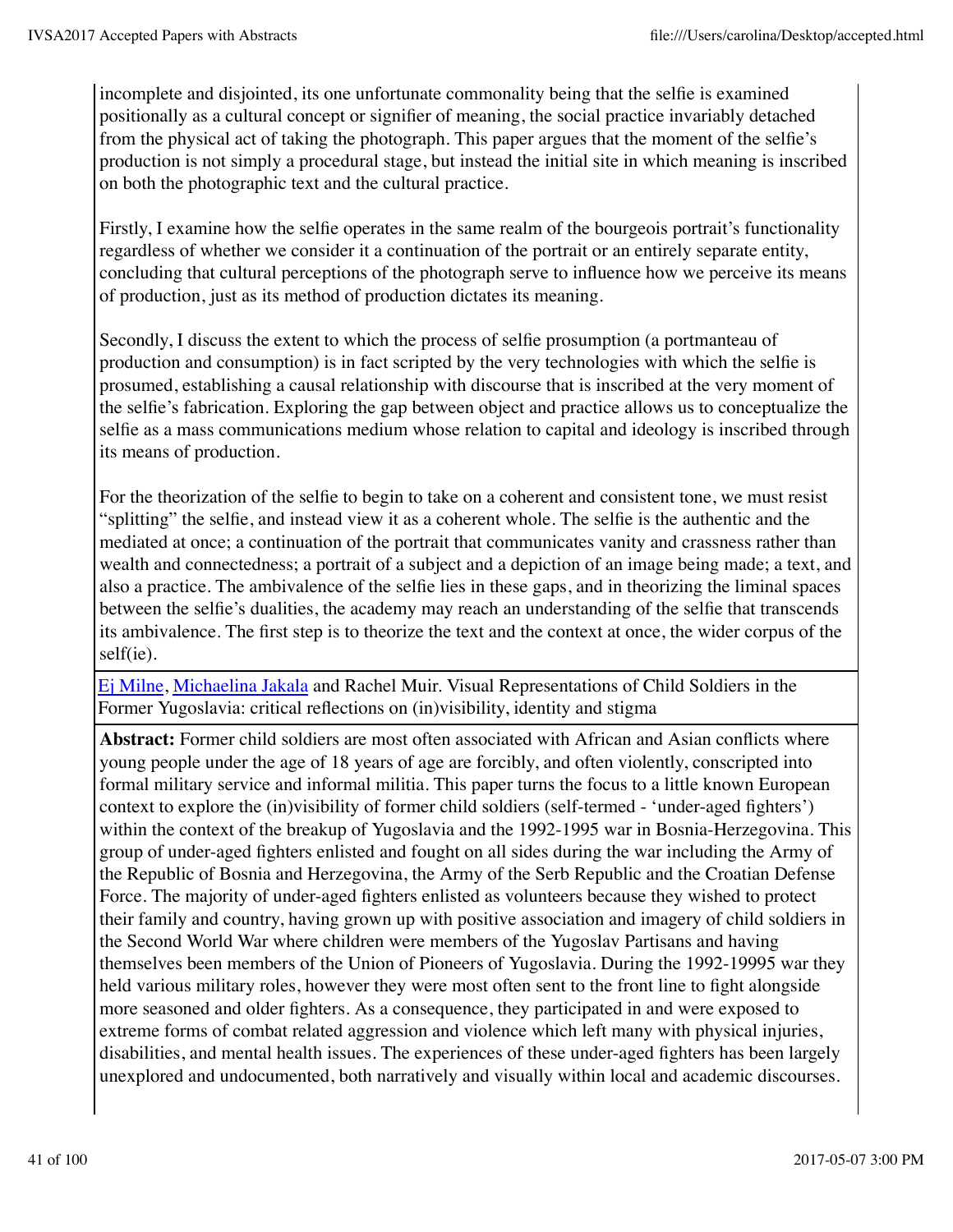In this paper, we examine the stigma and relative visual absence of this group of under-aged fighters within the wider socio-political arena in Bosnia-Herzegovina and academic literature. We explore the ways in which under-aged fighters in Bosnia- Herzegovina have been visually (re)presented, and the contexts in which these images have been produced, consumed and gendered. Moreover, we contrast this against the simultaneous representation of children in war in Bosnia-Herzegovina, and the clear visual presence of a romanticized loss of childhood innocence. By critically exploring these representations, we argue that the simultaneous absence and presence of particular images have contributed to the (in)visibility and stigmatisation of under-aged fighters within the post-war Bosnia-Herzegovina socio-political context. We further argue that the sustained (in)visibility of this group contributes to the continued 'unstable' peace within the country.

Liga Vinogradova and Anda Lake. Emotions as Motivation in the Process of Preserving Cultural Traditions: the Case of the Latvian Song and Dance Celebration

**Abstract:** The Latvian Song and Dance Celebration is traditional cultural mega-event in Latvia since 1873 and in 2003 Tradition and Symbolism of the Song and Dance Celebration Process in Estonia, Latvia and Lithuania has been inscribed on the Representative List of the Intangible Cultural Heritage of Humanity (UNESCO, 2008). It is an on-going process of song and dance practiced by amateur art groups, which culminates cyclically with a general nationwide celebration in every fifth year. Although the level of participation is satisfactory (in 2013 2.6% of Latvia's inhabitants were involved in art groups), discussions of the policy makers and academics show that there are several risks for preserving this tradition, e.g. invasion of commercial culture and negative aspects of globalisation system. (Multinational Candidature File, 2000).

To preserve the tradition, it is important to search for the motivation to participate in art groups. Participant survey shows that emotions is one of the most important reasons to take part in this tradition (Latvian Academy of Culture, 2014). According to Hochschild, who responds to Goffman, there are a variety of ways we use emotions to create and preserve social bonds, which is also important element in social movements (Hochschild 1979) and thus in art groups. We assume participants get two kinds of emotions: 1) from taking part in the Celebration mega-event; 2) from daily practices of art group in the period between two Celebrations. Both of them are interacting and working as a compensation for each other.

The aim of the research is to define what is the foundation of the emotions participants get from the Celebration and the participation in art groups in the period between two Celebrations. Following main research questions have been set: 1) How much and in what way emotions are motivation to participate in art groups and the Celebration? 2) What are the emotions participants feel in the Celebration and in the period between two Celebrations? 3) To what extent emotions can contribute to preserving tradition?

We are interested in sociology of emotions and how to apply visual research methods to our theem. Empirical study is based on two forms of visual research methods. First is the photo-elicitation where we asked participants to send photos from daily practices of their art groups. Second is photo documentation, where we took photos observing daily practices of art groups. Altogether 14 art groups took part in the research.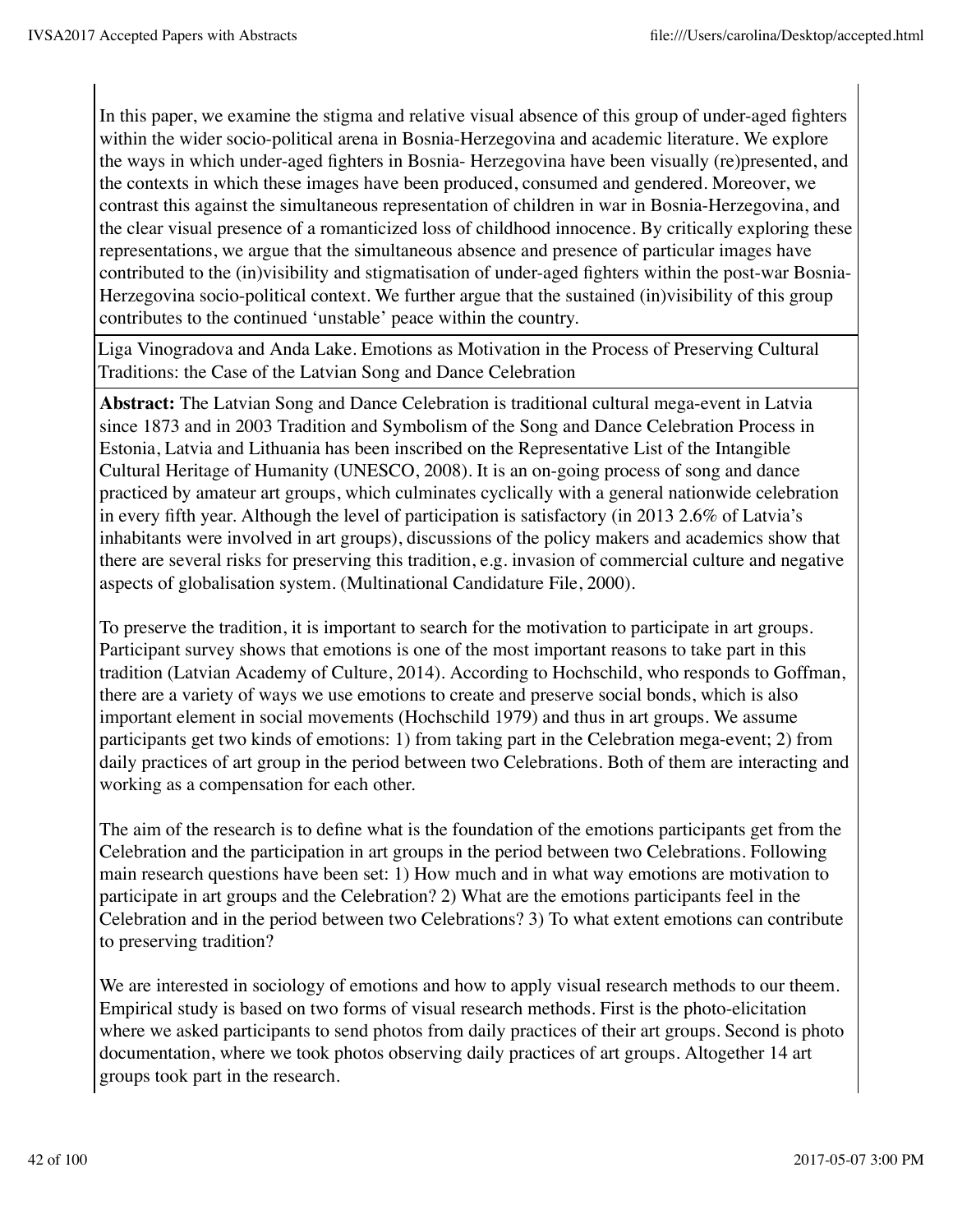Anna Lee Mraz, Manuel Ortiz and María Fernanda Carrillo. Theoretical-methodological resources for Sociological Research with Audiovisual Media

**Abstract:** The presentations that make up this panel are based on the field of visual sociology. These are part of a research project currently carried out in the Multimedia Laboratory for Social Research, which depends on the Center for Sociological Studies of the National Autonomous University of Mexico. In particular, it seeks to reflect on three axes: methodology for research with images, production of documentary social research and return of the research to the community.

Paper title 1: Process of return and return of the documentary "Singers. Memories of life and death in Colombia ".

Paper abstract 1:

From the understanding of documentary as a social process, the return of documentary products in the communities where filming is a fundamental part of the ethical commitment in the realization and social research. This paper describes the experience of returning the documentary "Singers, Memories of Life and Death" in Afro-Colombian populations of the Caribbean and the Pacific, reflecting on the role of documentary as an access strategy in conflict zones, as a vehicle of memory and self- As well as a tool to break silence in the context of the peace agreements in Colombia. Last Name paper 1: Carrillo, María.

Paper title 2: Methodology for research with images. The case of # YoSoy132.

Paper abstract 2:

The use of images as a methodological tool in a sociological research is demonstrated in the analysis of the # YoSoy132 movement in Mexico. How can you analyze a corpus of single pictures, photo series, edited videos and raw videos? What do they tell us about our subject of analysis? With the advent of a new visuality, which for purposes of this research was called hypervisuality, current social movements should be discussed based on methodologies for research with images. Last Name Paper 2: Mraz, Anna Lee

Paper title 3: Visual sociology and documentary production

Paper abstract 3:

What is visual sociology? What is meant by documentaries based on social research? What tools and methods do you use in social research for audiovisual purposes? These questions have become relevant in the last 15 years due to an accelerated approach of educational institutions linked to teaching and social research with the world of images and audiovisual production of a documentary nature. The paper reflects on the previous questions, based on experiences of the Multimedia Laboratory for Social Research, FCPyS, UNAM.

Last Name paper 3: Ortiz, Manuel

Scott Lizama. The redefining of a city waterfront: A visual analysis of the New York City real estate market and their use of the East River waterfront in the selling of class and distinction.

**Abstract:** New York City's waterfront has played a significant role in the visual identity of the city. Historically, the East River waterfront has been depicted as either hosting the gritty cargo docks where the city's longshoremen worked, or as a wasteland hinting at the industriousness the waterfront once contained. Now, with land value at a premium everywhere in the city, images of the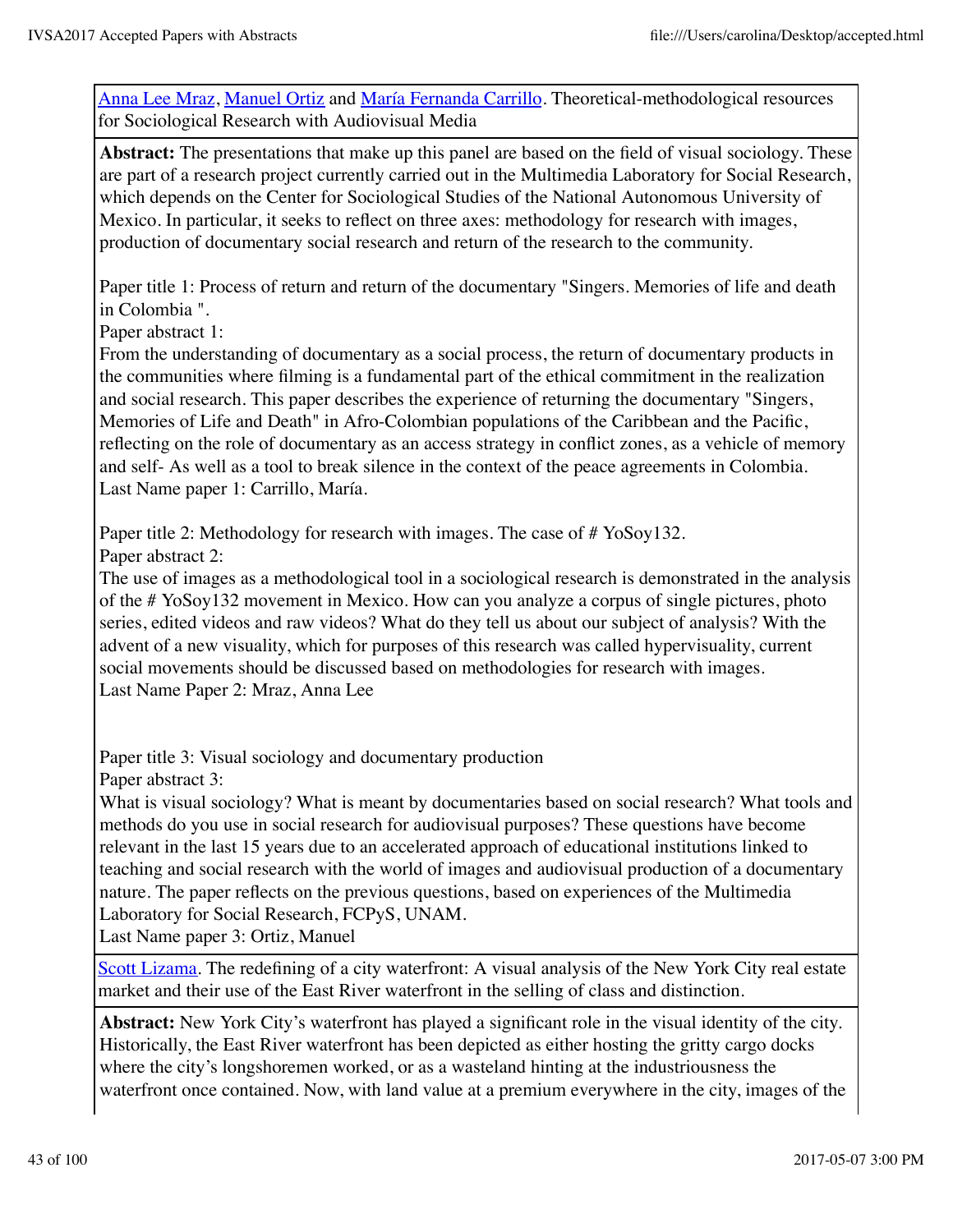waterfront reflect its immense value and consequently, its ongoing transformation. This paper describes how the real estate market in New York City is redefining the East River waterfront through images. Mapping and image analysis are performed on recent residential waterfront development. Marketing websites of real estate agencies are mined for images and compared against historical images of the East River waterfront illuminating its shift economically and culturally from industrial to phantom to luxury real estate space. Building upon Bourdieu's thesis on distinction, this paper explains how real estate marketing of private developments in contemporary New York City redefine the East River in their marketing images by creating perceptions of inordinate wealth that make the waterfront an exclusionary area for the very rich.

Laura Porterfield and Angela Campbell. Socializing Black Girls: Analyzing Discourses of Global Citizenship and Participation

**Abstract:** This paper focuses on the socialization practices that have been found to support and/or disrupt Black girls' pathways toward academic and career success, socio-emotional health, and readiness for global citizenship. More specifically, the paper contributes to the sociology of Black girlhood by identifying key shifts and gaps in the literature on the socialization experiences of Black girls in K-16 schools by linking the traditional literature on their school experiences with larger narratives about their participation in study abroad programs.

Studies point to the socialization processes that buffer Black girls from the consequential effects of racism and sexism, e.g. rites of passage, youth programs, and mentoring (Campbell, 2013; Evans-Winters, 2005). Contrasting studies identify the socialization practices that decrease access to successful pathways and instead, push Black girls out of school, thus increasing their vulnerability to

psychological stress and/or the criminal justice system (Morris, 2015; Wun, 2016).

However, neither bodies of literature explicitly take up the relationship between socialization practices that internationalize black girls' education, global engagement, and readiness. This is where

the focus on study and travel abroad programs comes into play. Traditionally, secondary and university-level study abroad programs have served as socialization mechanisms for girls, almost functioning as "finishing schools" for mostly "well-to-do" White women (Dessoff, 2006). Recognizing the significant impact that travel abroad programs have on understanding the world and having a better career, international education scholars have devoted specific energies to making study abroad more available for underrepresented students, particularly African American youth. In 2015, only 5.3 percent of university students in the United States studying abroad were African-American, compared to the 75 percent White, 7 percent Latino, and 7 percent Asian students who studied abroad (Hodge, 2015).

Taken from this (re)starting point, this paper explores how socializing mechanisms -- (visual and written discourses presented on the internet, in the media, and in literature) -- impact how Black girls are socialized in schools to see themselves as global citizens in the 21st century. Using discourse

analysis and critical visual methodology, we propose to conduct a meta-discourse analysis of the traditional academic literature, institutional advertisements, and targeted social media campaigns of popular study abroad programs. We need a clearer picture of how socialization mechanisms impact black girls' social identities and experiences in ways that prompt us as sociologists and educators to re-think more effective ways to socialize black girls for full participation in an increasingly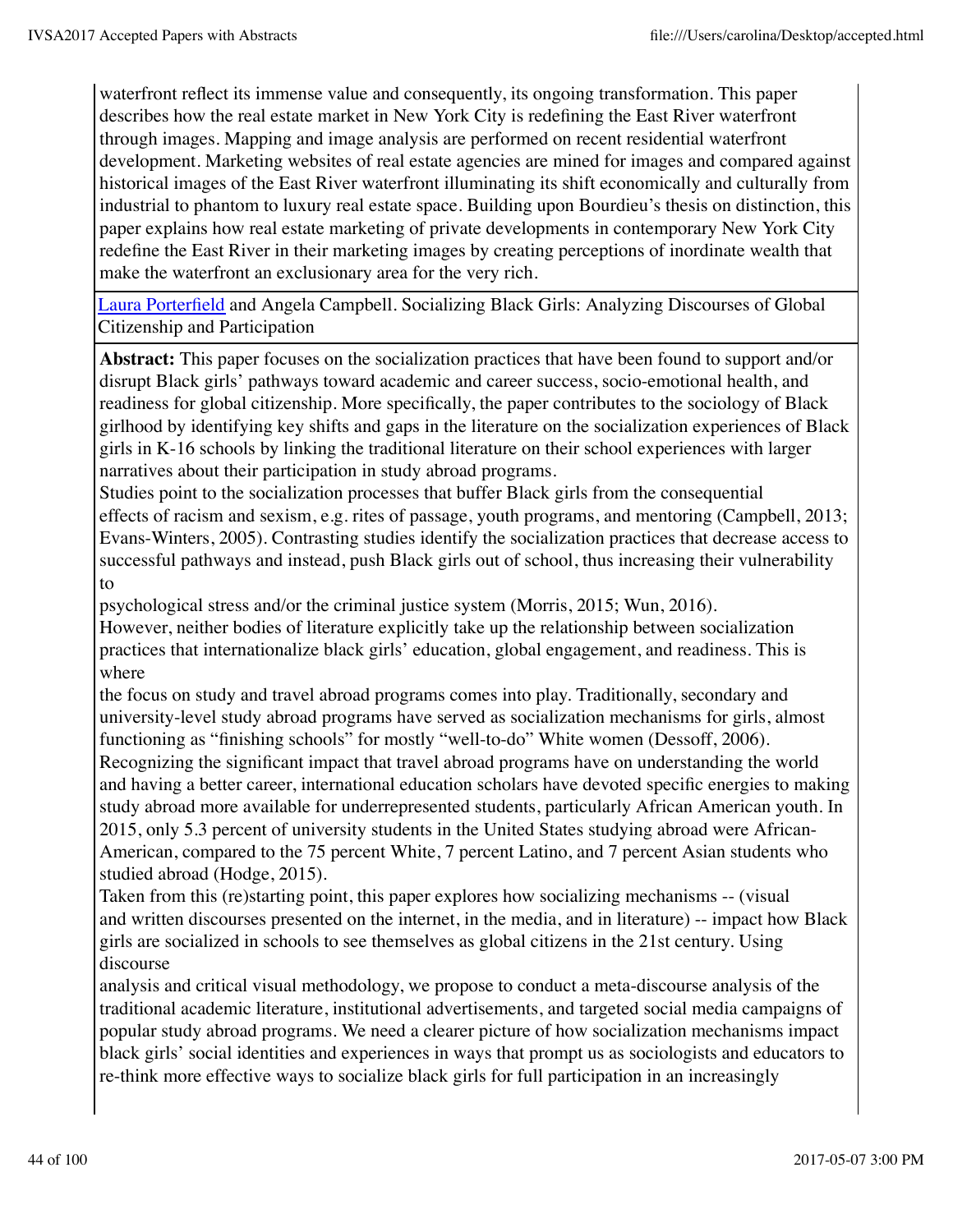globalized world.

Samuel Leal Barquete. Ritual and film narratives: montage, narrative and performance as aesthetic dispositive for ethnic identity production in video

**Abstract:** Taking as starting point an audiovisual documentation process of an initiation ritual of adolescents taken in 2011 in a Xavante village, indigenous community located at the Brazilian Central Plateau, this article proposes to discuss the notions of image and identity having as frame for analysis the concepts of performance, narrative and montage.

Ritual life is a central element in the social structure of this group, and therefore constitutes one of the basis for analysis. It will be, therefore, fundamental to highlight the importance of this specific ritual, called Danhono, in the organization of kinship and collective life as a whole. From this, it will be possible to establish what we call a "ritual narrative", a dramatic sequence of performative gestures which provide the framework for meaning attribution to the transformations experienced by the group in the ritual in question.

Other axis for analysis are the images produced from this ritual, so that descriptions of two shortlength videos produced in the ritual will be necessary. This description will provide the basis for an initial film analysis, where we will try to highlight the footage selection and the relations produced from the montage, constituting what we call a "film narrative".

In ascertaining this parallelism the article proceeds to investigate the device that guarantees effectiveness to such experiences. To do so two aspects are observed: the necessity of conditional adhesion that characterizes the rites of passage; and the functioning of the video as a narrative device. It is proposed that the ritual acts as a device for incorporating and modulating the use of audiovisual technology in the community in order to minimize its potential dangers to the traditional lifestyle.

The formal aspect is determinant because it implies a specific way of dealing with the cultural signs objectified in images. The edited video replicates the narrative of the ritual, overlapping it. Between the ritual's narrative and video's narrative circulate signs that will consolidate each of them through the montage as aesthetic forms that elaborates ways of living in community and of being in the world.

Samuel Leal Barquete and Leandro Parinai'A. Shortwaves

**Abstract:** This submission presents a short-film documentary, a creative output of my master's research. This research is a result from an experience of training workshops and audiovisual production, conducted throughout 2011 with Xavante communities, an indigenous group from Brazil Central Highlands. Both the master thesis as the short-film comes from a process of establishing a partnership between researchers and the Xavante, for recording and producing a documentary about a initiation ritual. The Xavante has been in continuous contact with communication technologies since the 1950s. Among the appropriations of these foreign technologies, we can highlight the usage given to radio, wich is used mostly for recording and listening Xavante songs and rituals. But it is also a bridge to white men culture. The film deals about this relation, focusing on a specific usage of the radio as a shortwave receptor. Radio broadcasts on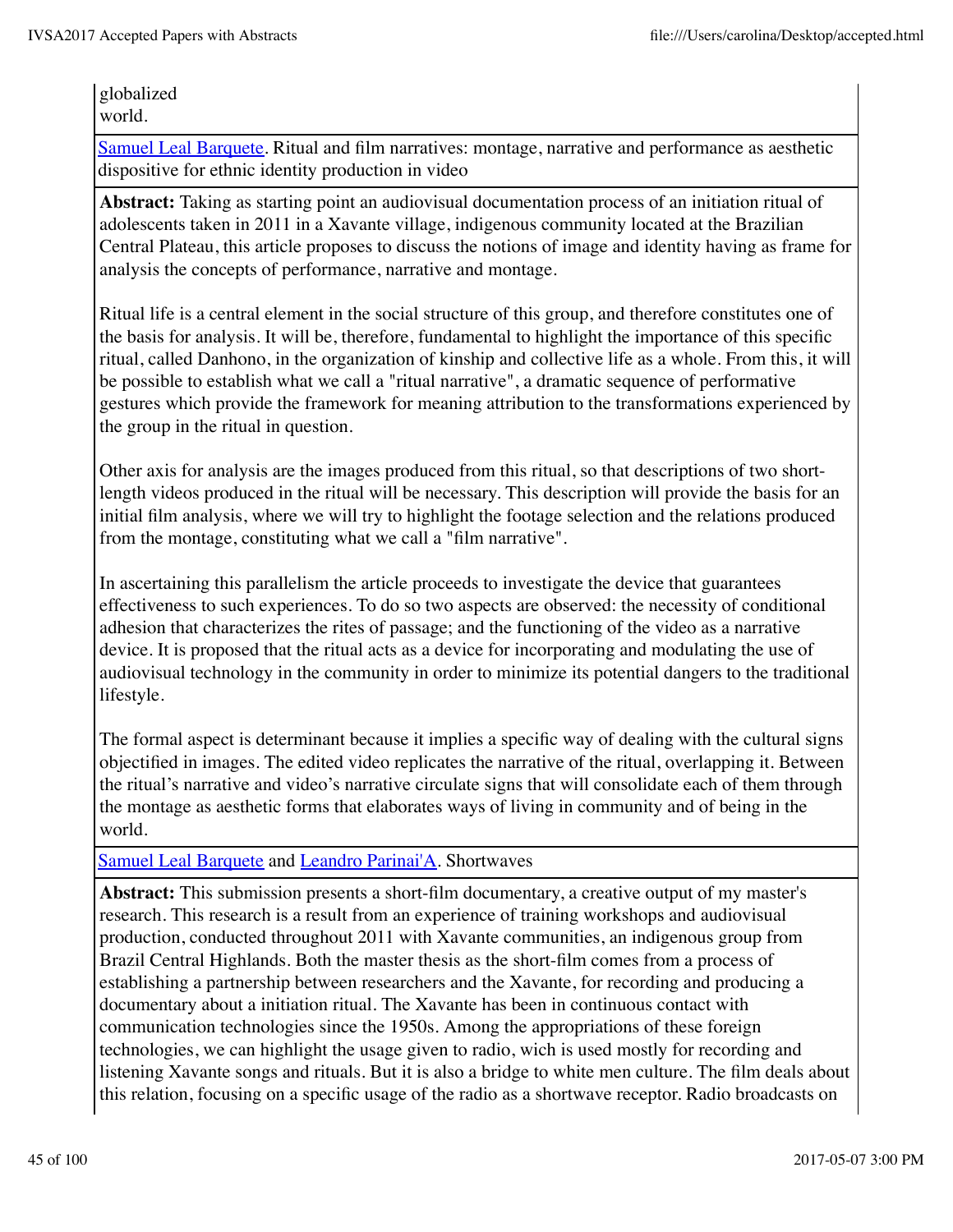shortwaves can propagate to great distances through deflection under the ionosphere layers, which permits one to listen radios from all over the globe. Here, we bring an approach on foreign technologies usage by traditional societies that focuses on the potentials for technical re-signification, in order to empower local culture. It raises also geopolitical questions on the struggle for territory, and the role of researchers that works with these communities in context of political struggle for land, identity and sovereign.

Azra Rashid. War and Testimony: The Essay Film

**Abstract:** In 1971, during a nine-month long war in East Pakistan, at least 300,000 Bengali men and women were killed by the Pakistani army, over 200,000 women were raped, and millions of people became refugees in Bangladesh, India and Pakistan. In dominant representations of nationalism and war in Bangladesh, on display at the Liberation War Museum of Bangladesh, a woman is asked to forget her gender and her ordeal in order to participate in the collective aspirations and collective memory of the Bengali nation in the aftermath of war. As a result of this process, many women have found their experiences subjected to a selective remembering – through omission, denial and appropriation – to be in service of a collective nationalist memory. In this paper, using the case study of Bangladesh, I explore the potential of the essay film in offering a counter narrative on representation of gender in war. A transnational feminist approach to the essay film highlights the specific experiences of women in war and makes room for differences, plurality and a possibility of joining together. Taking a reflexive approach, the essay film can document the politics of documentation for the purpose of remembering. It can offer a layering of testimonies with "official" facts, images and texts to create meaning of experiences that remain outside the national discourse. In the case of Bangladesh, women testify to the specificity of their experiences and resist the simplification of historical discourses along the lines of victims and perpetrators. In so doing, the women not only testify to the atrocities committed in the war of 1971, but they also testify to the violence endured in the writing of history. The women through their testimony offer a counter discourse to the national memory of the war of 1971.

Daniel Walker. "Design's Mirror: Heterotopias, Community Design, and People's Architecture Office's Courtyard Plugin Project".

**Abstract:** This paper offers a reading of People's Architecture Office's (PAO) Courtyard House Plugin housing system as it shifts our identification with both its structure and its site. PAO is a Beijing-based architecture and design studio, and the Courtyard House Plugin—resembling a mirrored cube—is designed as an adaptable solution to render dilapidated hutong buildings habitable. This comes in the form of pre-fabricated panels complete with insulation, and interior and exterior surfaces, all in a single piece. The pieces are manufactured off site and are small enough to be navigated through small hutong alleyways, assembled without hardware, by anyone. These easily accessible elements supply the project with its central ambition; the structures are small and customizable enough that they can be integrated into existing buildings without compromising their structures. Moreover, the system can be easily disassembled, and therefore creates spatially adaptable forms.

I suggest that the plugin's mirrored surface operates on multiple levels, becoming a conceptual tool whereby we can engage with the structure and its site. I look first to the plugin's mirroring of its site's history and propose that in attempting to re-circulate itself within a historical narrative, a problem arises. The district's historical mythology is no longer a reality. In attempting to revive this history, an imaginary and virtual engagement of site is enacted. I then look to the mirror as it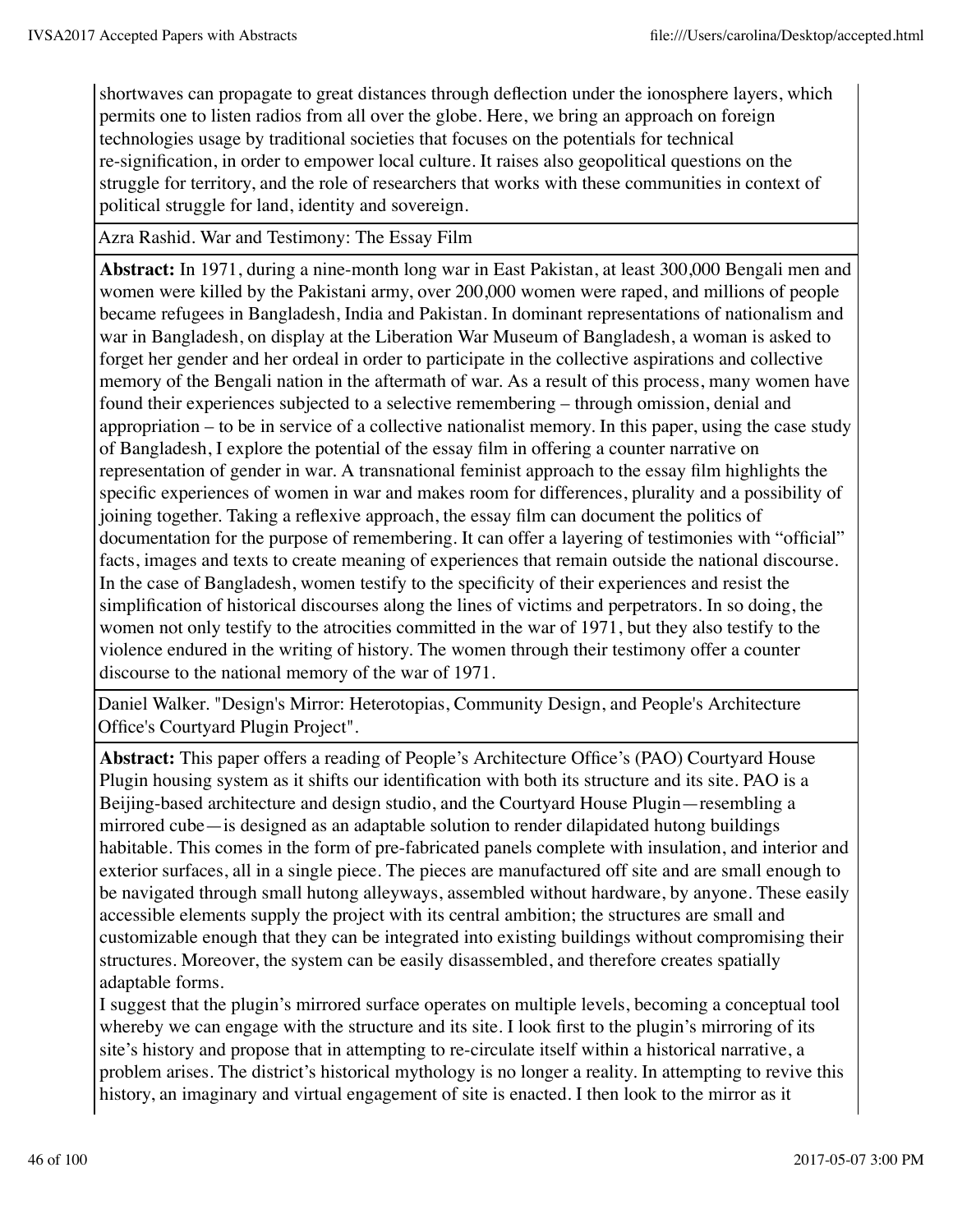facilitates modularity and serial reproduction—literally mirroring and duplicating itself. A discussion of Archigram and minimalist art places the plugin's mirroring and modularity within a lineage of radical architecture and artistic methods. Finally, I turn the plugin inwards and argue that the mirror—within the context of the previous two sections—engages with the plugin's user through a reflection of the self. In reflecting my own image, that is, I am placed virtually within the site of the object, and through its principles of open design, craft my own image within and beyond the plugin's engagement with its site and with itself.

In all of this, the mirror is transformed into a theoretical tool that reimagines how we engage both visually and tactically with design and "situatedness"—in effect re-framing its relationship towards the city. The mirror thus works with us to see, understand, and engage with a structure, its site, and ourselves.

Alex Rhys-Taylor. Stigma, Subculture and Everyday Life: A Sociology of London's Fried Chicken Shops

**Abstract:** The London borough of Tower Hamlets has over 200 fried chicken shops, only a small fraction of the thousands across the wider city. Popular institutions amongst their users, fried chicken shops are, however, also revolved by a large number of the city's residents, and increasingly paced at the centre of discussions about 'problematic' urban subcultures. This paper draws on a multi-sensory ethnography of London's chicken shops in order to reveal both the symbolic value of the chicken shop to its users. At the same time, however, the paper augments a symbolic interactionist approach to youth subcultures, with an analysis informed by British Cultural Studies, locating both the stigmatisation of fried chicken shops, and their popularity, within broader shifts in both the ethnic and socio-economic demography of the city.

Ayesha Tahera Rashid. Social Media as front stage of identity performance: Applying Goffman's Performance Theory to online 'self' presentation

**Abstract:** The advent of the Internet has challenged the traditional concept of 'identity.' The anonymity associated with the medium of Internet means that there is no reliable identification or recognition of people, or even corroboration of their claimed identities. With the rise of the 'nonymous' social networking sites like Facebook, the lines between real identity and virtual identity have become even more blurred and nebulous.

Identities are parts of larger sense of self, and as such, they are internalized self-designations associated with positions that individuals occupy within various social contexts (Stryker). Underlying all social interaction, there seems to be a fundamental dialectic. When an individual plays a part, he implicitly requests his observers to take seriously the impression that is fostered before them. They are asked to believe that the character they see actually possesses the attributes he appears to possess, that the task he performs will have the consequences that are implicitly claimed for it, and that, in general, matters are what they appear to be.

Drawing on symbolic interaction, especially focusing on the works of Erving Goffman, this paper discusses how Facebook provides the perfect platform to its users for online identity construction. On Facebook, users deliberately craft and maintain their profiles according to the identity they want to portray and the perceptions they want to influence.

In order to identify themes and trends, a survey was conducted among 403 young Facebook users in Assam, investigating users' interpretation of their self-presentation on Facebook. Survey data shows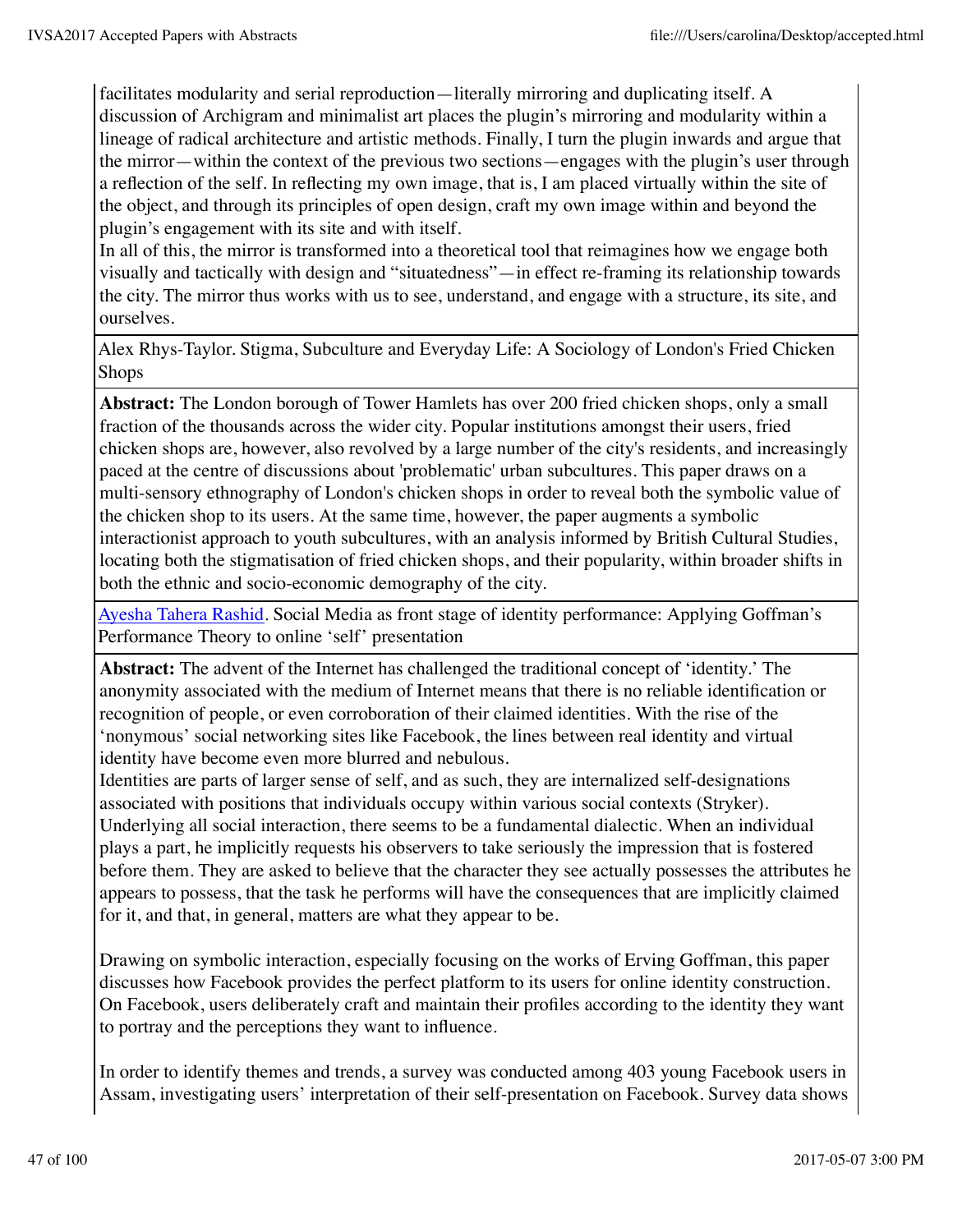how Facebook serves as a 'front stage' where people construct identities as part of their performance before an audience using a multitude of props such as profile description, profile image, group membership, photographs, and befriending tools in this continuous process of performing identity. The research also examines how young people project a virtual identity, on Facebook to perpetuate certain ideas of the 'self', which may quite be at variance with their actual existential situation.The application of Rosenberg's Self-Esteem Scale and the Life Satisfaction Scale to this research has enabled the phenomenon of social networking to be analysed in greater depth, particularly in relation to how psychological well-being determines social networking behaviour.

Kamil Luczaj. The Aesthetics of Shame. Visibility and Invisibility Of "Nobody's Music" in Poland

**Abstract:** The main aim of the paper is to present how lowbrow aesthetics can resist fierce social critique and how social stigma related to "low" tastes (aesthetics of shame) can be reversed. The paper draws on the typically Polish phenomenon of "disco polo" – a genre of simple dance music that became popular in the early 1990s. Disco polo formed entire specific aesthetics style, comprising not only music but also androcentric values behind the lyrics, a way of dressing, or a kitschy (thus stigmatized and ridiculed) style of videos.

Although the empirical material comes from Poland, it illustrates a far more general problem – the rehabilitation of lowermost kitschy tastes, which is very different from 'camp' sensibility. How is it possible to resist symbolic oppression and derive pleasure from culturally sanctioned "shameful" objects?

Under critique of being distasteful and rude the popularity of disco polo almost disappeared in the 2000s, but recently it rose like a phoenix from the ashes.

It was possible partially thanks to the new right-wing and populist government that justifies disco polo as a genre that has always been appreciated by the Poles but enjoyed only in private, e.g. during summer parties or weddings. In this narration, widespread among the nation, the intelligentsia was powerful enough to make it disappear from mainstream media for long years, yet not forever. The analysis shows why Pierre Bourdieu's theory of symbolic violence cannot fully explain the phenomena related to presentation rituals, visibility, and social order.

David Myles and Daniel Trottier. Framing vigilantism through the lens of visibility: the case of The Judge Beauce

**Abstract:** Founded in 2015, The Judge Beauce is a vigilante organization that claims to address Québec's "flexible laws" for child protection by identifying potential pedophiles through field and online surveillance. The Judge's creation is part of a broader social context in which vigilante groups increasingly use the Internet to reach their objectives (Campbell, 2016; Huey et al., 2013). Vigilantism is traditionally understood as the performance of an active citizenship which relies on self-governing mentalities that redistribute responsibilities between the State and its private citizens in terms of security provision, or "policing" (Johnston, 2001). If studies have examined the advent of online vigilantism in the past 15 years (Trottier, 2016), few have specifically addressed how social media features that afford visibility (Bucher, 2012; Treem and Leonardi, 2012) partly reconfigure vigilante actions, relations, and identities. Using The Judge Beauce as a case study, this presentation shows how the visibility granted by the Internet and social media in particular is leveraged by modern vigilante organizations not only to direct public attention toward suspected wrongdoers, but also to create, engage with, and solicit support from "affective publics" (Papacharissi, 2014) that become increasingly sensitized to child safety. This presentation relies on the qualitative analysis of various data extracted online (from November 2015 to January 2016) such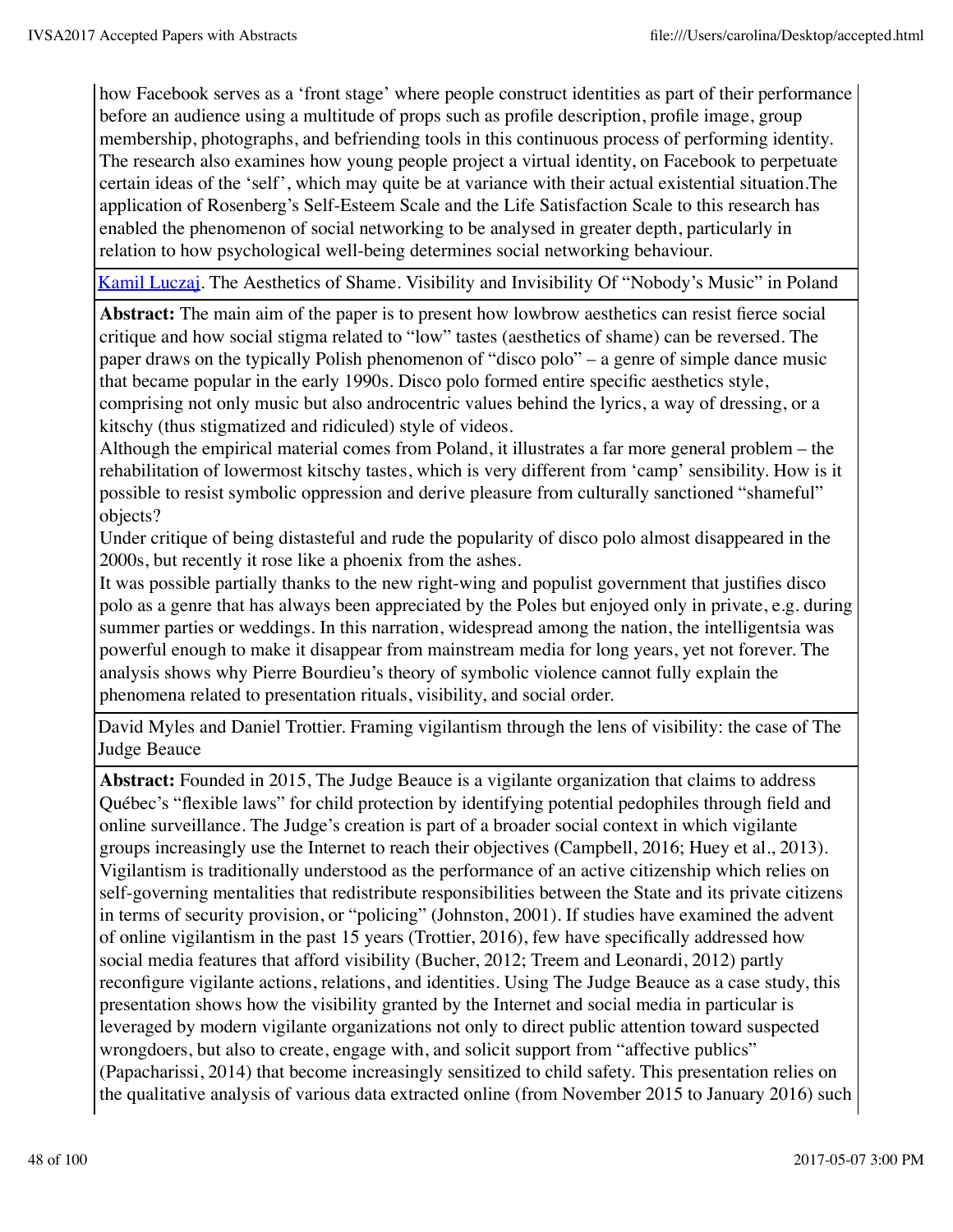as news articles, radio and television interviews with The Judge's founder, and screen captures of The Judge's official website and Facebook page. Overall, our case study shows that online visibility does allow new ways for vigilante organizations to acquire various forms of capital. Yet it also demonstrates that, as a double-edged sword, visibility is simultaneously linked to the public questioning of these organizations' intentions by concerned citizens. In shifting our analytic lens away from the more conventional perspective of visibility as a form of harm for suspected targets, we begin to understand the more encompassing role that mediated visibility plays in both the sustainment of, as well as the manifestation of liabilities within and against modern vigilante groups. We believe research would gain by apprehending vigilantism as the enactment of power im/balances through mediated visibility rather than strictly considering force or the threat of its use as the main definitional tool. As such, a broader definition of vigilance in the digital era should call upon a wider range of actors who each enact specific types of watching.

David Myles. "Anne goes rogue for abortion rights!" Reframing bodies and space within the Canadian initiative #SupportIslandWomen:

**Abstract:** Recent studies in the social sciences have underlined the role of social media in the emergence of new modes of political action (Papacharissi, 2010; Highfield, 2016). Drawing on these studies, this presentation focuses on the campaign #SupportIslandWomen that was undertaken by reproductive rights activists in Prince Edward Island (PEI), the only abortion-free Canadian province. The initiative gained momentum in 2016 due to the online circulation of posters depicting the Green Gables-like image of a young girl ("rogue Anne") wearing red braids and a bandana throughout PEI landmarks. The objective of this presentation is to reflect on the underlying dynamics of cross-platform practices (on Twitter, Instagram, Facebook, and so on) used by activists within the #SupportIslandWomen initiative and on the intricacy of online/offline arrangements in contemporary advocacy campaigns for reproductive rights. Grounded in a "thick data" perspective (Latzko-Toth et al., forthcoming), this presentation relies on the manual collection and qualitative analysis of 310 tweets containing the hashtag #SupportIslandWomen (January to August 2016) and of complementary online data (newspaper articles, additional social media posts) to offer a rich contextualization of events. This presentation points to innovative online cross-platform practices that relied on the reframing of space and female bodies. Firstly, PEI historical landmarks were reframed as political spaces, as activists proceeded to mark the latter with political graffiti and posters of "rogue Anne". These were later photographed and shared as visual artefacts on multiple social media platforms. Secondly, the appropriation of the Anne of Green Gables character constituted a potent dual strategy that provided the activist movement with a symbolic and incarnated female body, while reframing this character as a contemporary woman with full claim over her own reproductive rights. This strategic reframing act was instantly criticized by pro-life supporters, some claiming that "abortion activists on Prince Edward Island have hit a new low in their activism by attempting to co-opt the world's most beloved spunky life-loving heroine Anne of Green Gables to do their dirty work in the only abortion-free Canadian province" (Baklinski, 2016). Overall, this presentation generates new knowledge on how feminist activists appropriate social media to advocate for human rights (Schuster, 2013; McBride, 2016) and reproductive rights in particular (Mullaly, 2005), and underlines the importance of using highly contextual qualitative analysis to complement emerging quantitative analysis of big social media data.

Ashley Sabin and David Redmon. Do Donkeys Act?

**Abstract:** I would like to screen my documentary poem titled Do Donkeys Act? and have a Q&A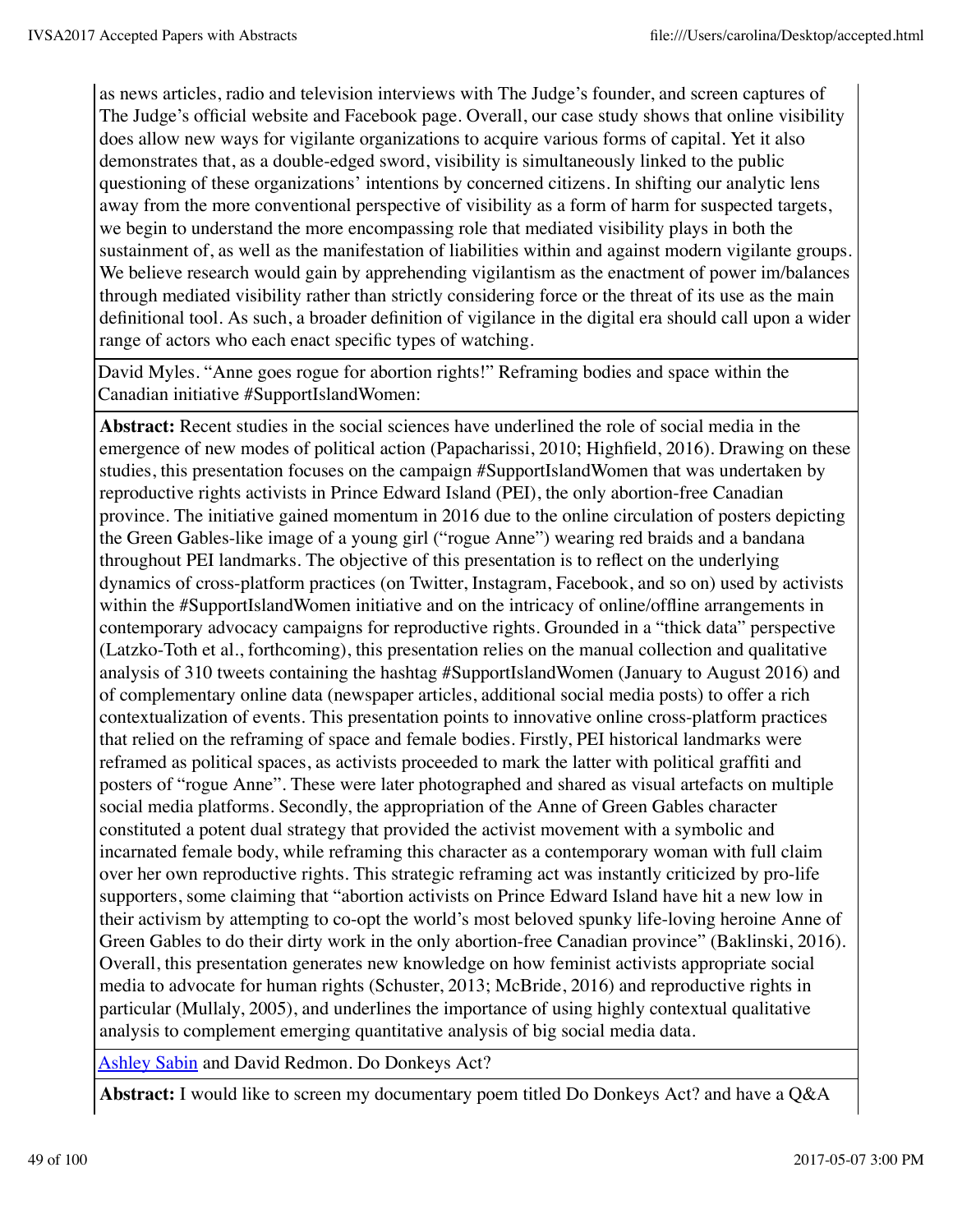discussion following the screening. You can access the film for consideration here: https://vimeo.com/182385068 password: maybe I have also included a description of the film below. It will premiere at CPH:Dox in Copenhagen.

Lucian Ivanov. Negociating Identity- "Turning Point"

**Abstract:** Turning Point is a short film (5:37 min.) based on the true story of a Chinese-Canadian that immigrated to Canada with his parents, at the age of 4.

It depicts Matt Chang's identity crisis as a teenager, which is rooted in his parents' decision to not teach him the Chinese language in order for him to better integrate in their new chosen land, Canada. Through its final statement- it's not one's heredity that's important but what one makes of it- the film argues for the importance of agency (and shows the lived social repercussions of a "stolen" agency, in Matt's case of not being thought Chinese).

Other sociological themes emerging form the film include the importance of respecting diversity, issues of inner-cultural discrimination, and identity construction as a fluid and continuous process. John Locke (1689) posits that identity is the individual consciousness of self-continuity in time and space, a process of ongoing formation, a reflective recognition of ourselves in time (we recall ourselves as a child, as an adult and connect the dots up until present time).

Erik H. Erickson (1968) on another note, tries to locate the process of identity formation in society, as he situates personality development in relation with society, very similar to C.H. Cooley's (1902) looking glass self-theory (the individual judges himself in the light of what he perceives to be the way in which others judge him in comparison to themselves and to a typology significant to them). Concepts such as ideological interpellation and subjectification can be also explored, based on Louis Althusser's (2001) Michel Foucault's (1991) and Judith Butler's (1997) work on these issues.

Awards:

"Turning Point" was an official selection at the Cannes Festival- Short Film Corner 2009 "Turning Point" was purchased by the National Film Board of Canada in 2009 (3 years rights of publishing; film poster available).

Ludmila Wladyniak. Visual practice of collective memory. Using Goffmanian concepts of face and frame in photo-elicitation

**Abstract:** The aim of the paper is two show the possibilities of applying Goffmanian theory to the study of collective memory and its functions. The discussed results are part of the research 'Memory on borderland. A study of collective memory in the former East Prussia region in Poland and the Sudetes in the Czech Republic', which main aim is to study the functions of collective memory and its practice in the region of borderland. The project focuses on collective memory in the two borderland regions of Central Europe: former East Prussia in Poland and the Sudetes in the Czech Republic. Those two regions are undergoing regional revival after many years of silence over their past and identity. This finds its representation in the dynamic development of different websites and social media pages devoted to the regional history, mainly with visual texts of memory as their primary content.

The paper presents the partial, very first results of quality content analysis of the images reproduced online and of confronting them in photo-elicitation interviews, conducted with the inhabitants of borderland. Two Goffmanian concepts of face (facework) and frame are used here, as analytical categories, defining the interactional approach to the problem under study.

The main assumption of the study is that the communicative memory in the region of borderland is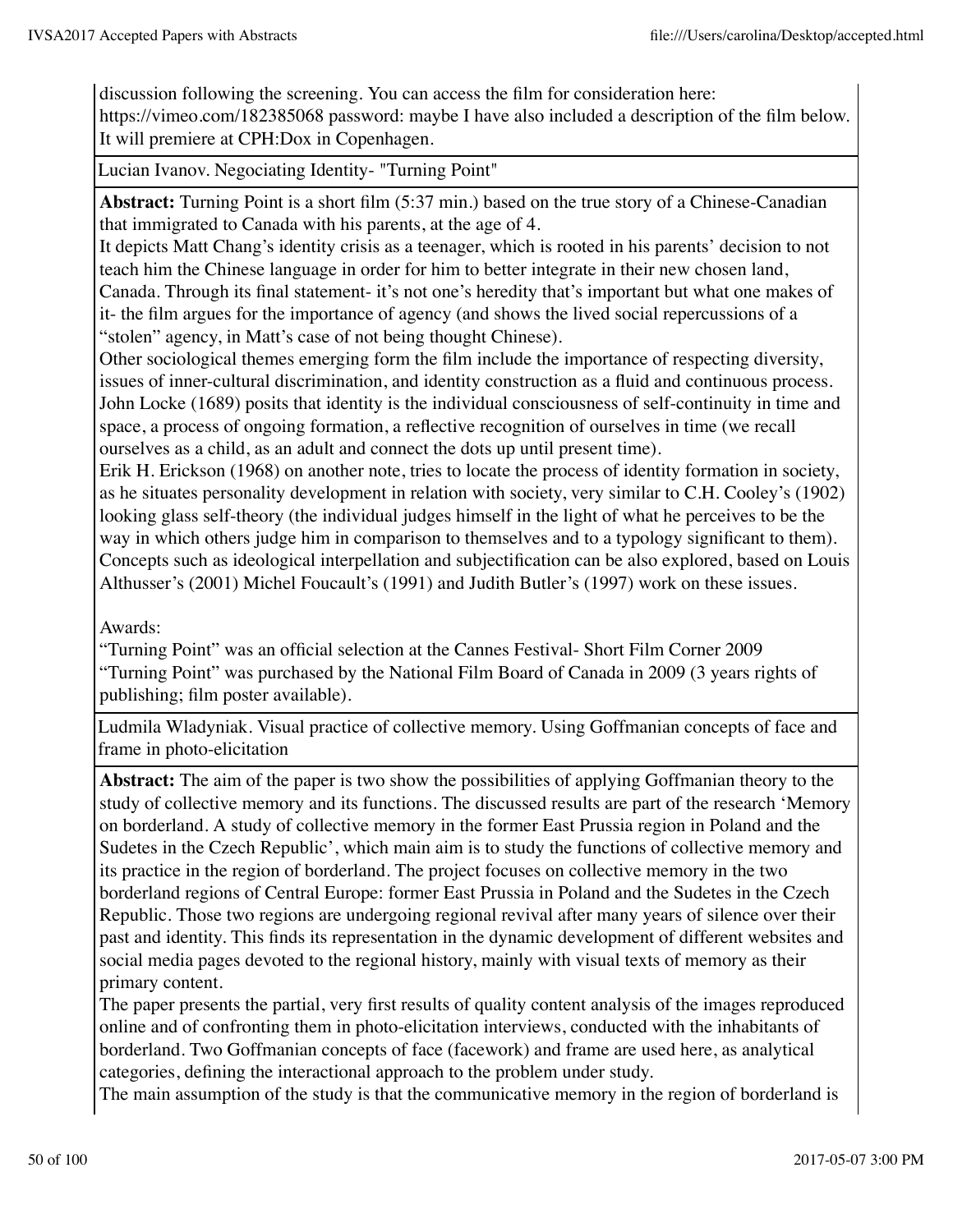the process that involves not only the members of a borderland group. It also includes texts of memory (in this case – visual internet-based texts of memory). This process undergoes within a hermeneutical triangle that includes the communication / interaction between memory users, memory makers and visual objects of representation. The meaning of the particular elements of the borderland collective memory is being constantly negotiated (face & facework) and framed (frame).

## Mark Doerksen. Grinding the visual down: Sensory modification as a method for reframing reality

**Abstract:** In Culture is Our Business (1970), McLuhan argues that "one of the many flips of our time is that the electric information environment returns man to the condition of the most primitive prober and hunter." Today, this condition is exhibited by the practices of augmented sensory modification conducted within the subculture of grinders. Grinders aim to enhance their sensory capabilities by assimilating emerging material technologies (including, but not limited to electronics) with their bodies. These body modification processes entail designing non-conventional senses by locating extra-sensory information that can then be translated (or mediated) into the body and ultimately literally made sense of. Based on nearly two years of participant observation fieldwork, I find that grinders enact these modifications through a 'do it yourself' self-surgery method which emerges in part from an erosion of their confidence in visual culture. They experience their 'natural' bodies to be out of sync with modern hazards, unable to make sense of everyday crises of (digital) identity, epistemological insecurity, and boredom. They thus become probers and hunters on two levels. First, they must scour the internet for reliable information about how to modify senses amidst an ocean of fake news and exaggerated or unclear scientific claims. Second, they apply their extra senses to hunt for new ways of finding meaning and reframing the world. Ultimately, they demonstrate that, in the words of McLuhan (1970), "Like all old gaps, the one between producer and consumer is closing".

Azra Rashid. Film Submission: Naristhan/Ladyland: a research-creation project

**Abstract:** Abstract: Naristhan/Ladyland is a research-creation project that challenges the selective remembering, silencing and appropriating of women's experiences in the widely circulated images of the 1971 genocide in Bangladesh. The project juxtaposes the testimonies of survivors and national memory of the war and creates a shift of perspective that demands a breaking of silence. Employing research-creation as methodology, Naristhan/Ladyland engages with the existing feminist scholarship on gender, nationalism and genocide and the archive of the Liberation War Museum in Bangladesh to investigate the dominant representations of gender in the 1971 genocide in Bangladesh. The archive of the war museum in Bangladesh is viewed as a site of institutionalized dialogue between the 1971 genocide and the national memory of that event. An examination of the archive allows us an opening point into the ideologies that have sanctioned a particular authoring of history, which is written from a patriarchal perspective. The photographs on display at the Liberation War Museum offer a crystallizing moment in the national memory; they invoke the resilience and survival of the nation in a war that was largely fought by the men of the country on behalf of the nation. It omits the victimization of women, which did not end with the war in 1971. To question the archive is to question the authority and power that is inscribed in the archive itself and that is the function performed by testimonies in this research. Testimonies are offered from four unique vantage points – rape survivor, freedom fighter, religious and ethnic minorities – to question the appropriation and omission of women's stories. Furthermore, the emphasis on the multiplicity of women's experiences in war seeks to highlight the counter-narrative that is created by acknowledging the differences in women's experiences in war instead of transcending those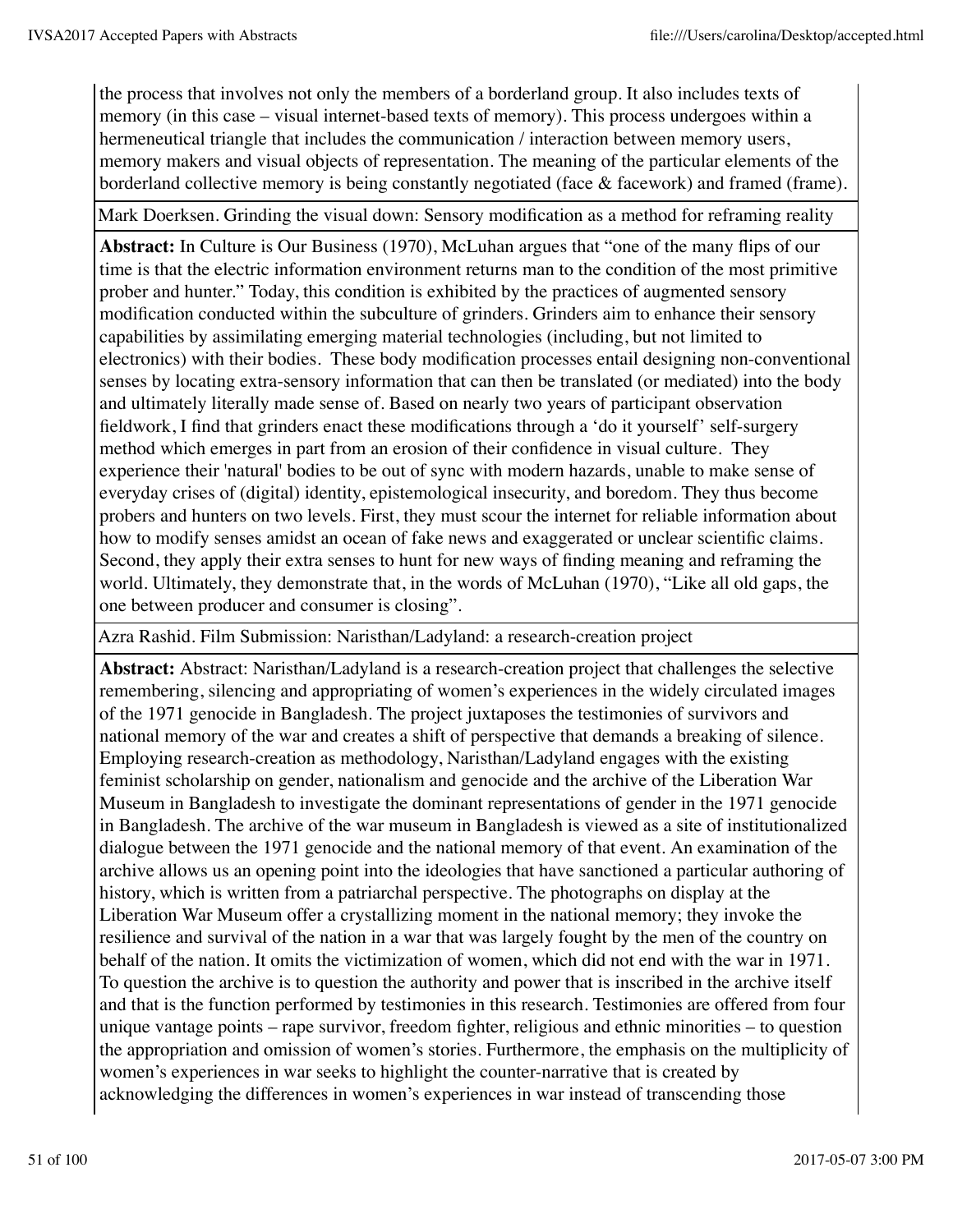differences.

Nicole Nesmith and Evie Psarras. After the final rose: assessing "Bachelorette" self-love and insta-labor identity formation on Instagram

Abstract: Our work aims to bridge the gap in research concerning the popular reality television series The Bachelorette by analyzing contestants on Instagram. This SNS affords former contestants the opportunity to extend, maintain, and/or re-shape their identity apart from the show in a way that was not possible before the apex of the digital age. Our research builds on Dubrofsky's (2011) concept of postfeminist nirvana on the Bachelor franchise. Her explication of the term aligns with McRobbie's (2004) theorization of postfeminism and is undergirded by discourse that evokes traditional notions of femininity. Feminism in postfeminism is embodied by individualized choices; where women are thought to be free to choose to stay home and raise children or free to subject themselves to the male gaze and call it empowering. Postfeminist nirvana therefore is a contrived, peaceful state where women have it all at both work and home and look perfect at the same time.

Using Goffman's (1959) dramaturgical perspective, we conducted a visual analysis of these six former Bachelorette's Instagram accounts. We analyzed these women's posts via the following categories: 1) family/relationships 2) work-life 3) insta-labor 4) promotions and 5) self-love.

In all, our preliminary critical analysis revealed a new layer to the definition of the concept of postfeminist nirvana. We found that the varied posts work to compose a gestalt image of the women's online persona that is grounded in the postfeminist ideal put forth by Dubrofsky (2011). Our research adds to this concept in two ways: 1) we look at the women on a newer, visually oriented platform and 2) we found that the more recent Bachelorette contestants' online personas have evolved from the original Bachelorette contestants, in terms of labor and aesthetics. Today, the new bachelorettes "have it all" because they love themselves unabashedly on public forums and are savvy enough to leave behind careers they had before they were cast on the Bachelorette and instead foster their entrepreneurial spirit.

Dubrofsky, R. (2011). The Surveillance of women on reality television: Watching the bachelor and the bachelorette. Lanham, MD: Lexington Books.

Goffman, E. (1959). The presentation of self in everyday life. New York: Anchor.

McRobbie, A. (2004). Post-feminism and popular culture. Feminist Media Studies, 4(3), 255-264.

Yolanda Hernandez-Albujar. Last door to your left: Bathroom images and the construction of gender in the everyday life

**Abstract:** Public bathrooms in restaurants, theaters, and schools among others represent a fine line between public spaces and the private sphere. These sites are in fact public spaces for very private moments. When we access a public bathroom we cross a door specifically designed for us in terms of gender, a door that has an image to tell us where to go. We open and close those doors many times throughout our life, and every time we do it we engage in a mechanism of visual interpretation and gender construction, so quick and automatic that most of the time we do not even question the images we see. In this paper, I explore the gender narratives that images on door bathrooms carry and how these images embrace and socially re-present specific discourses regarding femininity and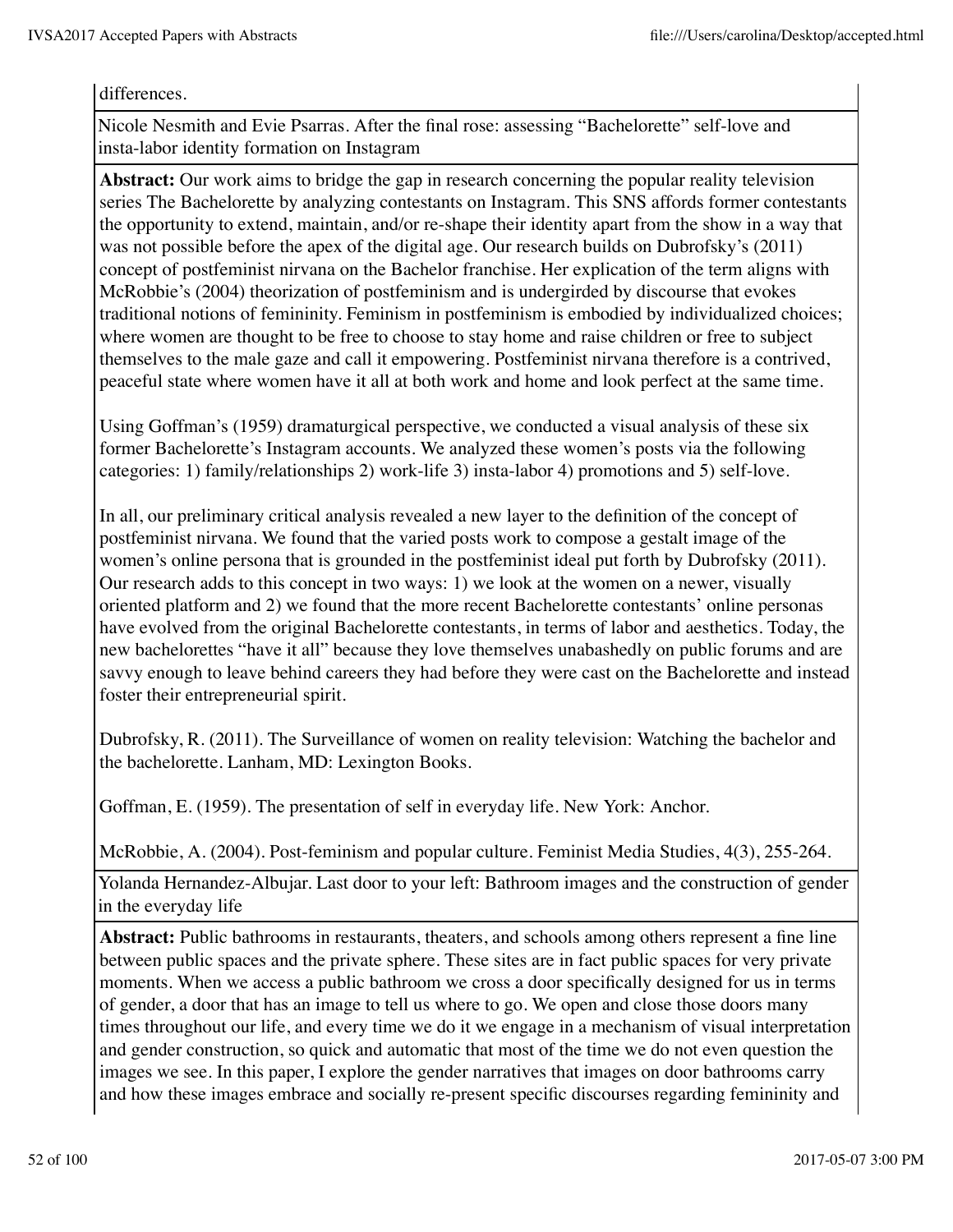masculinity at the social level that both echo and reinforce hegemonic constructions. Bathroom images are indeed part of our everyday life gender interaction and experience, making the apparently apolitical act of using a public bathroom a subliminal yet powerful enforcer of gender normalizations.

Katie MacEntee, Sarah Flicker and Sarah Switzer. Interrogating the safety in stories: Ethical issues in youth HIV participatory visual methodologies

**Abstract:** Panel overview:

This panel brings together established and new academics to critically examine ethical research practice during participatory visual research with different communities in Canada and South Africa who have an interest in addressing the AIDS epidemic. The panel will begin with a presentation by Dr. Sarah Flicker, who will explore the tensions between Western and Indigenous understandings of storytelling as they relate to digital storytelling methodology. Sarah Switzer (PhD candidate) will then present on issues of witness and testimony in the digital storytelling process in the context of HIV prevention and harm reduction programming with youth in Canada. Dr. Katie MacEntee will follow with a paper that explores the research power dynamics of integrating cellphones into participatory visual research in a context where cellphone ownership is gendered and associated with risk of HIV transmission and sexual coercion. The panel is chaired by Dr. April Mandrona, an expert in research ethics in community-based art practices in international contexts. Dr. Mandrona will lead the panel in a discussion of some of the overarching ethical questions and concerns raised by their papers. This includes interrogating: How does a consideration of different visual methods inform our understanding of ethical practice in participatory visual methodologies? How do multiple understandings of the concepts of safety, storytelling and visual representation come together to inform knowledge production? In what ways do technology democratise and limit participants' ability to tell their stories as a form of knowledge production in relative safety? This chaired discussion will be open to audience participation.

Victor Frankowski. Visually framing an atypical urban settlement: Kirkenes

**Abstract:** The way we communicate our visual research to a greater audience has become a major factor in how our work is represented within the academia, online and in the media. The quality of high level visual content which has to be produced, has never been as important as it is now to communicate our research. This presentation looks at, an 18 month, case study into the Norwegian town of Kirkenes. Due to its size, 3500 inhabitants, its geographical positioning, in a remote border region and with an industrialised history the town is seen as an atypical settlement within urban theory. Yet its connection to global networks of shipping, tourism and labour migration allow it to show functions usually associated with much larger cities.

The size, economy, multiculturalism and history presents a case study into what changes the town is experiencing and the affect on its future planning and development. The town is currently going through a period of change of industry with Sydvaranger iron ore mine closing down for the second time in twenty years in 2016. Tourism is becoming the central focus with the emergence of winter tourism over the past fifteen years also bringing a focus on cultural capital and cross- border relations.

Through photography and digital-media this section of the project looks at developing a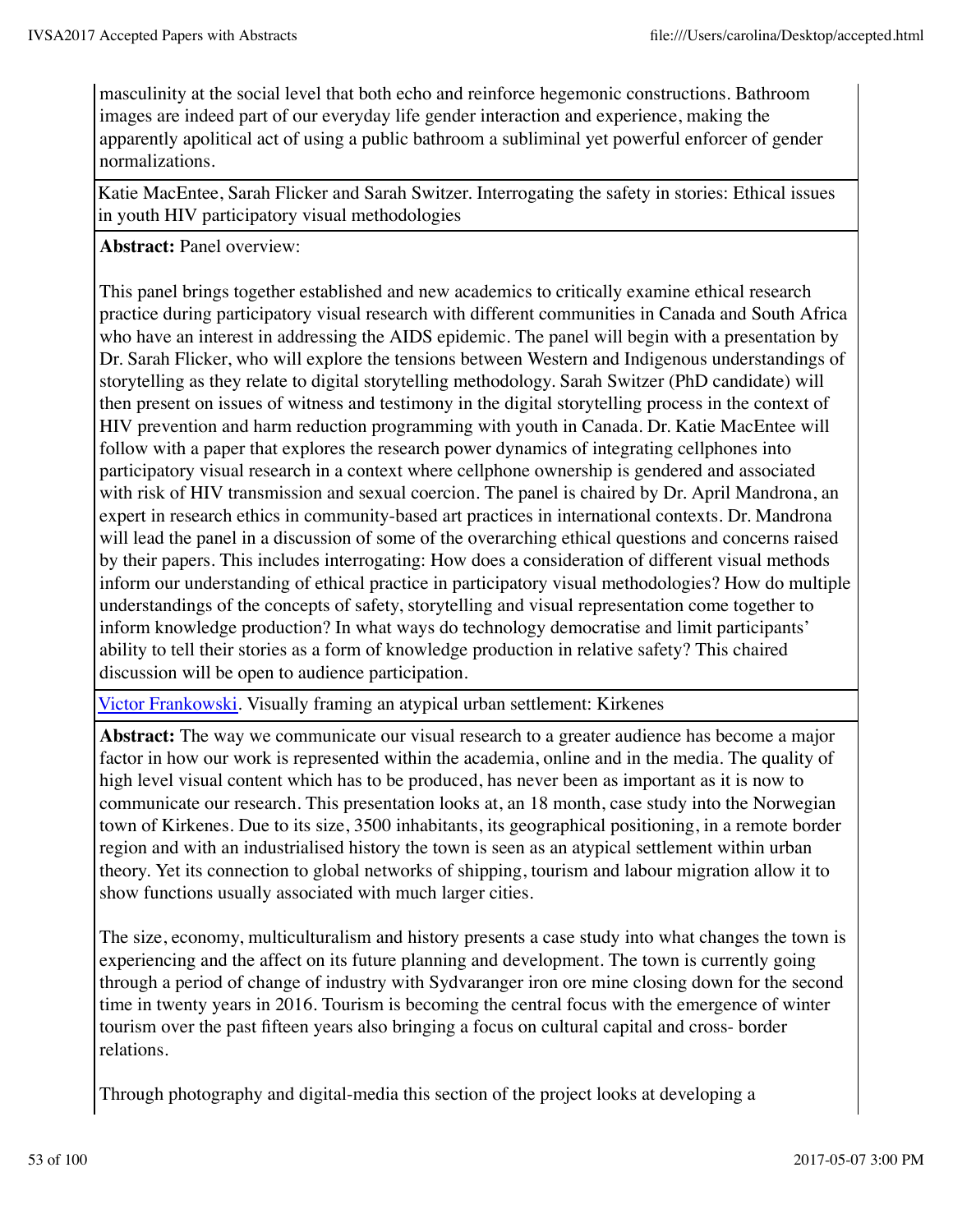methodological framework focused on the overlapping themes of industry, environment and migration. Allowing for the replication of the research in four other similar sized settlements in different regions of the Arctic. With the aim to return to each of them once every five years, creating a visual archive of the changing urban Arctic localities.

Along with presentation I would also like to propose an exhibition. The work presented would consists of large scale projections of photographs, video interviews and a film made during field trips to Kirkenes. The amount of work and way it is presented would depend on the space which I could show the work in.

Zsolt Miklósvölgyi. Designing Everyday Urban Life: Adolph Loos and the Viennese Architectural Mondernism

**Abstract:** The primary aim of the paper is to explore the theoretical writings of the modernist Austrian architect Adolf Loos along the sociological discourses of everyday life (de Certeau, Goffmann, Heller, Lefebvre). By focusing on his works published mainly in his book, entitled "Ornament und Verbrechen" (Ornament and Crime) in 1908, as well as in the columns of "Das Andere. Ein Blatt zur Einführung abendländischer Kultur in Österreich" (The Other. A Journal for the Introduction of Western Culture into Austria) magazine edited by himself, the paper intents to analyse how the organization and designing of the everyday life occurs both as theoretical and practical problem for Loos. On the one hand, the paper aims to focus on the broader geocultural context of the Austro-Hungarian Monarchy at the turn of the 20th century. On the other hand, by analyzing the architectural essays of Adolf Loos closely, the paper purposes to unfold the possible interrelation between the architectural critique and social scientific construction of the everyday urban life.

This paper will argue that by analyzing and understanding the holistic critical perspective of Loos' writing the social critique of everyday life could be enriched by a more sensual approach to the versatile problem of the everyday. In order to focus on the material, corporeal, visual aspect of Loos' theoretical works, the paper will analyse related documents (e.g. blueprints, photos, maps, sketches) of the Adolf Loos Archive.

Simone O'Callaghan. Sleep While the Baby Sleeps: Snatched reprieves, secret moments & candid disclosures

**Abstract:** This paper explores the everyday experiences, internalized monologues and images created by primary caregivers - most often mothers - in moments of "downtime". As part of The Mother Load, a research project collaboration between Abertay University Dundee (Scotland), the University of Dundee and the University of Northern Texas, a participatory photographic installation, Sleep While the Baby Sleeps was created by artist-academic Simone O'Callaghan. It was then used to elicit data from participants in the gallery space, during the international exhibition The Mother Load: Dundee at the Hannah Maclure Centre in Scotland from February to April 2015. During this time, the project sought to unpack ideas around what mothers/ primary caregivers perceive as the main pressures in their lives; and the roles that digital networks and social media play in the generating of support systems for specific groups of caregivers.

Sleep While the Baby Sleeps spans both digital and physical spaces, providing primary caregivers a voice to express what they are doing, thinking or feeling while their children are sleeping. This artwork, based on the artist's own experiences, was done in collaboration with friend Jenny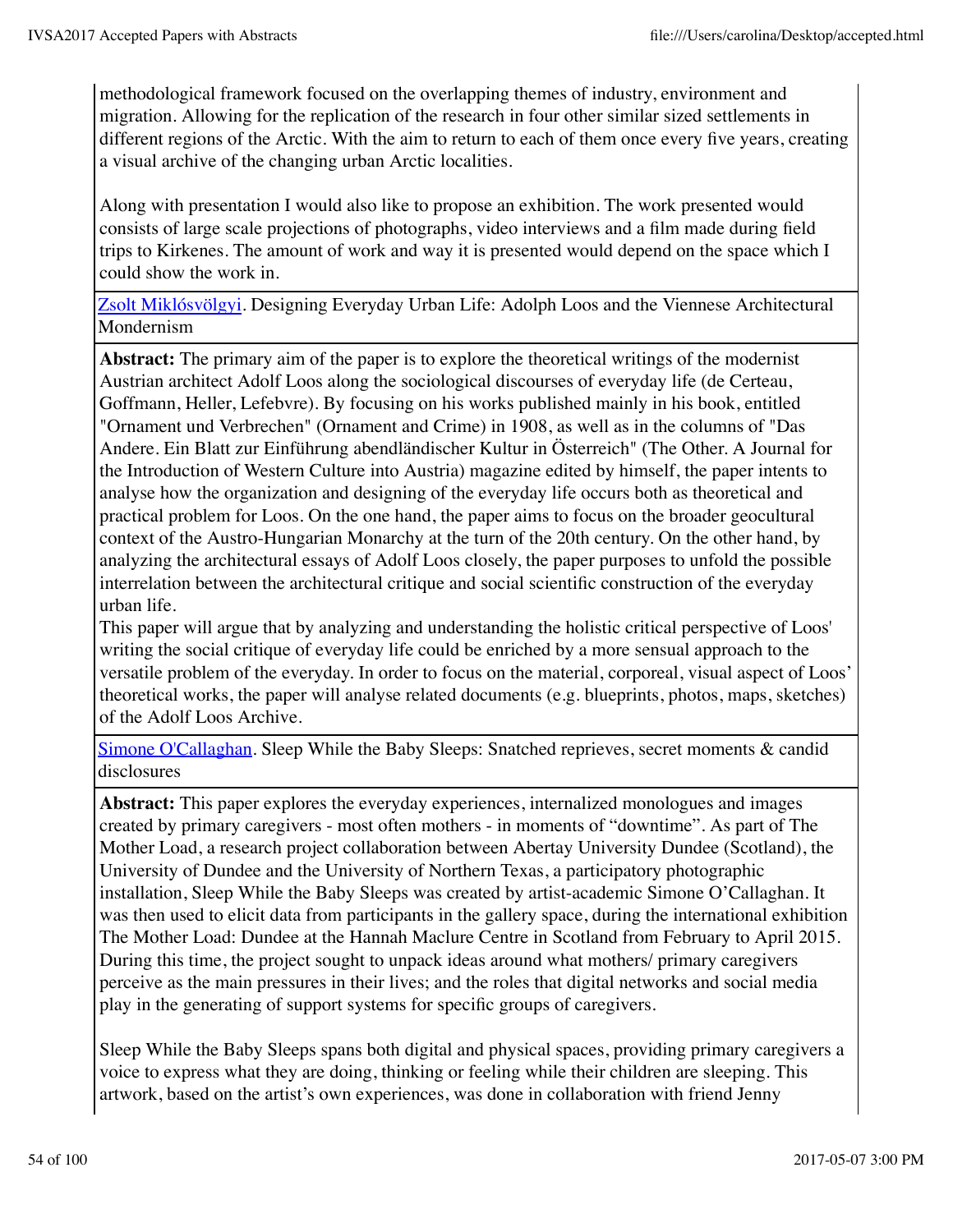McMillan, whose four year old son has a rare genetic condition, MECP2 Duplication Syndrome which manifests as profound physical disability. Print-based artworks and artist books in the gallery space created an area of common ground with other primary caregivers and facilitated photoelicitation through discussions with gallery visitors. Audiences were then also invited to submit their own images via Instagram to be displayed on a Microsoft Surface Table-based artwork. This enabled them a "back channel" to communicate their responses to the exhibition and their own situations, and is now a source of rich media data for content analysis.

With reference to content generated during the exhibition, this paper illustrates how artworks in a public gallery space can be used in elicitation techniques to engage participants, in ways which are more self-directed and often lead to greater candor, using the "opt-in" nature of social media. Using Sleep While the Baby Sleeps as a case study, the collection of the image-based data via an artwork is discussed, followed by insights into the project's early content analysis explored within the context of Erving Goffman's Impression Management.

--

An exhibition proposal to exhibit the installation Sleep While the Baby Sleeps is also being submitted to IVSA 2017

Ana Inés Heras. Nomadic Pedagogies. Learning to see, becoming seen.

**Abstract:** In this presentation I elaborate on a framework constructed around the notion of nomadic pedagogies to analyze several different educational experiences in Argentina geared towards children and adolescents who live in or confront with difficult situations, e.g., precarious housing or schooling conditions; homelessness; economic hardship; cultural violence against their ways of acting, believing and perceiving. Our team performed both the role of educators and researchers in several different contexts that, yet, what they have in common is that children and adolescents' participation is not systematic and sometimes it takes place in settings where developing educational activities is challenging.

Photography, audiovisual and visual arts become media through which the activities are carried out. Thus, providing tools for participants' use in learning to see, learning to narrate, and learning to objectify these ways of seeing and narrating in a product (e.g., an illustrated book, a short film, or a combination of both). Additionally, ethnographic visuals and notes are used to document what takes place, helping to support the construction an ongoing, living memory of what takes place. Thus, all participants are able to reflect on their learning process.

We conclude that there are specific traits that can be identified when teaching and learning in contexts such as the ones we describe, and that visuals are an important component, both in learning to see and in becoming seen. We have found that what counts as nomadic pedagogies are not just teaching and learning practices about/with/ and for participants who may sustain nomadic practices as a way of life, but it is also a way of conceptualizing a perspective on teaching and learning that can make room for difference, for living patterns extended in space, and for ways of coming and going that bring perspectives from unsuspected, and traditionally not usually visible sides.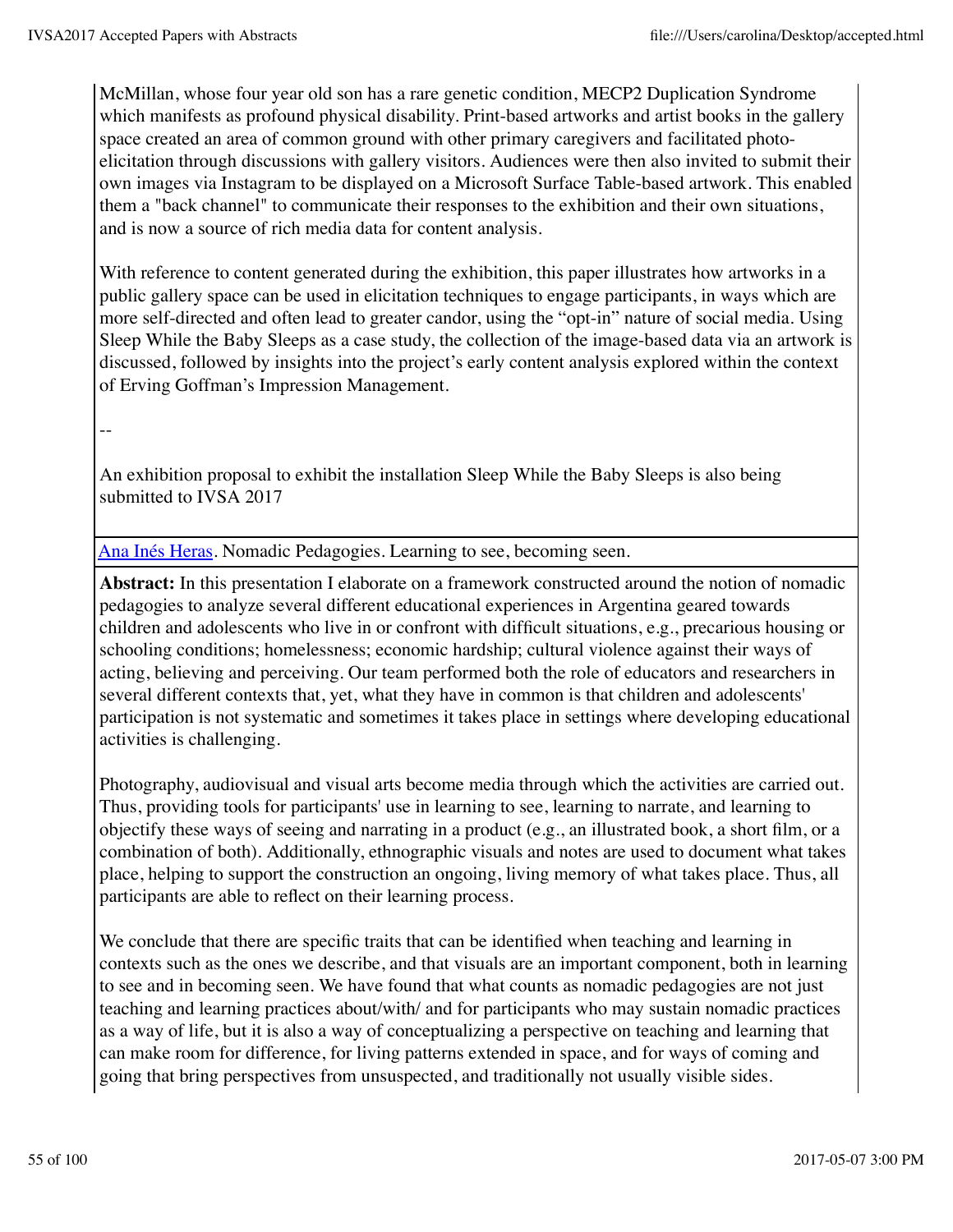Alexandra Greene. Wave

**Abstract:** Alexandra Greene Utrecht University, Netherlands

IVSA 2017 – Film Screening Abstract

Wave is an experimental film that uses video, feedback, and audio broadcast recordings to explore the ways in which water metaphors are used to dehumanise migrants and refugees and construct them as dangerous, threatening Others who should be feared. Given the rise in xenophobia and violence toward migrants since the start of the European migrant crisis in 2015, water metaphors of inundation and destruction wield new discursive power. Words such as tide, wave, flow, and flood denote relatively innocuous movements, processes, and imagery. However, when written into a discourse that marks migrants as dangerous, deviant, Othered bodies, these words transform into powerful metaphors that carry negative connotations. Using water metaphors to associate migrants and refugees with inundation, criminality, and danger is harmful not only because it stereotypes and dehumanises migrants and refugees, but because it adds to a discourse that perpetuates and excuses hateful rhetoric against migration. The discursive practice of erasing the subjectivity and personal agency of migrants allows migrants to be reconstructed and interpellated as sub-human or non-human, each deeply problematic and racist constructions.

Wave uses a "pinhole" effect to meditate on the narrow view and scope that people often use to approach the intersectional issues of race, culture, class, gender, and ethnicity. Scenes of water interplay with video feedback – imagery that is both beautiful and violent – in order to create a sense of nausea, sea-sickness, and displacement. The yellow focus/frame bars that pop in and out of view speak to the ways in which conversations related to migration are always a moving target. The video is set against a soundtrack of audio culled from various news reports, political speeches, and anti-immigration protests. This includes a combination of hate speech spoken in various European languages, such as Polish, French, and German and negative descriptions of migrants that utilise menacing water imagery. Though some of the languages may not be understood, the meaning of what is spoken is still conveyed through the intensity, tone, dissonance, and vitriolic delivery of the speech and sounds.

Mariolina Graziosi, Federico Boni and Joris Jaccarino. Teaching and doing social research through the documentary

**Abstract:** Our presentation will focus both on the method we use in the Lab of Visual sociology at the University of Milan, as well as on the projection of parts of the documentaries realized by the lab in recent years. The laboratory uses the documentary as a research tool in order to investigate the main social problems of Milan, in particular of the periphery. Goal of the lab is to realize a series of documentaries that will show the main social problems of the periphery of Milan with the aim to become the memory of the city. In a true Goffmanian fashion, the lab aims to bring a sociological understanding to the micro level of the everyday life in the periphery of a large town. The documentaries are realized by the students under the supervision of two filmmakers and a group of professors who teach the students the main concepts and methodology for doing social research, in particular visual social research. From 2012 several documentaries have been made including the last in 2016: The city begins to change. We will show parts of the realized documentaries.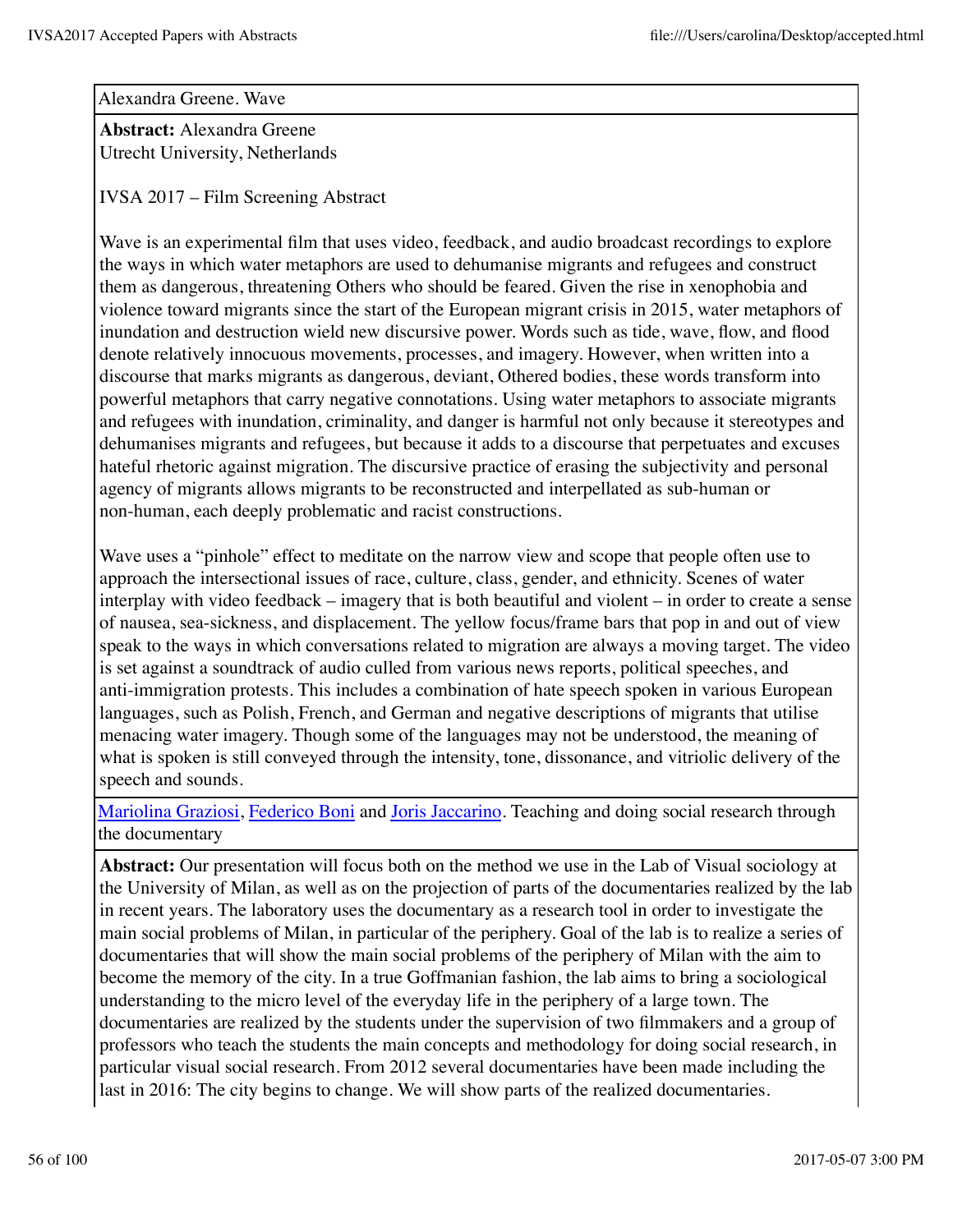## Eva Monson, Sylvia Kairouz and Martin French. Film Screening - Ka-Ching! Pokie Nation

#### **Abstract:** The film:

The Australian documentary Ka-Ching! Pokie Nation is a ground-breaking exposé in which trade insiders break the silence around this highly secretive industry to explain how Pokies (ie. slot machines and video lottery terminals-VLTs) are rigged to keep people hooked. Presenting relevant foundational knowledge in a manner that is just as captivating as it is educational, the film offers a powerful case that Pokie machines are programmed to be addictive, and thus reframes the way we view "problem gambling", shifting the focus off the "problematic" individuals and onto the predatory nature of machine design. Furthermore, the film includes world-leading neuroscientists offering their knowledge of how Pokies work on the deepest levels of our brains, and addresses the issue of how governments have become the biggest addicts of all.

## Context:

Problem gambling is linked to a range of serious personal and social problems such as depression and suicide, bankruptcy, and even homelessness. Within Canada problem gambling affects 2.5% of individuals over the course of their life and the devastating consequences extend to friends, family, coworkers and communities.

Video lottery terminals (VLTs) were first introduced in Quebec in 1993, and within a decade, the net income from the Société des loteries vidéos du Québec was \$706 million – over half of Loto-Québec's total net income. In parallel to this increase in revenue was a growing consensus from both Canadian and international studies that VLTs pose a particularly serious public health issue.

This documentary provides insights into the world of slot machine gambling through narratives of gamblers, illustrating their sensory and emotional encounters with the machine. Moreover, the film shows contrasting perspectives of industry operators, machine designers and policy makers. The screening will stimulate discussion of concerns and/or curiosities about these machines, emphasizing the visual nature of seduction at play in Pokie gambling.

## Funding:

French subtitles are available for the film thanks to the generous financial support of the Research Chair on Gambling (funded by the FRQSC), and Concordia University.

Link for Trailer:

https://www.youtube.com/watch?v=CMclWUYrzeg

Tran Templeton. Un-Adulterated Images: Young Children's Photographs of Their Everyday Childhoods

**Abstract:** As the single most frequent subject of snapshot photos (Zuromskis, 2013), young children (ages 0 to 7) have been the primary motivator for the acquisition of cameras within family settings (Chalfen, 2008). Now, with more affordable and accessible photographic technology, digital cameras and smartphones have also made their way into childcare centers and classrooms. Teachers are more and more often asked to take to the camera to capture children's lives at school. In an effort to "make learning visible" (Giudici, Rinaldi, & Krechevsky, 2001), these photographs act as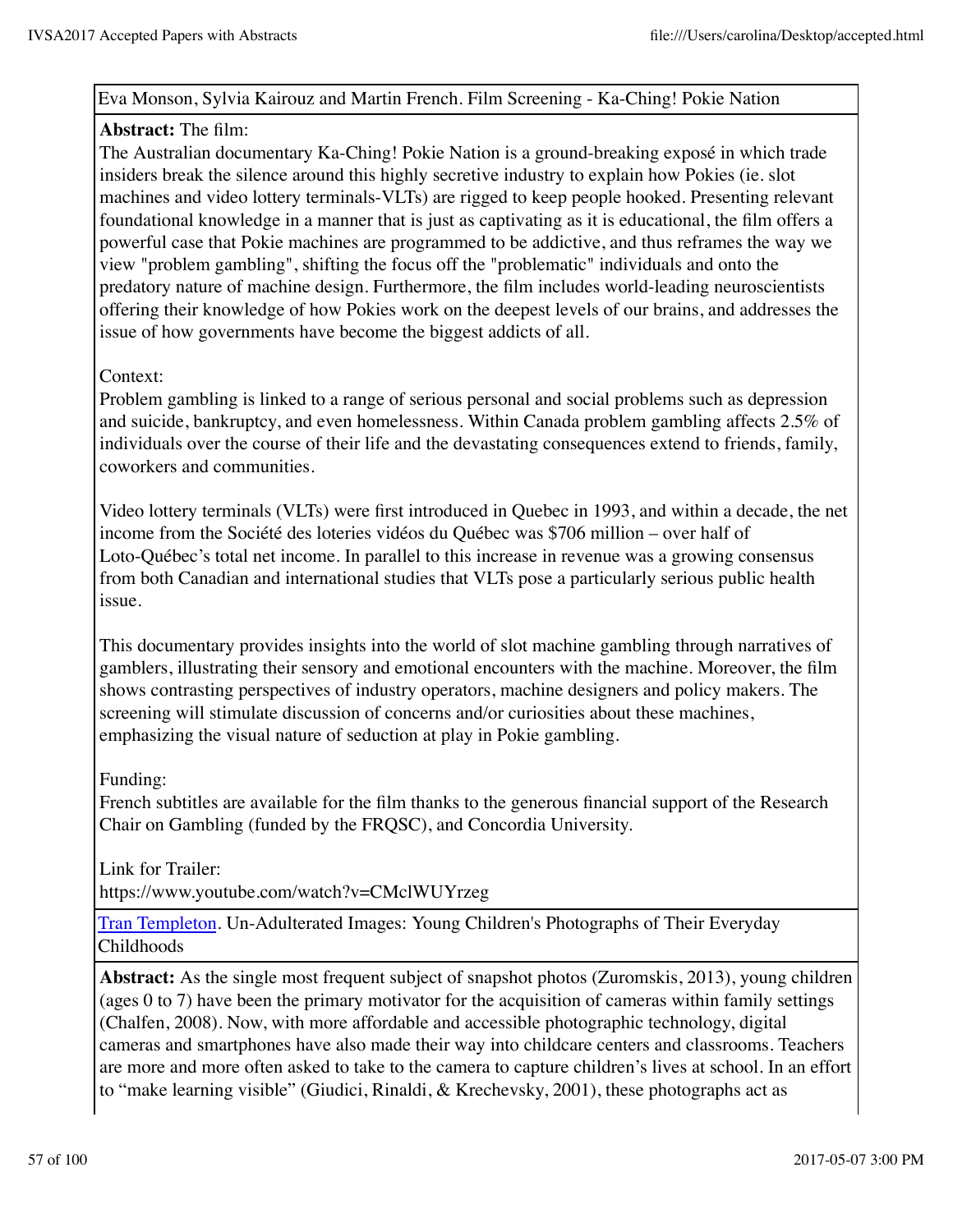evidence for increasing accountability measures while also giving rise to the image of the neoliberal child, the individual in the first stage of becoming part of a 'stable, well-prepared' workforce (Dahlberg, Moss, & Pence, 1999). Simultaneously the children in the images remain subject to prevailing notions of innocence and naïveté (Holland, 2004). Adults caption photographs based on their own perspectives and desires for children and childhood; this can be seen as "a visual form of speaking for the child…and in some instances as a form of silencing" (Tinkler, 2008, p. 259). Young children's identities as innocent, incapable, and in need, are ossified over time by adult understandings (Grieshaber & Cannella, 2001).

This work troubles the singular representations of children resulting from adult-produced photographs. Susan Sontag (1977) pointed out that photographic images manipulate our notions of reality, and Harcourt (2011) further establishes the notion that "the way children experience childhood, and how adults perceive it to be experienced, may result in a disjunction between the actual and the observed." (p. 332). Yet what happens when we give young children access to cameras to construct their own identities? Framed within critical childhood studies, this work positions young children as a distinct cultural group worthy of study (Bazalgette & Buckingham, 1995). Adept with digital tools to produce and present themselves, the 2- to 4-year-olds in this image-based qualitative study use cameras to take pictures in school and in their homes. Using ethnographic methods, including participant observations and child-directed photo-elicitation interviews, I collaborate with them to interpret and analyze their images. The participants' photographs and narratives are presented in ways that can lend insight into the potential for participatory research with children. This work highlights young children's power and agency and aims for more complex images of children and childhoods.

Kristopher Murray. Lifestyles of Risk and Infamy

**Abstract:** What is the value of a performance which no one sees, that is, which has no audience? What is the value of taking risks and producing for no material gain?

Both conceptually and methodologically, this paper endeavors to apply Irving Goffman's theoretical work on dramaturgy and performance to my continuing ethnographic research on graffiti writers and the lifestyles of risk and infamy which they pursue. Specifically, it aims to show how graffiti writers construct social meaning in their lives, what motivations drive them towards criminal careers, the legal and moral entanglements which come out of these pursuits, and the difficulties of managing and maintaining relationships in the negotiation of "dirty" and "clean" realms of everyday life.

This research relies on and incorporates visual methods to help expand this inquiry of illicit subcultures and to bring the focus of the background to the foreground of sociological discussion. Photographic imagery is just as important to this task as text-based descriptions and can offer a process-based mode of inquiry which can help to evoke the reality of lived experiences as well as reveal hidden performances which mainly take place in the back regions of urban settings. To this effect, photographic documentation and visual sociological methods provide an interesting approach to the framing and reframing of the performance of voluntary risk taking behaviors and the construction of illicit lifestyles and careers. The use of visual methods can also reveal the often difficult role of the documenter/researcher in these processes and the ethical challenges of researching illicit subcultures. The discussion of front and back stages, performances and audiences,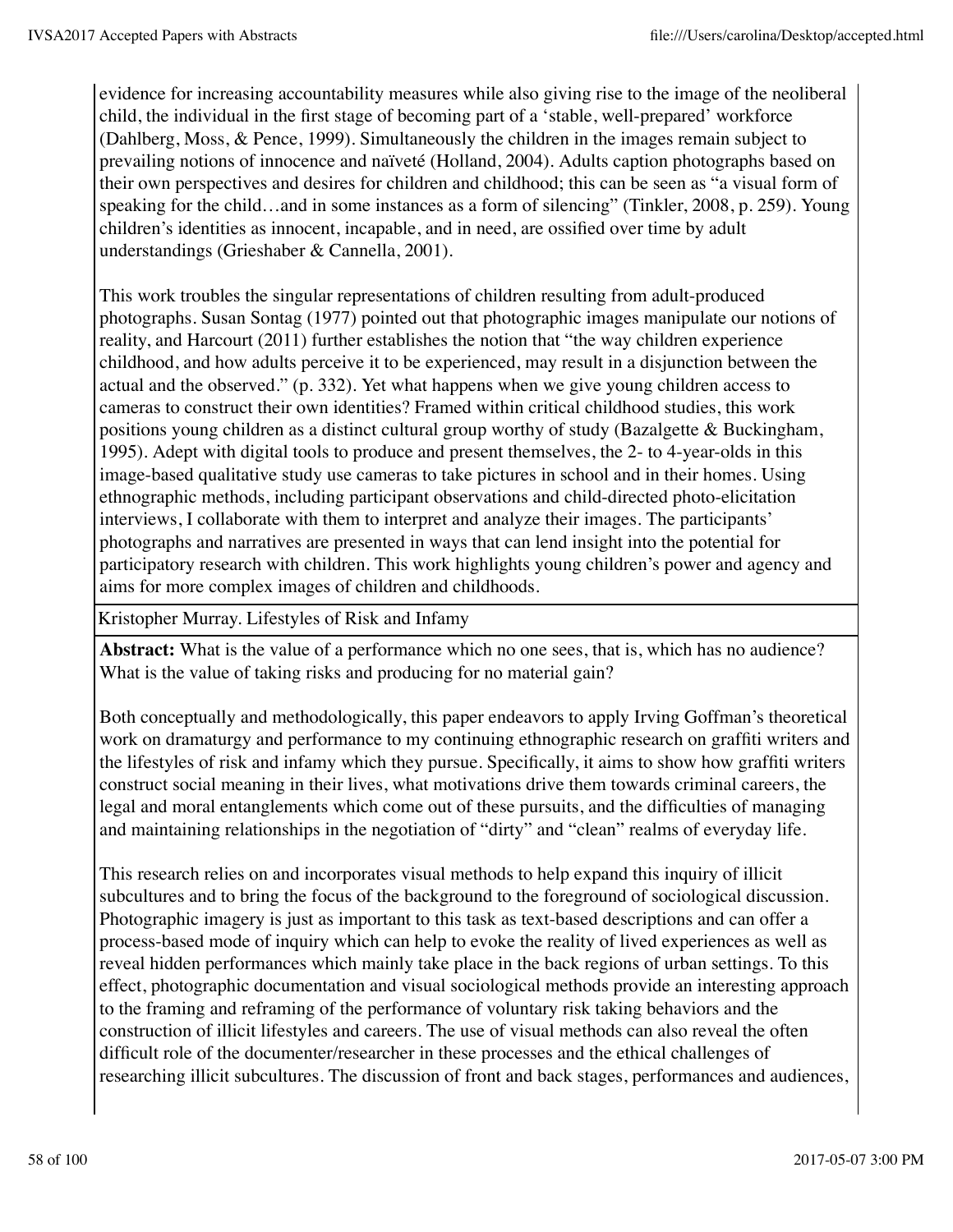impression and identity management then is not just specific to these illicit populations but are also significant to the researcher's presence, participation and collaborative role.

Gary Bratchford. Reframing Normal Appearances: Israel/Palestine and the Freedom Riders

**Abstract:** Focusing on Israel/Palestine this paper will explore the relationship between visibility, power and mediation by examining how anti-occupation activists have worked to make visible and redistribute their image by challenging the 'normal appearance' (Goffman, 1971) of the Israeli State and the 'proper performances' (Goffman, 1990) of its military. Here the term military is defined as an umbrella term to include all forms of militarised personnel including the Israeli Defence Force (IDF), Border Guards and Security Forces.

Taking the 'new visibility' (Thompson, 2005) as my starting point, the paper will firstly examine the 2011 Palestinian Freedom Riders; an act of civil disobedience and non-violent resistance strategically premised upon making visible that, which is often hidden; the privilege of movement concerning Israeli settlers vis-à-vis Palestinian residents of the occupied West Bank. The structure of the paper will unpick the Freedom Riders' visual performance across three stages; pre-event, the act itself and will conclude with an analysis of the visual material uploaded to the Internet. Framing the Freedom Rides as an intervention into and manipulation of, the visual field and physical space of the Israeli occupation over Palestinian territories, the paper will conclude with two further examples of visual activist actions that also seek to disrupt the primary and secondary visual order. In the final two examples I will focus on actions initiated by Breaking the Silence, an Israeli NGO made up of ex IDF combatants. In each example I will explore the disruptive disclosure of military impropriety from a position of privilege, one that is specific to those who have served in the Israeli Military. A position premised on notions of citizenship (Isin & Nielsen, 2008) and the associated rights afforded to it, including but limited to, visuality (Mirzoeff 2006; 2011).

Målfrid Irene Hagen. RECONSTRUCTIONS OF REALITY; using the theories of Goffman in analyzing the public discourse on controversial art events

**Abstract:** In this paper I look at how two controversial art events in Norway, an art exhibition and an ongoing art project that are arranged or supported by cultural authorities are defended by the professionals and politicians responsible for each case, in order to legitimize, and make the art events, that appear unethical to most people, appear ethical. By doing so, they also seek to defend their personal and institutional reputation against criticism from the art audience and people in the public. Based on the theories of Goffman and how people act and communicate in order to make a desirable impression; I make a critical analysis on the accompanying public discourse. In particular, I enlighten the way in which the professionals and politicians responsible for the art events create new realities, or rather, reconstructions of reality, to defend the art events on behalf of their institutions, as well as to defend their personal and professional reputation.

Emma Jackson and Andy Andy Lee. Bowling Together: Portrait of a League

**Abstract:** Film, abstract attached as a pdf

Lars Mortensen. Looking at the Overlooked – Methodological framework for photography as an empirical research tool

**Abstract:** This paper presents a photographic method for visual presentation and interpretation of aesthetic and spatial features in the built environment. The methodological framework is anchored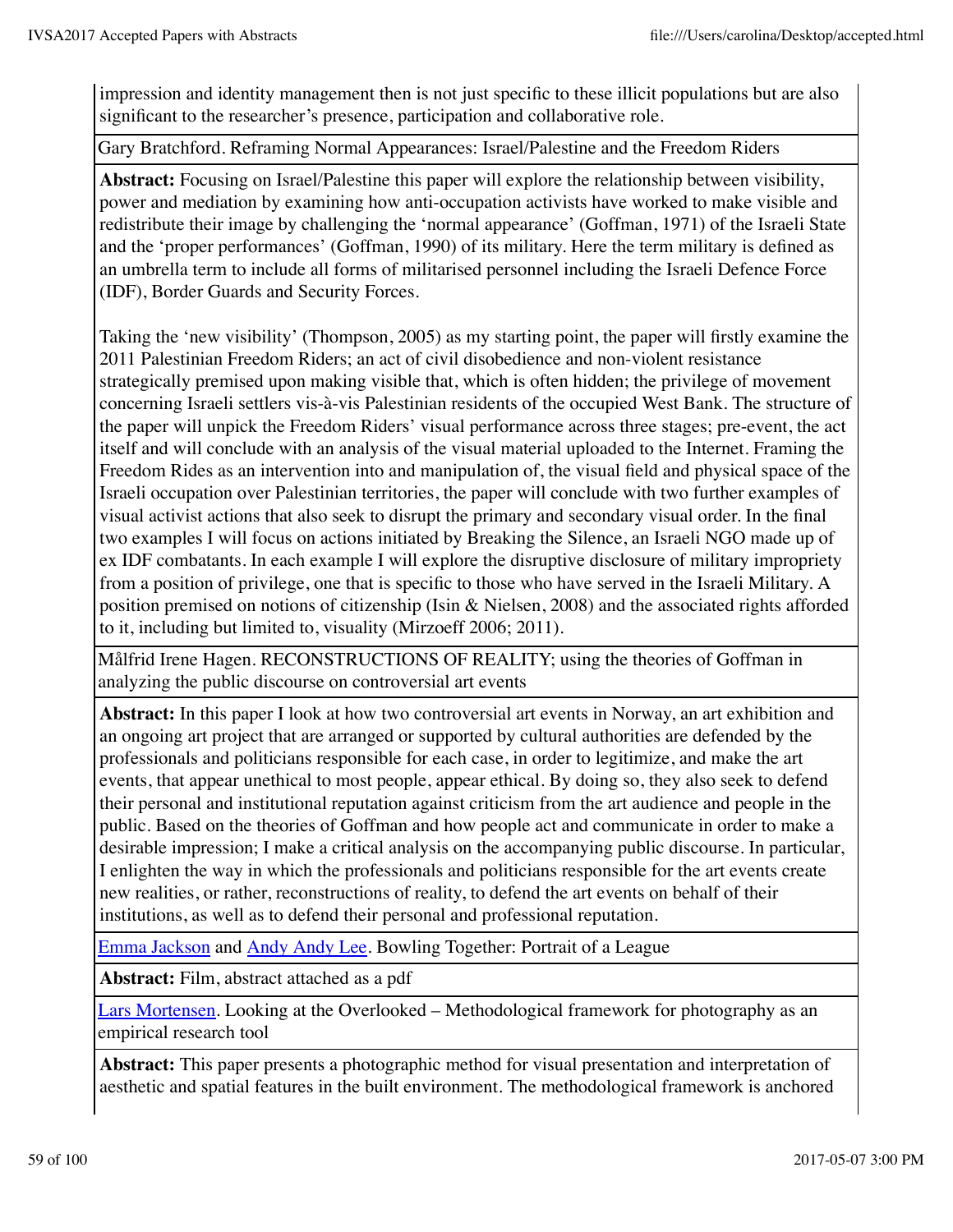in a phenomenological tradition, and applies concepts from image theory to illuminate the translation from embodied experience to photographic image.

The method is presented with the case of younger industrial landscapes in Denmark. These big-box areas account for roughly 10% of the country's entire floor space area and take up vast stretches of suburban land (Tietjen et al., 2010). They are aesthetically neglected and entirely overlooked as part of recent heritage and the modern, albeit generic, building culture that characterizes post-war cities (Nielsen, 2008; Vicenzotti, 2011; Frellsen et al., 2012). Legislatively, however, they are increasingly entering the domain of heritage, which prompts a paradoxical situation, when architects and planners attempt to interpret this disregarded building culture (Mortensen, 2016).

A systematic photographic analysis of younger industrial landscapes' appearance allows for a new interpretation and a nuanced examination of hitherto overlooked spatial and aesthetic characteristics. The method takes its point of departure in a phenomenological, embodied perception of the subject (Merleau-Ponty, [1945] 2009). Photographically, the analysis is anchored in the 'objective' presentation that define both the New Topographics' explorations of everyday landscapes (Salvesen & Nordström, 2009) and Bernd & Hilla Becher's oeuvre and methodical rigor (Lange, 2006). The typological mode of showing, that distinguishes the latter, is of particular importance to the photographic method.

The theoretical grounds for the translation between embodied perception and photographic image are crucial to the scientific validity of the method. The outset here is Gadamer's aesthetics and the 'increase of being', which he ascribes to the image's presentation (Gadamer, [1960] 2007).

Gadamer's notion of the image proper is elaborated in a photographic context by Petersson's concept of 'Photographic Space', which illuminates both the photograph's translatability and the image's potential to transform the meaning and perception of the depicted (Dahlgren, Petersson, Vestberg, 2013).

The photographic method thus encapsulates both a methodological framework for collecting empirical photographic material, theoretical considerations regarding the interpretation of images, and a clarification of the relation between the image and the depicted. Hence, the photographic image can be made operational as a research tool and allow overlooked features of our everyday environments to present themselves anew.

Yasmin Jiwani and Bipasha Sultana. Re-Framing Grief: Online Memorials and the Gendered, Racialized Body

**Abstract:** The recent proliferation of online grieving has captured the attention of grievers and scholars alike, who view web-based platforms of grief as engendering new democratic processes of memorializing loved ones. While the diverse sites that house virtual memorials, cemeteries or obituaries each possess unique ways of commemorating the deceased by offering services through funeral homes (such as Canadaobits.ca); dividing its memorials into geographic region (such as inmemoriam); or through the image of a virtual memorial garden, a section of which is reserved and comes into focus for those who donate (http://www.hospicecoha.org/) - they are all united by their capacity to archive memorialization. This novel niche corner of the internet has been excavated by recent scholarship which examine the manifestations of grief in some of the most prominent platforms including Facebook, YouTube as well as specific organization-based sites commemorating a specific tragedy, all of which allow for a greater number of individuals to partake in a lasting and public form of remembrance. However, within the emerging body of literature on this topic, two major areas have scarcely been developed: the intersectional materializations of race and gender in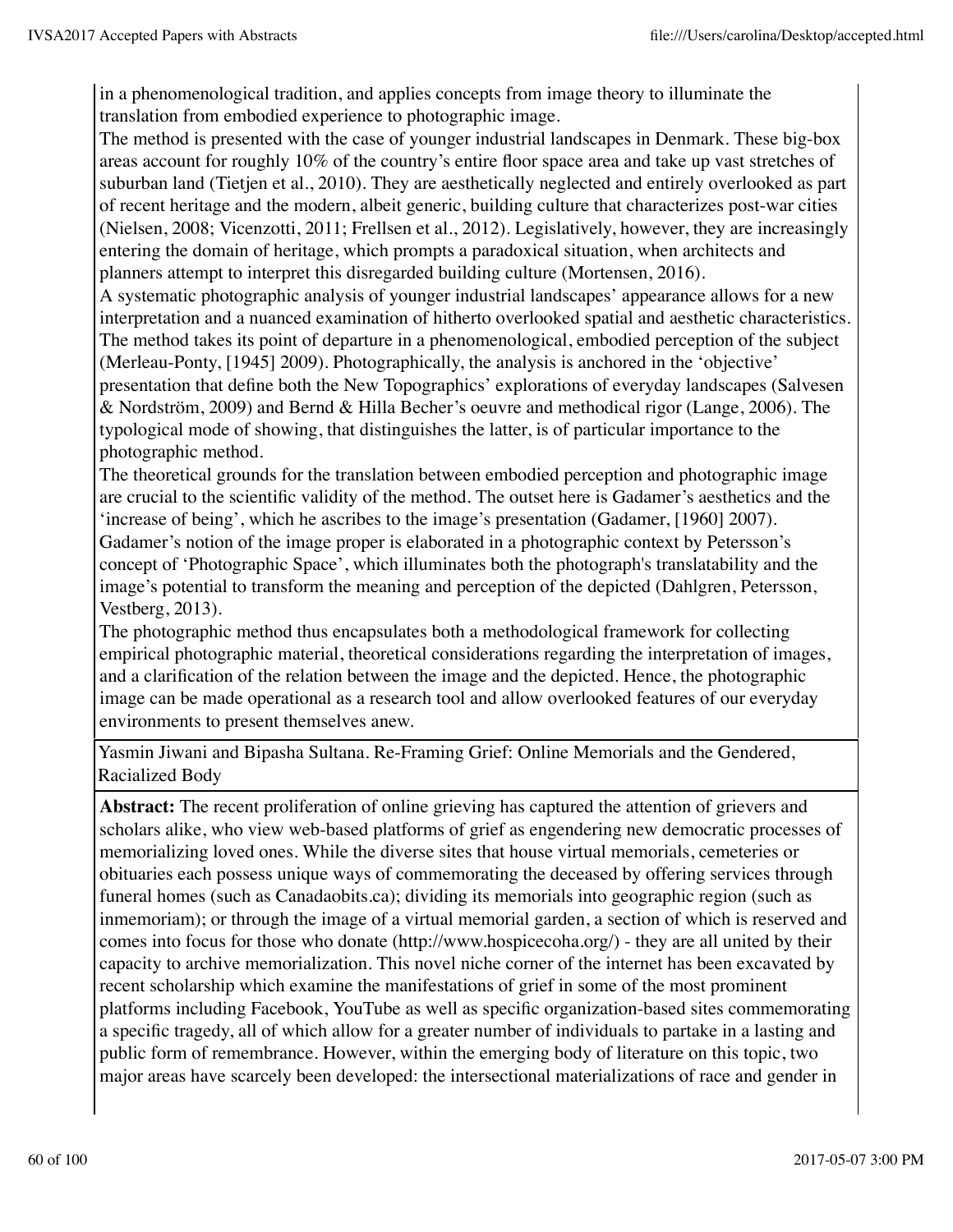these sites when ironically, the shift to more affordable and accessible ways of commemorating the deceased has a long history in marginalized communities who seek alternative ways of remembering; as well as the perplexingly underwhelming and understated visual characteristics of these memorial sites, especially given that they inhabit a realm marked for its saturation of visual content. This project addresses these gaps by delving into the semiotic significance that images of racialized and marginalized individuals elicit within a history in which such images have been marked by racial tension and connotations of otherness. Our investigation focuses on identifying qualities that women of colour need to possess to be deemed "grievable" in online obituaries? In tandem with their photographs, how does a memorial's text, submitted by a loved one, address the foreign origins of the deceased and the shift in their identities through migration to Canada?

Melanie Schnidrig. Synesthesia and Embodiment in Catholic Devotion

**Abstract:** In the article "Making Sense of Culture: Anthropology as a Sensual Experience," anthropologists Constance Classen and David Howes argue for the importance of studying cultural characteristics to gain a deeper understanding of a society's sensorium. As Classen and Howes note:

A full sensory understanding of a society requires not just an appreciation of its natural setting, or its typical architecture, food, and clothing, but an understanding of how myths and rituals, along with everyday practices, encode sensory experiences with specific meanings.

In tandem with scientific theories surrounding the neurological condition synesthesia and Classen and Howes' anthropological approach, I seek to unpick the role of embodiment and the senses in Catholic devotion. To do so I focus on how sensorial elements of Catholic ritual, from the aural components of choral verses to the olfactory dimensions of incense, induce a synesthetic spiritual experience that encompasses elements of multisensoriality, embodiment and immersion. In this discussion, I will consider the following questions: what affects do multisensorial ritual practices have on the practitioner during Catholic mass? How does a synesthetic experience enhance the devotee's connection between their body and spirit? And finally, what is the history of multisensorial practices in the Catholic church and how have they shifted as Western society becomes increasingly ocularcentric?

Through a brief survey of the links between synesthetic Catholic practices and cultural sensoriums from the medieval period to the present, my paper exacerbates the symbiotic shifts between social traditions and sensory stimulation in Catholic ritual. Through this exploration, I interrogate the affects of Catholic rituals and their role in a contemporary culture preoccupied with visual interpretation.

Melanie Schnidrig holds an interdisciplinary BFA from the University of the Fraser Valley, Abbotsford B.C and an MA in Contemporary Art Histories from OCAD University, Toronto ON. Her research interests include multiculturalism in Canada and the sensory dimensions of multisensorial art installations. She is currently enrolled in the PhD in Humanities program at Concordia University, Montreal QC.

Patricia Prieto-Blanco. An ethical framework for the study of Media Pragmatics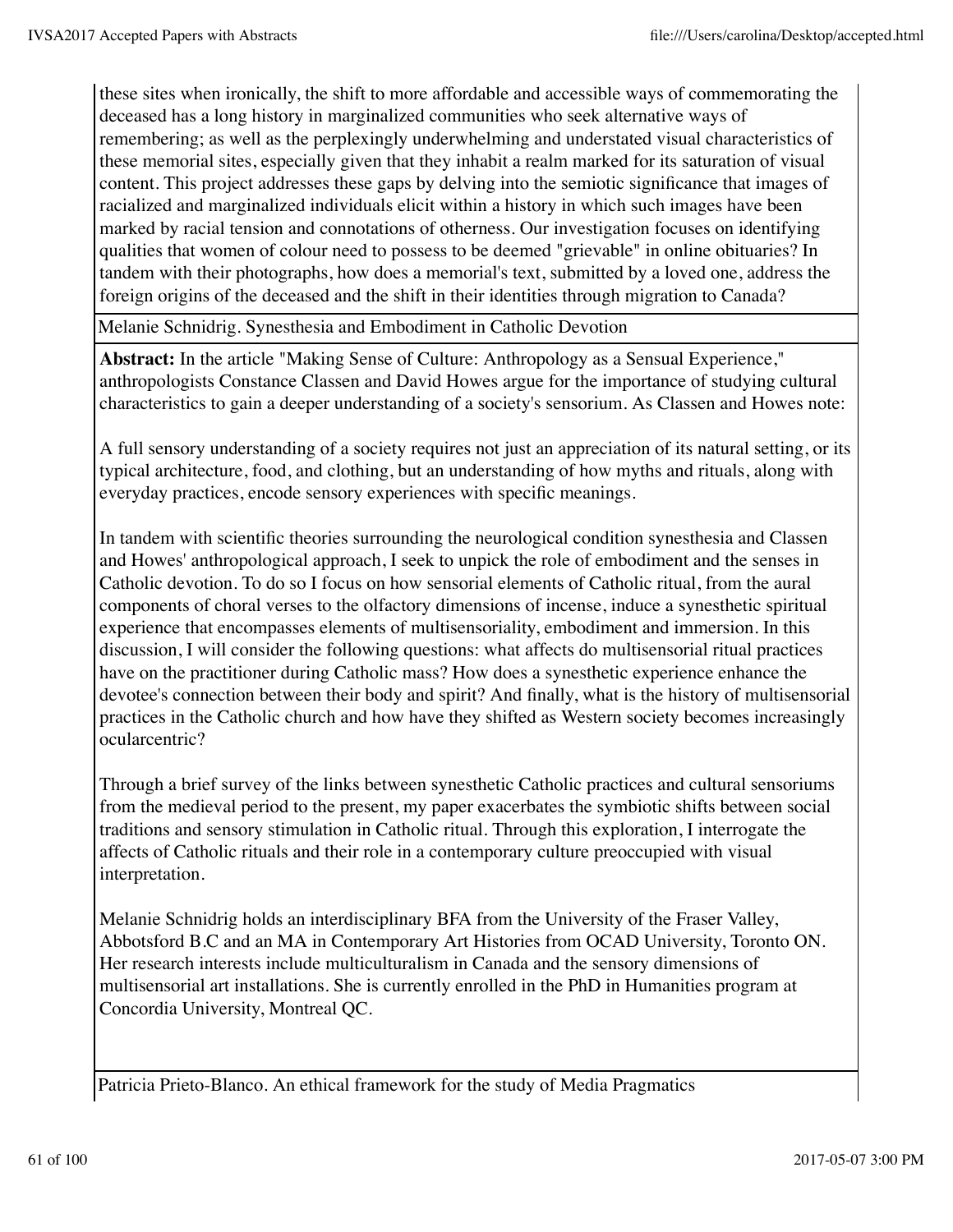**Abstract:** Throughout this process a question of crucial importance is addressed: how can personal digital photography be discussed without incorporating something of ourselves into the text?Research about family photography is marked by its interdisciplinary character partly because photographic images cannot be isolated from their contexts of production, distribution, storage and reception. When researching digital photographic practices, addressing these contexts adequately demands methodological finesse and a suitable case study. This paper account for both. On the one hand, transnational families – particularly Irish-Spanish families living in Ireland, are identified as a highly interesting research area partly because they turn to media to sustain affective relationships (Shome 2011) and partly because family photography has traditionally concealed harsh emotional realities (Holland and Spence, 1991; Motz, 1989; McAllister, 2006; Hirsch, 2008). On the other, an ethnographic narrative inquiry and three research methods originally developed for this research – three phased consent process, visualization of circle of reference and the home tour of photographic displays – have facilitated access to tacit and intersubjective knowledge about digital photographic practices of eleven transnational families.

The original three-step consent process was implemented to ensure confidentiality, transparency and systematic accuracy of the research process. At the same time, data co-construction with participants who had given written consent and progressive access to their personal photographs and the stories behind them, was encouraged. This elaborate but highly effective approach ensured that adequate time and space was given to evaluate the ongoing collection of material during fieldwork, both by the researcher and the participants, who in turn decided about the further academic use of the material. Moreover, the final consent form for the release of information guaranteed that the interpretation of the material is shared as participants are and will necessarily have both access and the right to critically engage with the study's outcomes before they are disseminated. While the material produced for the study could be employed to address alternative research interests such as migration and visual culture, and mediation on kinship or questions of transnational identity, these prospective directions cannot be taken for granted. In short, the negotiation process between participants and the researcher starts in the first information session and it continues throughout the entire research process.

Kamil Luczaj, Malgorzata Bogunia-Borowska, Magdalena Holy, Anna Sarzynska and Magdalena Kurenda. Panel: Multifunctional urban spaces. A new life of old institutions in Central Europe

**Abstract:** The main object of the panel is to draw attention to the multiple functions that typical urban institutions begin to serve. The panel is focused on the Central European societies. A quarter century after communism ended, those societies become far more Westernized and urban infrastructure underwent a deep change. Places such as schools, local cinemas, libraries, gas stations, stores or shopping malls cease to serve only one clear-cut function. Globalization results in numerous new processes related to consumption in public sphere. Convergence and transformation of urban institutions, observed by many people, is one of them. Now, consumption is possible throughout the city and it ceased to be limited to the "temples of consumption." Conversely, stores and malls are far more than places where people go shopping. What is the role of a local library in 2017? How can a shopping mall be a workspace for freelancers and businessman? Why small gas stations are so different from large ones, and what social function they serve? What can we buy in post offices except for stamps and envelopes? Whose aesthetics do those places represent? We invite submissions supported by visual material (photos, film footage) that aim at answering those and other related questions.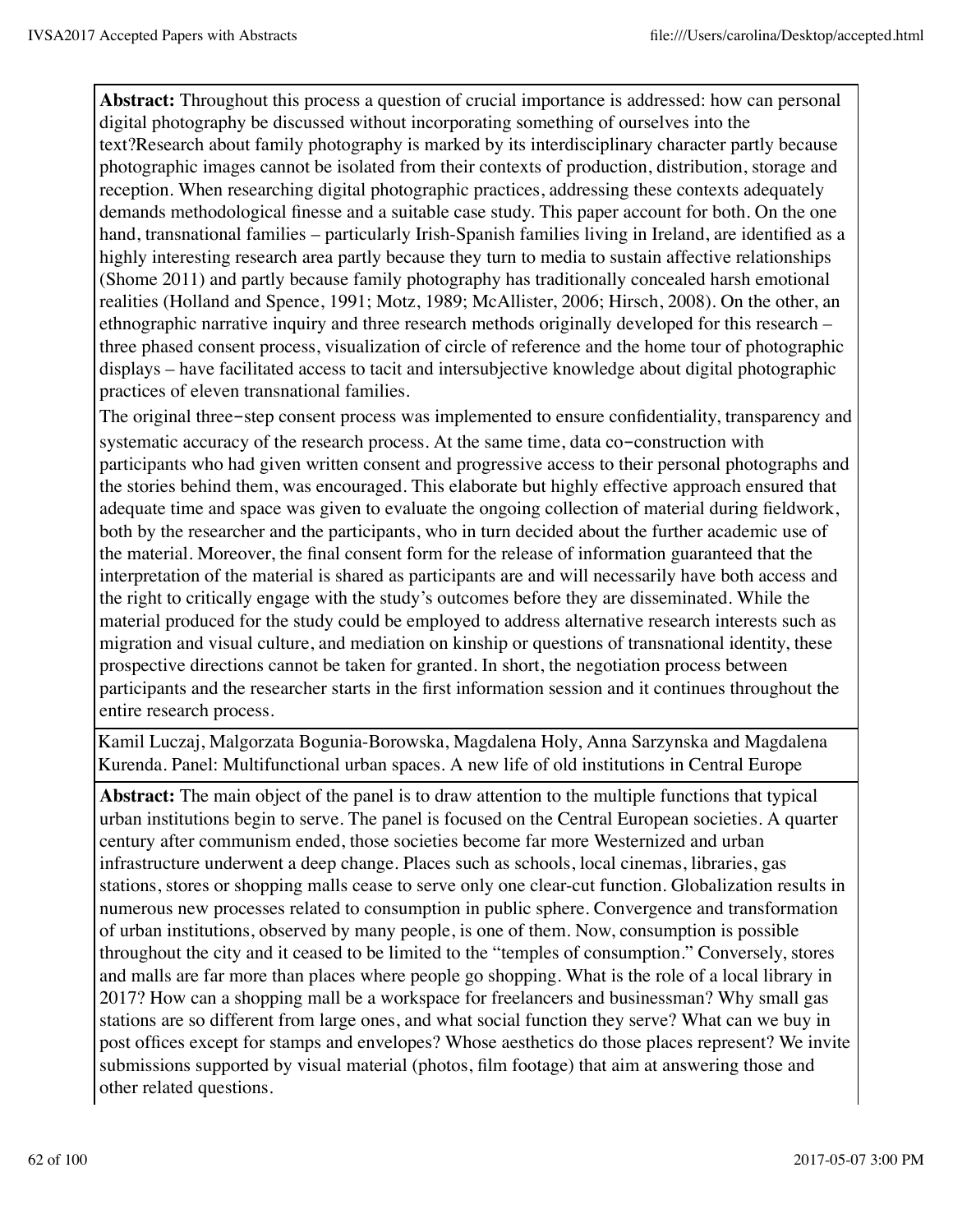## Elaine Campbell. 3D security: the vertical politics of urban visualisations

**Abstract:** This paper draws from recent theorisations of vertical space to reimagine the politics of urban securitisation. Vernacular expressions which talk of controlling areas, managing borders, and marking ground, are commonplace within security discourses, and perpetuate two dimensional (horizontal) visualisations of city spaces. How might these visualisations change if we were to think of securitisation in vertical terms - that is, as entangled within, across and through the height and depth of space instead of, or as well as its surfaces, margins and centres? Foucault argued that `the vertical is not one of the dimensions of space, it is the dimension of power' (2007: 170). This paper unpacks the detail of this claim through a critical reading of urban infrastructures, specifically those which support the harnessing and circulation of digital information and data. Through such technologies, practices of surveillance, containment, exclusion, monitoring and mapping work through three dimensional space, generating alternative ways of visualising the city in both its everyday and emergency modes of existence. The paper takes stock of these new visibilities and argues for a critical reckoning of the vertical politics of urban security.

Constance Perrin-Joly. Photography and representation of work in Ethiopia

#### **Abstract:** Context of the research:

This reflection takes place in a research project which proposes to analyze in situ the practices of categorization, implementation and appropriation of policies qualified by corporate leaders as "responsible" or "citizenship" in the countries of the South.

#### Problematic :

During the exploratory step of the project, the use of photography has become obvious for the coordinator (the author of this proposal), according to the tradition of interactionism and visual sociology. First, pictures of work have become necessary to show to european colleagues what Ethiopia looks like, because of the omnipresent representations of Ethiopia as a poor and starved country. With time, the photographical project has underpassed the initial research project. It deals with the representation of work in Ethiopia, throught the opposition of invisible and visible work (linked with the gender division of work). In particulary, it focus on the relationship created by the photography with the interviewee during the fieldwork. Finally, it reveals the report to work, through the spacial organization of the workingplace, the tools... and all the material objects of work.

## Methodology :

This presentation will articulate field observation, interviews and pictures.

## Few results :

Domestic work (such as household, sewing, various maintenance and small trade ...) invisible in the countries of the North is visible in Ethiopia, the street is confused with the workspace. Tailors or shoe shiners have been coaxed by the game of photography but have refused a personified presentation of their work activity incorporated in the daily life of the street. In a company which maintains the traditional methods of weaving, work is practiced at the frontiers of the inside and the outside, at the frontiers of industry and crafts. The work is integrated into this interstitial space according to the leader's project to propose another approach to economic development and has become a showcase of Ethiopian work, generating visits (touristics or diplomatics) or demonstrations of weavers for the photographer. Conversely, in a Turkish textile industry which has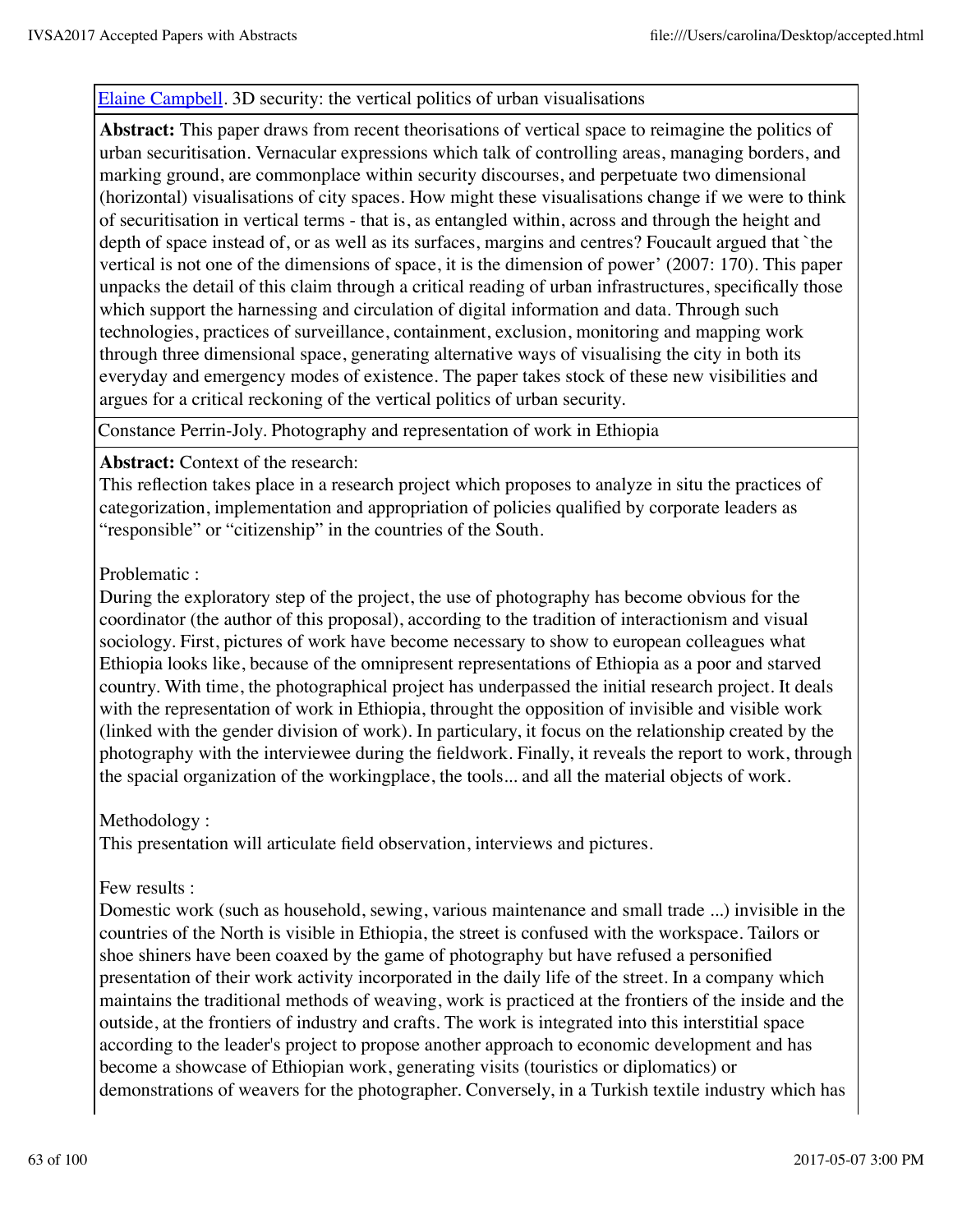settled in the region of Addis Ababa, the emphasis is placed on the product and machines, in huge hangars, in a huge field, protected from the outside by multiple doors, where almost no worker looks at the objective of the camera.

Erin Lynch. "Nothing to see here: Performing spectacles of ruination, from Christchurch to Dismaland"

**Abstract:** Late in the summer of 2015, popular street artist Banksy opened Dismaland, a pop-up art installation-cum-"bemusement park" offering an ironic take on the routine consumption of sanitized tourism spaces. As the worldwide demand for tickets to the park soared, Dismaland became a much-hyped (and photographed) tourism destination in its own right. On-site analysis reveals a project caught in the interstices between critique and destination space – where the rhythms of touristic performance at once animate the space and threaten to subsume its message. On the other side of the world, Christchurch, New Zealand - a city still reeling from the devastation of recent, deadly earthquakes – places tourists in the discomfiting position of consuming a city that no longer appears "built to be seen." Faced with the challenge of orienting visitors (and locals) within a downtown core stripped of its landmarks, the transitional city has aimed to reconstruct a visual order from the rubble through ubiquitous signage, public sculpture, and – perhaps most notably - street art. This paper uses spatial ethnography and critical photo essays to explore what the altered atmospheres of "ruined" tourism spaces can reveal about tourist performance and the role of art in framing and reframing the tourist gaze.

Alexandra Baixinho. Thinking through the processes of producing and curating visual research

**Abstract:** This presentation draws on the visual work developed in the context of my PhD research, on cruise aquamobilities as constitutive and transformative "forces" in contemporary post-industrial port cities. I will reflect on how my own photographic practice has evolved, both in articulation with other methods (like walking) and in response to the challenges created by the field, but also on the diverse roles that researcher-generated images have played across different research stages. Along a multi-sited, sensory, and experimental ethnographic approach through diverse port-cities with an emphasis in Lisbon, but also encompassing Barcelona, Tilbury, Dover, Bergen/Oslo, and Le Havre – different techniques have been used, including digital pin-hole photography and time-lapse sequences. The resulting visual materials have been useful not only as data/analytic devices, but also as research outputs themselves.

Here, with the aim of contributing to further discussion on photographs as research tools and alternative ways of knowing, I will bring empirical examples of evocative, animated, expressive and critical images, highlighting the potentials of stepping beyond documentary photography in social sciences research.

Roseline Lambert. Senses and « Territories of the Self » in the Experience of Agoraphobia : Notes to Frame Materiality in an Art-based Anthropological Fieldwork

**Abstract:** This presentation is based on the preliminary results of my PhD research into the sensorial experience of agoraphobia. Agoraphobia is characterized by the avoidance of certain spaces out of concern that they could trigger recurrent panic attacks. I will first discuss Goffman's ideas about « territories of the self » and specifically his concept of « egocentric territoriality » (Goffman 1973) in relation to agoraphobia. Particular spaces and the performance of territoriality figured prominently in the discourses of my informants about their everyday lives with agoraphobia. I will also discuss the proxemic theory of E.T. Hall (Hall 1981) as a way in to analyzing the role of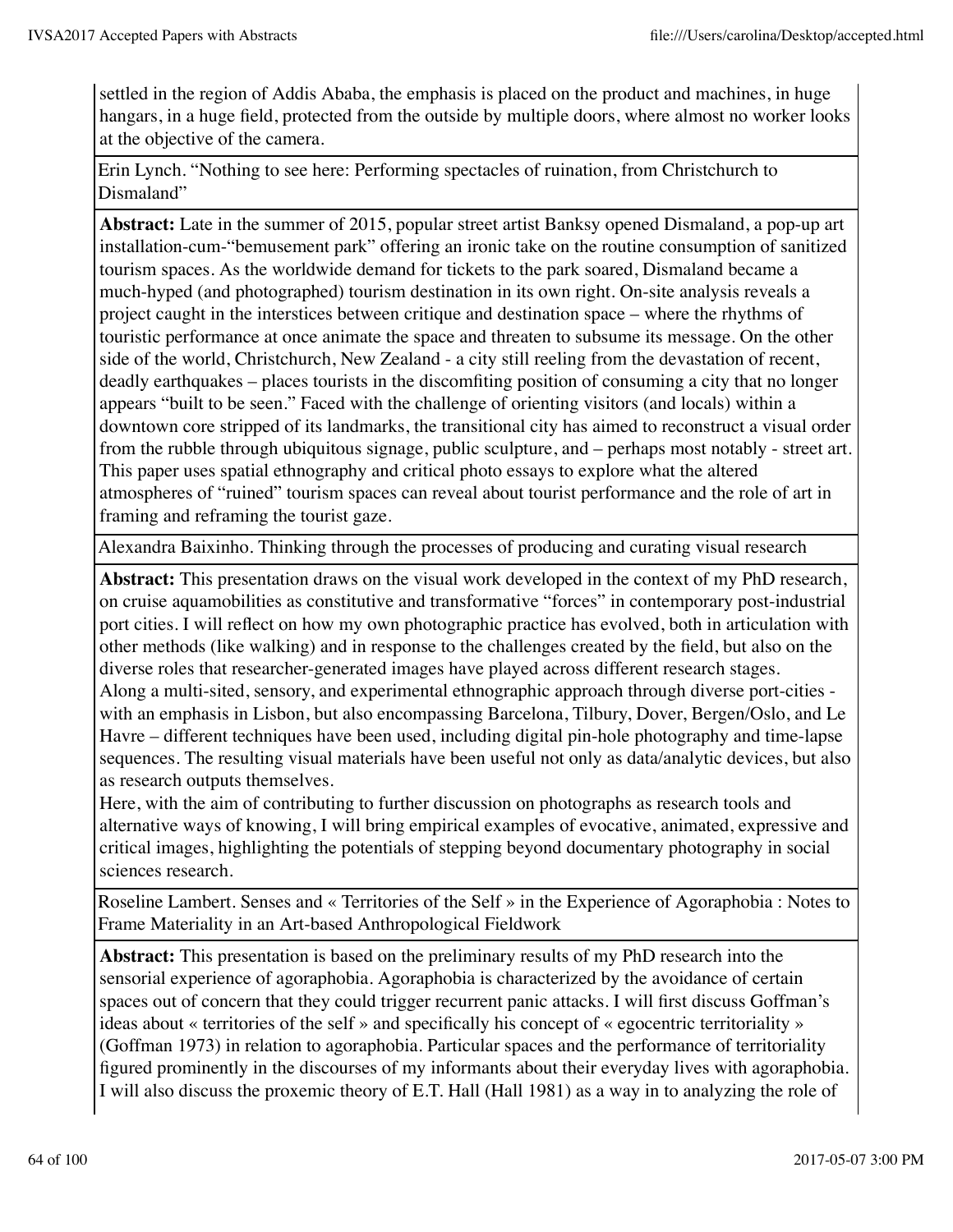sensorial perceptions in communication and the « syndrome of experience » (Good 1994) of this mental disorder. By way of conclusion, I will bring out how the approaches of Goffman and Hall, because they are centred on the materiality of experience, have helped me to construct a new research methodology that is at the intersection of visual art, research-creation and ethnographic fieldwork. I was inspired to develop this approach by the call of Marcus, Schneider & Wright (2010) to experiment with interdisciplinary fieldwork practices that use both anthropology and art practices to overcome the hegemony of text in the discourse about the Other in a world of interconnected knowledge. The aim of my research is to go beyond narrativity and text-based methods generally to explore what a sense-based methodology, with an accent on experience and their materiality can bring to the understanding of living with agoraphobia.

GOFFMAN, E. 1973. La mise en scène de la vie quotidienne, Les Éditions de Minuit, Paris, 374 p. GOOD, B. 1994. Medecine, rationality, and experience : an anthropological perspective, Cambridge University Press, New York, 242 p.

HALL, E.T. 1981. «Proxémique », La nouvelle communication, sous la direction de Bateson et al., Éditions du Seuil, Paris.

SCHNEIDER, Arnd & Christopher Wright, 2010. Between Art and Anthropology : Contemporary Ethnographic Practice. Berg Publishers, 224 p.

Jennifer Boland. GIFs, Loops, Clips, Re-caps: Walter Benjamin and New Forms of Textuality

**Abstract:** While they may not seem related, Kim Kardashian's crying face, "left shark's" antics during Katy Perry's Superbowl performance, and even Trump's inauguration all share a structural theme. Almost immediately afterwards, these televisual performances were cut up and re-deployed into our cultural "feeds" as foreshortened textual touchstones in our current popular imaginaries. Whether encountered as GIFs, video clips, stills, or recaps, these textual manifestations have become a key aspect of modern visual communications. Through their inclusion in Buzzfeed listicles, in archives such as Giphy, as aspects of modern journalistic practice, or their shareability, such textual "fragments" are becoming more and more common—perhaps even more and more desired.

This presents a new challenge for academics who are interested in both visual culture and audiences. I contend that there is an under-studied form of audience encounter which is encouraged by these different forms of visual textuality. Audience studies often rely on an engagement with a "complete" text—such as the focus group which watches an entire television episode. While fan research has attempted to go beyond this by examining the productive activities of audiences (for example, in fan fiction) or the seeking out of peripheral content (as in transmediation), I argue that this still ignores an important type of encounter which is made more significant by digital mediation. Further, this type of investigation cannot take into account audiences which choose to remain hidden—lurkers. This is, perhaps, most clearly seen in our encounters with popular culture, but is also making its way into other audience knowledges such as politics. Thus, I argue that in order to construct a more nuanced spectrum of audiences, we as academics must also re-think textuality--especially what constitutes a "complete" text.

In this paper, I will consider the possibilities of the work of Walter Benjamin—specifically his theorizations of textuality in The Work of Art in the Age of Mechanical Reproduction, the figure of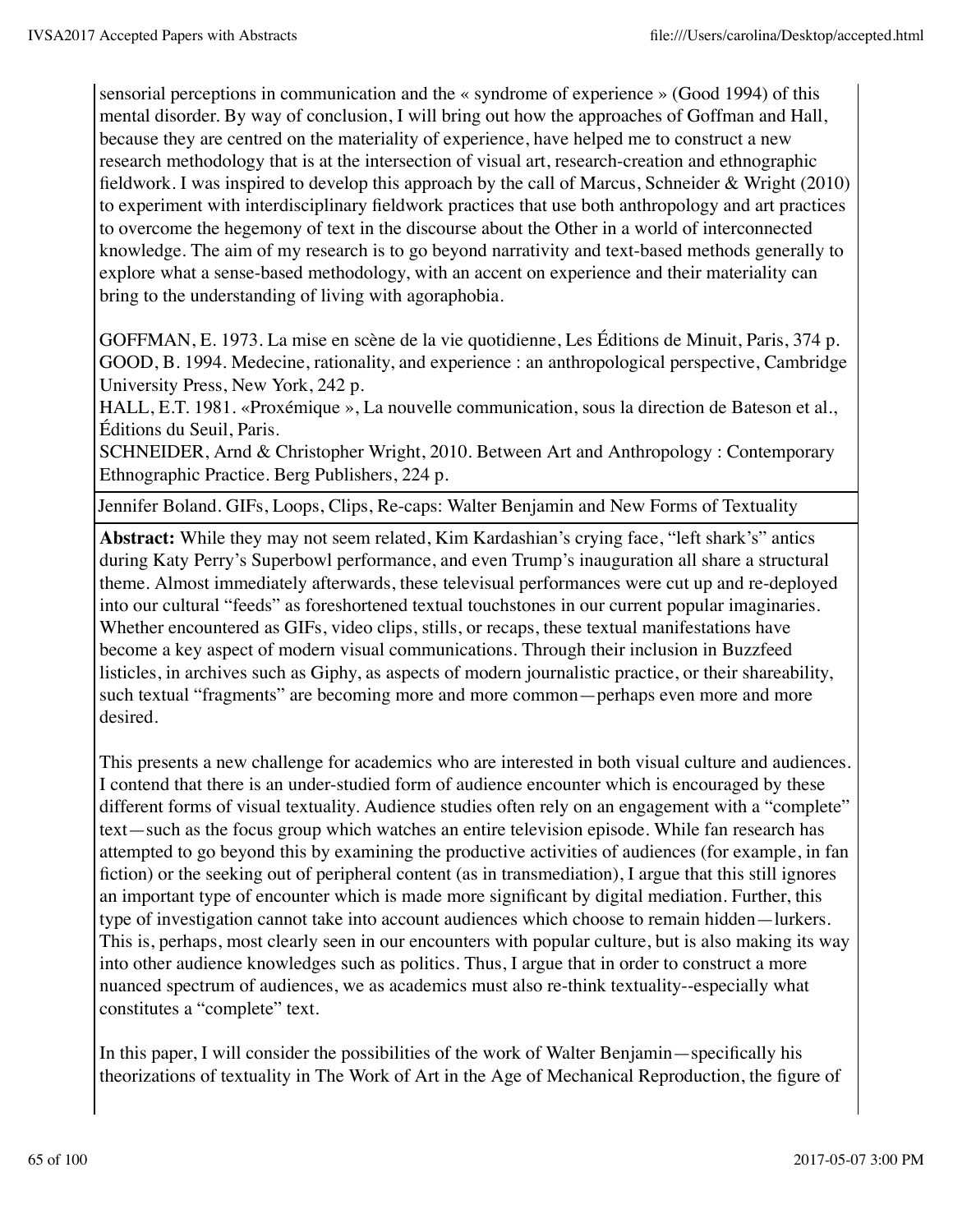the flâneur, and his Arcades project. Aura is important to our understanding of digital proliferation, but also to the impulse to reify a "complete" text. I argue that we should reconsider the ways in which audiences encounter texts and what this could mean for both visual sociology and audience studies. Benjamin, through his theorization of the flâneur, can also tell us much about the ways in which audiences encounter particular materials. Finally, I consider the ways in which Arcades provides a methodological compass for investigating these encounters.

Kamila Zarembska. An interview with an absent photograph. A pilot study.

**Abstract:** The method of an interview with the interpretation of photographs is also called the provoked interview or photo elicitation interview is based on the simple idea of inserting a photograph into a research interview but also goes beyond that. The aim of this method is that in showing the test images to elicit the spontaneous interpretation of the respondents. The picture is equivalent to verbal questioning. A single photo or a series of photographs allow us to initiate the interview and focus its theme. To conduct such an interview we can use various kinds of photos: 1) selected intentionally from existing archives; 2) pictures chosen deliberately by the researcher, by conducting interview-related research problem or showing the conditions and surroundings of respondents; 3) amateur pictures taken from home collection; 4) absent photographs (Pink 2001). The last one is a theoretical concept described in book the "Doing Visual Research".

Sarah Pink understands absent photographs as cult photos, famous and well known, so-called icons of their time, which can be discussed without the need to view them during the interview. The photoicon is such a powerful photograph that it is possible to talk about it without actually seeing it, because "everybody has in their head one specific image". The icon is a commonly known image, established in the public mind.

The scientific work devoted to photoicons do not include empirical research and the selection of the images was not created on the basis of methodology, but intuition. During my phd studies I try to find, describe and analyze Polish photoicons. I conducted 10 pilot provoked interview with experts from the field of photography. This work summarizes the pros and cons of the method based on Sarah Pink's concept. Additionally, it contains recommendations for further development of the method.

Martin Lalonde, Ehsan Akbari, Juan Carlos Castro and David Pariser. Making, consuming, and disseminating the images that (per)form the social lives of teens in and outside of school.

**Abstract:** Digital networked photography on popular social media platforms such as Instagram play a central role in the every day processes of asserting identity, empowerment and socialization of adolescents (Lachance, 2013). On the one hand, the practice of circulating images online can act as a journal or logbook of daily thoughts and actions, in which the authors live the experience of a space/time through the observation and understanding of the images they produce. On the other hand, these practices may also be intended to create visual impressions on others. This visual flow is directed towards outlet channels, and the images that are disseminated often bear the seal of their authors. This paper presents the results of research that has examined the relationship between the visual practices of young people in mobile social networks and their process of social engagement in the school context. Reflecting on the links between the visual arts and their own everyday photographic practices on social networks, this study illustrates the relationships between aesthetic languages and the codes of image communication specific to group associations on mobile social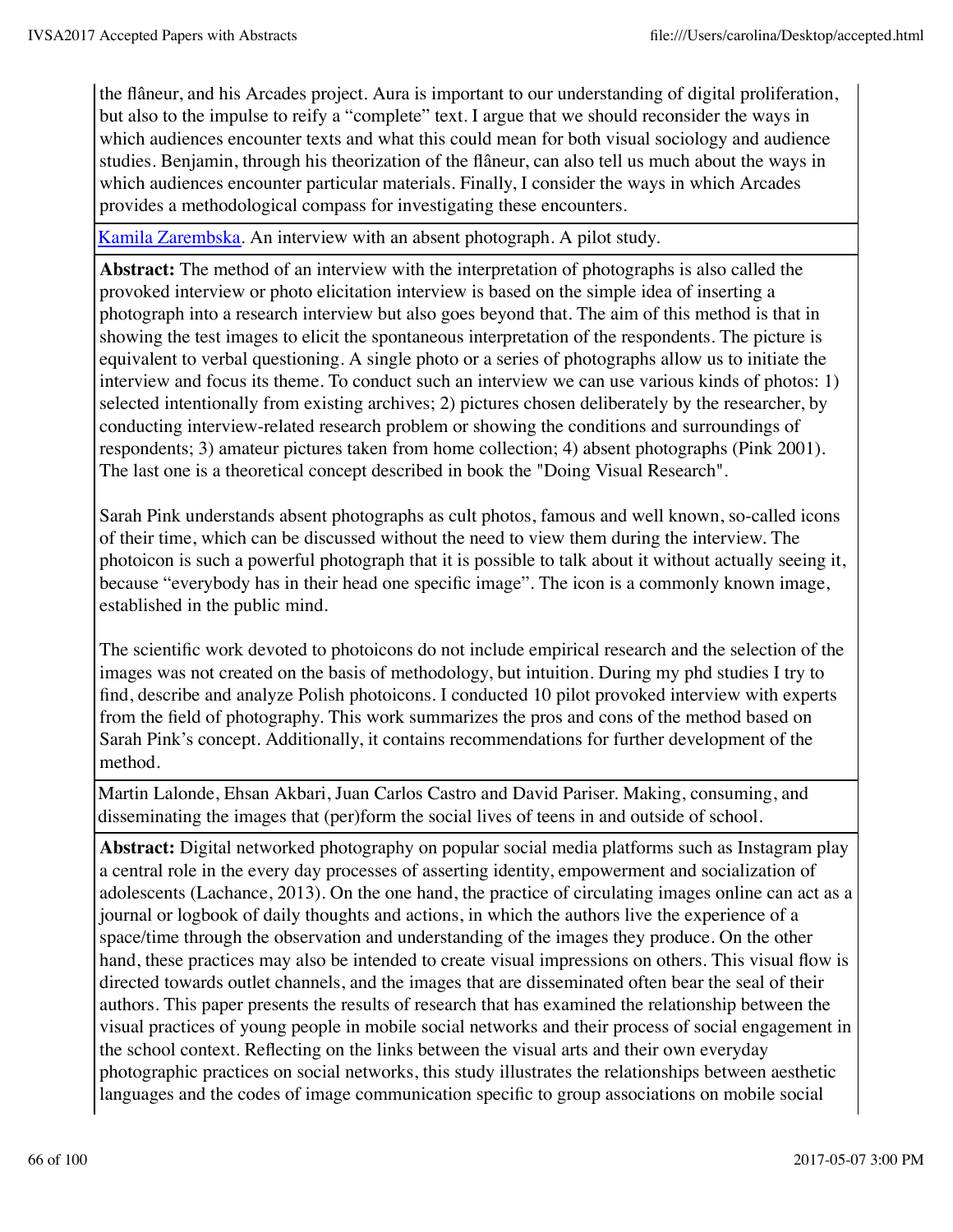networks. Following the principles of the Design-based research methodology, researchers have collaborated with visual arts educators in Montreal high schools to design and implement a photography-based curriculum using social media and mobile technologies to foster a sense of engagement in their learning community. This presentation draws on the interview data obtained from the study participants, in parallel with the visual production they shared during the project in school. According to the study participants, teachers and education stakeholders should provide students with more opportunities to explore and learn about the challenges and affordances of mobile technologies and image-based social media platforms in schools. Understanding the inputs and outputs of the visual social processes in formal school settings represents a critical component in apprehending the key issues of a visual pedagogy integrated into the fabric of every day lives of adolescents.

Lachance, J. (2013). Photos d'ados: à l'ère du numérique. Québec: Presses de l'Université Laval.

Florencia Marchetti. Intimate materialities: exploring memories of terror through sensorial photographic practices

**Abstract:** This presentation will discuss the photographic work produced as part of my doctoral research-creation project: a long term anthropological inquiry of experimental character about and with/in the public works of memory in contemporary Córdoba, Argentina (my home town). In an auto-ethnographic fashion, the paper will describe how my photographic practice became an exploration of the affective atmospheres and cultural repertoires I grew up in.

Unable to access the experiences of terror that were part of my everyday life as an infant born to a couple of young, progressive and fearful parents who birthed me under a highly militarized dictatorial regime (1976-1983), I took to exploring personal and family shelves and drawers (our family archives), photographing objects in an attunement to their vibrant materialities (Bennet, 2009). Looking at these photos later on, I began to find clues as to how certain affective and social formations had stayed and were still performed with/in me. The paper conceptualizes photography as a sensorial and emergent practice that goes beyond the visual to explore the micro-politics embedded in the intimate materialities of everyday objects and self-presentation practices. This traffic between the visual and the sensual in photos of affective objects, as Ann Cvetkovich argues (2014), emerges from a need to document a different history. The history my photos attempt to evoke is that of the everyday acts of silence and self-censorship provoked by the oppressive atmosphere I grew up in. Public space was highly surveyed as were citizens' movements through it, a large number of cultural and social activities completely censored, and self-presentation ruled by newly imposed conservative norms. As Diana Taylor describes (1997) the population as a whole was the target of state-sponsored terror during the military dictatorship, made to witness spectacles of violence that were officially denied. Remaining silent about what they were perceiving implied a maiming of the senses or percepticide, as Argentinean psychoanalyst Juan Carlos Kusnetzoff termed it and Diana Taylor further elaborated.

The paper's final remarks will offer some notes on how this kind of exploratory photographic practice may aid in deconstructing the workings of the military's perceptual attacks on the population and how their traces live on today.

Nikteha Cabrera. FORSALE. A VISUAL DOCUMENTARY PROJECT ABOUT THE TOURISM IN THE DOMINICAN REPUBLIC

**Abstract:** Under the capitalist economic system, and its current phase, the neoliberalism powered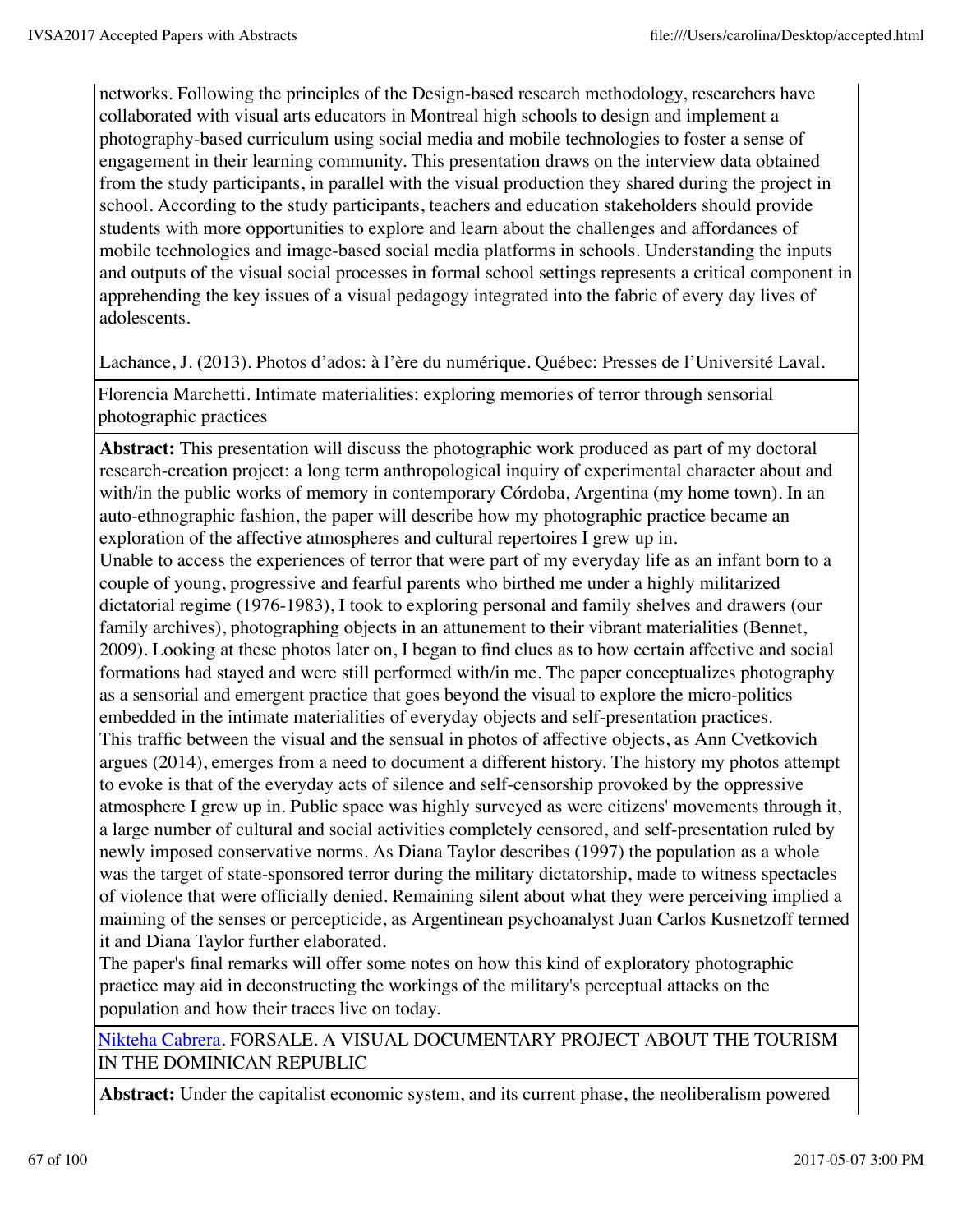by globalization, markets everywhere are opened and everything can be bought and sold, for example, cheap labor and public wealth of a nation. When the gain, purchasing power and utility become the most important, the walfare of majorities is in second term and not everyone can access to the same opportunities, goods and services, not even the minimum conditions necessary to live in dignity. Developing countries are back on sale, for example through industries that seem so harmless as the tourist industry; but from transnational corporations gradually the wealth of a country is extracted, the territory is reconfigured and its people see nothing or just a little of the development and economic growth promised.

Since the 30's and 40's, the Dominican Republic begins to develop tourism with some hotels and infrastructure, but it was in the 60's and 70's when there were created government institutions and a legislation to promote the activity and to declare it as of national interest. Today, tourism is the most important activity in the country but its people is also poor, the Dominican Republic has a poverty rate of 35.8% and it is the 6th nation with more hunger in Latin America, with Haiti, the other country on the same island, in first place. This work begins with the investigation of a Mexican tourist after watching countless signs reading "For Sale" on her way to the paradisiacal Dominican beaches, and the later story of a villager about a family that after watching those signs and unsure of what they said (they don't understand English) decided to name his son Forsale. This visual research also was part of a workshop on narrative photo and new media sponsored by a mexican foundation for photography and World Press Photo.

So the tourist becomes a resident who lives on the outskirts, talking to the villagers, leaving from her comfort zone, investigating, interviewing local people and tourists, watching and producing photo and video, with the aim to present a review of tourism as an industry and alleged driver of economic and social development, especially in countries like those in Latin America that suffer systematic dispossession, environmental effects and social reconfigurations from this activity, in this case in the Dominican Republic. Along with the research and the written project report, the final product is a video documentary entitled "FORSALE".

Joe Schuldt. Iconic Ideology: Contemporary Irish Nationalism and St. Patrick's Day

**Abstract:** St. Patrick's Day was once a day of reverence in Ireland but is now an internationally celebrated day of what is seen as authentically Irish. However, the way in which this 'national' day is contemporarily known stems from the Irish diaspora within the United States. Moreover, it is the US version of St. Patrick's Day that has not only been peddled back to Ireland (in an ironic fashion), but also worldwide (with a parade/celebration to be found on every continent bar Antarctica). This begs the question: how or why has Irish national identity vis-à-vis St. Patrick's Day come to be an internationally celebrated 'identity?' By employing the cultural sociological concepts of 'iconicity' and 'iconic power,' I argue that St. Patrick's Day has reached iconic status thereby opening and extending the boundaries of Irish nationalism. Nationalism as an ideological phenomenon is able to lend itself to a variety of platforms as well as bend itself in ways that 'everybody is a winner.' Indeed, scholars, most notably Billig (1995) and Malesevic (2013), have highlighted the 'banal' or 'trivial' aspects of nationalism which are not the exception, but more so the rule. It has been said that the phenomenon of nationalism is strongest when it emerges as mundane or ordinary (cf. Malesevic 2013). The more aggressive any given nationalism appears, the weaker it actually is. Thus, it is in the routine, everyday manifestations that the true power and strength of nationalism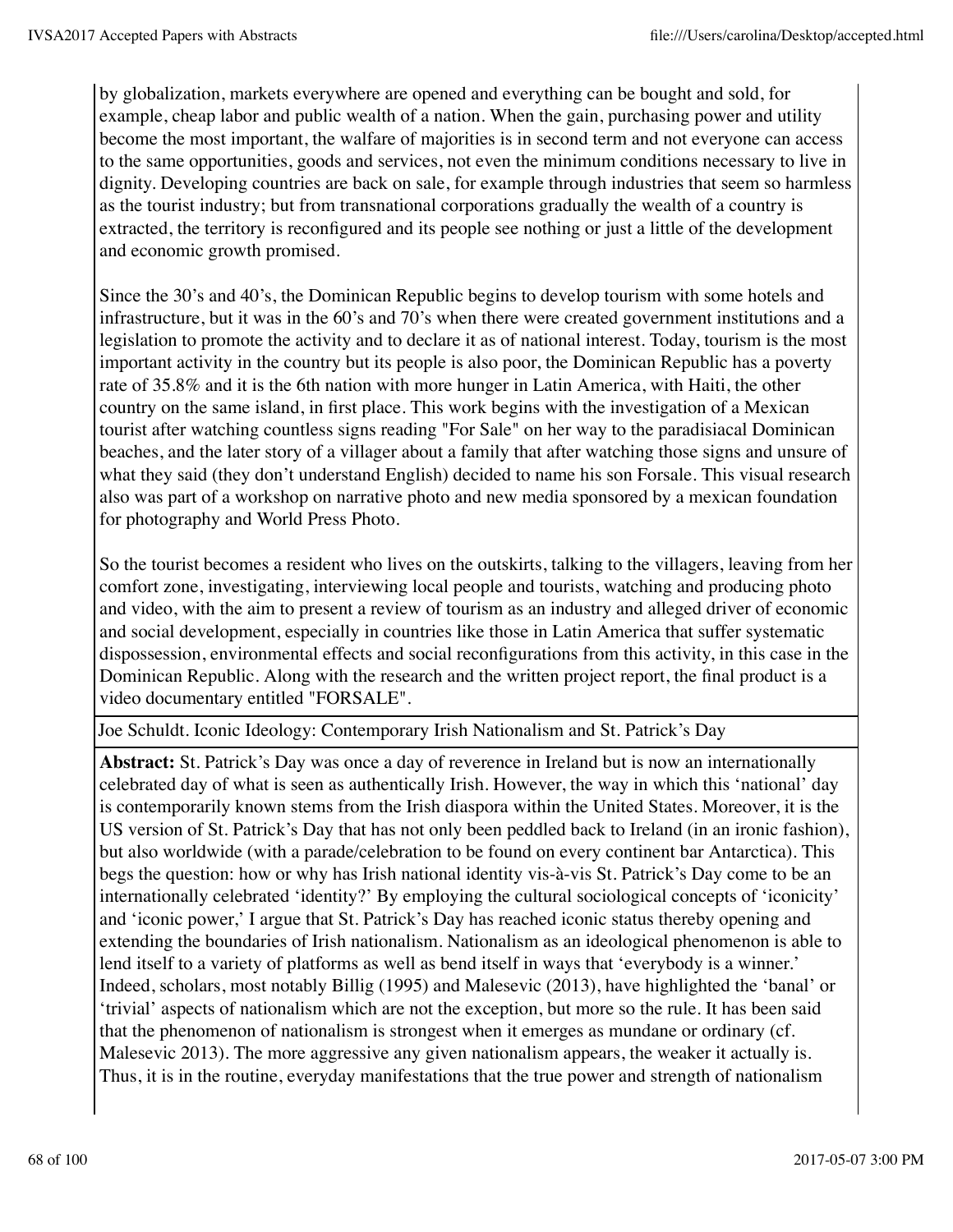shows itself. It is with this in mind that I contend Irish nationalism to be one of the strongest, if not strongest, nationalisms in the contemporary world. To showcase this, I will set Irish nationalism in the context of tourism (itself a banal manifestation of nationalism) and analyze the latest version of Tourism Ireland's 2016 'Global Greening' campaign. As this campaign superimposes (it is planned to continue) the color green over numerous iconic national monuments throughout the world in honor of St. Patrick's Day, I argue Irish nationalism and, by extension, Irish national identity, carry an exorbitant amount of symbolic capital (i.e. power). Furthermore, I claim that the type of symbolic capital of Irish nationalism/national identity is specific, and should be referred to as iconic capital. The ostensibly global recognition of the color green and St. Patrick's Day as signs of Irishness affirm the hypothesized strength of contemporary Irish nationalism.

Rebecca Waldie. Virtual Identity Play Dress-Up Box: Exploring Identity Tourism in Virtual Spaces

**Abstract:** Identity interpretation theory has been discussed for a long time. Although often applied to virtual spaces in the same way it is applied to the physical world, virtual identities are unique in that they are conscious constructions and re-constructions. Identity theories need to take into account the consciousness and fluidity of virtual identity construction. My hypotheses going into the research were that experienced users would identify specific attributes that they feel are vital to their avatar identities and which they would not be willing to modify. I posited a similar hypothesis for new users, but supposing those attributes would be associated with features relating to their physical bodies (skin, gender, etc.). Using a Second Life constructed space I built, I gathered data on avatar body modifications including user-avatar identity association and user willingness to deviate from existing avatar form. I asked participants to identify which items they used or avoided and why, how the modifications they used impacted their degree of comfort with their avatar, and where would they be willing or unwilling to go in their newly modified bodies and why. My hypotheses were generally supported with some interesting variations leading me to believe that there is room for more exploration in the relationship between the user and their consciously constructed virtual identity.

Rebecca Waldie. Virtual Visual Representation: A Preliminary Second Life Research Project

**Abstract:** Conventional discussion of identity construction addresses the process in two parts: the identity a person projects to the world and the identity as interpreted by those receiving the projection. Identity creation is a much more conscious process in the virtual space. The virtual identity is different from the physical world counterpart due to the necessity of creation versus natural, passive existence. This conscious creation process necessitates reframing our understanding of identity discourse and the importance of the visual in identity construction. With the need for virtual-specific research in identity interpretation, this project is outlining an interactive space within Second Life that explores two important aspects to identity interpretation as they apply to the virtual space's unique capabilities for fantastical and customizable identity creation: perception and association. These two components play vital roles in external identity interpretation, so understanding how individuals approach these processes, specifically within the virtual space, is necessary for understanding how virtual identity is established. The virtual research space is constructed with two levels allowing for both categories to be explored separately. This is intended to be an exploratory and embodied experience for participants as a way of engaging the interpretation of visual representations as they exist in the day-to-day Second Life world.

Natalie Jachyra. Film Abstract - the companionship of isolation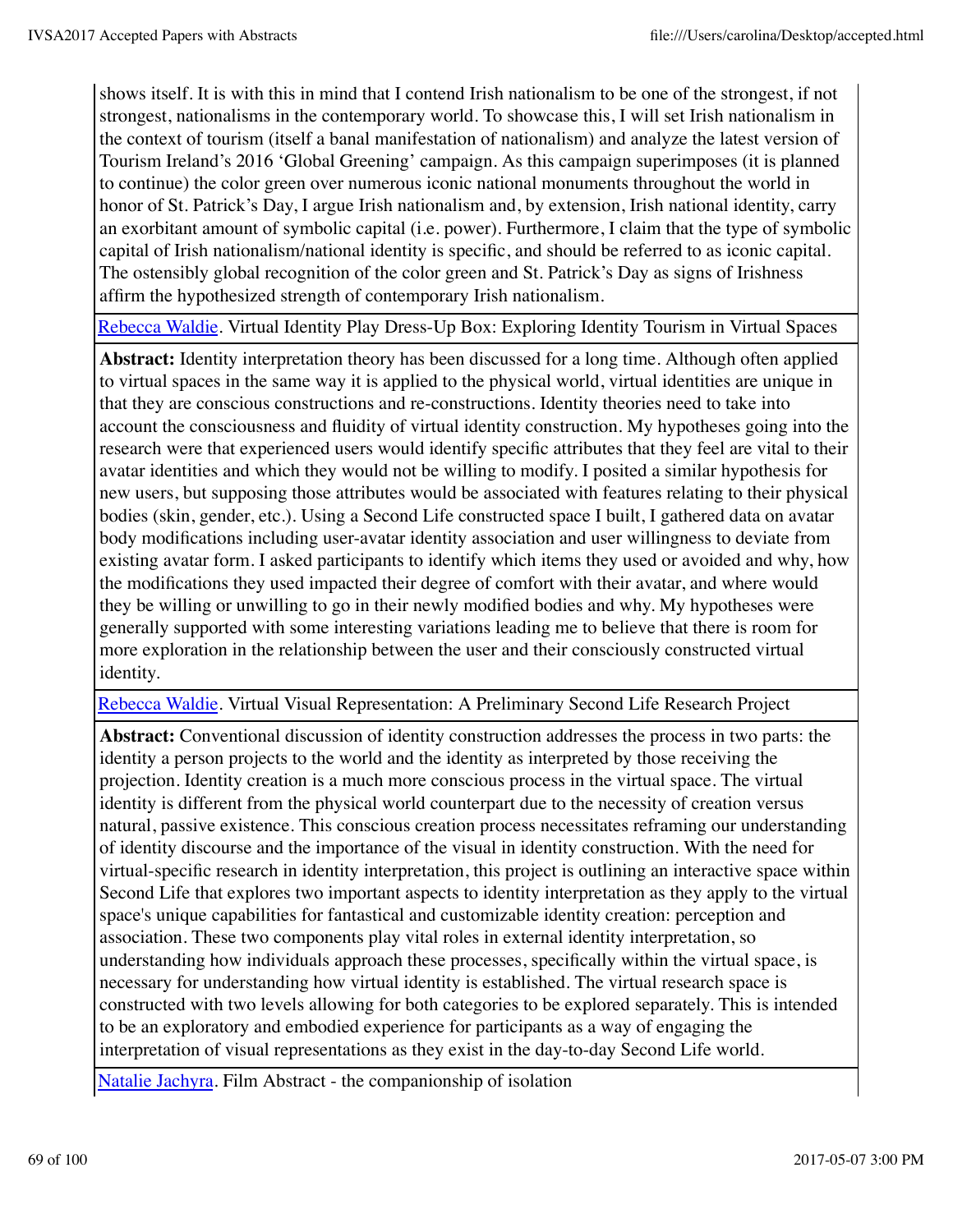**Abstract:** The video and audio installation, 'the companionship of isolation', is my artistic research into Edmonton's urban, suburban, and industrial spaces. As part of a larger body of work, I was primarily interested in the ways we encounter spaces, and the encounters we can experience within them. This work captures the city at night, highlighting its uniquely empty, isolated, and uncanny existence after dark. From a subjective standpoint, Edmonton's nocturnal life lacks human presence, which allows me to form an exclusive relationship to the city's empty landscape. Each work attempts to distill the experiences of these different spaces into more considered moments of contemplation.

This artistic representation of these spaces was made with awareness to socioeconomic issues in Edmonton. The city's landscape has been constantly expanding outward to accommodate the population growth, yet there is a feeling more of constructed spaces than of people inhabiting them. This exploration of Edmonton is a representation of my subjective experience through the lens of an outsider.

the companionship of isolation takes the viewer through a journey of urban, suburban, and industrial spaces of Edmonton. Vacant, nocturnal spaces appear and disappear, orchestrated to the soundscapes of Edmonton's urban noise. Moments of darkness occupy the screen, allowing for the audio to guide the viewer through the experience. The aim of this piece is to form a relationship between the viewer and these spaces. It takes them through an orchestrated visual and aural journey, beginning with a contemplative and atmospheric mood, building up to a crescendo of overwhelming and anxiety-inducing urban sound, and then returning to meditative and calming place.

link: http://www.nataliejachyra.com/the-companionship-of-isolation.html

Syed Murtaza Alfarid Hussain. Images of Conflict: An analysis of visual framing of intra-state conflicts in Assam by the national and the regional press.

**Abstract:** Media framing has emerged in India as a fertile area of research in journalism and mass communication. However, the principles of framing theory have been applied mainly to analyzing texts. The question of how issues are framed through images remains relatively under-researched in India. Images as modes of communication have properties that either 'enhance or mitigate their consequences' or sometimes, even 'override the messages embedded in the text.' This paper examines the visual framing of three intrastate conflicts in the northeastern state of Assam in India. It examines the visual framing devices employed by four frontline newspapers of the country in their coverage of the incidents so as to arrive at some distinct trends that highlight how each newspaper interpreted, constructed and presented the violent incidents, and their aftermaths, to their readers. Visuals, like text, can operate as framing devices insofar as they make use of various rhetorical tools—metaphors, depictions, symbols—that purport to capture the essence of an issue or event graphically. Through the application of these devices, a 'salient idea becomes easier to understand and easier to remember than other ideas.' As Gamson and Stuart argued, visuals offer 'a number of different condensing symbols that suggest the core frame' of the issue. Based on a careful scrutiny of the photographs carried by the four newspapers, the researcher identified certain key categories of actors and actions that contributed to the creation of specific frames in the newspapers. For this study the researcher has also developed a new method to measure the prominence of visuals accorded to a news event by the press. This termed as the 'Cumulative Visual Prominence Score',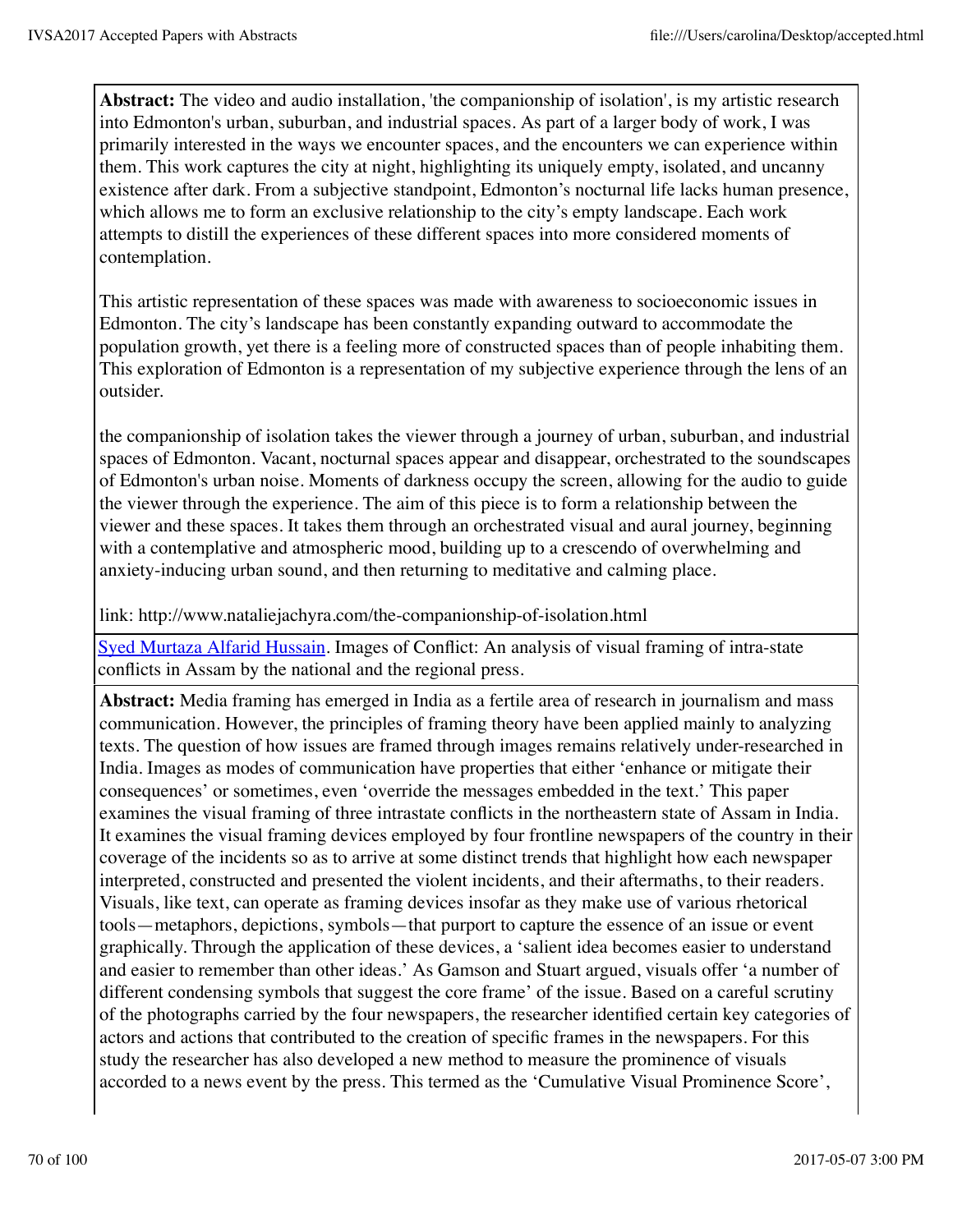which is arrived at by measuring the size of a news photograph with relation to its placement in the quadrant of a newspaper. The findings of the study clearly suggest that visual framing contributes substantially to the construction of public issues by the ways in which it defines events, actors, causes and effects and allows for the reshaping of the perceptions of 'victims' and 'perpetrators' in violent political conflicts.

Jhessica Reia. Experiences in the City: The Visuality of Street Performance in Montreal and Rio de Janeiro

**Abstract:** Everydayness and daily habits within the city can often hide public spaces and their particularities. A forgotten square, a park on the way to work, a busy and noisy street: these places are not always perceived and experienced to their full potentiality, for several reasons. As it has been debated, street performance can be one way to shed light on public spaces, drawing attention to built, sensorial, and symbolic aspects of places that usually go unnoticed in the everyday rhythms of the city. From theater to music, this form of art would foster new ways to experience and see these public spaces. Some interesting works present insightful analysis of street performance in several cities, but few of them have discussed the visuality of its myriad of practices and how this could be an important approach to better understand art in public spaces. In general, street performance can be visually and socially highlighted from ordinary, everyday practices in public spaces, especially when artists are wearing colourful costumes and the ephemeral "stage" is evident. On the other hand, some performances may require the artists to act as part of the everyday dynamics of that place and to discreetly mingle with the crowd, using subtle signs to differentiate them from the regular context. Performers will use visual elements – from signs, clothes and the spatial disposition of the hat/case to the image they want to create in their audience – to compose their practices at public spaces and to shape their spectators' experience. This work aims to present and discuss the visual aspects of street performance and their appropriation of public spaces in two cities – Montreal and Rio de Janeiro – in order to shed light on the ephemeral relations created between space, time, and bodies involved in this experience. Drawing from the visual methods used during fieldwork (photography and short videos), it is intended to further develop the debate on visuality of street performance in an everyday context, highlight its boundaries, limitations and potentialities to foster (new) experiences in the city. The results presented here are part of a thesis developed between 2013 and 2017 at the Federal University of Rio de Janeiro and at McGill University. This is a multidisciplinary work and the methods chosen were the aforementioned visual methods, as well as participant observation and in-depth qualitative semi-structured interviews.

Ondine Park. The Everyday Place as both Medium and Media Ecology: Imagining the Suburb

**Abstract:** Examining contemporary popular visual representations of the suburb, this presentation will argue that the suburb can be understood both as a medium and also as a media ecology. These arguments are based on a couple of premises. First, the suburb is a production. That is, the suburb is never a settled thing but an on-going production constituted of contingent conjunctions and interrelationships of materialities, processes, representations, and ideas. As such, immaterialities such as representations, images, ideas, and imaginaries are not superficial addenda to the real, concrete suburban place but are constitutive of the suburb per se: The suburban imaginary is an integral element of the suburb. This imaginary is a culturally and historically located set of meanings, expectations, images, and ideas about the suburb that is dialectically shared and formed in the popular imagination, particularly through various cultural, and especially visual, media. The suburb is, then, a media ecology inasmuch as it is constituted (at least in part) by various media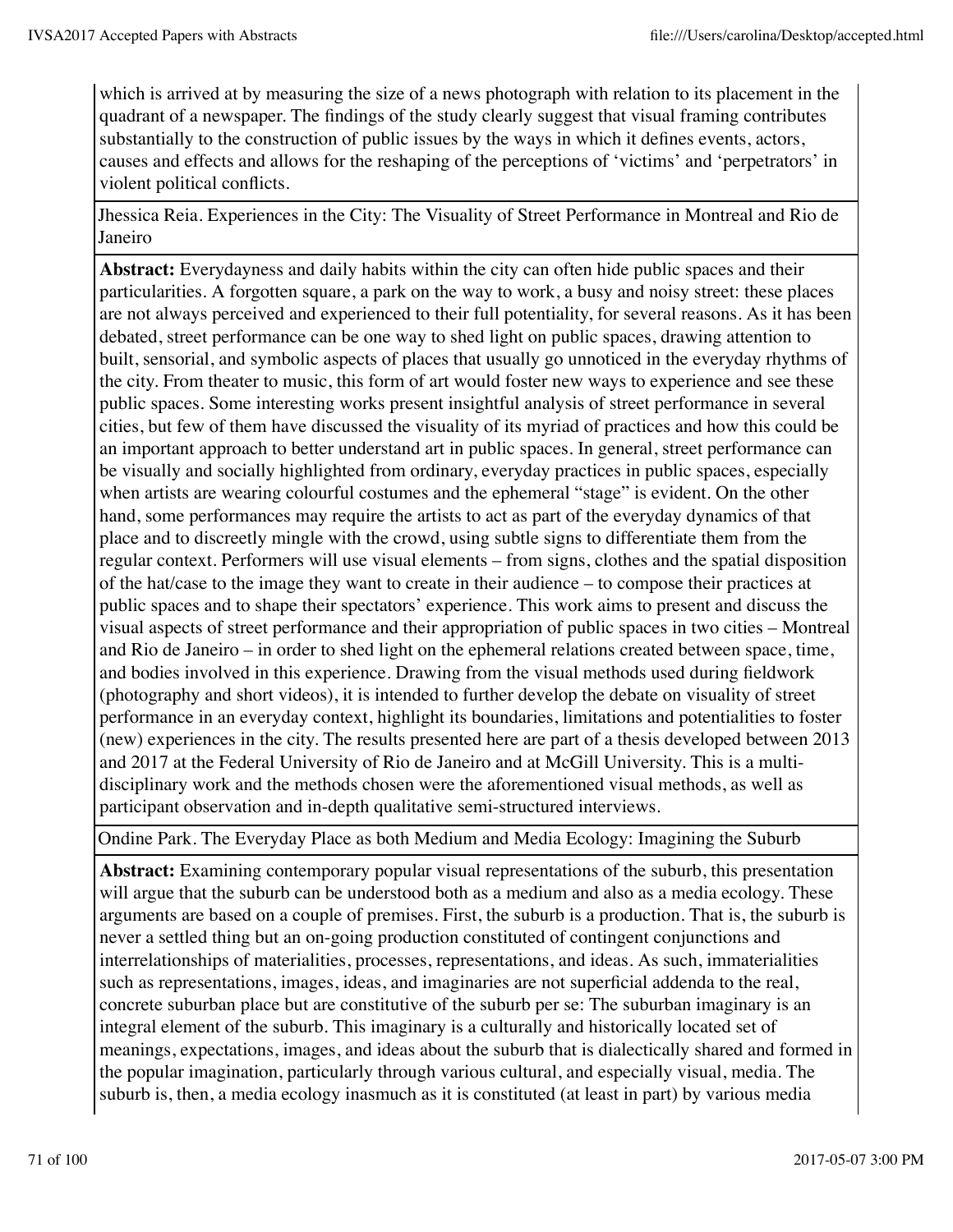(particularly visual representations) that depict the suburbs and, in addition, is a complex layering of places-as-media. A second premise is that the form of living offered by the suburb and the dominant way of imagining it must be understood as a site of the everyday in order to appreciate the meaning and implications of its ordinariness in the face of larger imagined and real social contexts and historical conditions of crisis and calamity. The concept of everydayness also points to the suburb's potentialities for otherwiseness—perhaps even utopianism. Beyond merely reflecting the dominant image, then, visual images of the suburb are also legible as both objects of critique and as sites of critique. Regarding the suburb as a complex cultural production and these media as complex expressions of this production enables a reading of the underlying and unresolved ambivalences animating the suburb. More particularly, if it is a media ecology, it is possible to see the suburb ambivalently as both toxic—as constituted of and contributing towards toxic media—and perhaps also as potentially liberatory, or at least pointing towards liberatory possibility.

Joseph Michalski. Redefining the Imprisoned Self as an Artist: Pedagogical Rituals and the Maintenance of Dual Identities

**Abstract:** The literature for the underlying rationale of the "prison arts" movement can be broken down into two principal antagonists. On the one hand, some prison reformists claim that the effective use of arts programs can help to create positive changes in inmates' lives, both in terms of the short-term coping mechanisms within the prison environs and with respect to the long-term prospects of reduced recidivism. Art has therapeutic value and has been linked to resiliency by drawing upon the creative impulses and strengths that those who have been traumatized, for example, may possess. On the other hand, one can interpret the prison arts program using a critical lens to argue that these offer a place of "creative resistance" aimed at "empowerment, community building and social change" (Plemons 2013).

The current project investigates the manner in which one prison arts instructor approaches the task of developing the creative potential of inmates purely with the objective of unleashing the inner artist of inmates, regardless of the potential consequences. The paper outlines the pedagogical approach and techniques used to help inmates redefine themselves as artists, at least within the context of their art classes while imprisoned. The rituals used to create the art class environments are described in some detail. Furthermore, the evidence points to radically different "selves" emerging within the instructional environment of the prison art classes, wherein their artistic abilities are honed and nurtured. Some of the actual artistic renderings that the inmates as artists have produced help to illustrate their creative potential as artists.

The imprisoned self as the artist, however, emerges mainly as a temporary (and occasionally transcendent) self that must be submerged for the most part once one returns to one's cell and the daily routines of the prison environment. Thus the inmates experience a profound duality of their identities, split between that of "artist" and "inmate", which thereby constrains the long-term therapeutic and rehabilitative value of the intervention. These tensions are examined further through textual analyses of extant policies and what the prison arts educator has experienced in attempting to implement the arts program.

Melanie Dean. Seeing things: commodities, status-signaling and the everyday in urban south India

**Abstract:** In their everyday lives, south Indian Tamils seek to avoid the visions of that which is considered inauspicious, or amaṅkalam, while actively seeking to gain the sight of that which is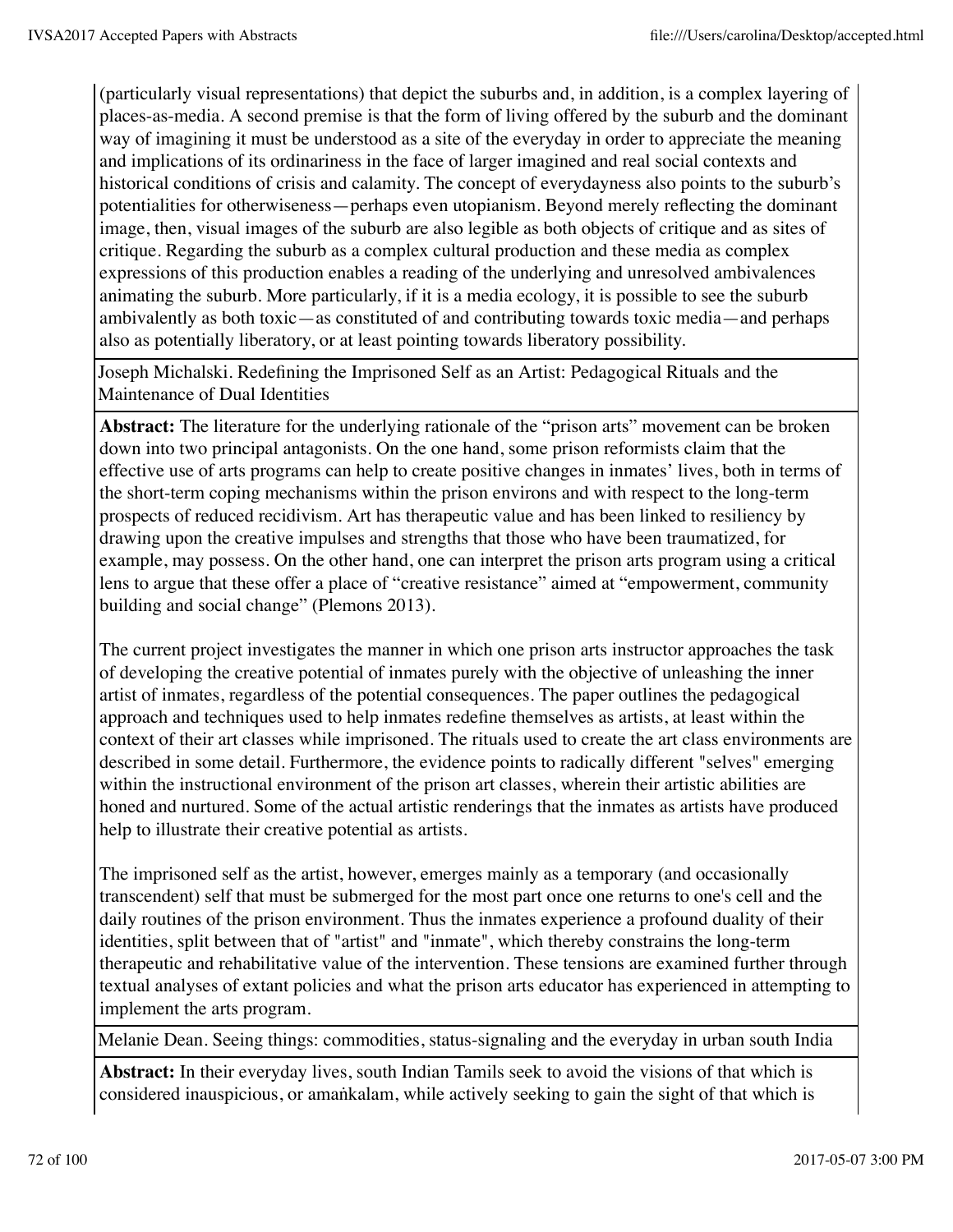auspicious, or maṅkalam. A key principle Tamil visual culture holds that to see is not only to believe, but to imbue oneself with the characteristics of that (person or thing) which is seen. Auspiciousness is not limited to the Hindu temple, nor even to its projections (i.e. its representations or disseminations), however. Quite to the contrary, auspiciousness is very much at large in the world, located in putatively secular sites from gold jewelry and baby posters to Chinese arowana fish and fat-bellied Buddha statues. In a rapidly modernizing and globalizing economic space, urban south Indians very much want to be seen by others, signaling status through the display of commodities—from refrigerators in their homes to the gold jewelry on their bodies. But not all acts of conspicuous consumption are considered equal. A politics of visibility—with respect to caste, class, gender and skin colour—conditions the 'appropriateness' of individual acts of consumption. Based on field research in the south Indian city of Madurai, I argue that status-signaling in urban south India functions within a culturally particular frame—that which I term an "economy of auspiciousness"—in which radically different notions of animacy, agency, intersubjectivity, and the mechanics of vision hold.

Stephen Sherman and Lucas Larochelle. Connections

**Abstract:** In his prelude to Erin Manning's Always More Than One, Brian Massumi suggests composition as "a process of iteration offering a bounty of variations thousands and thousands, on any and all behaviours and events" (Manning x). The final iterations of the autoethnographies recorded for this submission were born from splaying, ultimately unfruitful trajectories that nonetheless nudged forward the writing process. For experiential writing, the complexity of the source events almost demands descriptions in multiple, yet as the composition matures, only mutation and refinement seem possible. As Taussig describes in The Corn Wolf, "to reread and to rewrite is to tug at the memories buried therein as well as engage with the gaps, questions, connections, conundrums, and big ideas that lie latent and in turn generate more of the same" (76). Perhaps the challenge in (re)producing from memory stems in part from the conditionality of that experience on the other existents happening to occupy space. As Skafish suggests in his introduction to Cannibal Metaphysics, "definitively identifying who all the beings are that give definition to oneself is extremely difficult" (Vivieros de Castro 25). Can I describe experience convincingly when writing for coherence and non-contradiction?

Aryana Soliz, Elizabeth White, Adam van Sertima, Pamela Tudge, Jessica Bleuer, Ceyda Yolgörmez, Kris Millet, Stephen Sherman and Lucian Ivanov. Remaking ethnography: Experiments in creative reuse and collective inquiry

**Abstract:** Although creative reuse practices have long and diverse histories (with people taking extensive care to repair and reinvent their belongings and found objects) these activities have been marginalized in academic scholarship. Several feminist scholars have attributed this oversight to the gendered politics rooted on Cartesian binary thinking which privileges reason, theory and individuality over corporeality, practice and collectivity. Informed by feminist standpoint theory (Haraway 1988), this panel seeks to add layers to dominant theoretical frames, which tend to overlook embodied practices as sites of knowledge. Drawing from experimental ethnography, our presentations ask a variety of questions about processes of remaking and collaborative ways of knowing: How might a focus on reframing neglected things help to stimulate green imagination and transition away from a fossil fuel economy? Which social actors are typically included and documented in these discussions, and how might we make the process more inclusive? How can we understand the praxis collaborative curation as a site of inquiry? How might the art and aesthetics of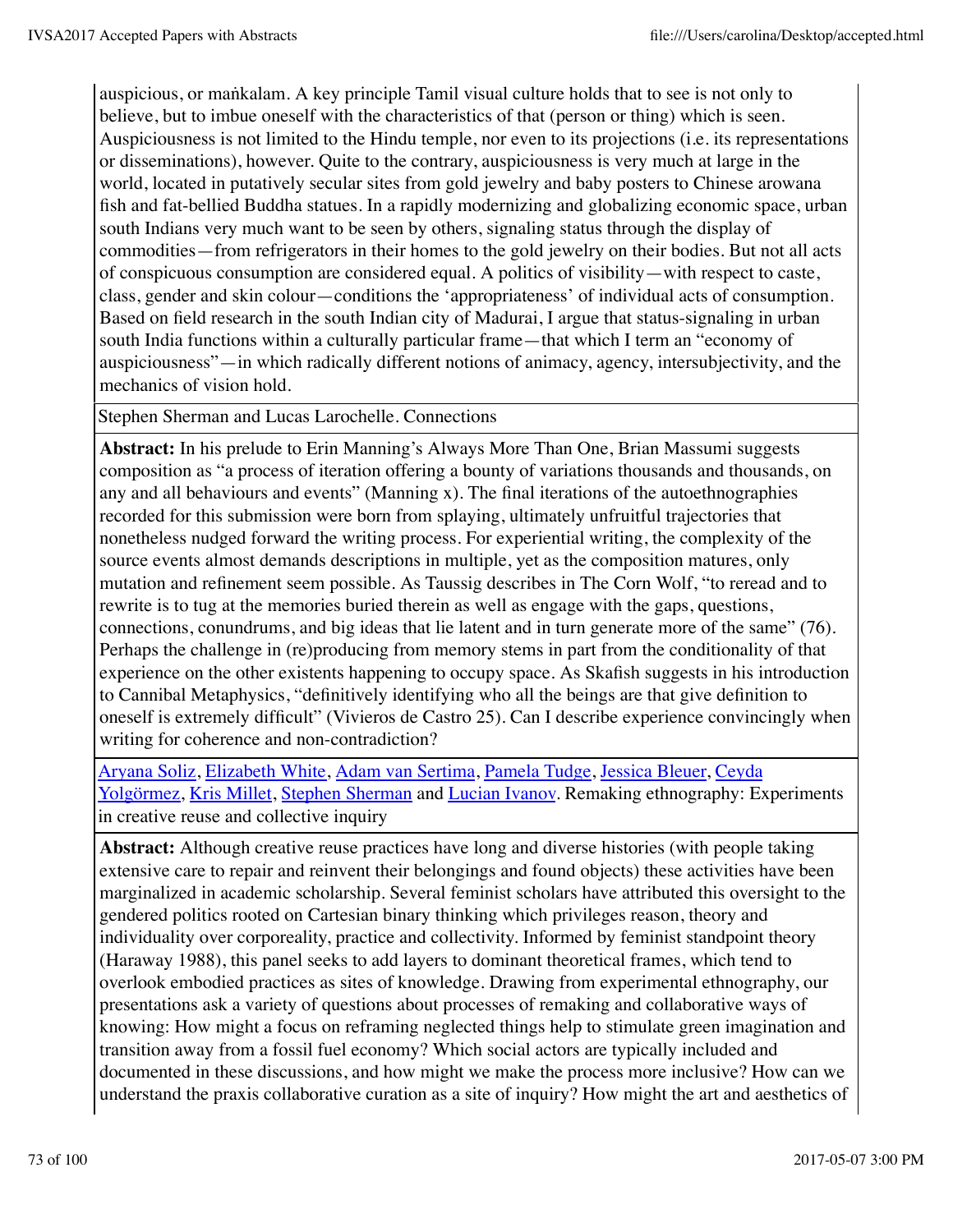re-use help to disrupt patterns of waste? Thus, this panel aims to reframe the sociological gaze around neglected things, while bringing collective practices of remaking into view.

[Note: For the full panel proposal: please see the attached document]

Nadja Maria Köffler and Thomas Sojer. "universities@night" – Photography between Artistic and Social Research Practices

**Abstract:** What do universities hide in the nightly darkness? Who lurks in the shadows of the academic edifice, what intentions lie behind the late night enterprises and to whom do lecture halls, abandoned galleries and the multitude of bureaus give nightly shelter? And in what manner do universities and their spatial conditions shift their functions and appearances in moonlight? The Artistic Research Project universities@night seeks to identify, portray and convey dimensions of the threatening, disconcerting and alienating by investigating several Austrian University Campuses during night-time. In our talk, we want to demonstrate how we aspire to spot, represent and convey our nightly impressions of threat, irritation and alienation through the medium of photography. Herein, we have found ourselves caught between artistic and sociological research practices trying to document and illustrate (research) as well as create (art) what we have observed in our nightly explorations – leaving us with the question how far art reaches into research and vice versa. In our talk, we will try to specify why and how photography can be made fertile for both – research and artistic demands and what distinctive methodological concepts go along with it. We are convinced that photography allows more than just illustrating "reality" and capturing the spontaneous glance during fieldwork, extroverting the hidden additive of the visual realm. In the project "universities@night", the visual representations will be collimated through a final artefact materialized in a photography volume. In our talk, we will therefore introduce the photographic volume as a specific genre of Artistic Research, becoming an art piece itself, merging the materiality of paper, the visual of the photographs and the sound of the word.

Nadja Maria Köffler and Thomas Sojer. "forum:n8" - On the Visual and Photographic Logic of the Threatening, Disconcerting and Alienating

**Abstract:** In the project "forum:n8", the (artistic) researcher tries to create photographic images about nightly encounters at Austrian universities which are capable of conveying the very experience of threat, irritation and alienation to the beholders of the photographic representation – underlying the need of philosophizing about dimensions of the Threatening, Disconcerting and Alienating. In our talk, we want to discuss the visual logic of those entities at the public space "University" only night reveals. It is our operating principle to provide some of our taken photographs for joint discourse. On the basis of a set of night shots, we will discuss the question, if the perception of threat, irritation and alienation the (artistic) researcher encounters during his nightly explorations can be transmitted into a photographic representation. Can we detect and carve out some kind of a visual code of the Threatening, Disconcerting and Alienating displayed by the use of colour, camera angle or subject, which leads us to the visual logic of those entities? Therein, the ambition of the discussed project is to spot, represent and convey impressions and experiences of threat and alienation, which should become visible and haptic by using photography. In the final phase of the project, the night shots trying to capture the Threatening, Alienating and Disconcerting of Austrian Universities will be displayed on the outer walls of university buildings, bringing those entities to the surface and trying to reinforce their irritating effect by projection size and projection place. Hence, we will also discuss the role of the carrier medium and representation size and place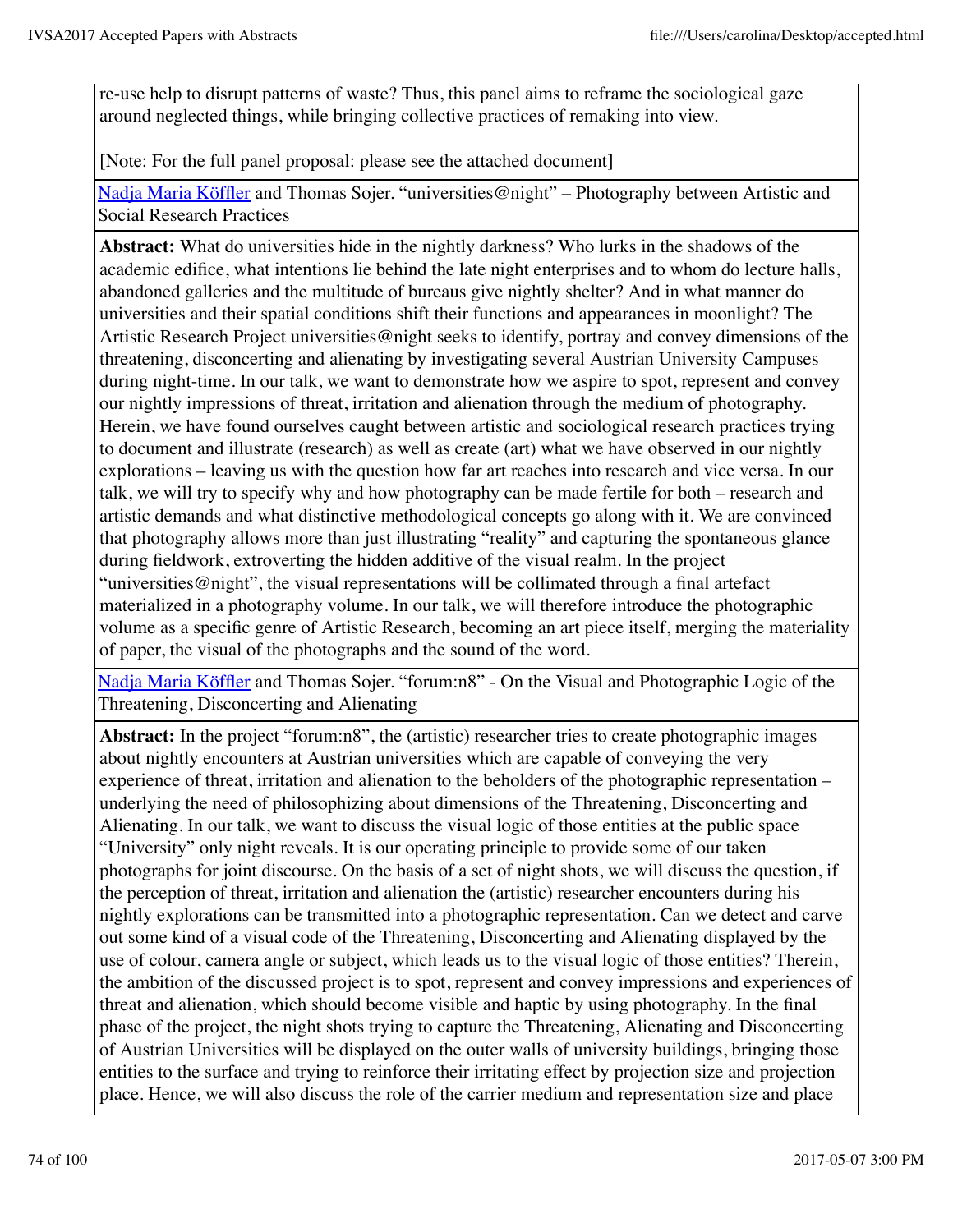concerning the visual transmission of the Threatening, Alienating and Disconcerting.

Gary Bowden. Reframing Personal Images as Art in the Contemporary Photobook

**Abstract:** This paper explores family photography in light of the intersection of two modes of reframing: technological and artistic. In the analog era, personal photographs were comparatively scarce, treasured and kept, often organized into albums, as aids to memory and as a means of connecting with family history. In the digital era, personal photographs have become ubiquitous, transient and used more for the expression of ephemeral individual experiences than for purposes of family bonding. Over the past two decades, photobooks have emerged as a collectable item and digitalization has driven down production costs, making the production of small batch (print runs of 20 to a few hundred) photobooks economically feasible. These developments have created a space where a number of artists have produced highly personal photobooks about their families. In other words, materials which previously would have been viewed as personal and private have been reframed as artistic products with commercial value. Using these books as evidence, the paper will use concepts such as family, memory and gaze to compare and contrast traditional family albums with the artistic products currently being produced

Sheryl Hamilton. Governing Handwork and Visualizing Hygiene: Public Health Handwashing Posters

**Abstract:** North Americans currently find themselves the targets of public health campaigns instructing them in the benefits of handwashing in preventing communicable disease spread. Posters in public washrooms, public transportation venues, schools, hospitals, and shopping malls have become the new wallpaper of our promiscuous public places.

The quotidian ritual of handwashing has long been of interest to governmental regimes charged with controlling contagious disease. In some ways, contemporary campaigns echo twentieth century efforts aimed at the control of the flu, cholera, and tuberculosis, but there are also key differences. Hygienic governance no longer seeks a state of being disease free through techniques and technologies of cleanliness, but has become about the continual and continuous work of managing our diseaseability (Gerlach and Hamilton 2014). Diseaseability is the affective outcome of intense communication practices found in popular and public culture. We are invited to understand our selves as not only constantly vulnerable to contracting a communicable disease, but also as indiscriminate vectors in its spread.

The mode of visual governance at work in these posters turns its gaze on our hands, what and how we touch, and everyday social practices. They teach us new practices of "handwork" (Schiffrin 1974; Goffman 1971) and both implicate and emplace us in our (dirty) environment. I argue that what is produced is a renewed "habitus of hygiene" (Bourdieu 1990). The embodied routines, repertoires, habits, moral intuitions, social and bodily dispositions, and sensibilities of cleanliness that we enact in our daily lives come into high relief and are produced as objects of scrutiny and focused change interventions.

In this paper, I study Canadian public health handwashing campaign posters from 2010-2016, arguing that they produce our habitus of hygiene in three ways. First, they articulate a new manual pedagogy where the hand is the central object of instruction, severable from the rest of the body, divisible, and with a newly articulated anatomy. Second, they rewrite our intersubjective and built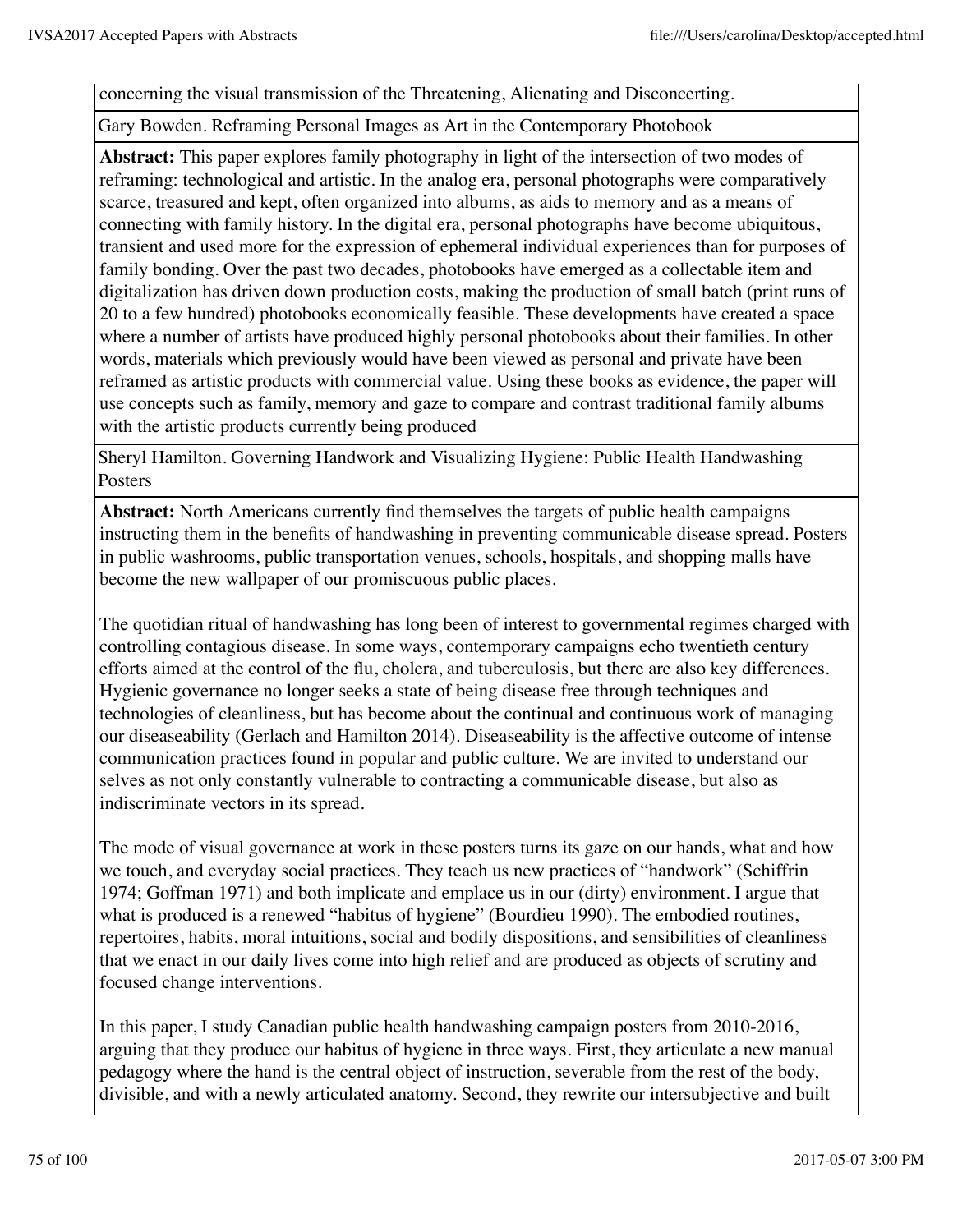environments as a series of interacting, contaminated/contaminating skins, in constant touch. And third, they change the scale of the hand, and specifically how we 'see' it, producing affective consequences, inviting us to 'feel' differently about our bodies. Together these figurations interrupt the comfort of our daily routines, make visible that which was previously invisible, force us to be more aware of ourselves as beings in touch, and constitute our environment as irremediably contaminated and our selves as ever contagious.

Greg Scott. The Family at 1312: An Ethnographic Film about 'Antagonistic Communalism" among Illicit Drug Users

**Abstract:** This film chronicles a matriarchal family system comprised of dispossessed, marginalized, drug addicted people who struggle daily to achieve balance between their individualistic pursuits and the need to rely on each other for survival. Owing to the pressures of stigmatization, ostracism, and police suppression, the members of this outlaw community have been forced to elucidate their own normative systems, their own standards, their own guidelines and mechanisms for creating and maintaining social control and order. We meet Cat, the self-designated ruler or chief of the family, and Laura, who struggles in her attempt to follow the rules. Mediating the conflict is heroin-and-crack-addicted Jamie, a self-described suburban housewife gone bad. Mike Mike, a west-side street gang veteran, marshals the power of The Mob to strengthen Cats position in the community, and its he who leads us through the continual battles of the family life. On the one hand, they seek each other out for help, love, and support; on the other hand, "the family eats its own, regularly," as each family member continually works to figure out how to hustle the family, to exploit the family for their own gain. This is a video ethnographic portrait of an American family.

Full film available at: https://vimeo.com/76186407

Gloria Johnston. Photovoice: transgender lives and framing the visual narrative

**Abstract:** This paper is an examination of current doctoral research with a small group of transgender persons in New Brunswick. In this research, the questions is, "What is the daily lived experience of persons who identify as transgender?" Transgender is a term used to describe persons whose gender identity differs from their assigned sex at birth who may or may not decide to alter their bodies hormonally and/or surgically. Often facing oppression in socio-structural areas of health, legal, media and social systems, the typical transgender visual narrative is voyeuristic and sensationalized. This research uses Photovoice, which involves the process of allowing participants to tell their daily lived experience, visually through photographs, and textually, through narrative and description. Focused on collaboration and reflexivity in a participatory action framework, this paper highlights five participants and a selection of photographs and narrative elicited through a face to face interview. The images, created and controlled by the participants, share a range of dialogues concerning gender, performance, impression management, navigating social rituals in family gatherings and social life, dramaturgy, passing, norms and expectation, social surveillance, visibility/invisibility and stigma. This research invites the participants to challenge established heteronormative structures and behaviors to find validation and frame their own vision of their daily lives. By exploring the lived experience visually, new avenues for dialogue between transgender persons and those within health, legal, media and social structures can further take place.

Matthew Varga, Sara Santarossa, Paige Coyne, Marcia Milne, Craig G Greenham and Sarah Woodruff. #BodyIssue on Instagram: The self-presentation of the female athletes in ESPN's 2016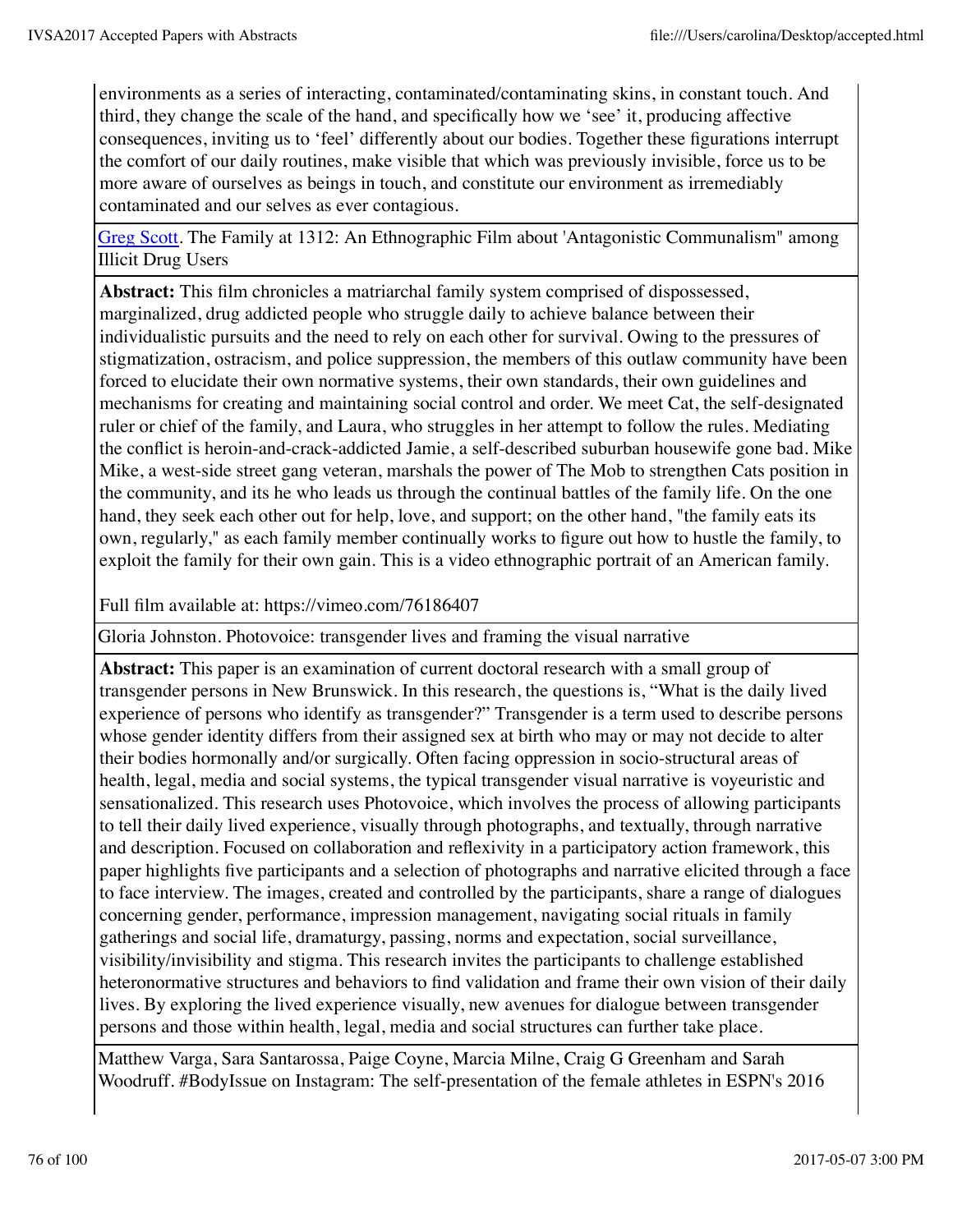#### Body Issue

**Abstract:** Media boasts considerable influence in how society views women's sport and female athletes. The ability to self-present is particularly important for female athletes who are otherwise confined to rigid and traditional gender norms (Reichart Smith & Sanderson, 2015). Self-presentation refers to how people convey their identity through verbal and non-verbal messages (Goffman, 1959), and social media is a platform where self-presentation is self-determined and self-controlled. This study applied Goffman's (1959) theory of self-presentation to Instagram as a means to investigate the way nine female athletes participating in the 2016 ESPN: The Magazine's Body Issue (Body Issue) chose to self-present themselves in building their personal brand. Instagram accounts were manually tracked (e.g., number of likes and comments on Body Issue pictures, number of posts, followers and following), and a photo analysis (using two independent coders) of "potential photos" (i.e., released on ESPN's website;  $N = 141$ ) and "self-presentation photos" (i.e., posted on personal Instagram account;  $N = 22$ ) was conducted. The 2016 Body Issue included nine female athletes from a wide range of sports (e.g., steeplechase, surfing, basketball, paratriathlon, etc.). Of the nine female athletes featured in this year's 2016 Body Issue, seven (78%) were Caucasian, and all were American. Majority of "potential photos" were "getting pretty" (e.g., behind the scenes;  $n = 64, 45.4\%$ ) shots. Whereas, majority of "self-presentation photos" were of "athletic action" (n = 11; 50.0%) or "active in sport" (n = 10; 45.5%), and not hypersexualized (i.e., breasts, genitals/buttocks not focal point of photo). Results suggest when using Instagram, these female athletes prefer to market their brand through athletic pictures, emphasizing their ability/athleticism rather than conform to society's gender specific beauty ideals. Finally, current findings may help future researchers better understand how female athletes prefer to be portrayed and promote the investigation of the positive long-term impact pictures emphasizing athleticism and not sexuality can have on an athlete's brand.

Piergiorgio Degli Esposti. Celebrity Activism, brand, post truth and freedom of expression

**Abstract:** The world of professional sport has long been one of the most dominant cultural industries in the global scene of entertainment.

Athletes, champions in many disciplines have become full members of the star system, often protagonists of commercials or brand ambassador of various kinds, have an important role both in the formation processes of subcultures as well as in strengthening adherence to the dominant culture, to the point that the athlete commodification process has come to transform it from a brand endorser brand outright.

In parallel with the professional leagues play a central role in the global communication landscape trying to distribute and sell their products at any level (professional sport and athletes superstars) willing to control every aspect of their products: from the merchandising, the video distribution or presence in any kind of platform (radio, web TV, video games, fantasy leagues) to the extreme of extend their control upon its members' support, promotion or adherence to social causes.

In this context, our paper aims to focus on the case Kolin Kaepernic and NFL (National Football League), observing and analyzing the methods of viral spread, both on social media and in sports fields, of the athlete's silent protest in compliance with the movement "black lives matter" and in opposition to the strict behavior policies imposed by the NFL, considered in our interpretation ass a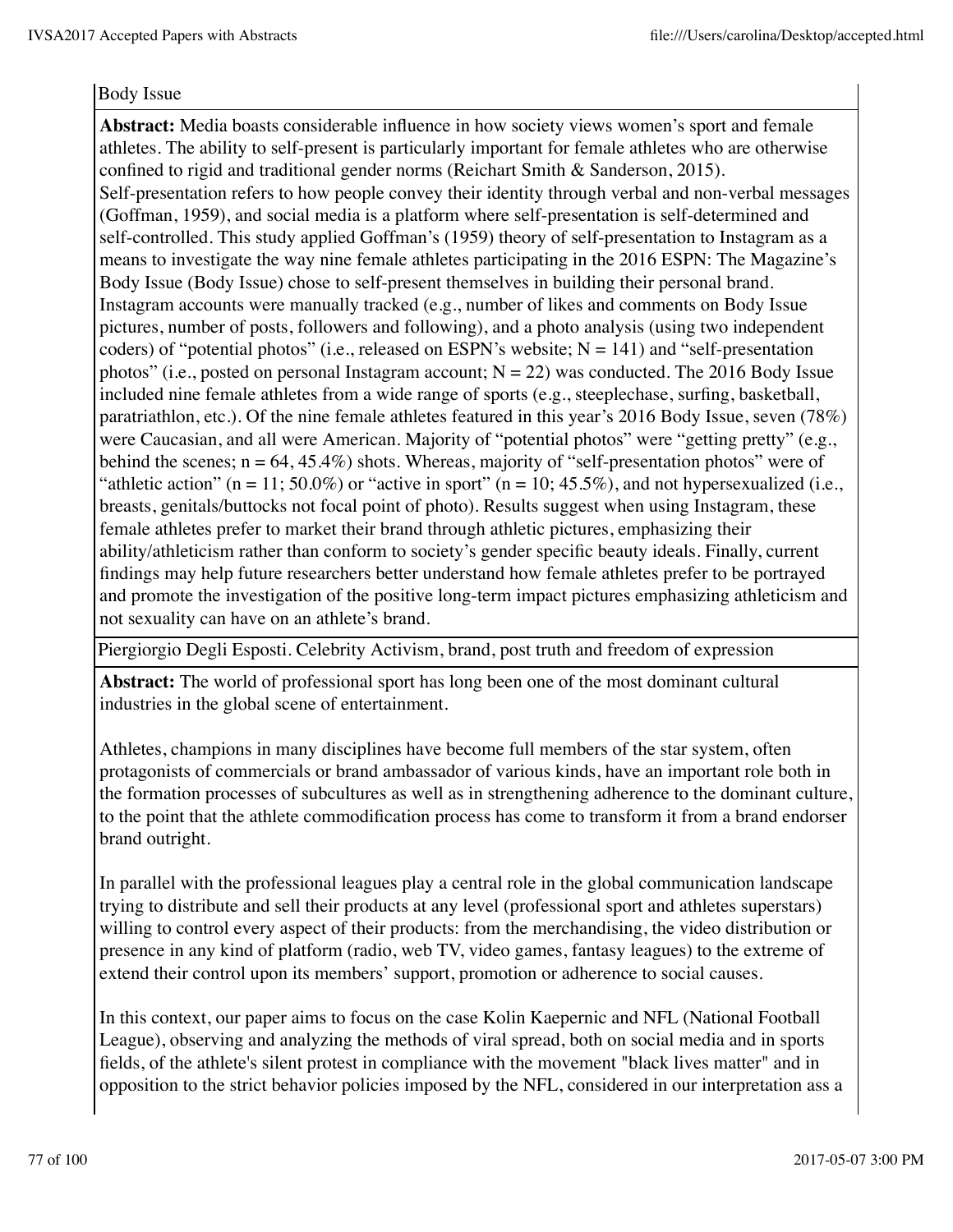walled garden.

We consider the case particularly significant from a theoretical standpoint as representative of the evolution of the visual imaginary of an athlete/activist and by a side and also for how describes the path of the post truth propaganda in the social media space. The empirical analysis of the phenomenon will be conducted through the use of tools related to social media and analysis and visual sociology emphasizing the look evolution of the athlete in the years and during the protest (form a pop star to an activist), and of its followers focusing to the social media emphasis of how news and information have been disrupted by user generated content and what is its impact in the so called post truth.

Carmen Lamothe. Public Stalls, Private Walls; toilet graffiti in an urban university

**Abstract:** In our increasingly online and connected world, bathroom graffiti offer us a glimpse of local, "offline", yet segregated and anonymous form of communication. Informed by Erving Goffman's concept of "backstage" social spaces, this study considers the stalls of a public toilet as a private, "backstage" area. Yet these private spaces also offer the opportunity and anonymity for writing graffiti open for public viewing. What is written on these walls and why does it matter? This study conducts a content analysis of graffiti found in the stalls of women's and men's public toilets at Montreal's Concordia University. The findings of this study are visually presented using both photographs and infographics.

Choon-Lee Chai. The Use of Photo-elicitation in Student Learning of Sociological Concepts

**Abstract:** The use of visual methods in post-secondary teaching and learning is gaining popularity. In this paper, the use of Photo-elicitation in student learning is analyzed. Students from two different Sociology courses were asked to take photographs of mundane everyday material objects, sceneries, and social interactions they encountered, and relate the pictures to sociological concepts they learned in class. It was found that the act of taking pictures drew students' attention to everyday happenings and objects that were otherwise oblivious to them, thus "making the familiar strange". In addition, as a form of active learning, the process of taking and interpreting pictures adds to students' appreciation of sociological concepts both in the cognitive and affective domains of student learning; and enables students to learn sociological concepts in the context of their everyday life experiences.

Luc Pauwels. Reframing the Everyday

**Abstract:** Sociology and photography represent distinct 'ways of looking' at society. Yet they are both focused on 'making the familiar strange', through interrogating the seemingly obvi-ous or incidental for their deeper layers of significance and by 'reframing' them as (visual) statements, observations or 'data' of sorts.

Visual sociologists and urban photographers in particular share the fascination with the everyday as enacted in cities around the globe. The urban social fabric in constant flux becomes apparent through observing and depicting routine behavior, incidental acts, and through scrutinizing the various signs and symptoms of how the city is 'used' by a rich diversity of inhabitants and visitors. The day-to-day metabolism of the city also reveals itself through its artefacts which are as much materializations of norms and values as ob-jects that are constantly being uploaded with new meanings, or re-appropriated to fulfil new functions.

Street photographers try to trade in the 'real' (in brackets!) by presenting it in unseen and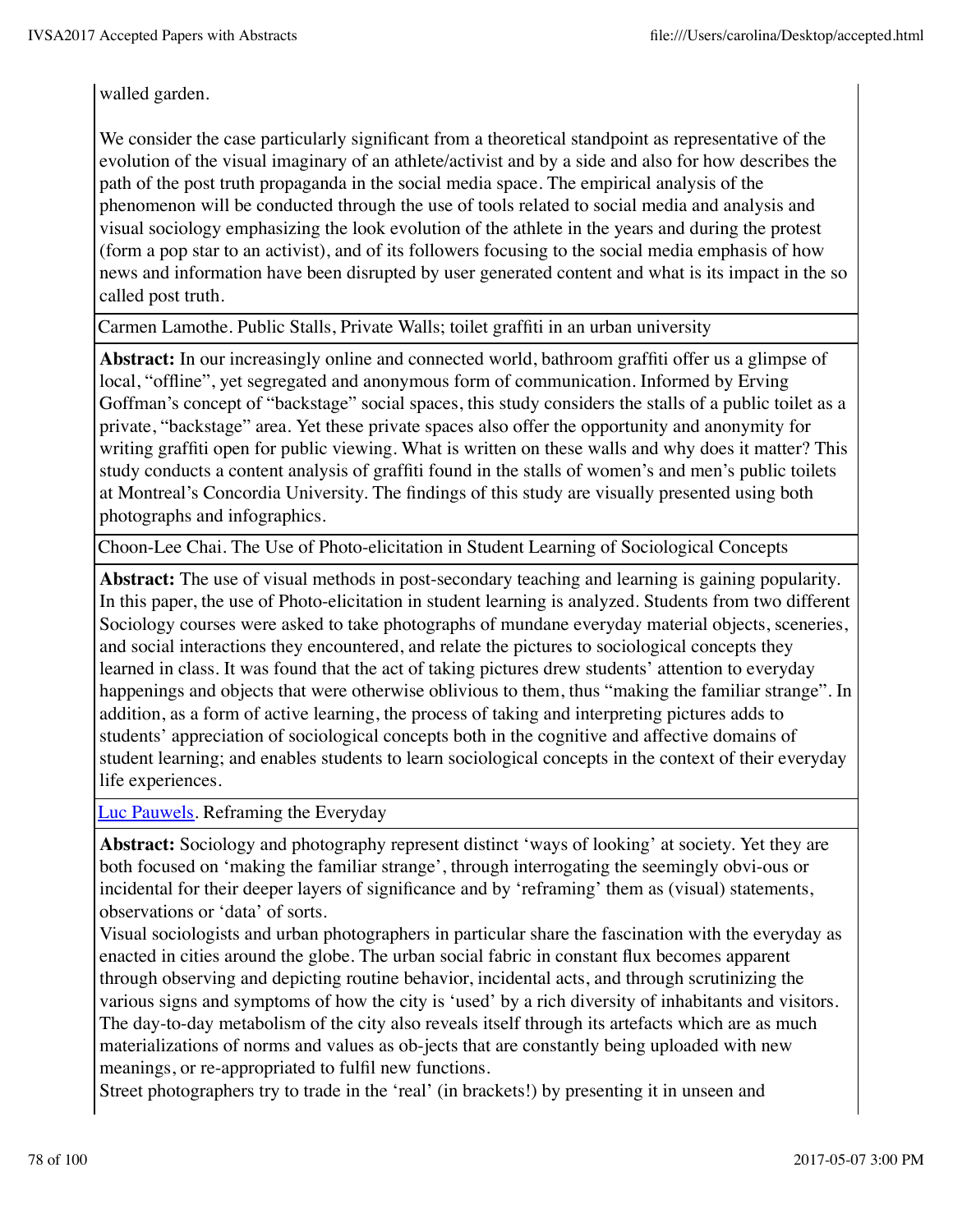unexpected, sometimes absurd, surreal or magic-realist forms. Street Photography in many ways seems to epitomize the core of photography: its unique relation to time and space, its unique ways to serendipitously capture fleeting aspects of urban life.

For a social scientist to engage in street photography involves a somewhat precarious po-sition as it often involves prying into (semi-) private moments of people as performed in public space, and securing a permanent record of this encounter for future use. What would be deemed inappropriate for many a social science project (in the absence of in-formed consent and IRB approval), is common practice for street-based photographers. Yet both visual social scientist and photographers do carefully explore and negotiate their own boundaries, which at least partly become apparent in the images they produce and chose to display.

In a visual conference celebrating the author of 'Practices of Self In Everyday Life', street photography as the practice par excellence to capture the fleeting, unplanned choreogra-phy of daily life should not be overlooked.

This selection of digital color images focusses on cities as transient repositories of cultural signifiers and multi-authored canvasses of change, power, survival, and resistance. As practice-based musings on visual ways to know and experience cities, they represent but a small sample of a much greater and ongoing body of analogue and digital work on dif-ferent aspects of globalizing urban cultures.

Jacqueline Low. Stigma Management as Celebration: Marketing Images of the Disabled Body

**Abstract:** In this paper I focus on a new technique of stigma management of potential use to people with disabilities. Based on analysis of media images of "disabled bodies" in contemporary fashion shows and marketing campaigns, I present celebration of disability as a new type of stigma management. In making my arguments I am chiefly concerned with modes of stigma management appropriate to what Goffman conceptualizes as discrediting stigma, stigma that cannot be concealed and therefore must be managed if the individual is not to suffer the punitive reactions of others, an everyday experience of interdependence for people with disabilities. Among those techniques offered by Goffman and Wietz as appropriate for managing such stigma are covering, disclosing, deviance disavowal, and challenging. In each of these cases of stigma management the disability is conceptualized as something that must be distracted from, transcended, or transferred in order to, in Goffman's word's' address the stigma that has turned the person "from a whole and usual" one to "a blemished person, ritually polluted," one whose social worth has been devalued. Stigma management as celebration is different from covering as it does not seek to distract but rather to call attention to and normalize and while it has a hint of challenging in its potential to confront normative social constructs of the body enshrined in abelist culture, it is different from challenging as these images are not mean to shock but rather to redefine and normalize disabled bodies. I situate this new form of stigma management within Clurman and Smith's research which found that the core value of Gen Xers is diversity, a value that fashion designers and ad execs have woven into their products today.

John Grady. Why is Erving Goffman's Gender Advertisements so important?

**Abstract:** Gender Advertisements (GA) is perhaps the most creative of Erving Goffman's books. Unfortunately, it is also one of his most neglected. This paper will argue that the contribution that GA makes to sociological theory and method are invaluable for contemporary sociology, and essential for visual sociology in particular. An inventory of Goffman's contributions in this work include the following:

1. Methodologically, Goffman, exemplifies analytic techniques that effortlessly combine both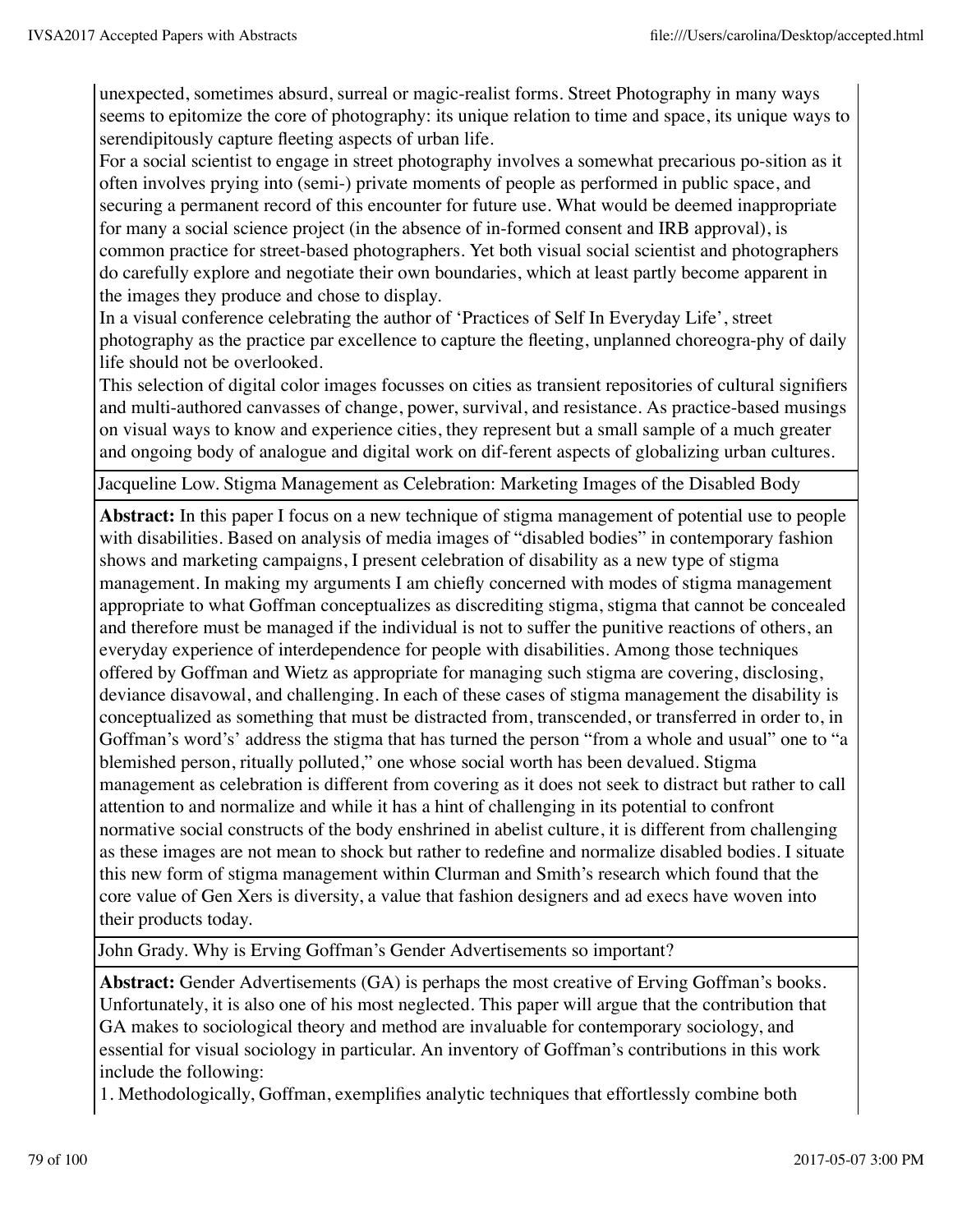ethnomethodology's attention to identifying the "background norms" that are the bedrock of a society's folkways with grounded theory's commitment to "constant comparison".

2. Substantively, Goffman identifies a set of background norms that can be used to trace social and cultural change in how gender relationships are experienced and regulated.

3. Theoretically, Goffman's treatment of gender norms provides an opening for imagining how a more integrated human science might be constructed.

4. Finally, Goffman helps prioritize the value of visual data for studying social action. This paper will discuss GA's accomplishments, its weaknesses, and how its approach might be strengthened.

Daniel Fetzner and Tomas Wald. DARK SKIN WHITE MASKS - Change of perspective

**Abstract:** 30 Master students from Ghana, Syria, Egypt, India, Pakistan, Usbekistan et. al. (re-)enact Germanity during their first months in Europe. An artistic research about identity, masks and re-enactment as short narratives. The project is part of an intercultural seminar that was done in winter 2016/17 at Offenburg University dealing with texts of Frantz Fanon. It is reflecting the experiences of young academics coming to Germany who appear as refugees on first sight.

Interactive Documentary at http://whitemask.metaspace.de

The work can be presented as an interactive video installation and accompanied by a talk.

Marc Lafrance and Scott Carey. Skin Work: Acne Sufferers and the Dermatologisation of Everyday Life

**Abstract:** Directing our attention to the experiences of acne sufferers, we consider how the 'dermatologisation of life' both transforms embodied experiences and complicates contemporary biopolitics. Far from a passive object of scientific knowledge, the dermatologised skin is a multiple and, indeed, multiplying milieu that both consolidates and contests present-day power/knowledge regimes. To identify as an acne sufferer is—at least in part—to identify with and through the skin. Yet this skin does not sit idly by, waiting to be inscribed with medical meaning. Instead, our study suggests that the skins of acne sufferers are actively worked on, and that this work both gives rise to and resists medicalisation. We have, therefore, coined the term 'skin work' to refer to the acne sufferer's ongoing management of the body's surface, particularly as it relates to his or her hormonal, alimentary and nocturnal lives. A careful consideration of the acne sufferer's embodied experiences of this work allows us to gain a better understanding of how the skin serves both as a site of normative regulation as well as as a site of embodied agency. By way of conclusion I will draw out the implications of this study for Goffman's theory of the presentation of self in everyday life.

Ndumiso Daluxolo Ngidi and Relebohile Moletsane. Through the eyes of orphans: Using participatory visual methods to explore sexual violence in and around a township secondary school in South Africa

**Abstract:** Sexual violence against girls and young women remains prevalent and a major public health concern in South Africa. In the last year, over 50 000 sexual assault cases were reported to the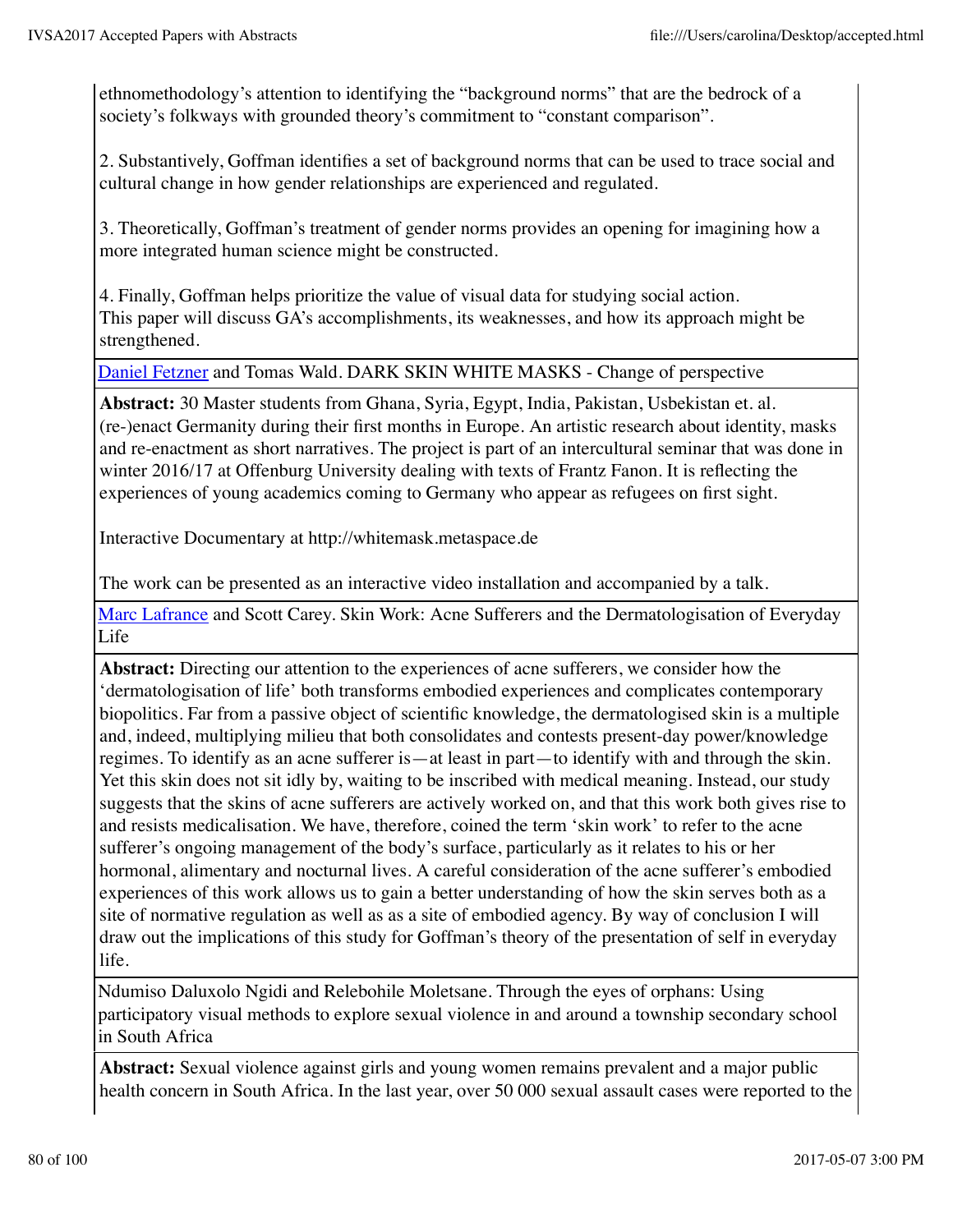South African Police Services. While these statistics reveal alarmingly and unacceptably high levels of sexual violence, a number of studies on sexual offenses have drawn attention to the fact that only a fraction of sexual offense cases are reported to the police. Prevalence is particularly high in poor township communities as well as rural areas. This has been associated with poor knowledge of what constitutes sexual violence, and an acceptance of or permissiveness towards sexual abuse. Schools have further been identified as sites for violence against young women and girls with sexual abuse being a regular feature in their school lives. Nationally, over 40 percent of girls under 18 years old have experienced some form of sexual abuse in their lifetime, and particularly in the school environment. Literature from the sub-Sahara Africa region has further identified orphaned adolescents as a category of vulnerable populations. In South Africa, there are over 2 million orphaned children and youth. Yet, the true extent of the challenges and vulnerability to sexual violence they encounter is not well documented. This study used participatory visual methods to explore vulnerability and agency of a group of orphaned learners in the context of sexual violence in and around their school. Further, drawings and photo-voice were used to facilitate agency and resilience among this group of learners. The findings highlight the significant contribution of visual participatory methods, as innovative research approaches, in addressing sexual violence and its spread, especially among vulnerable youth. This study contributes to the growing body of literature on interventions that address sexual violence, particularly those involving groups likely to be victims of sexual violence (i.e. orphans) in and around schools.

Malgorzata Bogunia-Borowska. Museum as a Space of Dramaturgy and Performance – Reframing the History, Social Spaces and the City

# **Abstract:**

In my presentation I intend to present and analyze the two latest models of museums in Poland: Emigration Museum in Gdynia and The Warsaw Rising Museum. In these examples I'll try to demonstrate ways of refraiming history, social space and the space of the city. The museum is the place not only of dramaturgy and performance but also the images and identity. Entering the museum a person becomes an active actor who plays the role in the performance and takes part in social drama. Especially visual components are important in such kind of space. In Goffmanian writings the idea of dramaturgy and performance play the central role. Museum also became the "object" of 'everyday life'. Museum as a social space involves ordinary people to interact, play and create the history and their identity. History starts to be part of mass population but not only the elite.

In my presentation I am going to present how people construct the history and use the space of museum and the city. In my research I collected visual material to show how museum and people interact together.

Museums are important social institutions. Through museums is being made the transmission of meaning. It builds community identity. Perpetuates the memory of the past. Perpetuates a specific vision of the history and events. Sets the direction of thinking about people, events, tragedies, successes of individuals, communities, states. We are accustomed to think of the museum as a static institution, which is oriented to the past and to preserve the past.

Museums are no longer something to show and perpetuate. Their role is changing. Increasingly they invite to negotiations, discussions and dialogue. They propose multisensory active reception. Museums become open books that you read discovering different levels of meaning. Museum revolution is not limited to the same form, greater interactivity or narrative form. Museum is a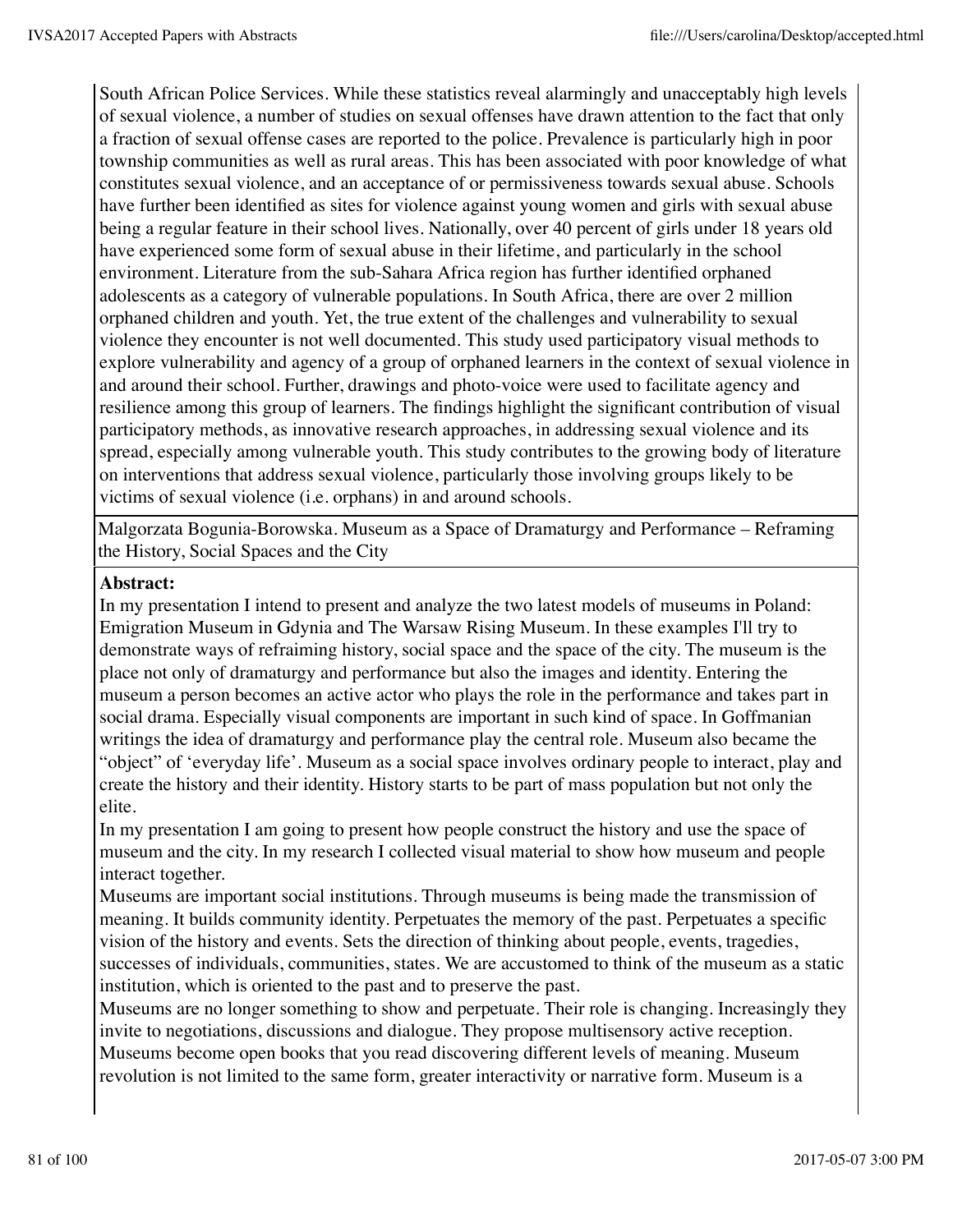special social space of social interactions.

New forms of museums have become also a challenge for the social and urban space to the same extent as for redefining the history of specific entities. These processes relate to museums around the world. In particular, however, these revolutionary processes shaping the aesthetics of space, the social space of dialogue, stories about the history of a particular cultural and social place are perceived in countries that are in transition.

Bob Hanke. Trump's New Face of Power in America

**Abstract:** Goffman's (1955) essay on face-work still has relevance for describing the aggressive use of Donald Trump's face-work. As a player in business and reality television, Trump became a nonself-regulating participant in the media ritual of U.S. presidential politics. His self-aggrandizing face-work combined with his use of social media indicates that Goffman's ritual code has been broken. Nevertheless, if the main principle of a ritual order is not justice but face, then Trump certainly invests in his and insulates himself "by blindness, half-truths, illusions, and rationalizations." Facts can be avoided and no offense is too great. His first duty is toward his presentation of branded self. His face, hands, body, and emotions are committed to doing what he said he would do at the same time as he renders language meaningless, including some of his own campaign promises. Drawing on Sloterdijk's (1987) analysis of cynical reason and physiognomic sense, we could say Trump's face with his cynical, cold gaze and scornful smile is the message. He has the soul of a salesman, but as Ronald Reagan showed, there is political power in acting. "Make America Great Again" means acting to return to the bad status quo by repealing laws and ignoring democratic political ideals to climb the heights of power and look down. As president, his political ego demonizes the media and he speaks his mind on Twitter. His first meetings with foreign leaders indicate that his aides are trying to teach him the rules of presidential conduct. But at his first solo press conference, the unscripted Trump defended his first month in office. Given how he occupied the White House, we can expect a continuing cycle of threats to his face and combative, deceitful, face-saving practices. My hunch is that his face, catastrophic vision, and demagogic will to win the political game at any cost will trump any other face in his repertoire. Rather than reading Trump's face in relation to what he is 'really' like, this paper explores how his face-work is diffusely located in the flow of events in relation to a cynical zeitgeist. For Deleuze and Guattari (1987), the face is a politics. As a "black hole of subjectivity" that is not lodged in his body, Trump's shameless, angry, white face digs a hole for subjectification. His face is a "veritable megaphone" on a must-see political unreality television show within an authoritarian assemblage of power.

Kate Schneider. The Architecture of Dissent

**Abstract:** In Imperial Landscapes, author W.J.T. Mitchell states, "Landscape is a natural scene mediated by culture. It is both a represented and presented space…" The Architecture of Dissent uncovers the visual signifiers of resistance and land preservation found in the communities protesting the oil and gas industries in Canada and the United States. Starting with the Standing Rock Reservation's Dakota Access Pipeline action camps in North Dakota, and following with Indigenous and settler-led protest encampments in Texas and British Columbia, the images in this series depict the physical structures of the protest camps, the individuals inhabiting these spaces, and the lands that environmental stewards seek to protect. Using the photo series as a point of departure, this paper will discuss: (1) the symbolic status of the encampments as a site for preservation in relation to the oil industries' history of extraction; (2) the growing alliances between Indigenous and settler communities in the environmental movement, and the steps these allied communities are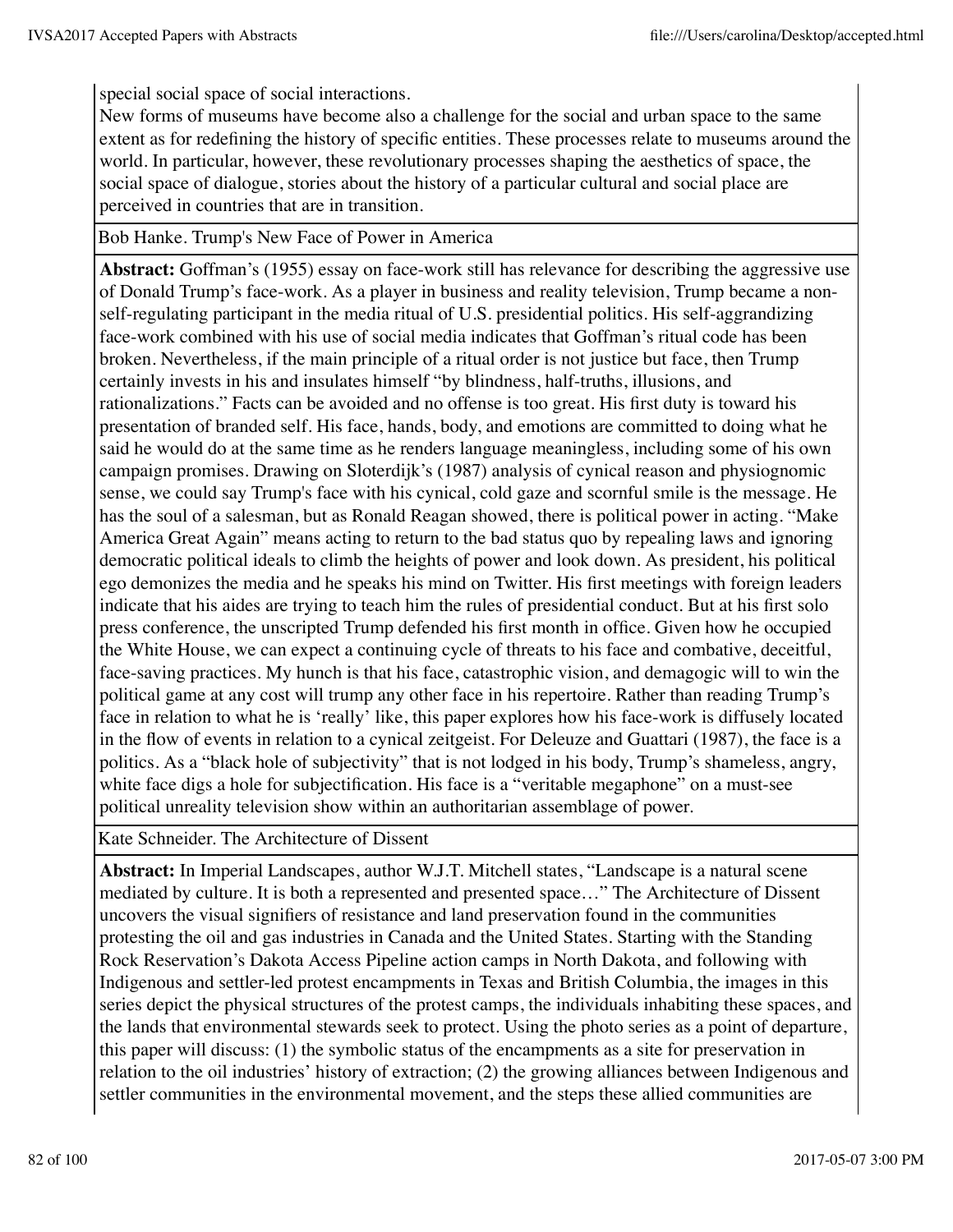taking towards reconciliation; and (3) the role the photo-essay and ethnographic practice play in storytelling, community building, and political dissent. The presentation of the photo series can either be a twenty-image slide show, or as a five-image installation. The size of the installation images are 24"x 30," and are mounted on Dibond.

Rafael Reina. Tunnel to table:FILM

**Abstract:** Screener Link: https://www.youtube.com/watch?v=-26kRzrex9U&feature=youtu.be https://youtu.be/-26kRzrex9U

Kinsale is a very touristic town in the south of Ireland, and has the greatest concentration of restaurants and has long been known as the Gourmet Capital of Ireland. But most of them still live apart from local producers. Rob Hopkins, who was a permaculture teacher at Kinsale College, is the founder of the Transition Movement and the author of "The Transition Handbook". In his book, he explains the importance of local commerce and how necessary is using communication tools to spread the idea of consuming healthy food as well.

In Kinsale College's permaculture course students grow affordable seasonal wild produce and decided to create a visual project that will connect healthy food production with local people. They have made a video to create the possibility of selling organic vegetables from Kinsale College's permaculture course to the local restaurants. The aim of the visual project is to create a link and connection between permaculture students and restaurants from Kinsale.

The project has been coordinated by a visual sociologist interested in new ways of social organisation, communities, economy and self-efficiency.

Simone O'Callaghan. Exhibition Proposal: Sleep While the Baby Sleeps

**Abstract:** This accompanies Paper 111: Sleep While the Baby Sleeps; snatched reprieves, secret moments & candid disclosures, that has been accepted for presentation at IVSA 2017.

# DESCRIPTION

This artwork explores the everyday experiences, internalized monologues and images created by primary caregivers - most often mothers - in moments of "downtime". Sleep While the Baby Sleeps is a photographic installation that has provided primary caregivers a voice to express what they are doing, thinking or feeling while their children are sleeping. This artwork, based on the artist's own experiences, was done in collaboration with friend Jenny McMillan, whose four year old son has a rare genetic condition, MECP2 Duplication Syndrome which manifests as profound physical disability. First exhibited in Scotland in 2015, as part of The Mother Load, Dundee exhibition, print-based artworks and artist books in the gallery create an area of common ground with other primary caregivers.

In the original installation, audiences were then also invited to submit their own images via Instagram to be displayed on a Microsoft Surface Table, enabling them a "back channel" to communicate their responses to the exhibition. This component, due to technical limitations would not be possible for IVSA2017, but it is discussed in Paper 111, mentioned above. There is, however the scope for audiences to still contribute to the artwork by posting to Instagram with an exhibition dedicated hashtag and viewing all Instagram posts the same, on their devices.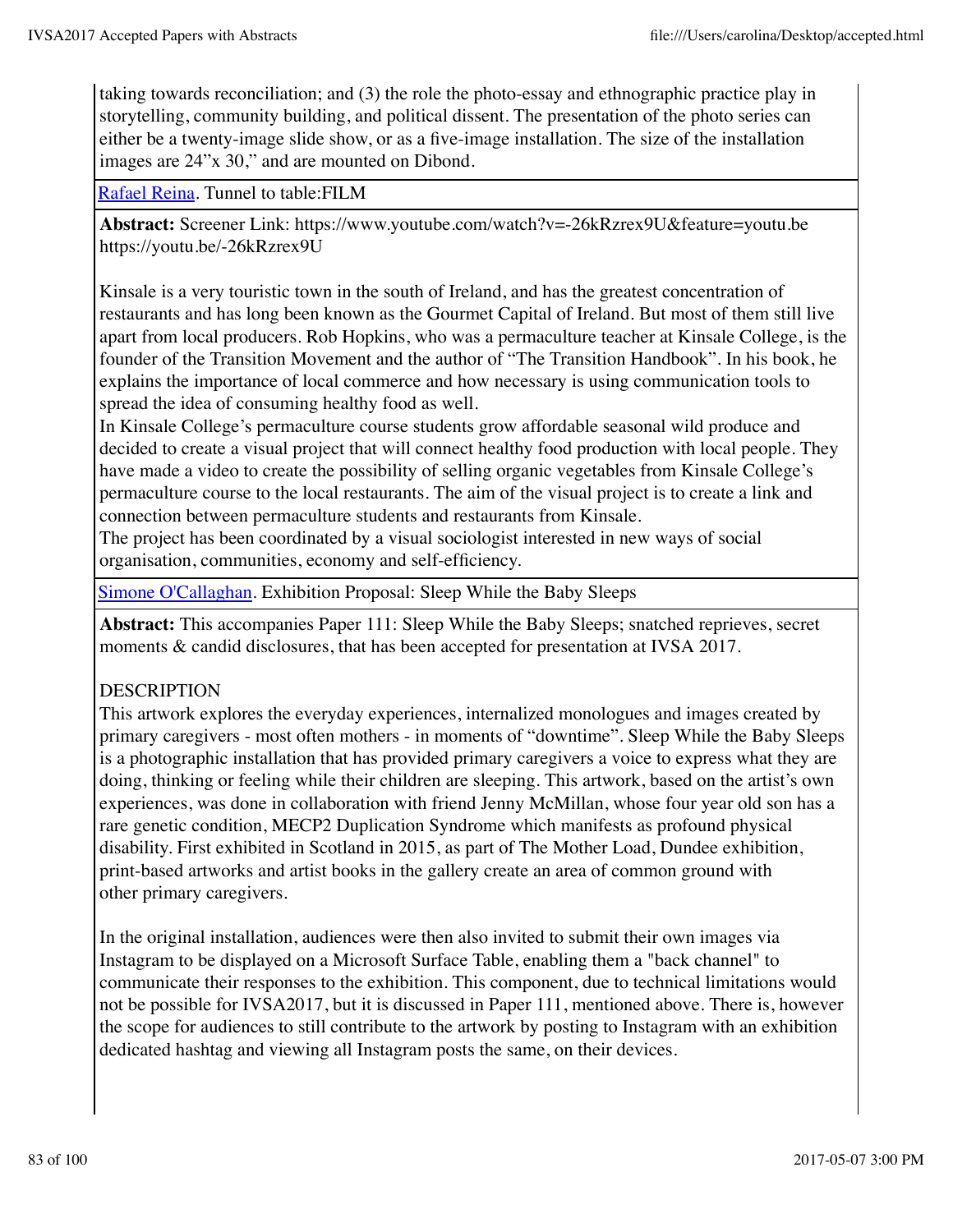# PHOTOGRAPHIC INSTALLATION - DIMENSIONS & MEDIA

Photographs printed onto aluminum assembled to create a polaroid wall, presented as timeline. All panels need to be exhibited and cannot be presented as a slideshow.

5 x 60cm x 40cm aluminum panels 10 x 60cm x 32cm aluminum panels 5 x 60cm x 47cm aluminum panels 4 x 18cm x 18cm photographic artist books

# HANGING & SPATIAL REQUIREMENTS

Installation: Sheets of aluminum have a wooden frame on the back, which hooks over 2 strong nails per work. (see photos for indication) Photographic books: Shelf for display (see photos)

Wall space needed: 5.6m x 2.5m

Victor Frankowski. Urban Arctic: Kirkenes

**Abstract:** This exhibtion looks at, an 18 month, case study into the Norwegian town of Kirkenes. Due to its size, 3500 inhabitants, its geographical positioning, in a remote border region and with an industrialised history the town is seen as an atypical settlement within urban theory. Yet its connection to global networks of shipping, tourism and labour migration allow it to show functions usually associated with much larger cities.

Through photography and digital-media this section of the project looks at developing a methodological framework focused on the overlapping themes of industry, environment and migration. Allowing for the replication of the research in four other similar sized settlements in different regions of the Arctic. With the aim to return to each of them once every five years, creating a visual archive of the changing urban Arctic localities.

The exhibit would consist of 2 wall size projections which would include film as well as photographs from the project. The film would also have a sound as a key element of consisting of interviews and recordings from the field work. Ideally a room with no windows would be required at least 3m x 3m. I would also require 2 projectors and ideally ideally a computer to have them connected to. The movie would be mp4 or mov

Cassandra Dam. UN-LESS: Photography, the body, and mass communication

**Abstract:** As an interdisciplinary photographic artist and academic my work focuses on the body, photography, and mass communication. This paper outlines the theoretical underpinnings of a series of analog photographic images inquiring into the effects that electronic devices used for mass and personal communication have on the body, emotions, and psychology of women in particular. Employing an interpretive approach I discuss how theories of mass communications and visual culture (i.e. McLuhan, Haraway, Mitchell, Gadamer, Schatzki, Barthes) relate to 6 photographs I produced (and will have present).

I dismantled electronic devices, smartphones, mp3 players, e-readers by crushing them, exposing the aggressive nature these devices have on the psyche, yet aesthetically the broken parts are arranged to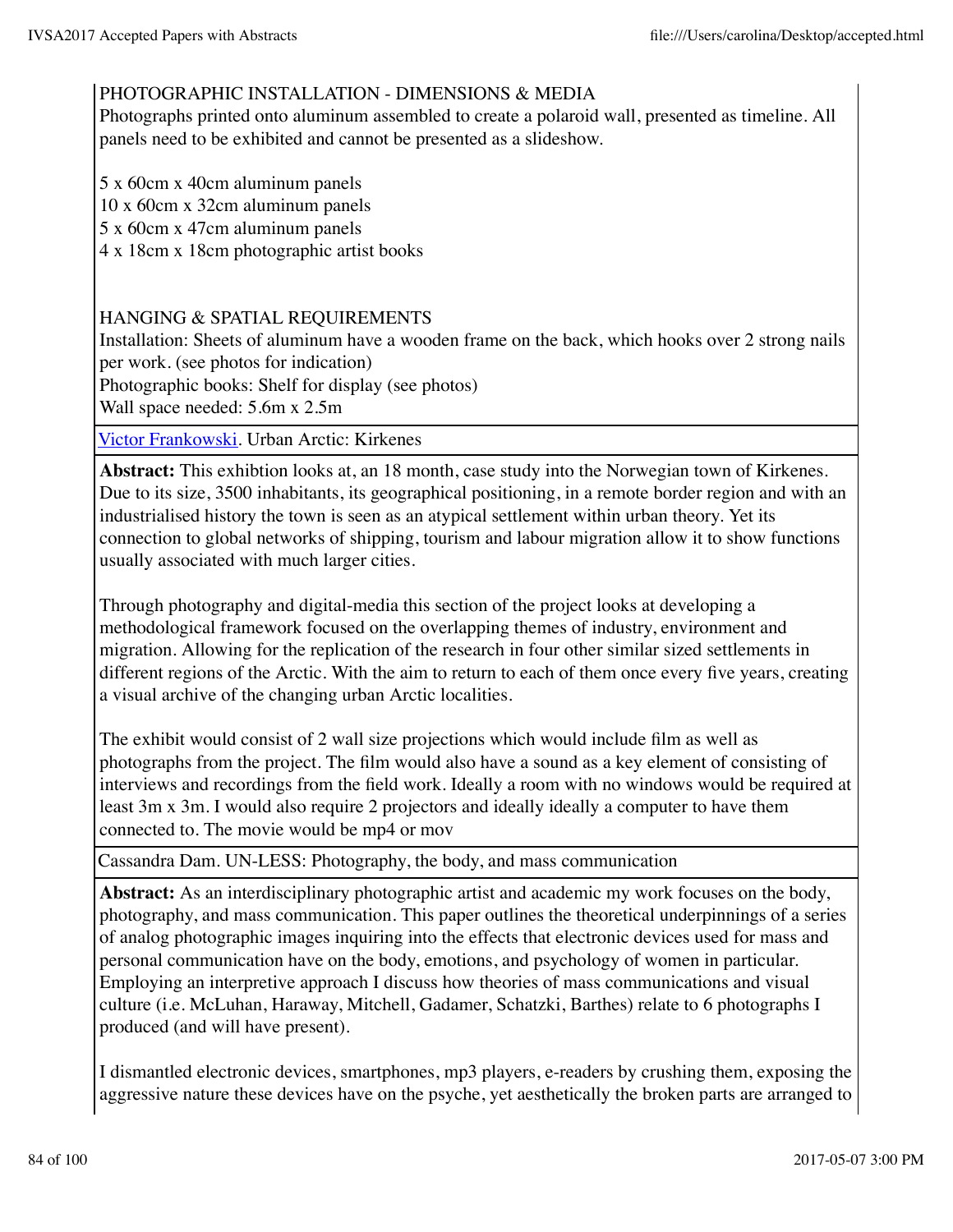resemble engineering tear-down schematics, suggesting the calm, orderliness the devices claim to bring to our everyday lives. Internet sound bites, representing the many misogynistic and derogatory labels women encounter daily are then added by hand to label the orderly broken pieces of electronic devices similar to labels and legends used in electronic parts schematics.

This work is challenging because analog-based practice approaches photography from a position of contemplation, meditation, and delayed gratification, unlike digital photography where it is possible to produce a mass number of images quickly and cheaply, that are then edited and manipulated on a computer. The social and individual practices of making analog photographs are explored in the project and taken up theoretically in this paper.

Ryan Trudeau. Empowering Haiti's Youth: When pictures speak

# **Abstract:** Abstract:

This presentation explores the culmination of multiple arts-based research methodologies and on the design of what Nguyen and Mitchell (2014) refer to as policy-posters in a research study that sought to better understand the educational and leadership development of young people in the post-earthquake and developmental context of Haiti. Through a qualitative exploration of the perspectives of Haitian youth in a secondary school setting in Port-au-Prince, Haiti, this study investigated what Haitian youth identified as the barriers to their development in terms of educational advancement and leadership opportunities, as well as what Haitian youth identified as the solutions to these barriers in relation to fostering their own future development. As a result, these processes led to the creation of themes related to identified barriers, which fostered meaningful development, created awareness, and 'jumpstarted' the possibility for sustainable change for future generations of Haitian youth. The broader focus of this study was to empower the participants by giving them opportunities to voice their concerns. While I drew on several arts-based methodologies in the study, this presentation will focus on the ways in which I used photovoice and drawings as storyboards (Mitchell et al, 2011). It explores the interesting relation between producing photos and the ways in which youth incorporated both drawings/storyboards and their photos into their very own policy-posters. In addition to considering the role of their art in representing the issues that they saw as important, I am also interested in the links between the various art forms in the community in which the youth lived, and the types of art they used in their representations.

# References:

Labacher, L., De Lange, N., Mitchell, C., Moletsane, R., & Geldenhys, M. (2012).What can a visual researcher do with a storyboard? In E-J Milne, C. Mitchell, & N. De Lange (Eds.), The handbook of participatory video. Lanham, MD: AltaMira Press.

Mitchell, C., Milne, E-J, & De Lange, N. (2012). Introduction. In E-J Milne, C. Mitchell, & N. Mitchell, C., De Lange, N., & Moletsane, R. (2011). Before the camera rolls. Drawing storyboards to address gendered poverty. In L. Theron, C. Mitchell, A. Smith and J. Stuart (eds.), Picturing research: Drawing(s) as visual methodology (219-231). Rotterdam: Sense.

Nguyen, T. & Mitchell, C. (2014). Changing the landscape of Education for All: Using participatory methodologies for monitoring educational rights for girls with disabilities in Vietnamese schools. Comparative and International Education Society Conference, Toronto, March 10-15.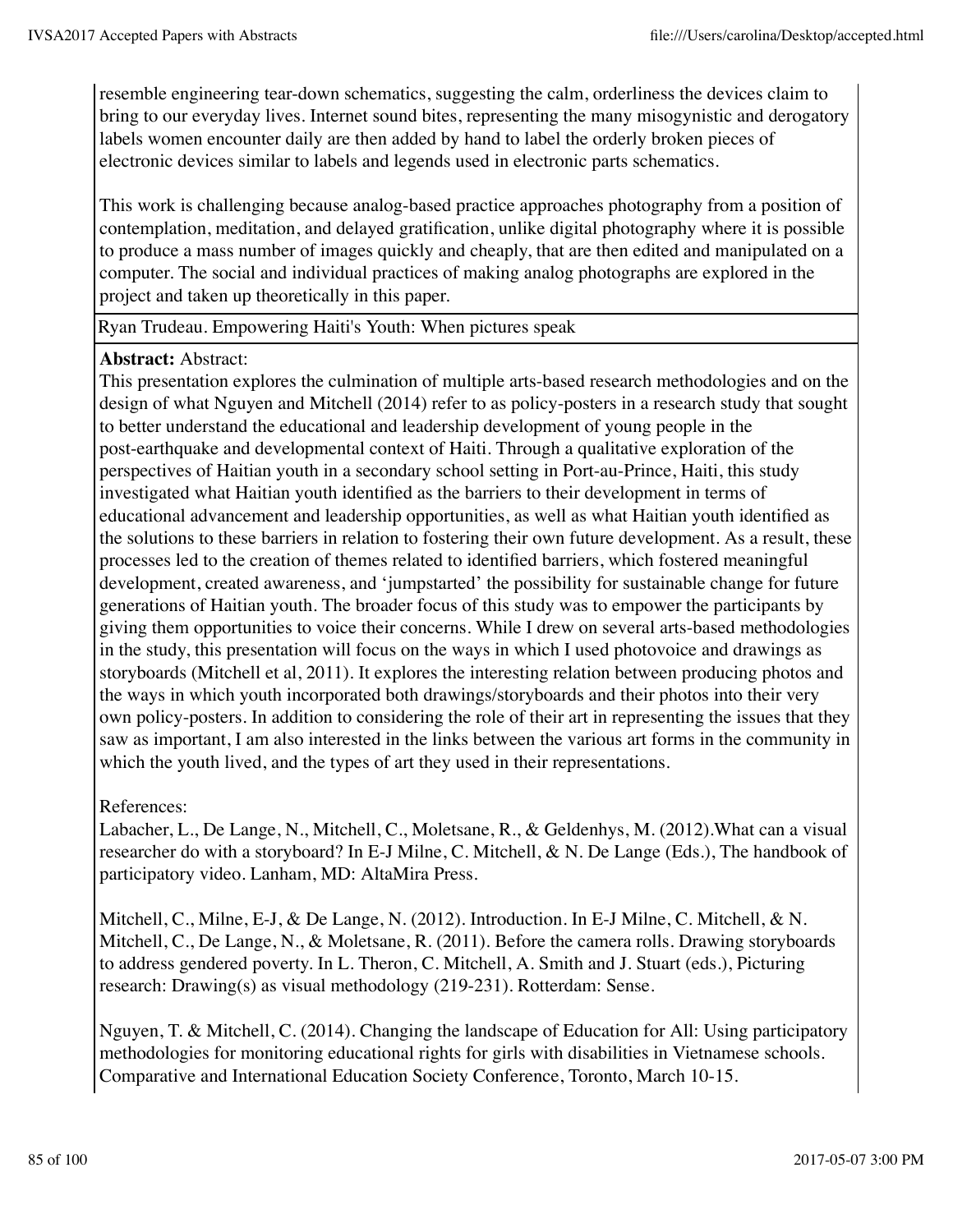### Panizza Allmark. Gender and Shopping Malls (Photography Exhibit)

**Abstract:** According to Jon Goss, the shopping mall is a liminal zone between 'the sacred and secular, the mundane and exotic, and the local and global' (2005: 299). My photographic work records such dichotomies in these spaces of consumption. As a documentary photographer, or visualista, photographing the interiors of shopping mall has been an opportunity to provide commentary on the visual spectacle with which I was engaging. In my approach 'like effective shopping, feminist criticism includes moments of sharpened focus, narrow gaze… "(Morris 1999: 395).

My photographic works focus on the imagery within large shopping malls from various cities across the world, such as Bangkok, Athens, Hong Kong and Dubai. The visual work contains double reflections contained within an image and photographs placed side-by-side enable comparison founded on content and design. In particular the emphasis is on gendered representations. My photographic work also draws attention to the overwhelming prevalence of female imagery within shopping malls, and in particular to the sexualized positioning and idealized femininity of young white women. Moreover, my work highlights the dominance of Western models, and hence Western ideals of beauty in late capitalism. My use of juxtapositions and montages convey the similarities between shopping mall features in disparate geographical locations. The use of this technique illustrates transnational practices and the prevalence of late capitalism on a global scale.

# References

Goss, J. (1993), The 'Magic of the Mall': An Analysis of Form, Function, and Meaning in the Contemporary Retail Built Economy. Annals of the Association of American Geographers, 83:1 pp.18-47.

Morris, M, (1999), 'Things to do with shopping centres', in S. During (ed.), The Cultural Studies Reader, Routledge: London, pp 391–409.

Milka Nyariro. Picturing Change Through Photovoice: Participatory Evaluation of a Daycare Intervention in an Urban Informal Context

**Abstract:** Balancing economic activities and motherhood responsibilities, specifically for low-income single mothers, can be an obstacle to reach the economic empowerment (Clark & Muthuri, 2016). Changing the situation and offering more options for daycare or child care services for these mothers may lead them to a change in exploring more options to improve their economic life. But how do we study change or, as Guijit (2014) terms it, engage in "impact evaluation" and how can this process be participatory (Islam, 2014)? In this study a group of 47 mothers, between 15 to 49 years of age living in Korogocho, an informal settlement in Nairobi, and with at least one child aged 1 to 4 years, participated in a voucher intervention in which they had access to affordable daycare. One component of the study was to ask the question: How can mothers, as insiders and stakeholders, be a part of participatory evaluation? In addition to being interviewed, the women were given the opportunity to participate in a photovoice initiative in which they were given the prompt "How has your daily life or that of other family members changed since you joined the voucher program?"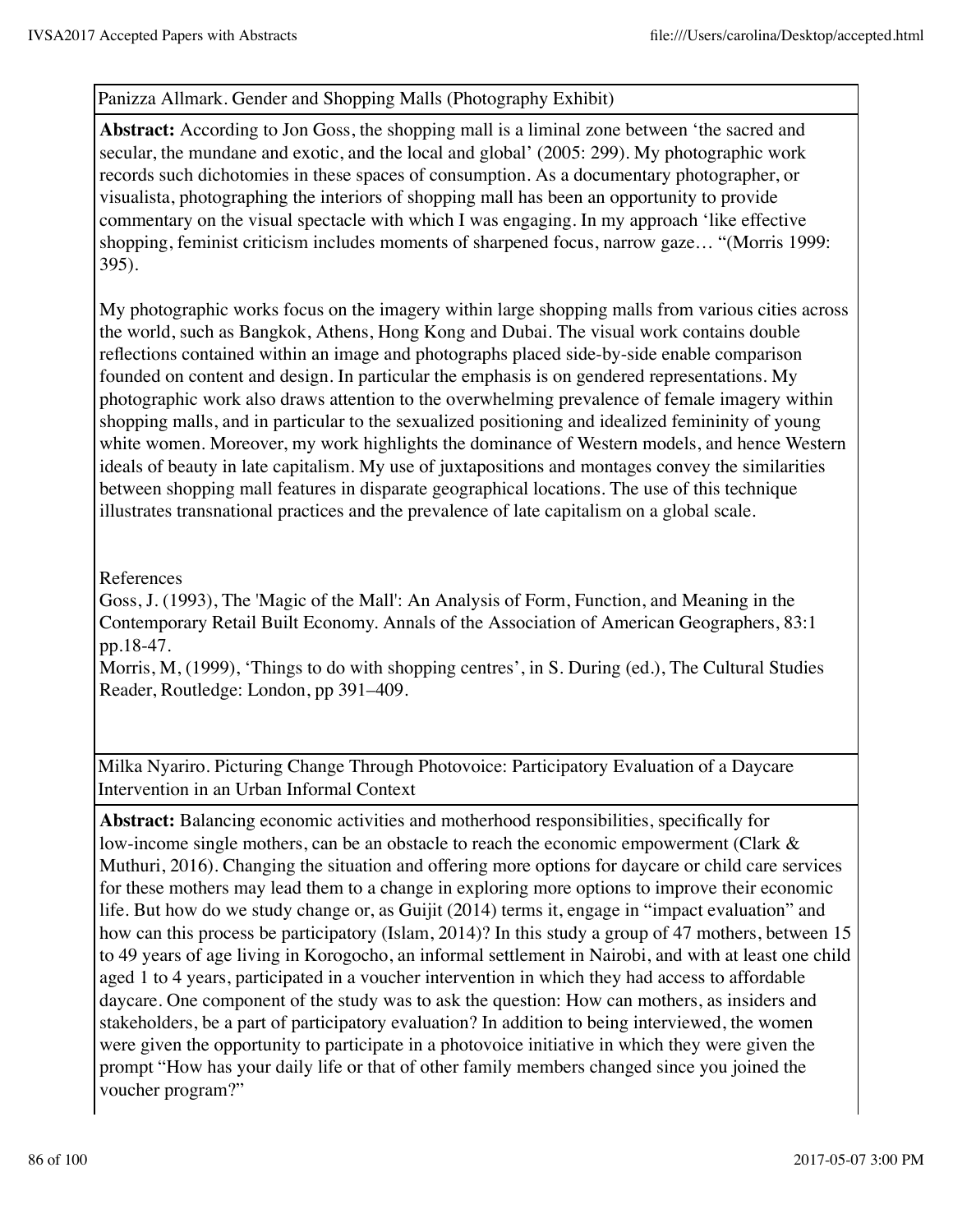Working with their own photos in small groups, mothers produced 16 "Poster-Narratives" (Mitchell, 2011, p 59.) in which they identified key themes and reflections on the impact of access to daycare, along with recommendations on affordable daycares. Preliminary findings suggest that since the introduction of voucher to the mothers for day care, the number of children accompanying their mothers to their employment has reduced significantly. The number of children loitering in the streets and left unattended in the community has also reduced thereby improving to safety of the children while their parents are at work. There is also reduced contact by children with the hazardous environment, such as playing on dirty drainages and sewages; this could lead to reduced cases of diseases. Overall the process of participatory analysis itself as seen 'through the eyes of mothers' offers important insights in studying and picturing what change looks like.

Magali Uhl, Christophe Abrassart, Carole Lévesque, Serge-Olivier Rondeau and Sofia Bouratsis. A Web Platform as a critical research device in Visual Sociology. Designerly ways of seeing the invisible in a new urban campus project

**Abstract:** The installation is a visual representation of the results of a collaborative research, which will be presented soon on a dedicated web platform.

This research project was produced in 2016 within the close perimeter of the future campus of the University of Montreal, juxtaposing the neighbourhoods of Parc-Extension and Outremont. This terrain vague, now under construction, will house the first students in 2019 on what is qualified as an integrated urban campus. The research project involved academic researchers, students from different fields, community organisations, social innovators, as well as parties directly involved with the new campus, i.e. the cultural mediation service of the City of Montreal and the University of Montreal itself.

The research sought to capture the invisible reception of this new urban campus project by local communities in their everyday life (reframing of space boundaries, fear of gentrification, loss of identity of the neighbourhood, hope for future opportunities). To achieve this, the researchers used a variety of designed artifacts as mediation tools (a staging, a map to be completed, foresight scenarios and objects to trigger discussions) and grasped moments of spontaneous reactions among the dwellers by photography.

In order to present the results, an open-source website was created. Only a dynamic visual approach could give a full account of the events, participants, local dynamics, the observed challenges and the diverse creative research methods developed. Thus, this interface (which comprises films, videos, photographs, maps) allows to understand, at a glance, the multiplicity of interventions and participants. It also allows, through an intuitive navigation, to be immersed within the details of each research and creative approaches that were tested on site.

Considering today's omnipresence of the web, we believe that this type of interface, ergonomic as much as scholarly, is a mean of communication that requires experimentation and consolidation for visual research methods. A growing number of researchers make use of such tools, though the attention to design within the ergonomics of the platform is usually little considered. Our objective is to offer a critical visual experience of a sociological thought process about the everyday of cities undergoing rapid transformation.

Regarding the installation itself: depending on the exhibition space we could use on-site computers or iPads in order to provide the possibility for the visitors to experiment directly the visual interface of the web platform. In addition, photographs taken during the research project will be exhibited as a narrative display.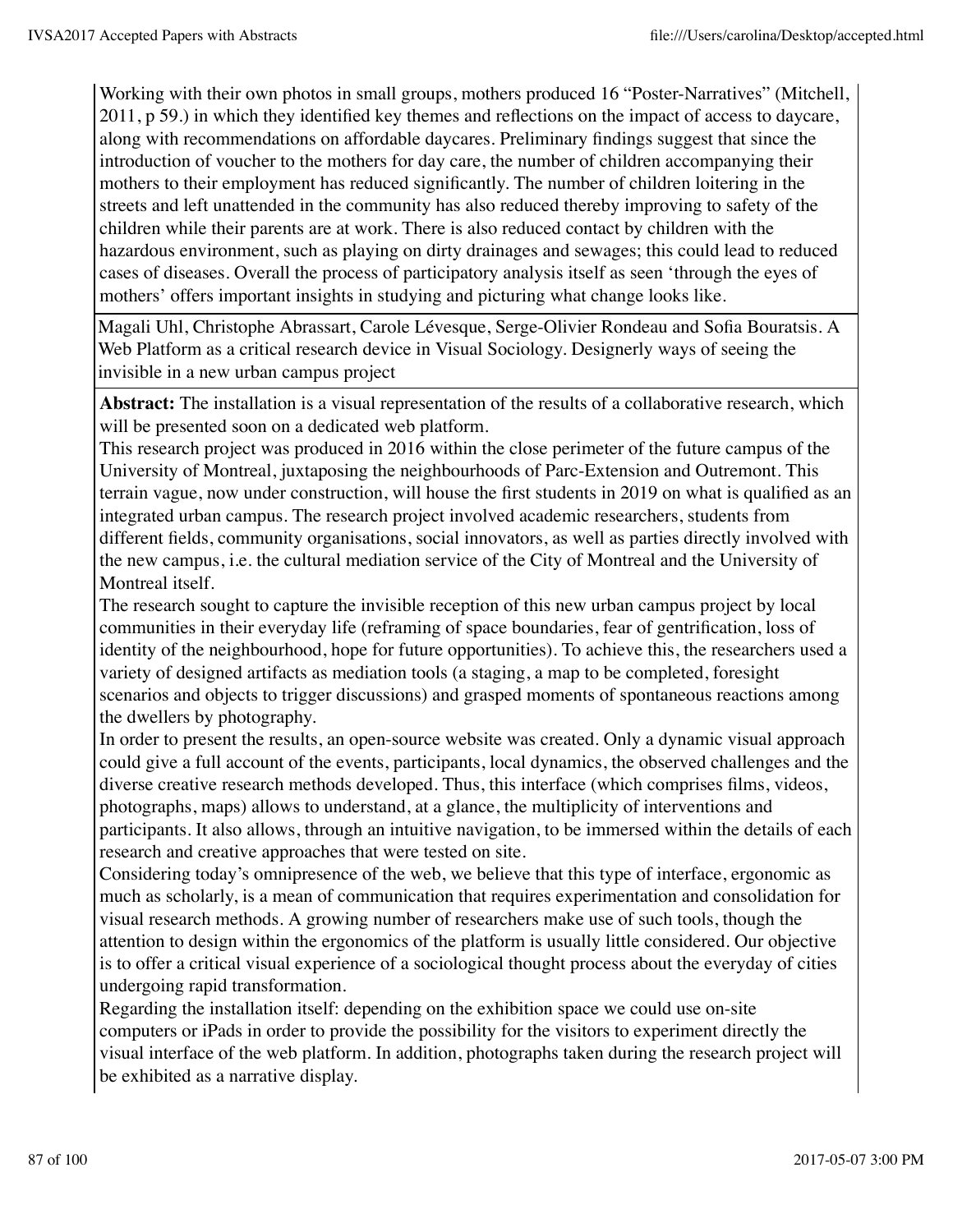Alia Hadid and Julie Dell-Jones. Life Beyond the Lens: Photo-Elicitation with Images of Syria

**Abstract:** Life Beyond the Lens

Photographs can trigger memories, evoke feeling, and document precise moments and places in time, including times of war (Harper, 2002).

We, side by side, a Syrian and an American, decide to look at recent photographs from mainstream media outlets and use the images as an elicitation tool for a difficult conversation about an ongoing war and the depiction of people's plight. Difficult conversations emerge from the shared experience of looking at photographs of Syria.

Are the images of the Syrian war able to convey a shared meaning when viewed by the co-researchers, one with a deep contextual understanding that is felt and experienced, the other with an informed respect for photography, photojournalism, and the assumption of the potential for images to connect people and move people into action. Photographs of war introduce the faces of the individuals affected by devastation and provide a humanizing story of the geopolitical events. And yet, the Syrian says, "Those images can't even begin to portray life the way it is."

Are these shared images capturing desperation or determination? Can photo-elicited conversation bring together emic and etic perspectives and interpretations in such a way as to reach understanding? How does the analysis of mainstream images presented and captioned (individually or jointly with written text) evolve between co-researchers engaged in conversation as exploration? An image of children playing in the midst of rubble leads to questions about the daily life in Syria and the vast differences between the affected and untouched areas. Another image of a young face numb, dazed, and bloodied sitting alone draws out details about the hardships and resilience of people.

The focus of this study highlights the ways in which one Syrian researcher selects images in order to depict the Syrian war and the different ways in which the same images are negotiated and understood by the two researchers with different backgrounds. Research data includes found published images of Syria, photo-elicited conversation between co-researchers, and post-dialog reflections. The poster presentation includes examples of contrasting interpretations, overlapping ideas, and questions furthering the age-old debate on ambiguity and the role of photography in reporting war (Sontag, 2004).

Aaron Goodman. THE OUTCASTS PROJECT: Humanizing long-term heroin users through documentary photography, photo-elicitation and digital storytelling

**Abstract:** For decades, documentary photographers and photojournalists have consistently produced stigmatizing, eroticizing and exoticizing images of heroin users. In Canada, 60,000 to 90,000 people are affected by opioid addiction (University of British Columbia 2011). As communities across North America struggle to respond a heroin epidemic, photographers must find innovative ways of humanizing heroin users.

For over a year, I attempted to do just that while producing a research-creation project involving social photo documentary about three long-term heroin users taking part in North America's first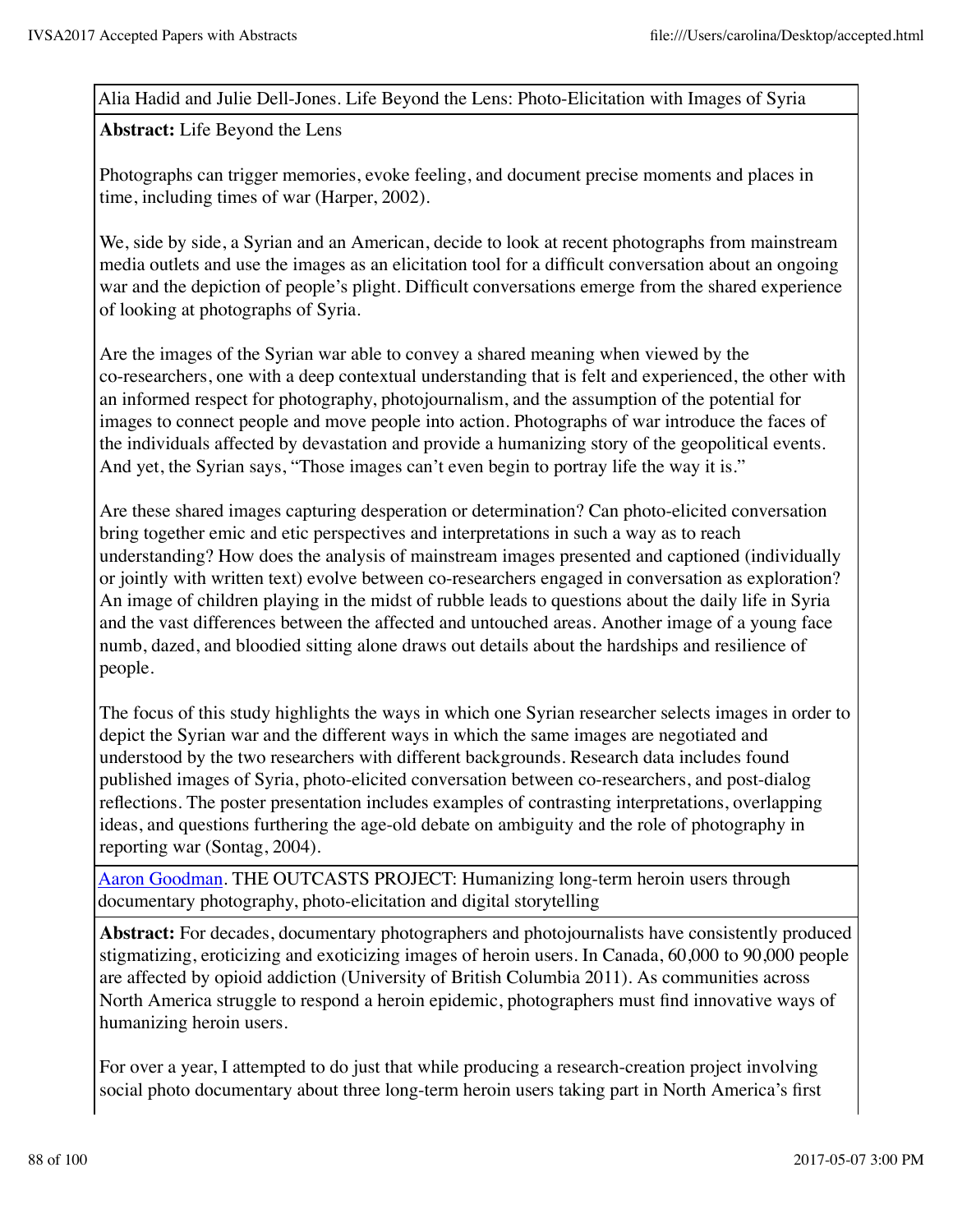heroin-assisted treatment program in Vancouver, BC. I discovered that on their own, photos are unable to communicate the full story of drug users' lives and that addictions often stem from past traumas. In order to help amplify the voices and experiences of the participants, I conducted photoelicitation interviews and asked them to express their thoughts about the photos. I invite you to view The Outcasts Project to see Cheryl, Johnny, and Marie's stories and to hear their own voices: www.outcastsproject.com

The study also involved facilitating a three-day digital storytelling workshop for 10 long-term heroin users in order to support them in creating counter-narratives about their lives (http://www.storyturns.org/#stories-harm-reduction).

Robin Notshulwana. Girls here and boys there: Participatory visual research as intervention to facilitate gender sensitive practice with foundation phase pre-service teachers in South Africa

**Abstract:** Despite policies that promote gender equitable practices in schools and society, most South African schools still engage in gendered practices that perpetuate inequality and gender-based violence. Many Foundation Phase (FP) pre-service teachers believe that they treat girls and boys equally and sometimes explain away children's behaviour based on the child's sex - a narrow perspective, which reveals a normalised hegemonic understanding. Schools can and should be a place that disrupt the socially constructed ideologies of gender. However, this can only occur if the teachers within the schools are conscientized concerning how gender is constructed and how it works in schools. Therefore, in considering the way gender features in the curriculum in a South African University teacher education programme, I ask the following question: how can participatory visual research facilitate a deeper awareness of gender sensitive practice in FP pre-service teachers? Using a participatory visual methodology, and drawing on family photo album, drawing and cellphilm, I explore five FP pre-service teachers' understandings of gender and gender sensitive practice, and how these understandings may facilitate or inhibit gender sensitive practice. I also explore whether or not participatory visual methodology has the potential to enable FP pre-service teachers to teach in a gender sensitive way. Preliminary findings suggest that participatory visual methodology provides opportunities for pre-service FP teachers to self-examine and reflect deeply on their conceptions of gender and gender sensitive practice. In addition, pre-service teachers began to consider the dichotomy between their conceptual understandings and their daily teaching practices. Most importantly, the pre-service teachers are beginning to consciously reflect in and on practice, thus shifting towards a more gender sensitive practice. This study contributes to the fields of FP teacher education and participatory visual methodology In particular, it emphasises pedagogies that value student voice and engage students critically with the aim to transform their practice, which can indirectly contribute to gender equality and also the addressing of gender-based violence.

Lorena Turner and Josephine Barnett. Work in Progress: Mediating Meaning on the Sidewalks of Queens, NY

**Abstract:** We are submitting our research on visual response to legislative changes in Queens, New York through comparative visual typologies for inclusion in the 2017 IVSA conference. Our poster will contain two images – Typology A and Typology B (see below for description of each), as well as a New York City map which will situate the comparison geographically. Analysis will connect the work to Goffman's frame analysis while addressing the implications on city residents and meaningfinding.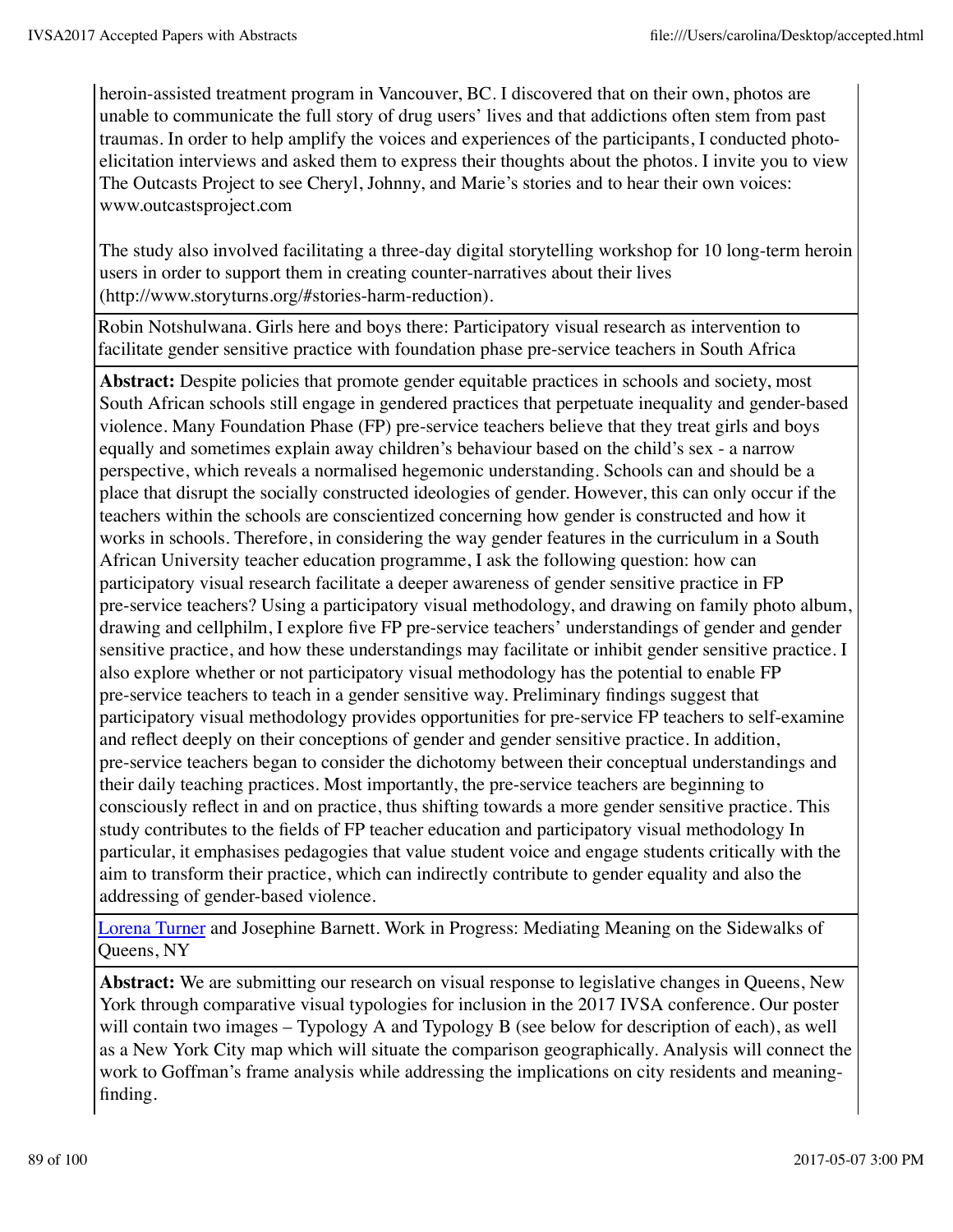TYPOGRAPHY A: Depicts advertisements for units, houses and apartments which are available for rent in sections of Queens that are east of Long Island City. They are located in ethnically diverse, low-income areas populated which are evenly between White, African American, Hispanic and Asian residents. Each single image in the typology is generated by a New Yorker seeking to communicate through a handwritten sign posted along the sidewalk for maximum visibility.

TYPOGRAPHY B: Presented are a series of regulation signs in Long Island City indicating the type of property under construction behind it, literally illustrating a reframing of the city as post-industrial one that favors white collar business over manufacturing, along with a labor pool of highly skilled specialists with living within city limits in desirable conditions. They represent New York City as a reflection of Mayor Bloomberg's 2003 initiative that "New York City is open for business."

Drawing on Goffman's frame analysis, the reframing, in the form of rezoning, can be characterized as two distinct visual and ideological representations of New York City. Illustrating how we use of frames (structure) to understand social context through photographs when each image is isolated is rendered meaningless. However, when juxtaposed against another image, or text, the competing forces reveal the structural power of the conceptual frame and strengthen the key finding unique/particular to the visual analysis.

Sadiyya Haffejee and Linda Theron. Images of hurt and resilience: The transformative potential of visual participatory methods

**Abstract:** Images of hurt and resilience: The transformative potential of visual participatory methods

Sadiyya Haffejee and Linda Theron

Expressionless she draws herself on a bed, on top of her is a figure smiling. At the edge of the bed, are 3 more figures waiting in a line. They too are smiling. She is the only one not smiling. The simplicity of this drawing, the coldness of it and the harshness of it, captivates. It immediately captures the trauma, 17 year old Phindile experienced when she was sexually violated by multiple perpetrators. She was 11 and this wasn't the first time she was sexually violated. Drawing on similar images and narratives produced in a study that sought to understand resilience processes in sexually abused African girls, we highlight the possibilities that visual methods have in contributing towards empowerment and personal transformation. We look to research that suggests that on a micro level, visual methods allows for affirming participant led engagement and that on a macro level it creates opportunities for activism and social change.

Layal Shuman. Critical Multimodal Discourse Analysis and the Inclusion of Creative Practices: Inviting Visual Communication Designers to Conversations About Visual Communication

**Abstract:** Dominant visual analysis methods including Critical Multimodal Discourse Analysis (CMDA) are still rooted in linguistic discourse even with increasing interest in understanding visual messages. In this paper, I share my journey to 'commit' to a critical visual analysis approach to use in my doctoral dissertation, which examines the representation (or absence of) women of colour in social marketing campaigns promoting cultural and ethnic plurality following the election of US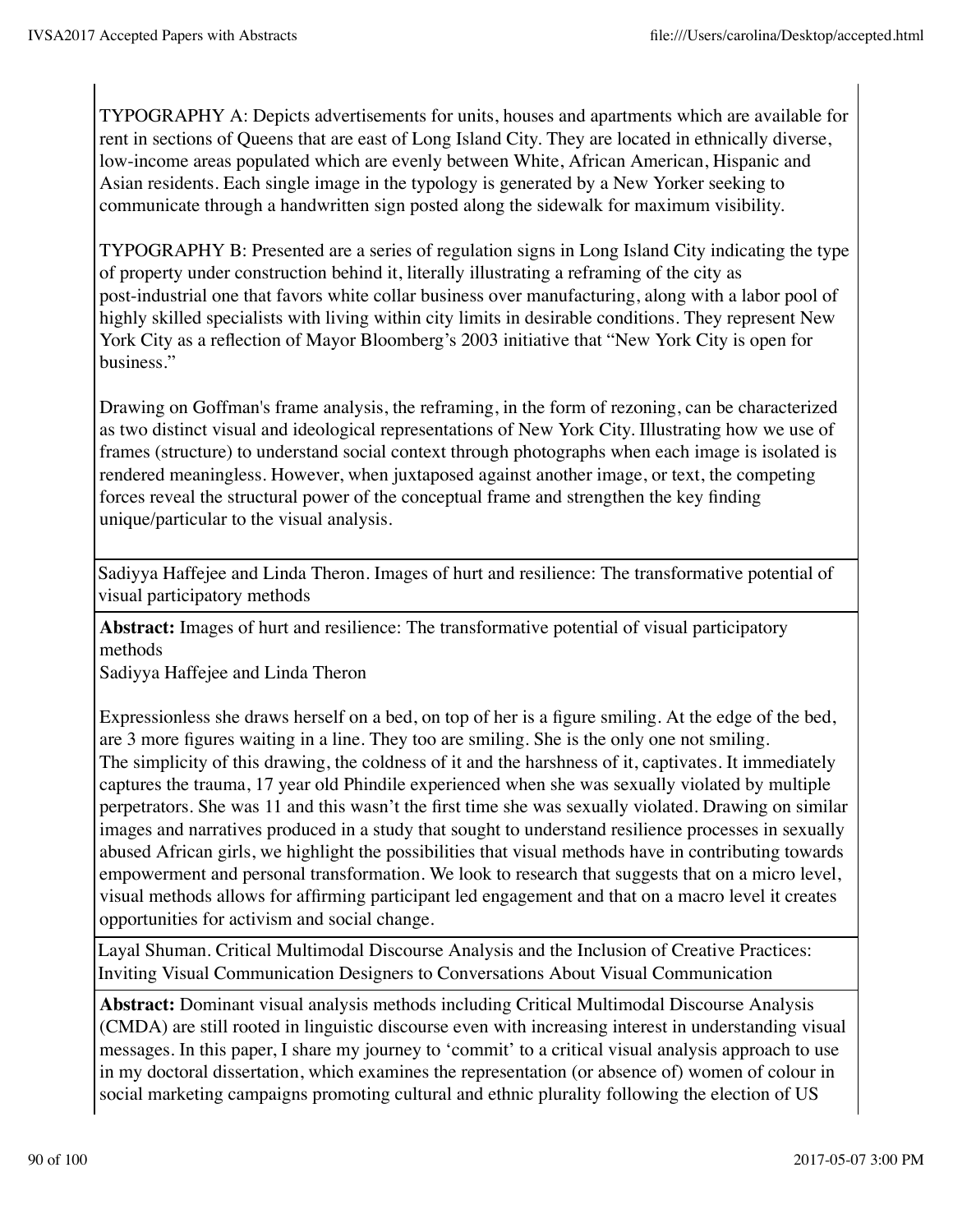president Donald Trump. This methodological journey has led me so-far to a skeptical stance and lack of commitment to a dominant visual analysis approach. To illustrate my view, I use CMDA to examine two social marketing campaigns, and describe how analytical discourses used, differ from the language of their production.

I problematize discourses in critical discourse and multimodal analysis of visual communication messages arguing that they exclude media producers—mainly visual communication designers—by not using language inspired by their practices and creative processes. If the objective of these critical analysis approaches is to promote an equitable representation of subject positions, then how can this objective be met if image producers are not given agency and at times even silenced? As a design education researcher interested in finding postcolonial and intersectional feminist ways of inviting designers to critically read their work, I find CMDA, among others, lacking an understanding of creative practices such as visual communication design. I propose that to study visual messages through CMDA, it is useful to 1) borrow from visual communication design scholarship, and 2) move away from the linguistic origins of CMDA. Speaking the language of the visual in analyzing the visual may create more opportunities to understand and critique the visual.

Finally, for professional media producers to produce media that is more equitable, they need to learn about the meanings of what they produce. For them to learn about it (such as visual communication designers reading advertising through a critical social lens), they need to have critical visual analysis approaches that speak to them. These approaches should be inspired by discourses from their creative practices. Some of the guiding questions in my paper include: How can visual communication design scholarship and practice inspire and challenge CMDA? How can visual communication design researchers be inspired and challenged by MDA, at the same time create critical visual analysis approaches that honour their creative practices?

Lotta Brännström, Naydene De Lange, Katja Gillander Gådin, Katarina Giritli Nygren, Claudia Mitchell, Relebohile Moletsane and Sara Nyhlén. Picturing rurality and its gendered dimension – South Africa vs Sweden

**Abstract:** The collaborative project 'Intersections of rurality and gender in relation to violence against girls and young women: An urgent matter in relation to health inequalities in South Africa and Sweden' aims to develop theoretical constructs to address men's violence against girls and young women in relation to rurality. In the project we use participatory visual methodologies as a way of highlighting the experiences and critical engagement of girls and young women as well as stakeholders and community members in the two country contexts, and promote extensive, policyrelevant dialogue as it relates to gendered health inequalities. As a means to facilitate the possibility to learn from each other in two different countries we have set up project webinars in order to understand what it means to study rurality, how to approach rurality, how we can go beyond images of a declining rurality and how rurality is gendered. It is a process that blends a grassroots approach to community development with photo elicitation and social action. We argue that there is a need for a more critical exploration of the power of pre-conceived notions and constructions of the rural. In the webinar researchers from South Africa and Sweden used images, pictures and text that enabled us to discuss our understanding of what rurality is and can be. Our point of departure is that in the process of producing rurality we are all makers of rurality. In our poster we will show our joint as well as diverging understanding of rurality in the two country contexts, but also what we think is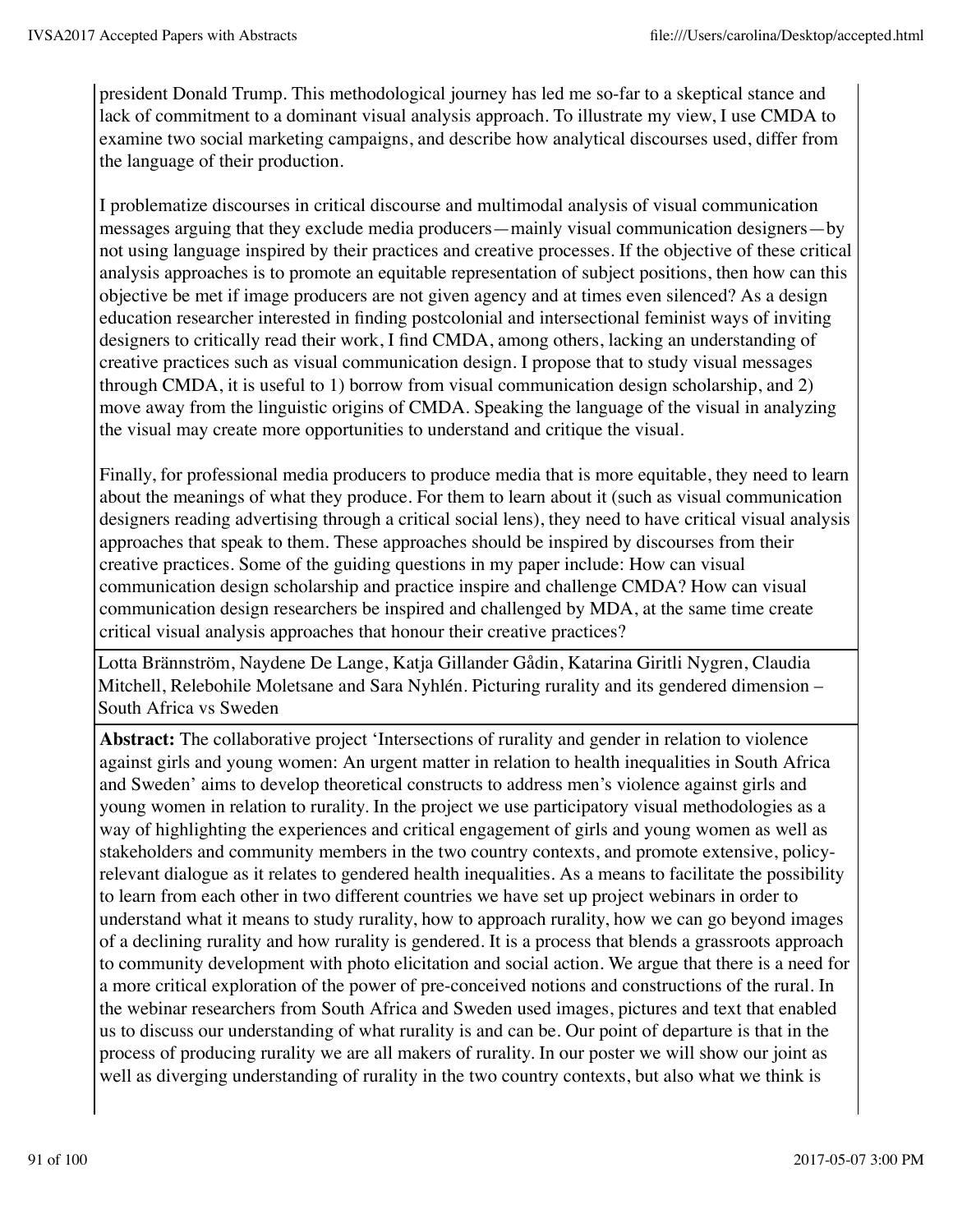missing in the pictures and texts about rurality.

Samantha Ilacqua. Gambling in Action: Film representations vs. the local Montreal bar setting

**Abstract:** In both classic and contemporary mainstream film, the visual and contextual representations of gambling tend to reflect common themes such as glamorization, hope, excitement, reasonable risk, and so forth. Such popular gambling films, however, seem to create dissonance between their representations of gambling and the types of gambling that are performed by many of the people who watch them. As it becomes increasingly common for gambling in Montreal to occur in bars via Video Lottery Terminals, mainstream film becomes decreasingly representative of mainstream gambling. If films are meant to reflect actually existing cultural practices, gamblingrelated films seem to be an exception to that rule.

The aim of this project is to explore the dissonance between the way that gambling is represented in film and the way it takes place in certain Montreal communities.

The research for this project consists of two phases: (1) non-participant observation was conducted in one bar in a bleary Montreal neighborhood, (2) film analysis was carried out on four top-grossing gambling films from the past 10 years.

The findings from this research highlight the problematic prevailing discourse on gambling and other forms of excessive consumption. Films like those analyzed for the purpose of this research, when situated in the context of late neoliberal capitalism, reinforce the neoliberal notion that consumers should aim to optimize their consumption, and that if this lifestyle becomes problematic, it is because there is an issue with the individual, not the system that fosters such behaviour. The underwhelming presence of films that directly address gambling addiction relays the message that people should not discuss it. Furthermore, the findings of the project suggest that the neoliberal ideals briefly outlined above do not align with reality; it is not at all a purely individual issue, but a defect of the system.

Rebecca Noone. Drawing directions in the age of locative media

**Abstract:** Our ability to create, share, and interact with visual information is expanding thanks to technology-enabled tools. One example of hyper-proliferated visual information is the map. Consulting mapping applications for route directions, as well as tagging and sharing locations, are now everyday occurrences. However, we have carried routes in our heads as we have moved from point A to point B, long-before we negotiated space with the assistance of hand-held devices. Now, should we become lost, we have a choice: we may either consult the always-at-hand mapping application; or, we may ask a helpful stranger for directions. As often happens in these situations, the helpful stranger may draw the recommended route. At this moment, when the spontaneous drawing of directions occurs, there is a potential point of tension related to how visual information is constituted, given our current historical moment. With the proliferation of technology-enabled mapping images, do we still visualize urban space in similar ways? Does the dominance of a particular vernacular for spatial imaging, propagated by Google Maps, change our sense of how we visually comprehend our surroundings?

The act of asking people to draw directions has been utilized by studies in conceptual art (Brouwn, 1961; DerMeijden, 2013), cognitive science (Lee & Tversky, 2005; Tversky & Lee, 1999), and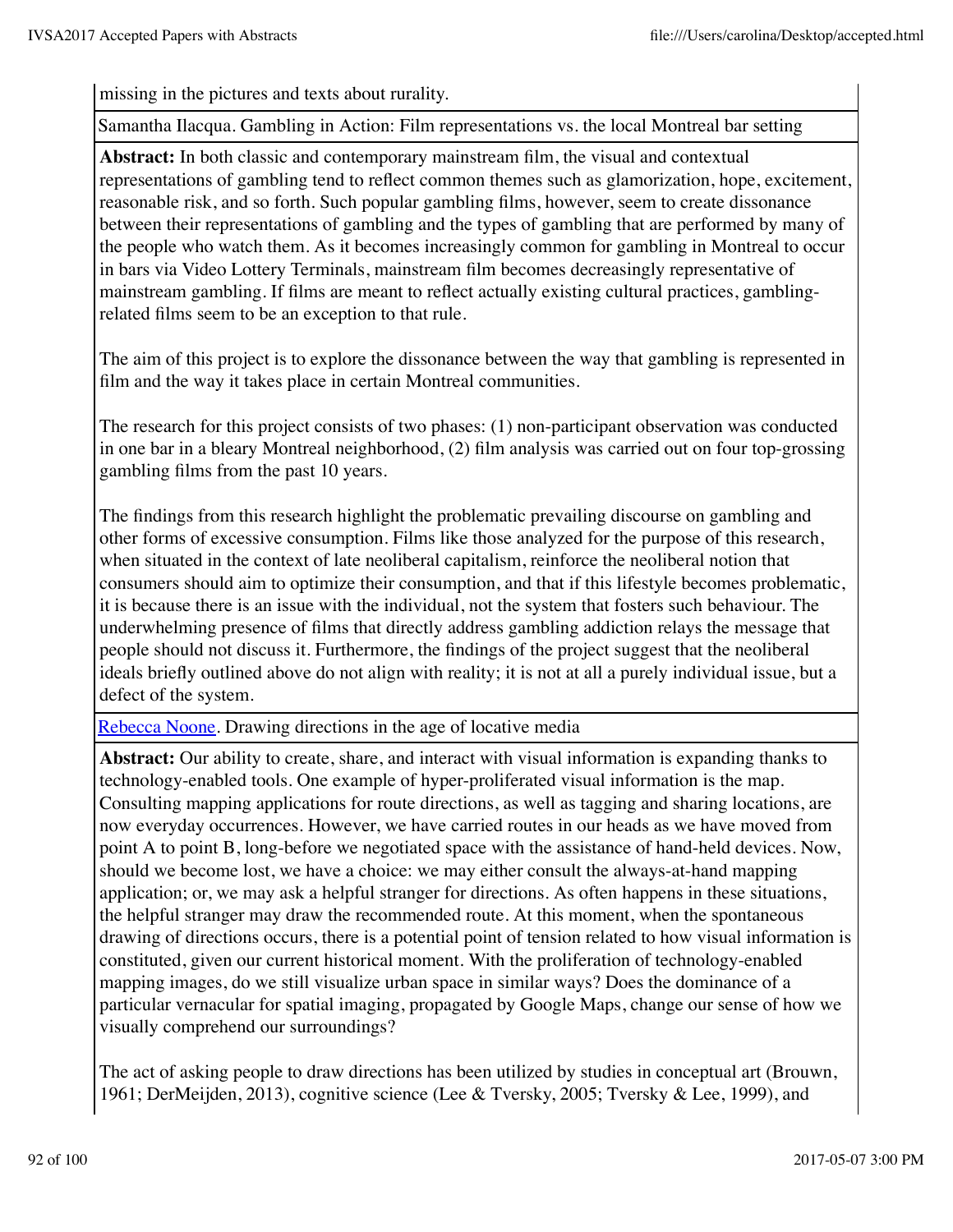urban planning (Lynch, 1960), to investigate the acts of participatory drawing, the modes of visual and spatial thinking, and the perceptions of urban space, respectively. These studies are based on different motivating questions, different theoretical frameworks, and different practices of dissemination; but, they all share a similar fascination with the lines that one draws with pen on paper when explaining how to get from here to there, and how those lines relate to the spaces they represent. The poster provides a comparative analysis of three projects that use the collection of in situ, spontaneous, hand drawn maps. It also displays reproductions of route directions collected from a recent pilot study. This interdisciplinary exploration of the methods and analytical techniques used in these studies will be used to generate a new theoretical framework that will enable the future study of how personal visual conceptions of urban space have changed in an age of virtuality and locative technologies.

# Maija Lassila and Petri Luukkainen. Sakatti video installation

**Abstract:** Northern Finland has experienced a mining boom in recent years. Multinational corporations are making claim reservations into the sparsely populated wilderness areas. The exhibit I propose, a video installation work called Sakatti, is an experiment to understand the 'everyday' aspects of a future mining area, Viiankiaapa swamp and its 'Sakatti' mineral reserve in Northern Finland, from a more than human perspective or ontology.

Walking in the swamp, mosquitoes, reindeer, devices of mineral exploration, geologists, maps, the small particles that swim in the underwater macro landscapes of the swamp, they all are brought together to show Viiankiaapa as a contested everyday reality, lived differently by various human and nonhuman agents. Experimentality, openness and improvisation with audiovisual methods have been central to the realization of this work.

The video installation is shown together with small pictures that the author painted in the swamp. They are the result of author's discussions 'with the swamp' while conducting fieldwork in Viiankiaapa and Sodankylä for dissertation in the summer 2016.

Director: Maija Lassila (Phd student at the University of Helsinki, MFA student at the Academy of Fine Arts) Cinematography and production:

Petri Luukkainen, Unifilm Oy Music: Joona Toivanen

Link to the video with a proposed installation setting:

https://vimeopro.com/unifilm/maijalassilasakatti

PASSWORD: sakatti

Technical requirements: 2 full HD projectors adjusted for example to the ceiling so that a 2-channel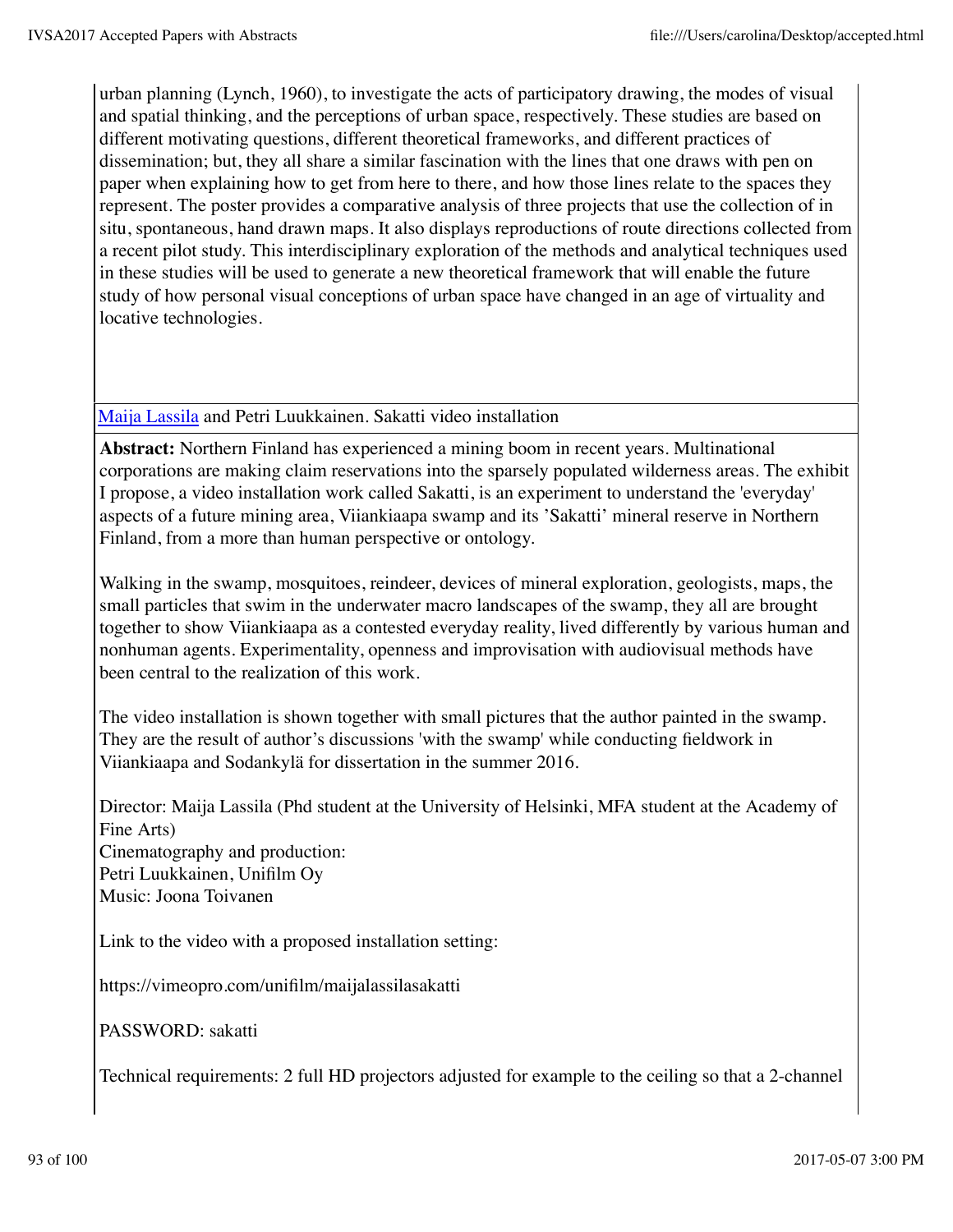projection is possible, 2 media players, headphones attached to mediaplayer Duration: 6'09 Format: Mp4 / Quicktime Sound: Yes Space: Dark or dimly lit room. Two corner walls or one wall for a 2-channel video projection, floor space for the small pictures installation on the ground or on a table beside the videos. Screens also possible if no walls.

If 2-channel not possible then we can edit the work into a single channel.

Julie Dell-Jones. Exploring and Sharing Vulnerabilities through Personal Narratives in Language Education

#### **Abstract:**

In our small group brainstorming session, or what Lambert (2008) would call "Story Circle," two graduate students had just finished sharing their ideas for the upcoming digital storytelling (DS) project for a language teacher education course. Their stories were diverse and personal, revealing challenges and vulnerabilities. I was eager to see how their stories would develop into a final 3-5 minute multimodal video.

"I don't have too much of a script, but I thought the digital story was our first realization of culture," a student tentatively explains. I nodded in agreement and encouragement as the student continued her narrative of a monocultural self and the culture shock, which ultimately led her to become a teacher of Spanish language. Learning how to discuss culture goes a long way to developing teaching skills that acknowledge cultural diversity as an asset to the language-learning classroom (Nieto, 2006). Storytelling, according to researchers using narrative inquiry, is how we make sense of our experiences and how we make meaning in our lives (Bochner, 2015). My dissertation on personal narrative in the form of digital stories uses narrative to tell the story of this creative class project and the perspectives and experiences of my student "storytellers" post DS project.

The resulting collection of student-created personal multimodal narratives included issues of crosscultural communication, advocacy of bilingualism, explorations into cultural and linguistic identities, and strategies to connect with (future) students. In this poster presentation, I focus on the stories of two students, one year after the digital storytelling project. The first is now a teacher of Spanish as a foreign language classroom in the U.S., and the second, a teacher of English language in Thailand. The participants recount how each continued to use the idea of personal narratives as a way to connect with their students.

The data for the research merging multiple perspectives includes multiple individual interviews, the original digital story from the student-participants, written reflections, images created or shared by the participants, and short follow-up interviews and conversations. Emerging findings focus on the flexibility, authenticity, and potential benefits of personal narrative use in language-learning contexts. The poster also includes how the multimodal data was organized and selected during the analysis process embedded in the narrative inquiry method.

I'd like to include this poster presentation in the poster competition.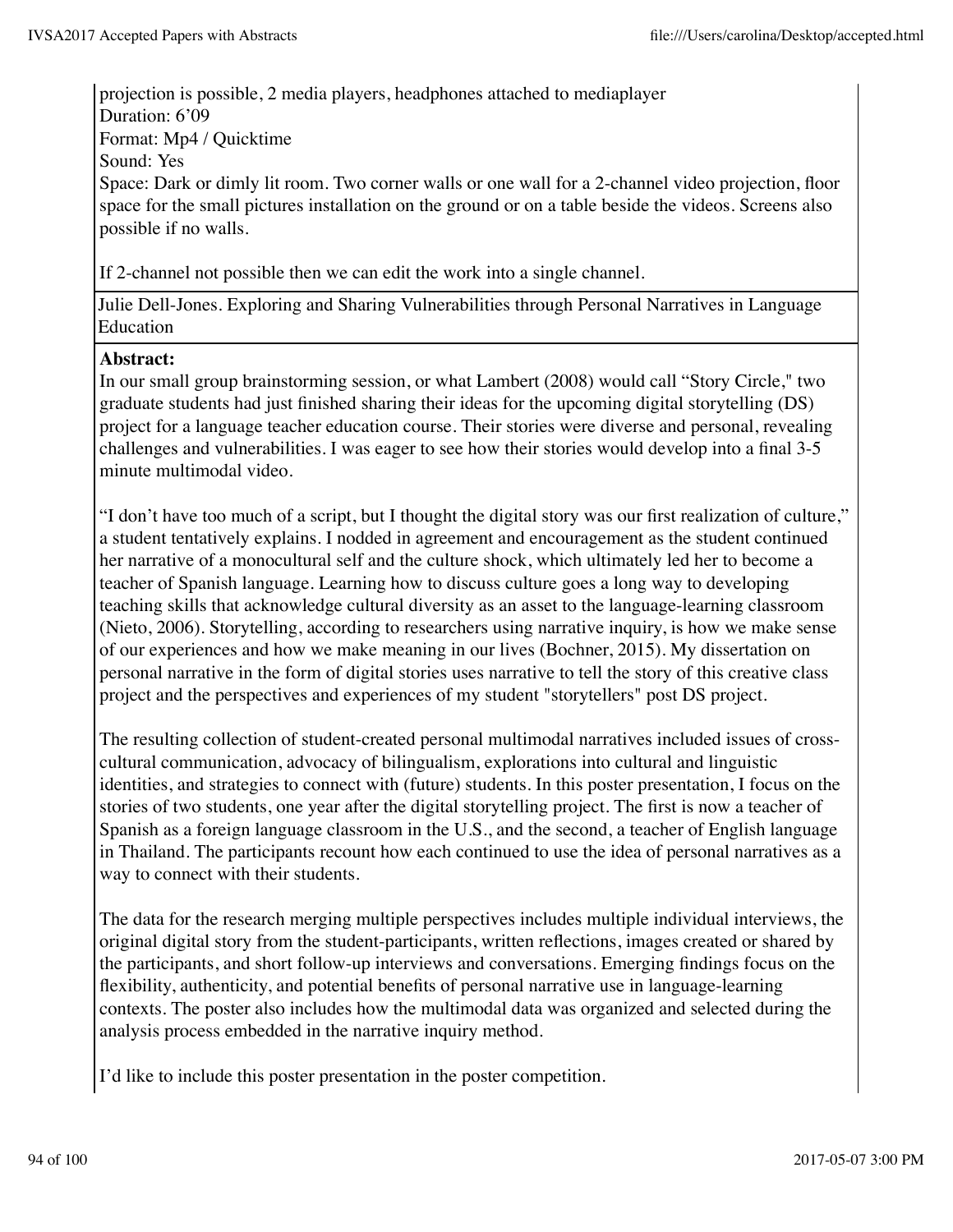# Katie Rochow. Picturing the (Affective) Rhythms of Wellington and Copenhagen

**Abstract:** The idea of rhythm has figured as a key conceptual and empirical motif in current research on urban space, place, and everyday life. This paper offers a way of capturing, understanding, and interpreting the multifaceted rhythmical layout of urban spaces. It implements a rhythmanalytical methodology that draws on participant-generated photographs and mental maps as analytical tools in order to provoke compelling depictions of musical activity in the city. Based on current ethnographic fieldwork in the urban spaces of Wellington (Aotearoa/New Zealand) and Copenhagen (Denmark), this article proposes a fruitful technique of experience and experiment that seeks to recognise the interwovenness of socialities, atmospheres, object, texts, and images in people's everyday lives and in this way affords opportunities for attending to the multiple rhythms underlying music-making in the city.

Katie Rochow. Sensing the City - Mapping the Beat

**Abstract:** Urban spaces are considered polyrhythmic fields, a compound of varied everyday life and spatial rhythms, which produce a particular, but ever-changing, complex mix of heterogeneous social interactions, mobilities, imaginaries and materialities (Edensor 2010). This compound of temporal matter and events includes the regular comings and going of people, the movement of bodies, objects, and ideas, the sounds, smells and atmospheres as well as the cosmic time of day and night, seasonal and annual cycles. Music-making in the city therefore constitutes and is constituted by a plurality of urban rhythms. It revolves around the city's distinctive 'rhythmic beat', which directs, integrates and coordinates people, space and time and as such gives shape to a meaningful urban choreography.

Sensing the City – Mapping the Beat illustrates the complexity, diversity and similarity of urban rhythms that shape the everyday-life of music-makers in Wellington and Copenhagen. The exhibition is based on participate generated photographs and mental maps of forty musicians who were given the task to draw and photograph their everyday 'musical environment'. The variety of visual expressions captured on the maps and photographs resonates with the complex array of everyday life rhythms in those urban spaces, including the music-makers' quotidian routines, habits and schedules, rhythms of mobility and immobility as well as non-human rhythms such as affect, energies, flora and fauna which are all part of the rhythmic ensembles underlying music-making in the city.

# INSTALLATION

Sensing the City – Mapping the Beat consists of 20 Maps and 250 photographs that will be shown as a digital slideshow, projected onto a wall in a continuous loop (preferably each city in a separate location). The images will be accompanied by the respective soundscape from either Wellington or Copenhagen, which will provide background 'city' noise and create a particular ambience and atmosphere. The combination of images and sound allows for a multi-sensory experience, which yields an understanding of the music-makers' everyday urban rhythms in its complexity and multiplicity.

Candice Okada. In Response to the Home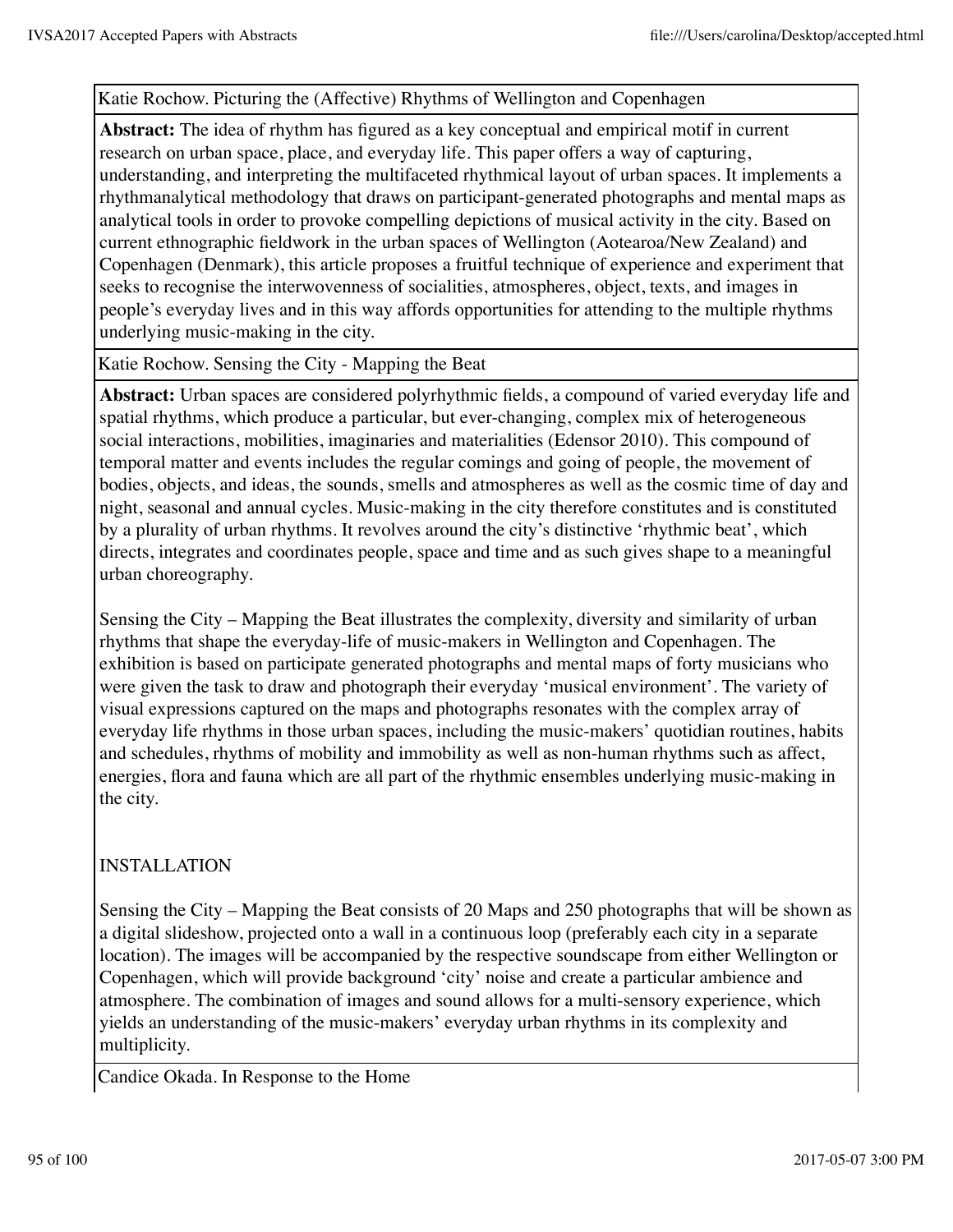**Abstract:** Architecture is a powerful and unassuming cultural structure that reflects the patriarchal society that designed and built it; it ingeniously and unconsciously promotes a patriarchal framing of domestic architectural spaces that undeniably privilege masculine power, stereotypical gender roles and continually emphasizes notions of "family" living. Simone de Beauvoir famously said, "Representation of the world, like the world itself, is the work of men. They show it from their own point of view, which they confuse with the absolute truth."

In its very essence, architecture as a system of representation that is saturated with meanings and values which contribute to our sense of self and our culturally constructed identity, one which requires a critical understanding. This series of digital collages aims to question the standardized and essentialised manner in which we interact with our homes.

Drawing on Sara Ahmed's theory of queer phenomenology, this project examines what it means for bodies to be situated in space and time. We navigate our way through the world via the objects we encounter, to be "oriented" means to be feeling at home. But when the actual, physical "home" isn't built for non-traditional lifestyles, we become disoriented or dislocated. In a sense, we become lost. When we think of the "home" we presume a level of comfort and security that is implausible to many people. As social relationships are arranged spatially, there is a separation between the intended use of the home, and the lifestyle of many individuals whom do not adhere to traditional social relationships. There is a definite dislocation between the physical space of the domestic "home" and the embodied experience of individuals who inhabit them

Amy Singer. Becoming Virtually Balinese: The Management of Stigmatizing Cultural Wealth through Passing and Displacement

**Abstract:** For a variety of reasons, foods' national origins matter to consumers. The French concept of terroir—the taste of place—was first developed to describe the impact of geographic specificity on wine, but has more recently been applied to a wide range of foodstuffs (including chocolate, coffee, maple syrup, and even cannabis). Some such associations are historical: that of Italy and olive oil, for example. Other relationships between a nation and a food product are legally protected and internationally regulated. However, some national origins are more valuable than others within the global food marketplace.

I begin with the sociological argument that economic success can depend upon and result from the symbolic resources—the shared narratives, reputations, and ideas—that nations, regions, and communities have at their disposal. But what happens when a global food product originates in a nation whose symbolic resources are not advantages but disadvantages? How do profit-seeking firms create enticing brand identities around—or despite—negative or even stigmatizing associations that consumers might have about the place where their food originates? Can such businesses convert symbolic value into economic value through the careful communication of visual information? Goffman's work on stigma provides a useful theoretical framework within which to investigate impression management strategies when the identity at hand—in this case, of a nation—is tarnished. Building on Burawoy's extended case method and expanding Gieryn's conceptual framework to develop a place-based analysis of images and photographic data, this paper examines the complete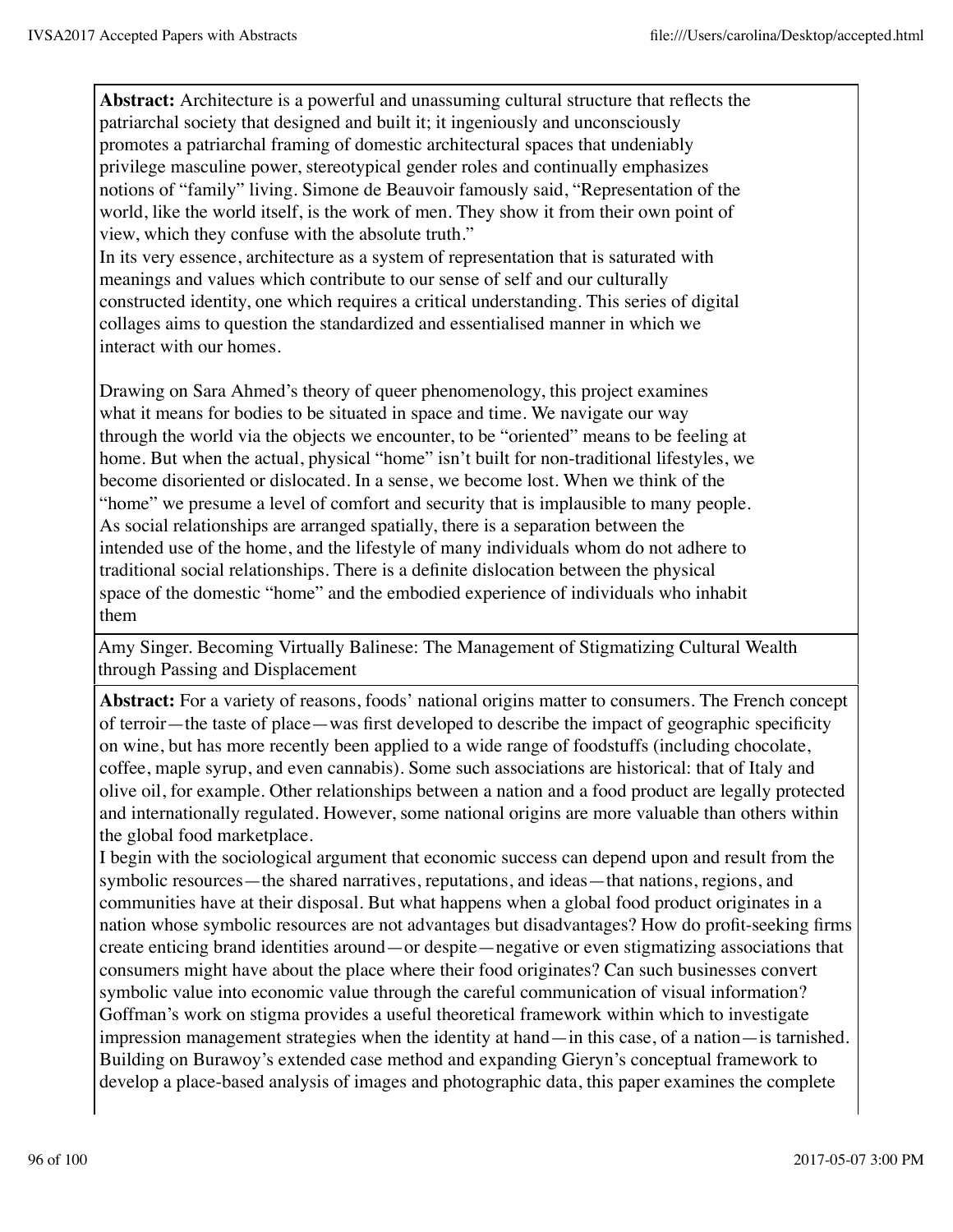collection of a single firm's commercial Facebook posts  $(N=1485)$ . As a result, it illustrates how a transnational gourmet food company based in Indonesia creates, maintains, and revises its virtual identity online through strategic attention to issues of origination and place.

Analytical findings indicate that cultural wealth can be manufactured—using images and photographs—through the creation of a virtual identity alongside the careful avoidance of stigmatizing national characteristics. Tarnishing forms of Indonesian religious, ethnic, and sub-national identities are downplayed within visual representations of the firm's activities while more valuable ones are emphasized, for example, despite the geographic realities of the firm's agricultural production system. By taking a Goffmanian approach to the cultural wealth of nations, this paper demonstrates how stigmatizing cultural attributes of nations can be strategically and visually managed by firms to generate the kinds of favorable impressions that might attract consumers and investors to the brand.

Stephanie Jones. The role and experiences of volunteers within railway preservation societies.

**Abstract:** This presentation will discuss emergent findings from my current PhD study of volunteering within heritage railway societies in North Wales. The aims of the study are to understand the motivations and experiences of volunteers. Thus far data collection has included 70 qualitative interviews. Key emerging themes are discussed based on initial framework analysis of the data: how understandings of the role are shaped by work and gender identities; the role of family background; the development of belonging and identity, along with the effect of retirement and the life course.

North Wales has a distinctive industrial heritage, which has shaped much of the environment and landscape we see today. Heritage volunteers are a particularly under researched group in terms of civil society, whilst previous literature has focused upon for example, organisations such as the National Trust, there remains a substantial gap with regard to preserved railways, despite its popularity increasing across Europe and beyond.

The research is funded by the Economic and Social Research Council as part of the WISERD Civil Society Research Centre.

Ivan Garbayo and Patricia Prieto-Blanco. Photo-abilities (photo exhibit)

**Abstract:** This photographic exhibition revolves around the idea of ability. Physical and cognitive processes are reviewed and explored in the context of creative work. The photographs depict prototypes currently being used by people with severe functional limitations in Brighton, UK. This visual approximation to the object of study constitutes the first step of a larger collaborative research project between Ivan Garbayo and Patricia Prieto-Blanco. Ivan Garbayo is an Occupational Therapist who has been working with in this field for over a decade. By applying the principles of accessible design to visual production tools, he aims to both facilitate access as well as to foster social, economic and sensory inclusion of people with severe functional limitations. By applying visual research methods to this investigation, Patricia Prieto-Blanco aims to both reach wider audiences as well as to facilitate an interdisciplinary discussion about ability and creative expression. Audio-visual resources are valuable tools of stimulation that can be productively used to foster interaction and communication when working with people with severe functional limitations. But, what happens when the receivers become the producers?

Taina de Lucas. Poster: Experimenting Anthropocene through visual narratives

**Abstract:** In face of the delicate moment in which we live through the effects of climatic alterations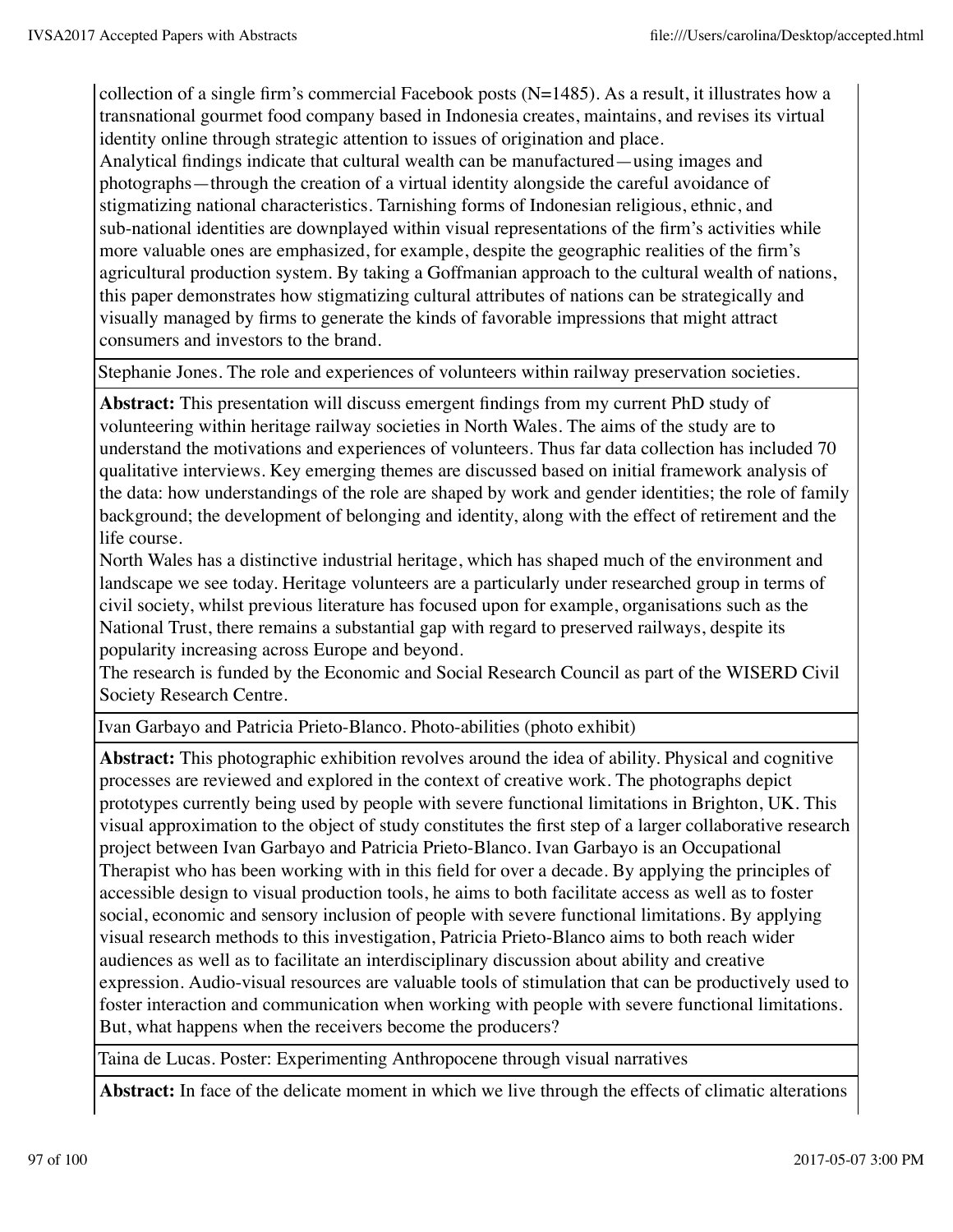and the intensification of extreme phenomena, almost every day we are drowned by the excess of information and images of climatic catastrophes shown on mass media, scenes that evidences places devastated by natural disasters, such as dried up rivers, water shortages, landslides, floods… Images that are building our visual imaginary about the Anthropocene, this human's epoch that we are living. These images often invest on representational politics that aim to show more than scenes of a particular event, but also try to engender predetermined feelings, like fear and astonishment, images that are stuck in settled meanings.

These images often integrate narratives possessing sterilizing effects by creating the sensation that nothing can be done about the climatic catastrophes because the scale of the problem has already become so big to the point that we do not know what actions to take and therefore we become paralyzed. We believe as the author Donna Haraway suggested - that we shouldn't think that there's no way out, but rather we should create multiple ways out, developing other kind of thought, new sensibilities and collective actions to deal with the climate changes already in course. In this way, we have to learn to live with this problem, looking forward to destabilize these sterilizing narratives, trying to create other possibilities of relations and compositions. Therefore, we want to problematize these images representations patterns and explore notions present in these visual materials as the centrality of the human narratives approaches that exclude many other kind of lives and sensibilities, other ontologies, that are disappearing massively due to the Anthropocene's logics and productions. In this context, we are looking critically about the quality of these visual narratives, seeking to explore other possible of approaches and experimentations with images and concepts. Thus, our main focus is to create a kind of cosmopolitical image that are open to new possibilities of feeling and thinking, images that can be discover by our experience by colors, shades, intensities, noise, velocity, forces that can destabilize representations and create becomings. In this movement, we are creating different kinds of experimentations with images as videos and art installations trying to escape the logic of correspondence and representation. We bet on another aesthetic possibility to explore images as sensation blocks, as inspired by Deleuze's studies.

Claudia Mitchell, Rob Shields, Paul Halliday, Caroline Knowles, Edward Hillel, Lorenzo Natali, Avi Brisman, Deborah Landry, Sylvia Kairouz, Jody Berland, Akosua Adomako Ampofo and David Howes. Plenaries and spotlight panels

**Abstract:** These are our guests.

Malene Rabbe Bodington, Cassandra Monette, Janet Strike Schurman and Hariclia Petrakos. Poster: Participatory photography as a framework for exploring resilience among elementary school students

Abstract: While research on childhood bullying focuses on its negative wide-ranging impact, there is limited work on children's ability to cope despite the adversity. Therefore, children's resiliency is a potentially powerful concept to consider.

Given the communication barriers between children and adults that have been found to hinder research on children's experiences in the past, this study uses participatory photography to improve rapport and allow the child to feel more comfortable to share their thoughts and ideas (Einarsdottir, Dockett, & Perry, 2009).

This research study aims to explore students' lived experience at school, through the use of participatory action research. In collaboration with the teachers and parents, a photography project took place at an elementary school in the Montreal area. Seven students from cycle three, who had been identified as being involved in bullying, participated and took photographs around themes of resilience. Students were interviewed about their photographs and invited to share their stories and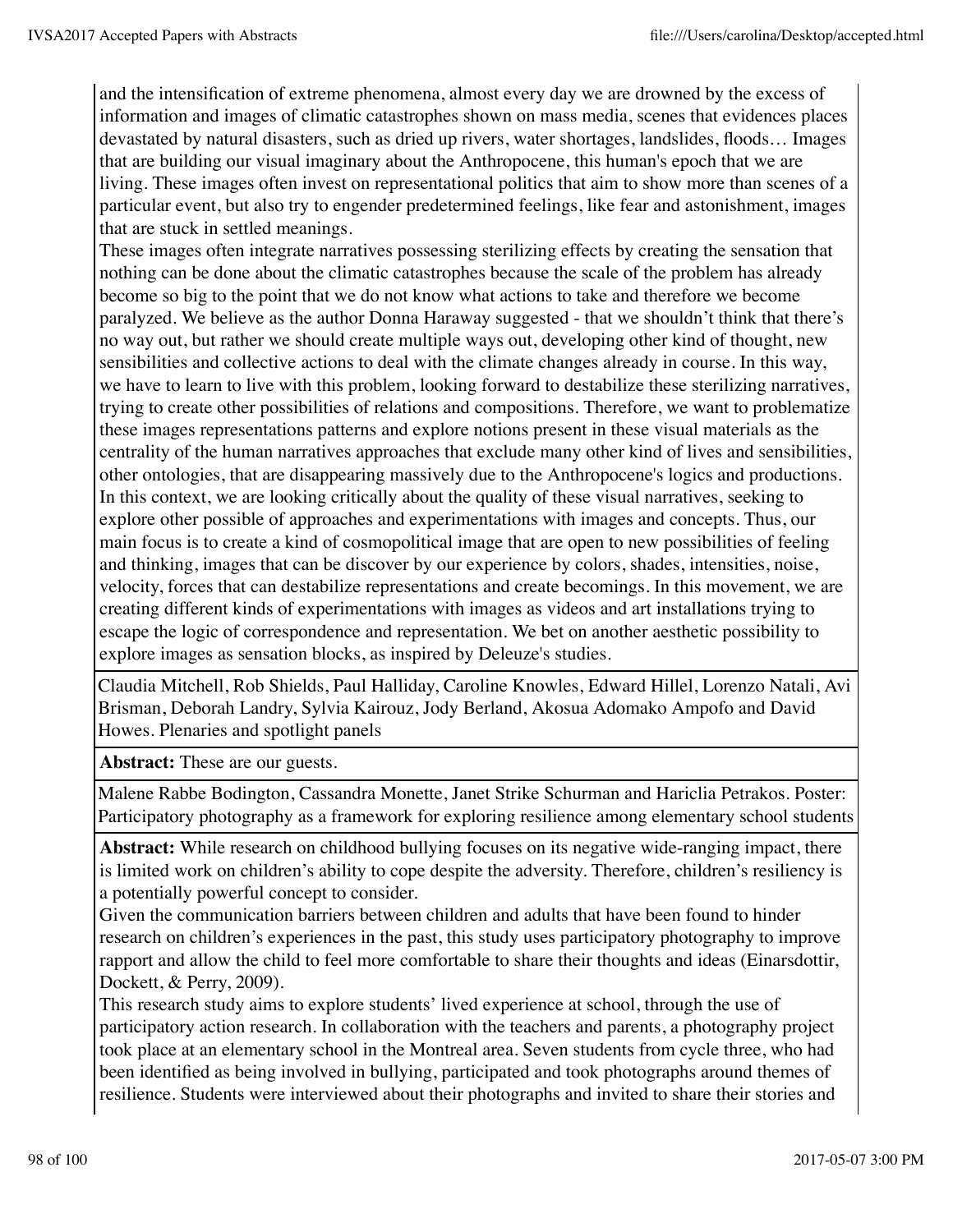photographs with their teachers, parents, and peers through a closing photo exhibition. Teacher focus groups and individual interviews were also conducted in order to understand the adults' perspectives on the children's experiences in the project and in school.

Using grounded theory to guide this qualitative analysis of the students' visual storytelling narratives, we explored themes and patterns that emerged from these narratives. This presentation will focus on case study summaries, which shed light on how each child engaged with the methodology and used photography as a tool to express their experiences.

Annaliese Pope. 'Noise' and Semiocapitalism: Fatigued Auditory-Visual Synesthesia

**Abstract:** Members of the Italian Autonomist tradition such as Franco 'Bifo' Berardi and Paolo Virno contend that the shift to a post-Fordist mode of production has resulted in the increased usurpation of cognitive value and also a simultaneous proliferation of signs, or products of the creation of said value, that continuously assault the faculties of perception. This proliferation of signs, or what Bifo calls semiocapitalism, serves to exhaust members of the cognitariat as it propels them through a cycle of overstimulation, anxiety, panic and, ultimately, a collapse into a depressive state (Berardi, 2009).

The exhaustion of the cognitariat, I contend, must be examined alongside the narrowing of the visual and sonic fields by way of the proliferation of these signs, a process that I also argue contributes significantly to what has been identified as a decrease in the public space required for sociability within the everyday (Crawford, 2015). Although the visual is commonly considered the predominant faculty of perception within modernity, I argue that the creation and dissemination of immaterial labour, as addressed by the work of Bifo and Virno, also sheds light on the use of the aural to ensure the continued usurpation of cognitive value. In other words, semiocapitalism makes use of both visual and aural modes of perception, such that both are engaged, intertwined and exhausted in a process that I call fatigued auditory-visual synesthesia. This intertwining of the aural and visual within semiocapitalism results in a type of auditory-visual 'noise' that, like noise more generally, "demands to be heard" and, in so doing, serves to isolate an individual from his or her surroundings and collapses previous systems of meaning (Voegelin, 2010). Ultimately, I demonstrate that, within semiocapitalism, both visual and sonic 'noise' are functional for the continued usurpation of value insofar as they numb, or muffle one's embodied, and temporally and spatially located, relationship to one's surroundings, or what Bifo calls a conjunctive concatenation (2015), but in so doing, they visually and aurally alienate and isolate individuals within the everyday.

Nataliya Kubishyn. Poster: "Understanding Friendship Formation among Immigrant Children and Adolescents: A Qualitative Study"

**Abstract:** The purpose of the present qualitative study is to explore the experiences, expectations, and reactions of immigrant children as they form friendships (or lack of friendships) when they acculturate to a new country. Three to four young children (ages = 7-12 years) and three to four adolescents (ages = 13-18 years) will take photographs at a community center and at children's home to capture their experiences of acculturation and friendship formation after migrating to Montreal in the past four years. Through the use of interactive data collection strategies, including children's photographs, photo-booklets, and interviews with children and parents, this research will seek to address children's and adolescent's early experiences of friendship formation. A groundedtheory approach will be used to identity new emerging themes and categories on understanding immigrant children's realities of acculturation. The present study will offer new contribution to various bodies of research, including, research on immigrants adjustment and acculturation,